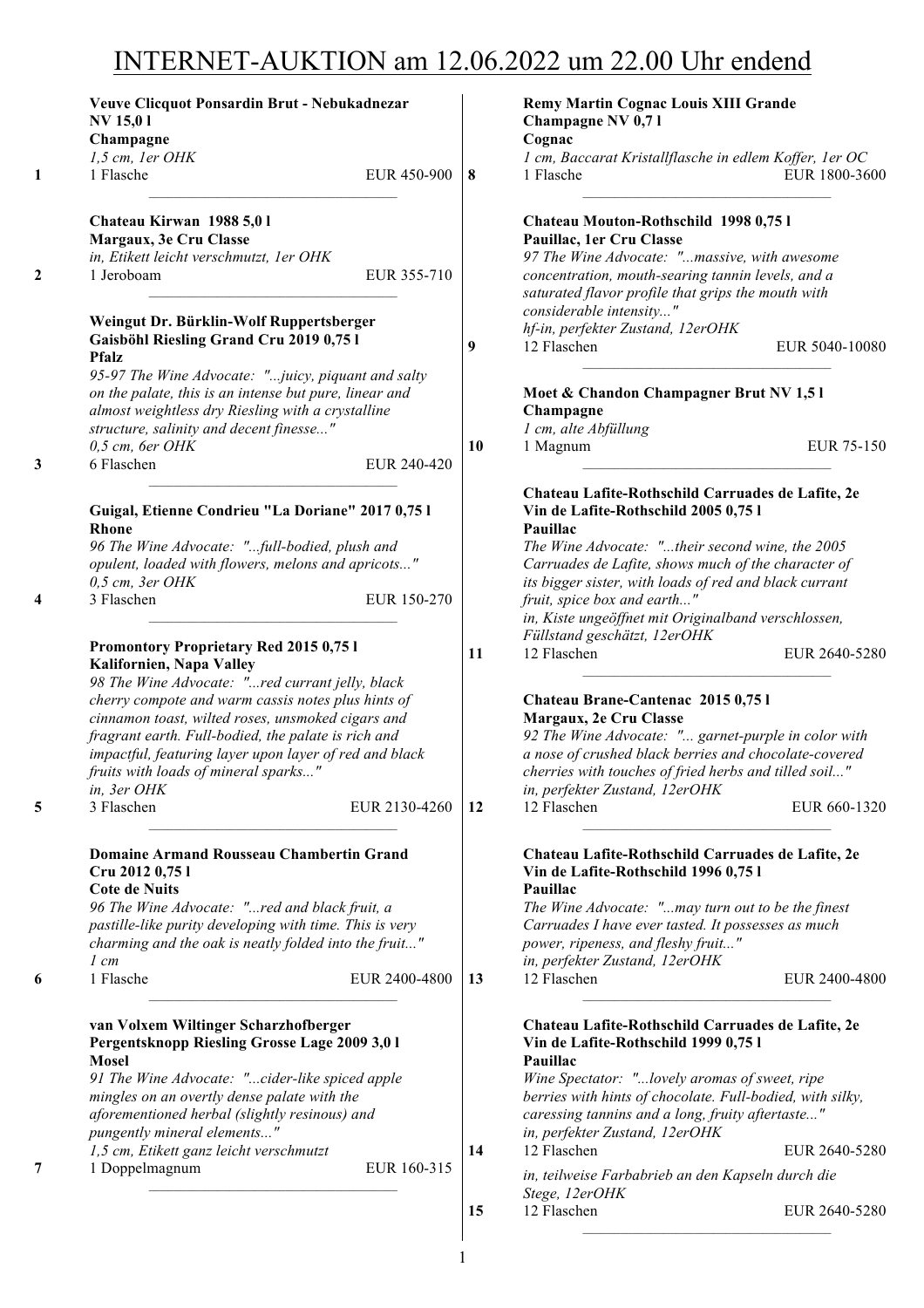|    | Chateau Lafite-Rothschild Carruades de Lafite, 2e<br>Vin de Lafite-Rothschild 2001 0,75 l   |               |    | Chateau Gruaud-Larose 2009 0,751<br>Saint-Julien, 2e Cru Classe                                            |               |
|----|---------------------------------------------------------------------------------------------|---------------|----|------------------------------------------------------------------------------------------------------------|---------------|
|    | Pauillac                                                                                    |               |    | 95 The Wine Advocate: "copious notes of sagebrush,                                                         |               |
|    | 90 Wine Spectator: "focused, with violet, berry and                                         |               |    | cedar, cigar box, licorice, incense, blackberries and                                                      |               |
|    | cherry character, silky tannins and a clean finish"                                         |               |    | lead pencil shavings suggest a big Pauillac rather than                                                    |               |
|    | in, perfekter Zustand, 12erOHK                                                              |               |    | a St.-Julien"                                                                                              |               |
| 16 | 12 Flaschen                                                                                 | EUR 2280-4560 |    | in, perfekter Zustand, 12erOHK                                                                             |               |
|    |                                                                                             |               | 24 | 12 Flaschen                                                                                                | EUR 1200-2400 |
|    | Chateau Lafite-Rothschild Carruades de Lafite, 2e                                           |               |    | Chateau Leoville-Barton 2011 0,75 l                                                                        |               |
|    | Vin de Lafite-Rothschild 2003 0,75 l                                                        |               |    | Saint-Julien, 2e Cru Classe                                                                                |               |
|    | Pauillac                                                                                    |               |    | 92 Wine Spectator: "slightly rugged grip, with a                                                           |               |
|    | 91 The Wine Advocate: "plenty of creme de cassis,                                           |               |    | prominent charcoal frame. Delivers ample flesh at the                                                      |               |
|    | cedarwood and graphite notes as well as a supple, lush<br>texture"                          |               |    | core, offering plum cake, currant preserves and                                                            |               |
|    |                                                                                             |               |    | smoldering tobacco leaf notes, offset by a tangy hint of                                                   |               |
|    | in, Kiste ungeöffnet mit Sicherheitsband verschlossen,                                      |               |    | anise"                                                                                                     |               |
| 17 | Füllstand geschätzt, 12erOHK<br>12 Flaschen                                                 | EUR 2280-4560 |    | in, perfekter Zustand, 12erOHK                                                                             |               |
|    |                                                                                             |               | 25 | 12 Flaschen                                                                                                | EUR 660-1320  |
|    | Chateau Pichon Longueville Baron 2013 0,75 l                                                |               |    |                                                                                                            |               |
|    | Pauillac, 2e Cru Classe                                                                     |               |    | Chateau Lafite-Rothschild 1986 0,751                                                                       |               |
|    | The Wine Advocate: "blackberry, cedar and a touch                                           |               |    | Pauillac, 1er Cru Classe                                                                                   |               |
|    | of chimney soot here, good fruit intensity for the                                          |               |    | 95+ The Wine Advocate: "displaying a velvety                                                               |               |
|    | vintage with fine delineation"                                                              |               |    | attack and a lively core of fruit, with just a touch of the                                                |               |
|    | in, 12erOHK                                                                                 |               |    | tannic asperity that often defines this vintage in the                                                     |               |
| 18 | 12 Flaschen                                                                                 | EUR 900-1800  |    | Médoc making itself felt on the finish"                                                                    |               |
|    |                                                                                             |               |    | in, Etikett beschädigt, Markierung auf dem Etikett                                                         |               |
|    |                                                                                             |               | 26 | 1 Flasche                                                                                                  | EUR 740-1480  |
|    | Chateau Pichon Longueville Comtesse de Lalande                                              |               |    |                                                                                                            |               |
|    | 2012 0,75 1                                                                                 |               |    | Cliff Lede Vineyards Beckstoffer To Kalon                                                                  |               |
|    | Pauillac, 2e Cru Classe                                                                     |               |    | Vineyard Cabernet Sauvignon 2018 0,75 l                                                                    |               |
|    | 90 The Wine Advocate: "with raspberry, blueberry,                                           |               |    | Kalifornien, Napa Valley                                                                                   |               |
|    | mocha and blackcurrant fruit and a deep ruby/purple                                         |               |    | 98+ The Wine Advocate: "deep garnet-purple color,                                                          |               |
|    | color"                                                                                      |               |    | bursting from the glass with bold, flamboyant notions                                                      |               |
|    | in, perfekter Zustand, 12erOHK                                                              |               |    | of boysenberries, blackcurrant pastilles, stewed plums                                                     |               |
| 19 | 12 Flaschen                                                                                 | EUR 1320-2640 |    | and violets plus suggestions of allspice, cumin seed,                                                      |               |
|    |                                                                                             |               |    | forest floor and unsmoked cigars with a waft of                                                            |               |
|    | Chateau Pichon Longueville Comtesse de Lalande                                              |               |    | potpourri"                                                                                                 |               |
|    | 2014 0,75 1                                                                                 |               |    | in                                                                                                         |               |
|    | Pauillac, 2e Cru Classe                                                                     |               | 27 | 1 Flasche                                                                                                  | EUR 215-430   |
|    | 93 The Wine Advocate: "lively blackberry, cedar,                                            |               |    |                                                                                                            |               |
|    | flint and graphite aromas that are not powerful"                                            |               |    |                                                                                                            |               |
|    | in, perfekter Zustand, 12erOHK                                                              |               |    | Domaine Armand Rousseau Chambertin Grand                                                                   |               |
| 20 | 12 Flaschen                                                                                 | EUR 1200-2400 |    | Cru 2012 0,75 l                                                                                            |               |
|    |                                                                                             |               |    | <b>Cote de Nuits</b>                                                                                       |               |
|    |                                                                                             |               |    | 96 The Wine Advocate: "red and black fruit, a                                                              |               |
|    | Chateau Figeac 1999 0,751                                                                   |               |    | pastille-like purity developing with time. This is very                                                    |               |
|    | Saint-Emilion, 1er Grand Cru Classe B<br>The Wine Advocate: "figs, ripe plums, sweet cedar, |               |    | charming and the oak is neatly folded into the fruit"<br>$1 \, cm$                                         |               |
|    |                                                                                             |               | 28 | 1 Flasche                                                                                                  | EUR 2400-4800 |
|    | tobacco, and new wood jump from the glass of this                                           |               |    |                                                                                                            |               |
|    | Burgundian-like St.-Emilion. It is medium-bodied, lush,                                     |               |    | $1 \, cm$                                                                                                  |               |
|    | and elegant"<br>in, 6erOHK                                                                  |               | 29 | 1 Flasche                                                                                                  | EUR 2400-4800 |
| 21 | 6 Flaschen                                                                                  | EUR 660-1320  |    |                                                                                                            |               |
|    |                                                                                             |               |    | Domaine du Comte Liger-Belair Nuits Saint                                                                  |               |
|    | in, 6erOHK                                                                                  |               |    | Georges Clos des Grandes Vignes - Monopole - 1er                                                           |               |
| 22 | 6 Flaschen                                                                                  | EUR 660-1320  |    | Cru 2014 0,75 l                                                                                            |               |
|    |                                                                                             |               |    | <b>Cote de Nuits</b>                                                                                       |               |
|    | Chateau La Gaffeliere 2001 0,75 l                                                           |               |    |                                                                                                            |               |
|    | Saint-Emilion, 1er Grand Cru Classe B                                                       |               |    | 91 The Wine Advocate: "the palate is well balanced,<br>soft and rounded, almost Vosne-Romane-like in style |               |
|    | 90 The Wine Advocate: "sweet cherries, raspberries,                                         |               |    | with a plush and caressing, slightly meaty finish"                                                         |               |
|    | and flowers in an aromatic as well as flavor profile                                        |               |    | 0,5 cm, Etikett ganz leicht verschmutzt                                                                    |               |
|    | that builds incrementally"                                                                  |               | 30 | 1 Flasche                                                                                                  | EUR 1200-2400 |
|    | in, 12erOHK                                                                                 |               |    |                                                                                                            |               |
| 23 | 12 Flaschen                                                                                 | EUR 720-1440  |    |                                                                                                            |               |
|    |                                                                                             |               |    |                                                                                                            |               |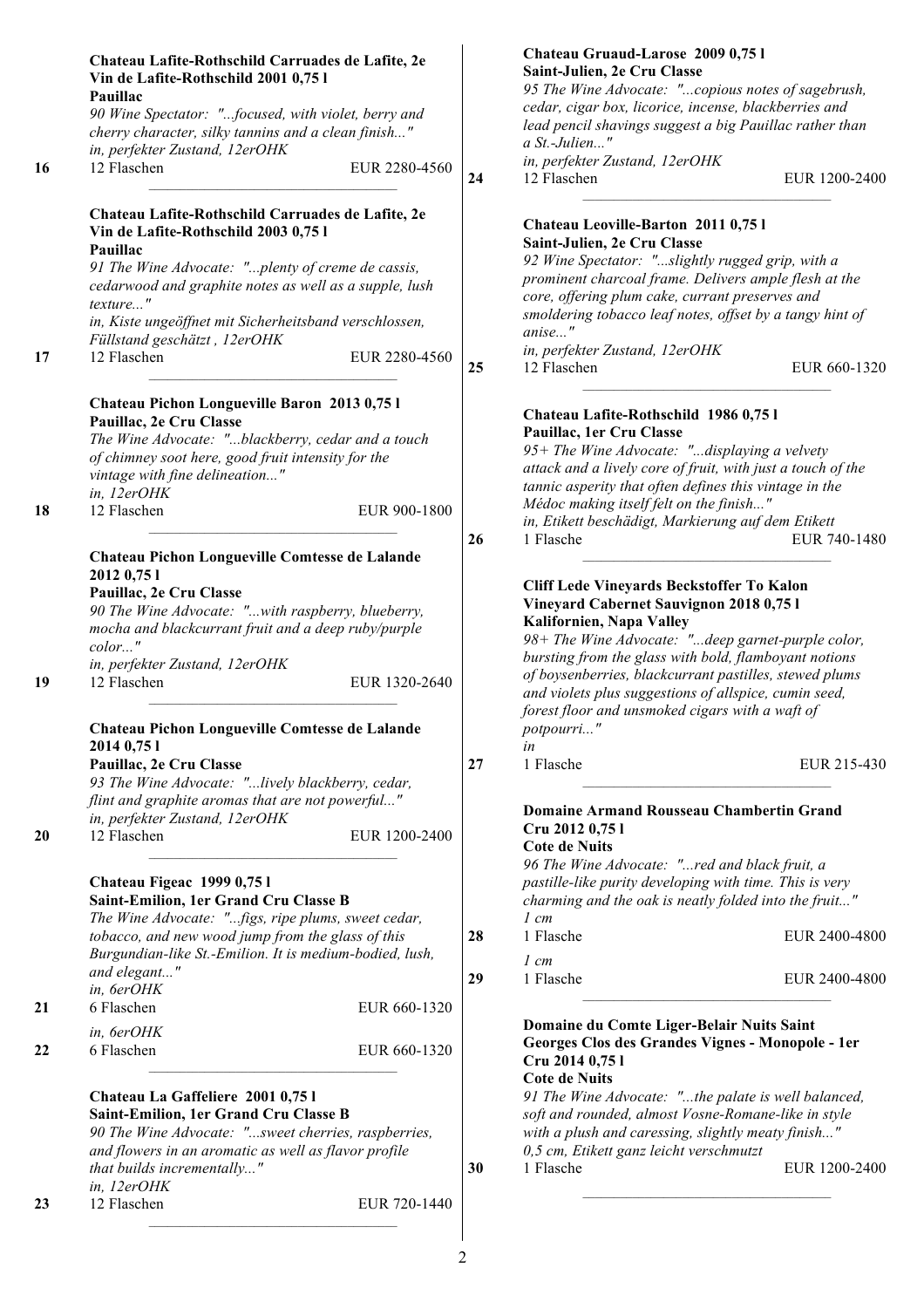|    | Domaine du Comte Liger-Belair Nuits Saint<br>Georges Clos des Grandes Vignes - Monopole - 1er<br>Cru 2014 0,75 l<br><b>Cote de Nuits</b><br>0,5 cm, Etikett ganz leicht verschmutzt                                                                                      |               |    | Weingut Clemens Busch Pündericher Marienburg<br>Fahrlay Riesling Grosses Gewächs 2017 1,5 l<br><b>Mosel</b><br>95 The Wine Advocate: "intense, upfront, aromatic<br>and highly concentrated nose of Riesling and mirabell                                                           |                |
|----|--------------------------------------------------------------------------------------------------------------------------------------------------------------------------------------------------------------------------------------------------------------------------|---------------|----|-------------------------------------------------------------------------------------------------------------------------------------------------------------------------------------------------------------------------------------------------------------------------------------|----------------|
| 31 | 1 Flasche                                                                                                                                                                                                                                                                | EUR 1200-2400 |    | fruit intermingled with dark flint and silex aromas of<br>crushed stones"                                                                                                                                                                                                           |                |
| 32 | 0,5 cm, Etikett leicht beschädigt, leicht verschmutzt<br>1 Flasche                                                                                                                                                                                                       | EUR 1200-2400 | 43 | $1 \, cm$<br>3 Magnums                                                                                                                                                                                                                                                              | <b>EUR 210</b> |
|    | Chateau l'Evangile 1962 0,75 l<br><b>Pomerol</b><br>hs, Etikett ganz leicht beschädigt, verschmutzt, Kapsel<br>korrodiert                                                                                                                                                |               |    | Weingut Clemens Busch Pündericher Marienburg<br>Fahrlay-Terrassen Riesling Grosses Gewächs 2017<br>1,51<br><b>Mosel</b>                                                                                                                                                             |                |
| 33 | 1 Flasche                                                                                                                                                                                                                                                                | EUR 150-300   |    | 96 The Wine Advocate: "very clear, fresh and stony                                                                                                                                                                                                                                  |                |
| 34 | hs, Kapsel korrodiert<br>1 Flasche                                                                                                                                                                                                                                       | EUR 150-300   |    | bouquet of concentrated white fruits and lemon notes<br>intertwined with crushed slate aromas. On the palate,<br>this is a highly finessed and elegant Riesling from vine                                                                                                           |                |
|    | Chateau Petrus 1952 1,51<br>Pomerol<br>***** Broadbent: "hoher Alkoholgehalt, dabei                                                                                                                                                                                      |               | 44 | that are $100+$ years old. This 2017 serves intensity,<br>power and complexity in a subtle way"<br>$1,5$ cm<br>3 Magnums                                                                                                                                                            | <b>EUR 240</b> |
|    | weich und füllig"<br>hs, Etikett verschmutzt, Kapsel leicht korrodiert                                                                                                                                                                                                   |               |    |                                                                                                                                                                                                                                                                                     |                |
| 35 | 1 Magnum                                                                                                                                                                                                                                                                 | EUR 3600-7200 |    | Weingut Clemens Busch Pündericher Marienburg                                                                                                                                                                                                                                        |                |
| 36 | hs, Etikett verschmutzt, Leckspuren<br>1 Magnum                                                                                                                                                                                                                          | EUR 3600-7200 |    | <b>Fahrlay-Terrassen Riesling Grosses Gewächs 2018</b><br>1,51<br><b>Mosel</b>                                                                                                                                                                                                      |                |
|    | Vieux Chateau Certan 1962 0,751<br><b>Pomerol</b><br>ts, Etikett leicht verschmutzt                                                                                                                                                                                      |               |    | 96 The Wine Advocate: "complex and intense on the<br>slatey, very elegant nose that displays a deep, refined<br>and mineral bouquet of perfectly ripe and flinty<br>Riesling berries with herbal and stony notes.                                                                   |                |
| 37 | 1 Flasche                                                                                                                                                                                                                                                                | EUR 120-240   |    | Crystalline, finessed and elegant on the palate, this is                                                                                                                                                                                                                            |                |
| 38 | ts-hs, Etikett leicht verschmutzt<br>1 Flasche                                                                                                                                                                                                                           | EUR 120-240   | 45 | rich yet pure"<br>$0,5$ cm<br>3 Magnums                                                                                                                                                                                                                                             | <b>EUR 210</b> |
| 39 | Chateau Cheval Blanc 1962 0,75 l<br>Saint-Emilion, 1er Grand Cru Classe A<br>The Wine Advocate: "complex notes of herbs, earth,<br>licorice, truffle, and some sweet fruits that linger"<br>hs, Etikett stark verschmutzt, kellergrau, Kapsel<br>beschädigt<br>1 Flasche | EUR 200-400   |    | Weingut Clemens Busch Pündericher Marienburg<br><b>Felsterrasse Riesling Grosses Gewächs 2017 0,751</b><br>Mosel<br>97 The Wine Advocate: "the 2017 Pündericher<br>Marienburg Riesling Felsterrasse is a beauty! It is<br>intense and concentrated but still airy, floral, fine and |                |
|    | hs, Etikett verschmutzt, stark kellergrau, Etikett stark<br>verblasst                                                                                                                                                                                                    |               |    | elegant as a Mosel stereotype (with mirabelle aromas)<br>on the nose. This is a rich, full-bodied and powerful                                                                                                                                                                      |                |
| 40 | 1 Flasche                                                                                                                                                                                                                                                                | EUR 200-400   | 46 | Riesling"<br>$1 \, cm$<br>6 Flaschen                                                                                                                                                                                                                                                | <b>EUR 360</b> |
|    | Weingut Clemens Busch Pündericher Marienburg<br>Fahrlay Riesling Auslese 2017 0,75 l<br><b>Mosel</b>                                                                                                                                                                     |               | 47 | $1 \, cm$<br>6 Flaschen                                                                                                                                                                                                                                                             | <b>EUR 360</b> |
|    | 95 The Wine Advocate: "the wine is silky, round and<br>crystalline on the palate, with great finesse and<br>elegance but also density and a long, complex and<br>tensioned finish"                                                                                       |               |    | Weingut Clemens Busch Pündericher Marienburg<br><b>Felsterrasse Riesling Grosses Gewächs 2017 1,51</b><br><b>Mosel</b>                                                                                                                                                              |                |
| 41 | $1 \, cm$<br>6 Flaschen                                                                                                                                                                                                                                                  | EUR 180-360   |    | 97 The Wine Advocate: "this is a rich, full-bodied<br>and powerful Riesling with abnormally high<br>concentration, intensity and lingering minerals that                                                                                                                            |                |
| 42 | $1 \, cm$<br>6 Flaschen                                                                                                                                                                                                                                                  | EUR 180-360   |    | seem to be delivered by a long, quiet river. This is a<br>big Riesling la Unendlich"<br>$1,5$ cm                                                                                                                                                                                    |                |
|    |                                                                                                                                                                                                                                                                          |               |    |                                                                                                                                                                                                                                                                                     |                |

|    | <b>Fahrlay Riesling Grosses Gewächs 2017 1,51</b><br><b>Mosel</b>                                                                                                                                                                                                                                                                                                                                                                                  |             |
|----|----------------------------------------------------------------------------------------------------------------------------------------------------------------------------------------------------------------------------------------------------------------------------------------------------------------------------------------------------------------------------------------------------------------------------------------------------|-------------|
|    | 95 The Wine Advocate: "intense, upfront, aromatic<br>and highly concentrated nose of Riesling and mirabelle<br>fruit intermingled with dark flint and silex aromas of                                                                                                                                                                                                                                                                              |             |
|    | crushed stones"                                                                                                                                                                                                                                                                                                                                                                                                                                    |             |
|    | $1 \, cm$                                                                                                                                                                                                                                                                                                                                                                                                                                          |             |
| 43 | 3 Magnums                                                                                                                                                                                                                                                                                                                                                                                                                                          | EUR 210-420 |
|    | Weingut Clemens Busch Pündericher Marienburg<br>Fahrlay-Terrassen Riesling Grosses Gewächs 2017<br>1,51<br><b>Mosel</b>                                                                                                                                                                                                                                                                                                                            |             |
|    | 96 The Wine Advocate: "very clear, fresh and stony<br>bouquet of concentrated white fruits and lemon notes<br>intertwined with crushed slate aromas. On the palate,<br>this is a highly finessed and elegant Riesling from vines<br>that are 100+ years old. This 2017 serves intensity,<br>power and complexity in a subtle way"                                                                                                                  |             |
| 44 | $1,5$ cm<br>3 Magnums                                                                                                                                                                                                                                                                                                                                                                                                                              | EUR 240-480 |
|    | Weingut Clemens Busch Pündericher Marienburg<br><b>Fahrlay-Terrassen Riesling Grosses Gewächs 2018</b><br>1,51<br><b>Mosel</b><br>96 The Wine Advocate: "complex and intense on the<br>slatey, very elegant nose that displays a deep, refined<br>and mineral bouquet of perfectly ripe and flinty<br>Riesling berries with herbal and stony notes.<br>Crystalline, finessed and elegant on the palate, this is a<br>rich yet pure"<br>$0,5 \, cm$ |             |
| 45 | 3 Magnums                                                                                                                                                                                                                                                                                                                                                                                                                                          | EUR 210-405 |
|    | Weingut Clemens Busch Pündericher Marienburg<br>Felsterrasse Riesling Grosses Gewächs 2017 0,75 l<br>Mosel<br>97 The Wine Advocate: "the 2017 Pündericher<br>Marienburg Riesling Felsterrasse is a beauty! It is<br>intense and concentrated but still airy, floral, fine and<br>elegant as a Mosel stereotype (with mirabelle aromas)<br>on the nose. This is a rich, full-bodied and powerful<br>Riesling"<br>$1 \, cm$                          |             |
| 46 | 6 Flaschen<br>$l$ cm                                                                                                                                                                                                                                                                                                                                                                                                                               | EUR 360-720 |
|    |                                                                                                                                                                                                                                                                                                                                                                                                                                                    |             |

**47** EUR 360-720

## **Weingut Clemens Busch Pündericher Marienburg Felsterrasse Riesling Grosses Gewächs 2017 1,5 l**

*97 The Wine Advocate: "...this is a rich, full-bodied and powerful Riesling with abnormally high concentration, intensity and lingering minerals that seem to be delivered by a long, quiet river. This is a big Riesling la Unendlich..."* **48** 2 Magnums EUR 240-480 *0,5 cm* **49** 1 Magnum EUR 120-240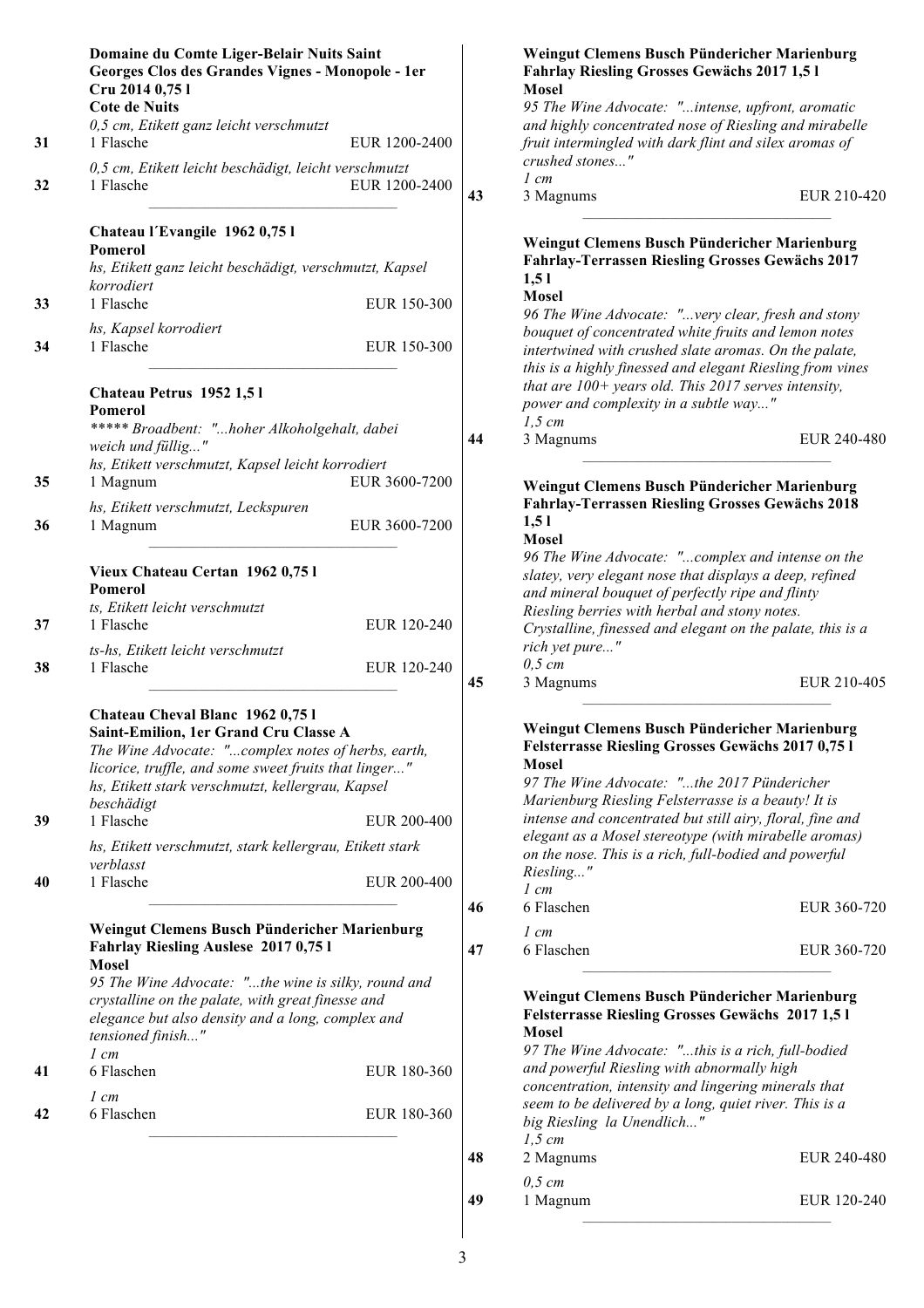|    | Weingut Clemens Busch Pündericher Marienburg<br>Felsterrasse Riesling Grosses Gewächs 2020 0,75 l<br><b>Mosel</b>                                                                                                                                                                                                                                                                            |             |  |  |
|----|----------------------------------------------------------------------------------------------------------------------------------------------------------------------------------------------------------------------------------------------------------------------------------------------------------------------------------------------------------------------------------------------|-------------|--|--|
| 50 | $1 \, cm$<br>6 Flaschen                                                                                                                                                                                                                                                                                                                                                                      | EUR 360-720 |  |  |
| 51 | 1 cm<br>6 Flaschen                                                                                                                                                                                                                                                                                                                                                                           | EUR 360-720 |  |  |
|    | Weingut Clemens Busch Pündericher Marienburg<br>Felsterrasse Riesling Grosses Gewächs 2020 1,5 l<br><b>Mosel</b>                                                                                                                                                                                                                                                                             |             |  |  |
| 52 | 1 cm<br>2 Magnums                                                                                                                                                                                                                                                                                                                                                                            | EUR 240-480 |  |  |
| 53 | $1,5$ cm<br>1 Magnum                                                                                                                                                                                                                                                                                                                                                                         | EUR 120-240 |  |  |
|    | Weingut Clemens Busch Pündericher Marienburg<br>Raffes Riesling Grosses Gewächs 2020 0,75 l<br>Mosel<br>$1 \, cm$                                                                                                                                                                                                                                                                            |             |  |  |
| 54 | 6 Flaschen<br>1 cm                                                                                                                                                                                                                                                                                                                                                                           | EUR 360-720 |  |  |
| 55 | 6 Flaschen                                                                                                                                                                                                                                                                                                                                                                                   | EUR 360-720 |  |  |
|    | Weingut Clemens Busch Pündericher Marienburg<br>Raffes Riesling Grosses Gewächs 2020 1,5 l<br><b>Mosel</b><br>1 cm                                                                                                                                                                                                                                                                           |             |  |  |
| 56 | 2 Magnums                                                                                                                                                                                                                                                                                                                                                                                    | EUR 240-480 |  |  |
| 57 | $1,5$ cm<br>1 Magnum                                                                                                                                                                                                                                                                                                                                                                         | EUR 120-240 |  |  |
|    | Weingut Clemens Busch Pündericher Marienburg<br>Riesling Auslese Lange Goldkapsel 2017 0,375 l<br><b>Mosel</b><br>97 The Wine Advocate: "lush and filigreed on the                                                                                                                                                                                                                           |             |  |  |
|    | crystalline and salty-piquant palate, this is a<br>beautifully elegant, lush and balanced Auslese with a<br>lingering, stimulatingly salty, lush and highly refined<br>finish'<br>$1 \, cm$                                                                                                                                                                                                  |             |  |  |
| 58 | 6 halbe Flaschen                                                                                                                                                                                                                                                                                                                                                                             | EUR 180-360 |  |  |
| 59 | 1 cm<br>6 halbe Flaschen                                                                                                                                                                                                                                                                                                                                                                     | EUR 180-360 |  |  |
|    | Weingut Clemens Busch Pündericher Marienburg<br>Riesling Auslese Lange Goldkapsel 2018 0,375 l<br><b>Mosel</b><br>96 The Wine Advocate: "piquant and fresh on the<br>first palate, this is a lush and filigreed, precise and<br>very elegant Auslese with a concentrated yet refined<br>and perfectly balanced texture and a (pretty) sweet but<br>also spicy, elegant and tensioned finish" |             |  |  |
| 60 | 1 cm<br>6 halbe Flaschen                                                                                                                                                                                                                                                                                                                                                                     | EUR 180-360 |  |  |
| 61 | 1 cm<br>6 halbe Flaschen                                                                                                                                                                                                                                                                                                                                                                     | EUR 180-360 |  |  |

|    | Weingut Clemens Busch Pündericher Marienburg<br>Riesling Grosses Gewächs 2020 1,5 1                   |             |
|----|-------------------------------------------------------------------------------------------------------|-------------|
|    | <b>Mosel</b>                                                                                          |             |
|    | 95+ The Wine Advocate: "the wine is enormously                                                        |             |
|    | salty and complex, tightly woven but never too                                                        |             |
|    | powerful or rich. It's simply pure Riesling from a great                                              |             |
|    | terroir, and I adore the filigreed structure and<br>intensity"                                        |             |
|    | $1,5$ cm                                                                                              |             |
| 62 | 3 Magnums                                                                                             | EUR 210-390 |
|    | $1,5 \, cm$                                                                                           |             |
| 63 | 3 Magnums                                                                                             | EUR 210-390 |
|    | La Trava Barbaresco Mossiere 2018 5,0 l                                                               |             |
|    | <b>Piemont</b><br>1,5 cm, Etikett leicht verschmutzt                                                  |             |
| 64 | 1 Jeroboam                                                                                            | EUR 240-480 |
|    | La Trava Barbaresco Mossiere 2019 3,0 l                                                               |             |
|    | Piemont                                                                                               |             |
|    | $l$ cm                                                                                                |             |
| 65 | 1 Doppelmagnum                                                                                        | EUR 120-240 |
|    | 1 cm                                                                                                  |             |
| 66 | 1 Doppelmagnum                                                                                        | EUR 120-240 |
|    |                                                                                                       |             |
|    | Barone Ricasoli Chianti Classico "Brolio" Riserva<br>2010 3,01                                        |             |
|    | Toskana                                                                                               |             |
|    | The Wine Advocate: "there's a hint of raisin and                                                      |             |
|    | prune as well, and the mouthfeel shows tangy                                                          |             |
|    | sweetness"<br>1,5 cm, Etikett ganz leicht verschmutzt                                                 |             |
| 67 | 1 Doppelmagnum                                                                                        | EUR 120-240 |
|    |                                                                                                       |             |
|    | Barone Ricasoli Chianti Classico "Brolio" Riserva                                                     |             |
|    | 2011 3,01<br>Toskana                                                                                  |             |
|    | 91 The Wine Advocate: "the style is extracted and                                                     |             |
|    | opulent, but the wine never feels heavy or jammy.                                                     |             |
|    | Instead, you get pressed rose, dried spice, blue flower                                               |             |
|    | and balsam herb"                                                                                      |             |
|    | 1,5 cm, Etikett ganz leicht verschmutzt                                                               |             |
| 68 | 1 Doppelmagnum                                                                                        | EUR 120-240 |
|    | Nikolaihof Grüner Veltliner "Im Weingebirge                                                           |             |
|    | <b>Baumpresse" 2013 0,75 l</b>                                                                        |             |
|    | Wachau                                                                                                |             |
|    | 98 The Wine Advocate: "rich and intense on the<br>palate, it has ripe and concentrated fruit combined |             |
|    | with fine tannins and a unique touch of oxidative                                                     |             |

**69** 6 Flaschen EUR 300-600

**70** 6 Flaschen EUR 300-600

*style..." 1 cm*

*1,5 cm*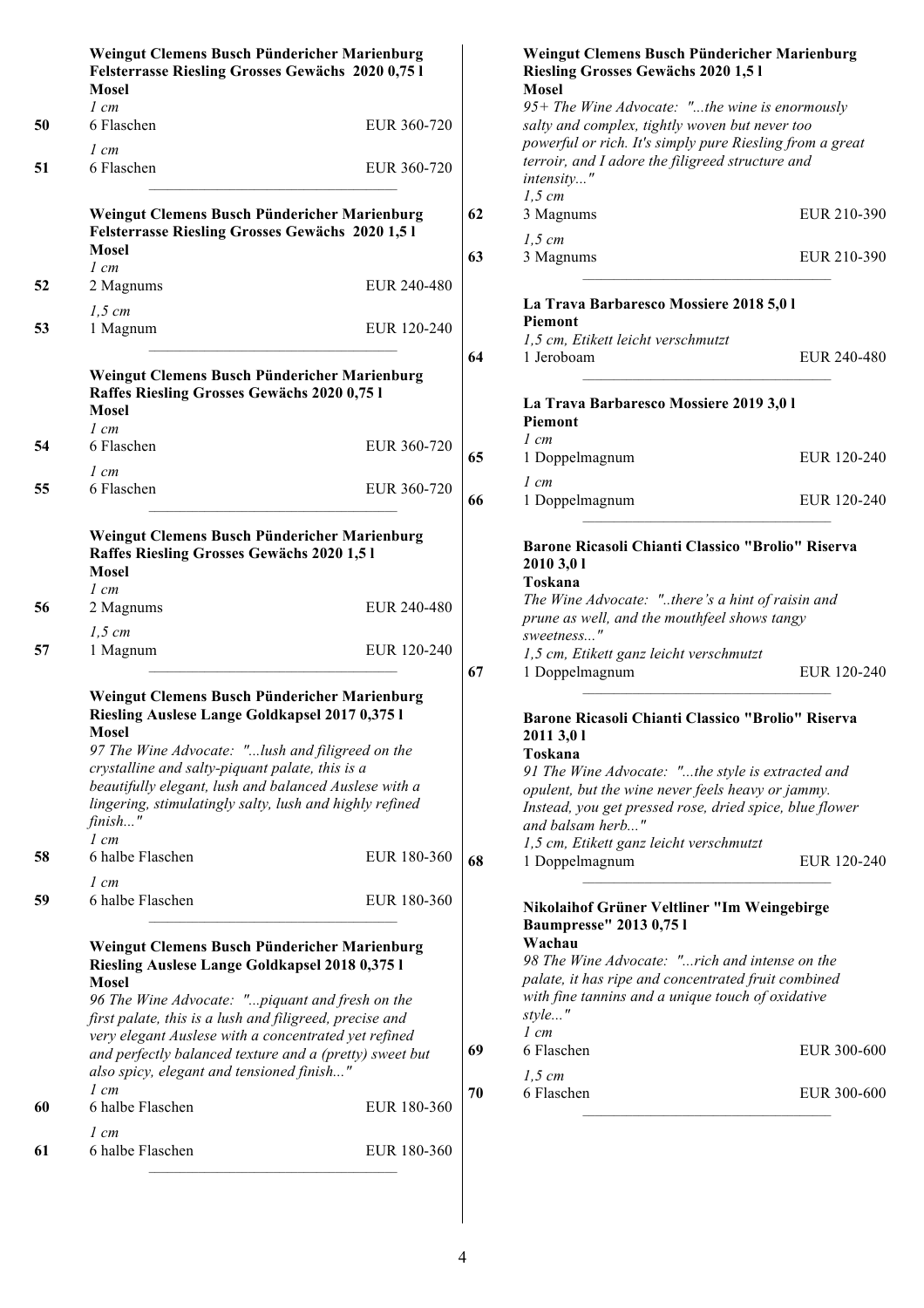|    | Nikolaihof Grüner Veltliner "Im Weingebirge"<br><b>Smaragd 2015 0,751</b><br>Wachau<br>96+ The Wine Advocate: "full-bodied and intense<br>but also very elegant and finessed on the palate, this is<br>a lush and impressively long and very tensioned, highly<br>expressive Smaragd made for decades" |             |    | <b>Nikolaihof Riesling Steiner Hund 2016 1,51</b><br>Wachau<br>96 The Wine Advocate: "this is a full-bodied, dense,<br>juicy, well-concentrated and crystalline-mineral<br>Riesling with lots of power and sustainable grip and<br>concentration"<br>$1,5$ cm |             |
|----|--------------------------------------------------------------------------------------------------------------------------------------------------------------------------------------------------------------------------------------------------------------------------------------------------------|-------------|----|---------------------------------------------------------------------------------------------------------------------------------------------------------------------------------------------------------------------------------------------------------------|-------------|
| 71 | $1 \, cm$<br>6 Flaschen                                                                                                                                                                                                                                                                                | EUR 210-420 | 79 | 3 Magnums                                                                                                                                                                                                                                                     | EUR 270-540 |
| 72 | $1 \, cm$<br>6 Flaschen                                                                                                                                                                                                                                                                                | EUR 210-420 |    | <b>Nikolaihof Riesling Steiner Hund Reserve 2004 1,5 I</b><br>Wachau<br>97 The Wine Advocate: "long-awaited, late-bottled,                                                                                                                                    |             |
|    | Nikolaihof Grüner Veltliner "Im Weingebirge"<br><b>Smaragd 2017 0,751</b><br>Wachau<br>95+ The Wine Advocate: "the wine reveals great<br>finesse and elegance combined with substance, grip                                                                                                            |             | 80 | and now at last released, the Nikolaihof 2004 Riesling<br>Steiner Hund Reserve is scented with iris, musk, lemon<br>zest, red currant, and herbs"<br>$1,5$ cm<br>2 Magnums                                                                                    | EUR 270-540 |
|    | and sustainability. It is a full-bodied, powerful, rich<br>and almost sweet, concentrated and tensioned terroir<br>wine that is still young and ready to go a long<br>distance"                                                                                                                        |             | 81 | $2,5$ cm<br>1 Magnum                                                                                                                                                                                                                                          | EUR 135-270 |
| 73 | $1 \, cm$<br>6 Flaschen                                                                                                                                                                                                                                                                                | EUR 180-360 |    | <b>Nikolaihof Riesling Steiner Hund Reserve 2006 0,75</b>                                                                                                                                                                                                     |             |
| 74 | $1 \, cm$<br>6 Flaschen                                                                                                                                                                                                                                                                                | EUR 180-360 |    | Wachau<br>97 The Wine Advocate: "woody complexity this<br>pours forth saline, stony, floral, and tart fruit like a<br>torrential force of nature, leaving the tongue and gums                                                                                 |             |
|    | Nikolaihof Grüner Veltliner "Im Weingebirge"<br><b>Smaragd 2017 1,51</b><br>Wachau                                                                                                                                                                                                                     |             |    | quivering with a sense of spice, citrus zest, herbal<br>resin, and mineral deposits for which words like tactile<br>and tenacious are insufficient"                                                                                                           |             |
|    | 95+ The Wine Advocate: "the wine reveals great<br>finesse and elegance combined with substance, grip                                                                                                                                                                                                   |             | 82 | $1,5$ cm<br>6 Flaschen                                                                                                                                                                                                                                        | EUR 300-600 |
|    | and sustainability. It is a full-bodied, powerful, rich<br>and almost sweet, concentrated and tensioned terroir<br>wine that is still young and ready to go a long<br>distance"                                                                                                                        |             | 83 | $1,5$ cm<br>6 Flaschen                                                                                                                                                                                                                                        | EUR 300-600 |
| 75 | $1,5$ cm<br>3 Magnums                                                                                                                                                                                                                                                                                  | EUR 180-360 |    | <b>Nikolaihof Riesling Steiner Hund Reserve 2006 1,5 1</b><br>Wachau<br>97 The Wine Advocate: "woody complexity this<br>pours forth saline, stony, floral, and tart fruit like a                                                                              |             |
|    | <b>Nikolaihof Riesling Steiner Hund 2009 1,51</b><br>Wachau<br>$3 \, cm$<br>2 Magnums                                                                                                                                                                                                                  |             |    | torrential force of nature, leaving the tongue and gums<br>quivering with a sense of spice, citrus zest, herbal<br>resin, and mineral deposits for which words like tactile<br>and tenacious are insufficient"                                                |             |
|    | $1 \, cm$<br>1 Magnum                                                                                                                                                                                                                                                                                  |             | 84 | $1 \, cm$<br>2 Magnums                                                                                                                                                                                                                                        | EUR 240-480 |
| 76 | 3 Magnums                                                                                                                                                                                                                                                                                              | EUR 240-480 | 85 | 1,5 cm, Etikett ganz leicht beschädigt<br>1 Magnum                                                                                                                                                                                                            | EUR 120-240 |
|    | Nikolaihof Riesling Steiner Hund 2016 0,75 l<br>Wachau<br>96 The Wine Advocate: "this is a full-bodied, dense,<br>juicy, well-concentrated and crystalline-mineral<br>Riesling with lots of power and sustainable grip and                                                                             |             | 86 | Nikolaihof Riesling Steinriesler 1999 0,75 l<br>Wachau<br>98 The Wine Advocate<br>$1,5$ cm<br>6 Flaschen                                                                                                                                                      |             |
|    | concentration"<br>$1 \, cm$                                                                                                                                                                                                                                                                            |             |    | $1,5$ cm                                                                                                                                                                                                                                                      | EUR 360-720 |
| 77 | 6 Flaschen<br>$1 \, cm$                                                                                                                                                                                                                                                                                | EUR 270-480 | 87 | 6 Flaschen                                                                                                                                                                                                                                                    | EUR 360-720 |
| 78 | 6 Flaschen                                                                                                                                                                                                                                                                                             | EUR 270-480 |    | <b>Nikolaihof Riesling Steinriesler 1999 1,5 l</b><br>Wachau<br>98 The Wine Advocate<br>1,5 cm, Etiketten ganz leicht beschädigt                                                                                                                              |             |

**88** 2 Magnums EUR 240-480

5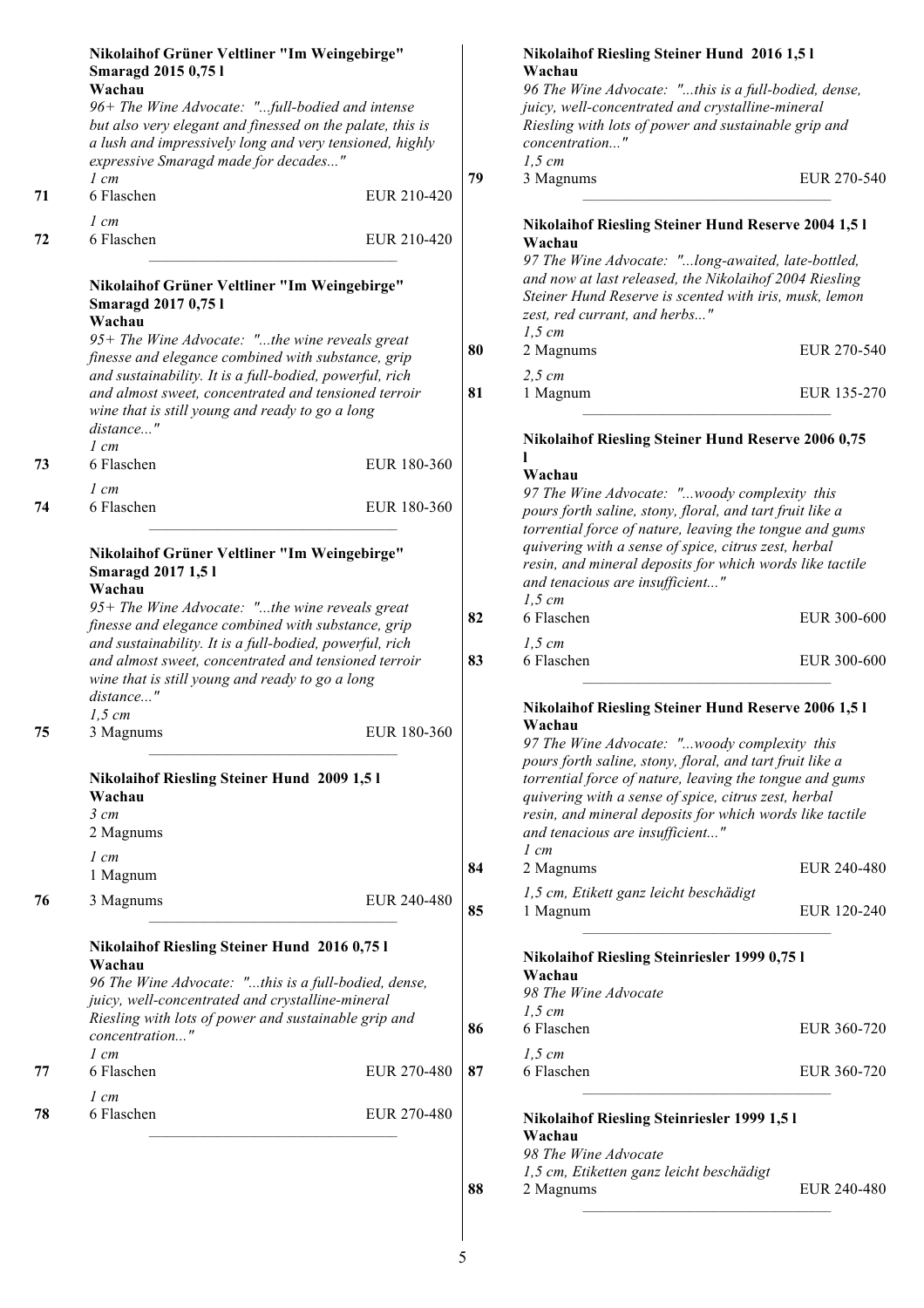| 1 Flasche<br>$2 \, cm$<br>90<br>1 Magnum<br>EUR 330-260<br>Vassière de la, Guilbert Mas de Daumas Gassac<br>rouge 1994 0,75 l<br>Languedoc-Roussillon                                                                                                                                                                                                                                                                                                                                                                                                                                                                                                                                                                                                                                                                                                                                                                                                                     |            |
|---------------------------------------------------------------------------------------------------------------------------------------------------------------------------------------------------------------------------------------------------------------------------------------------------------------------------------------------------------------------------------------------------------------------------------------------------------------------------------------------------------------------------------------------------------------------------------------------------------------------------------------------------------------------------------------------------------------------------------------------------------------------------------------------------------------------------------------------------------------------------------------------------------------------------------------------------------------------------|------------|
| Südpfalz Connexion Gräfenhäuser Spätburgunder<br>1,5 cm, Etikett beschädigt, leicht verschmutzt,<br>Trocken 2005 0,75 l<br>Rückenetikett beschädigt<br><b>Pfalz</b><br>1 Flasche<br>$1,5$ cm                                                                                                                                                                                                                                                                                                                                                                                                                                                                                                                                                                                                                                                                                                                                                                              |            |
| 95<br>2 Flaschen<br>1 Flasche<br>Südpfalz Connexion Gräfenhäuser Spätburgunder<br>Trocken 2011 0,75 l<br>Domaine Didier Daguenau Pouilly-Fumé "Pur<br><b>Pfalz</b><br>Sang" 2015 0,75 l<br>$0,5$ cm<br>Loire<br>1 Flasche<br>92-93 The Wine Advocate: "savory, saline, iodine-                                                                                                                                                                                                                                                                                                                                                                                                                                                                                                                                                                                                                                                                                            | EUR 60-115 |
| tinged suggestion of shrimp shell reduction helps<br>EUR 50-100<br>91<br>2 Flaschen<br>render the finish mouthwatering as well as intriguing,<br>while nips of citrus pip peppermint serve for<br>invigoration"<br>Chateau du Cedre Le Cedre 2000 0,75 l<br>Cahors<br>$1 \, cm$<br>1 Flasche<br>96<br>in<br>92<br>4 Flaschen<br><b>EUR 40-80</b>                                                                                                                                                                                                                                                                                                                                                                                                                                                                                                                                                                                                                          | EUR 70-140 |
| Chateau Potensac 1985 0,751<br>Medoc, Cru Bourgeois<br>Rossignol, Nicolas Pommard Fremiers 1er Cru 2008<br>hs, Etikett verschmutzt<br>0,751<br>Cote de Beaune<br>1 Flasche<br>90-92 The Wine Advocate: "cassis and blackberry<br>Chateau Potensac 2002 0,75 l<br>with prominent fruit skin chew are laced with licorice<br>Medoc, Cru Bourgeois<br>and bittersweet, iris-like florality and go on to stain the<br>in, Etiketten ganz leicht verschmutzt<br>palate in a vibratory finish"<br>2 Flaschen<br>$0,5$ cm<br>3 Flaschen<br>97<br>EUR 70-140<br>93<br>1 Flasche                                                                                                                                                                                                                                                                                                                                                                                                   | EUR 35-90  |
| Domaine Clos du Caillou Chateauneuf-du-Pape<br>Domaine Sylvain Pataille Marsannay L' Ancestrale<br>2001 0,75 1<br>2009 0,75 1<br><b>Rhone</b><br><b>Cote de Nuits</b><br>$1 \, cm$<br>1 cm, kleine Kratzer auf dem Etikett<br>1 Flasche<br>1 Flasche<br>Domaine Clos du Caillou Cotes du Rhone Village<br>Domaine Sylvain Pataille Marsannay L' Ancestrale<br>2001 0,75 1<br>20100,751<br><b>Rhone</b><br><b>Cote de Nuits</b><br>90 The Wine Advocate: "its deep ruby/purple color<br>The Wine Advocate: "with clean, fragrant<br>is followed by classic aromas of raspberries and kirsch<br>blackberry, raspberry, hints of dried blood and citrus<br>liqueur"<br>fruits that is very well-defined. The palate is succulent<br>0,5 cm, Etiketten ganz leicht verschmutzt<br>and fleshy on the entry, plush and harmonious with<br>2 Flaschen<br>sweet marmalade and honey notes furnishing the<br>finish"<br>3 Flaschen<br>98<br>0,5 cm, kleine Kratzer auf dem Etikett | EUR 55-110 |
| 2 Flaschen<br>3 Flaschen<br>EUR 150-300<br>94                                                                                                                                                                                                                                                                                                                                                                                                                                                                                                                                                                                                                                                                                                                                                                                                                                                                                                                             |            |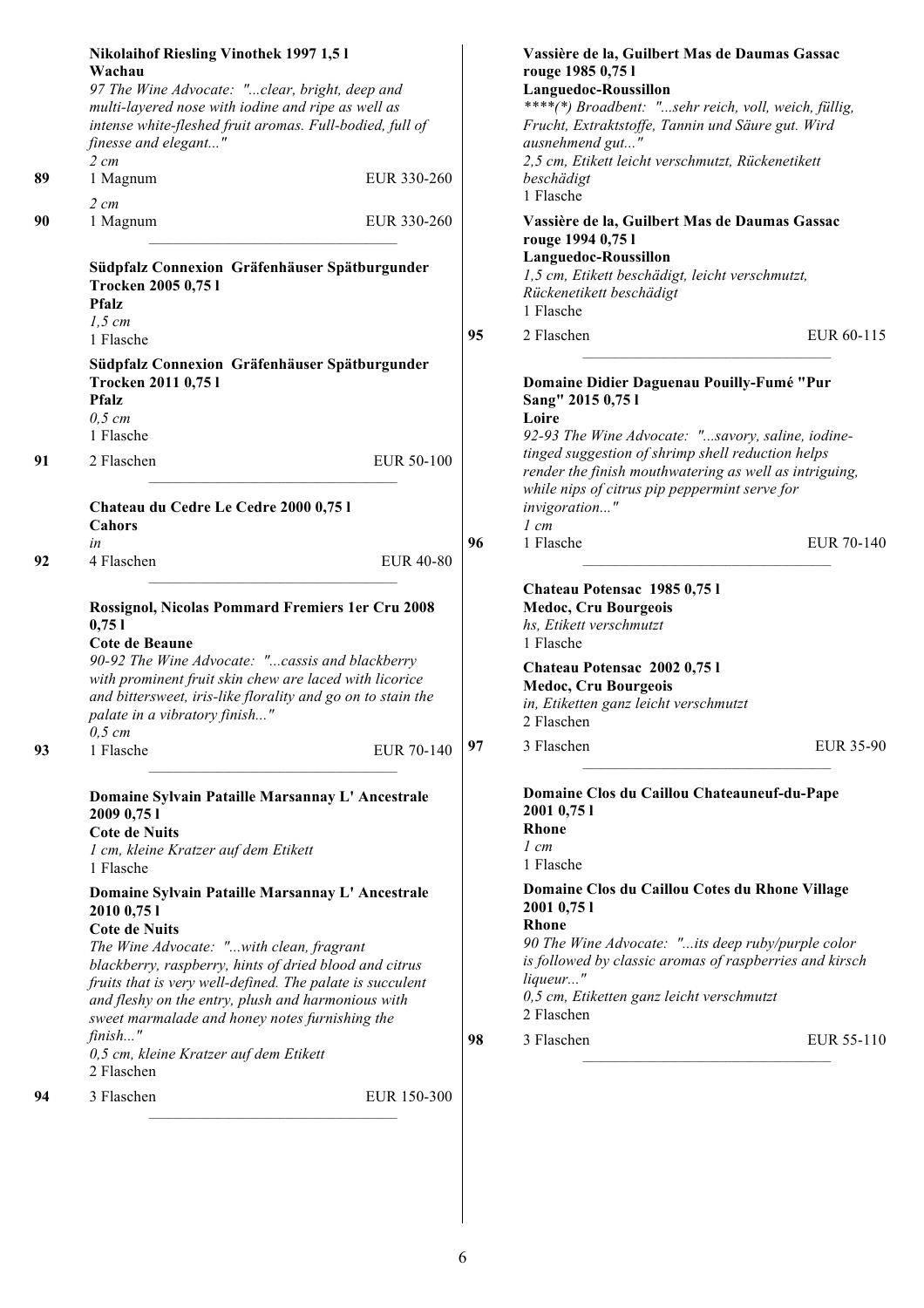|            | Domaine Clos du Caillou Chateauneuf-du-Pape les<br>Quartz 2001 0,75 l<br>Rhone                                                                                                                                                      | Baron Gaston Legrand Bas Armagnac 1982 0,71<br>Armagnac<br>1 cm, Wachskappe teils abgeplatzt, Verschlussstopfen                                                            |  |
|------------|-------------------------------------------------------------------------------------------------------------------------------------------------------------------------------------------------------------------------------------|----------------------------------------------------------------------------------------------------------------------------------------------------------------------------|--|
|            | 99 The Wine Advocate: "blackcurrants, beef blood,                                                                                                                                                                                   | liegt separat bei, 1 er OHK                                                                                                                                                |  |
|            | ground pepper and crushed rock, it flows onto the                                                                                                                                                                                   | 1 Flasche<br>107<br>EUR 60-120                                                                                                                                             |  |
|            | palate with full-bodied richness, outrageous<br>concentration"<br>$1 \, cm$                                                                                                                                                         | 1 cm, Verschlussstopfen liegt separat bei, 1er OHK<br>108<br>1 Flasche<br>EUR 60-120                                                                                       |  |
|            | 2 Flaschen                                                                                                                                                                                                                          |                                                                                                                                                                            |  |
|            | Durand, Eric et Joel Cornas 1999 0,75 l<br><b>Rhone</b>                                                                                                                                                                             | Lheraud, Guy Cognac Extra - 30 Ans d'Age - Petite<br>Champagne NV 0,71<br>Cognac                                                                                           |  |
|            | $0.5$ cm<br>1 Flasche                                                                                                                                                                                                               | 1 cm, 1er OHK                                                                                                                                                              |  |
|            |                                                                                                                                                                                                                                     | 1 Flasche<br>109<br>EUR 100-200                                                                                                                                            |  |
| 99         | 3 Flaschen<br>EUR 120-240                                                                                                                                                                                                           | 1 cm, 1er OHK<br>110<br>1 Flasche<br>EUR 100-200                                                                                                                           |  |
|            | Burlotto Barbera d'Alba 2009 0,75 l                                                                                                                                                                                                 |                                                                                                                                                                            |  |
|            | Piemont<br>hf-in, Etikett ganz leicht verschmutzt<br>1 Flasche                                                                                                                                                                      | Bodegas Roda Roda I Reserva 2001 0,75 l<br>Rioja                                                                                                                           |  |
|            | Pasanau Finca La Planeta Crianca 2001 0,751                                                                                                                                                                                         | in-ts, Etiketten ganz leicht verschmutzt<br>4 Flaschen<br>111<br>EUR 140-280                                                                                               |  |
|            | Priorat                                                                                                                                                                                                                             | in, Etiketten leicht verschmutzt                                                                                                                                           |  |
|            | hf-in, Etikett leicht verschmutzt<br>1 Flasche                                                                                                                                                                                      | 112<br>3 Flaschen<br>EUR 105-210                                                                                                                                           |  |
| <b>100</b> | 2 Flaschen<br><b>EUR 20-40</b>                                                                                                                                                                                                      | in, Etiketten ganz leicht verschmutzt<br>3 Flaschen<br>113<br>EUR 105-210                                                                                                  |  |
|            | Burlotto Barolo Acclivi 2006 0,75 l<br><b>Piemont</b><br>in, Etikett ganz leicht verschmutzt                                                                                                                                        | Marques de Murrieta Ygay Coleccion 2100 2000<br>0,751                                                                                                                      |  |
| 101        | 1 Flasche<br>EUR 60-120                                                                                                                                                                                                             | Rioja<br>$in-ts$<br>3 Flaschen<br>114<br>EUR 90-180                                                                                                                        |  |
|            | <b>Burlotto Barolo Monvigliero 2006 0,751</b><br><b>Piemont</b><br>94 The Wine Advocate: "gorgeous layers of red<br>berries, spices, flowers and herbs, showing superb<br>harmony, plenty of depth and fabulous overall<br>balance" | Chateau Landereau 2018 0,751<br><b>Bordeaux</b><br>ts<br>115<br>6 Flaschen<br>EUR 30-60                                                                                    |  |
|            | hf-in, Etikett ganz leicht verschmutzt                                                                                                                                                                                              | $t_s$                                                                                                                                                                      |  |
| 102        | 1 Flasche<br>EUR 150-300                                                                                                                                                                                                            | 6 Flaschen<br>116<br>EUR 30-60                                                                                                                                             |  |
|            | Geoff Merrill Owen's Estate Jacko's Blend Shiraz<br>2012 0,75 1<br>South Australia<br>in                                                                                                                                            | Azienda Nicola di Sipio Cerasuolo d'Abruzzo Rosé<br>2016 1,51<br>Abruzzen<br>1.5 cm                                                                                        |  |
| 103        | 3 Flaschen<br>EUR 30-60                                                                                                                                                                                                             | 117<br>3 Magnums<br><b>EUR 45-90</b>                                                                                                                                       |  |
| 104        | Baron Gaston Legrand Bas Armagnac 1962 0,71<br>Armagnac<br>1 cm, Verschlussstopfen liegt separat bei, 1 er OHK<br>1 Flasche<br>EUR 145-290                                                                                          | Azienda Nicola di Sipio Cerasuolo d'Abruzzo Rosé<br>2016 1,51<br>Abruzzen<br>$1 \, cm$<br>1 Magnum                                                                         |  |
| 105        | Baron Gaston Legrand Bas Armagnac 1968 0,71<br>Armagnac<br>1 cm, Verschlussstopfen liegt separat bei, 1 er OHK<br>1 Flasche<br>EUR 115-230                                                                                          | Azienda Nicola di Sipio Colline Teatine Blanco 2016<br>1,51<br>Abruzzen<br>Wine Spectator: "with a streak of salinity<br>underscoring Asian pear, apple blossom and ginger |  |
| 106        | Baron Gaston Legrand Bas Armagnac 1972 0,71<br>Armagnac<br>1 cm, Verschlussstopfen liegt separat bei, 1 er OHK<br>1 Flasche<br>EUR 70-140                                                                                           | notes"<br>$1 \, cm$<br>1 Magnum                                                                                                                                            |  |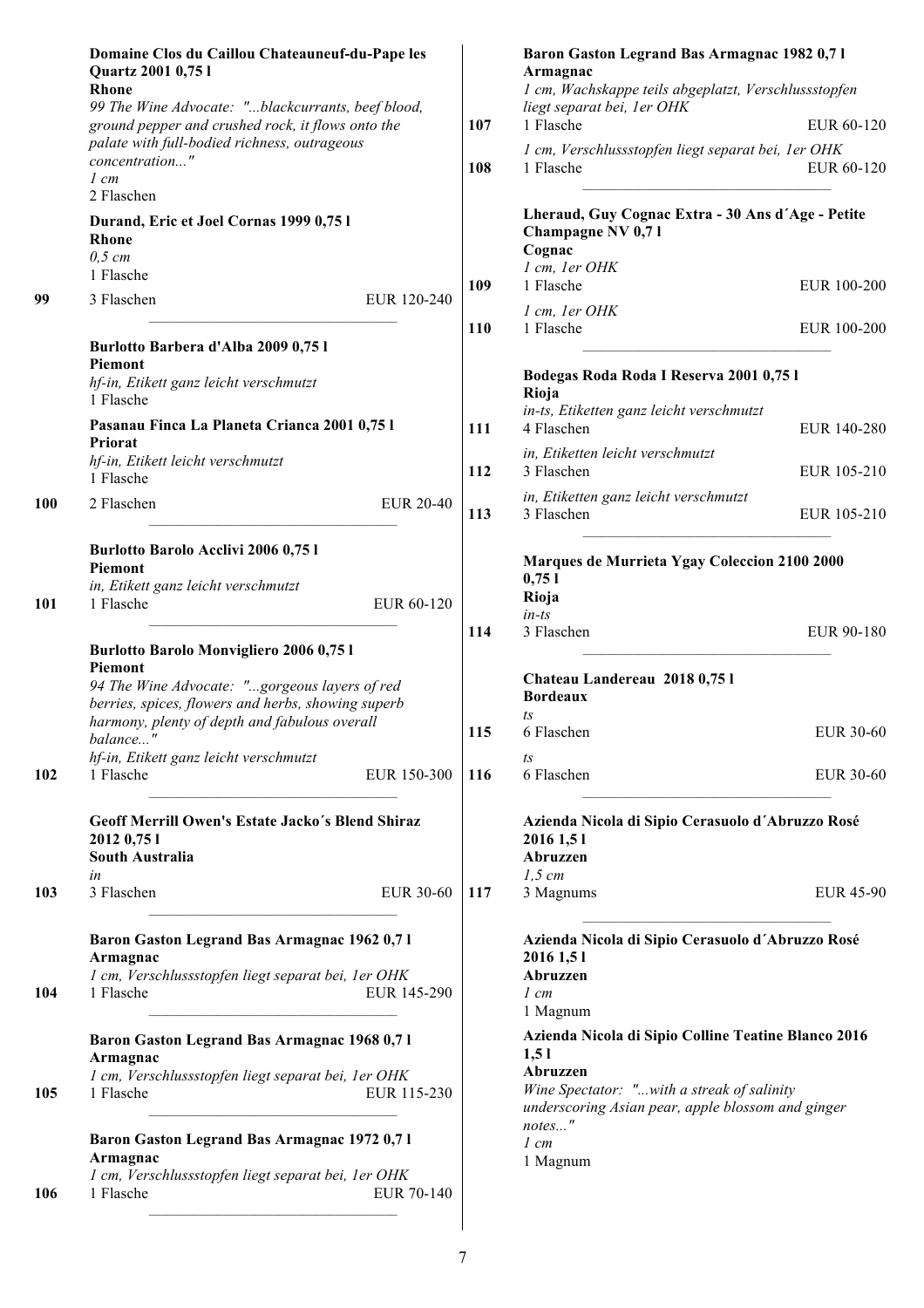|            | Azienda Nicola di Sipio Montepulciano d'Abruzzo                                                        |                  |                                                                                                     | Chateau Margaux 2019 0,751                               |               |
|------------|--------------------------------------------------------------------------------------------------------|------------------|-----------------------------------------------------------------------------------------------------|----------------------------------------------------------|---------------|
|            | 2015 1,51<br>Abruzzen                                                                                  |                  |                                                                                                     | Margaux, 1er Cru Classe                                  |               |
|            | $2,5$ cm<br>1 Magnum                                                                                   |                  | 100 The Wine Advocate: "is the 2019 Chateau<br>Margaux the wine of the vintage A strong case in its |                                                          |               |
|            |                                                                                                        |                  |                                                                                                     | favor could certainly be made. Soaring from the glass    |               |
|            |                                                                                                        |                  |                                                                                                     | with aromas of blackberries, raspberries, rose petals,   |               |
| 118        | 3 Magnums                                                                                              | <b>EUR 45-90</b> |                                                                                                     | violets, pencil shavings and vine smoke, it's full-      |               |
|            |                                                                                                        |                  |                                                                                                     | bodied, layered and sensual, with a strikingly vibrant   |               |
|            | Azienda Nicola di Sipio Colline Teatine Blanco 2016                                                    |                  |                                                                                                     | core of fruit"                                           |               |
|            | 1,51                                                                                                   |                  |                                                                                                     | hf-in, Original verschlossen mit Sicherheitsband,        |               |
|            | Abruzzen                                                                                               |                  |                                                                                                     | Füllstand geschätzt, 3er OHK                             |               |
|            | Wine Spectator: "with a streak of salinity                                                             |                  | 128                                                                                                 | 3 Flaschen                                               | EUR 1845-2550 |
|            | underscoring Asian pear, apple blossom and ginger                                                      |                  |                                                                                                     |                                                          |               |
|            | notes"                                                                                                 |                  |                                                                                                     |                                                          |               |
|            | $1,5$ cm                                                                                               |                  |                                                                                                     | Chateau Rauzan-Segla 2018 0,75 l                         |               |
| 119        | 3 Magnums                                                                                              | <b>EUR 45-90</b> |                                                                                                     | Margaux, 2e Cru Classe                                   |               |
|            |                                                                                                        |                  |                                                                                                     | 98+ The Wine Advocate: "deep garnet-purple               |               |
|            |                                                                                                        |                  |                                                                                                     | colored, it comes galloping out of the glass with        |               |
|            | Azienda Nicola di Sipio Montepulciano d'Abruzzo                                                        |                  |                                                                                                     | powerful, energetic scents of crushed black cherries,    |               |
|            | 2015 1,51                                                                                              |                  |                                                                                                     | blackcurrant cordial and mulberries, plus suggestions    |               |
|            | Abruzzen                                                                                               |                  |                                                                                                     | of violets, star anise, chocolate mint and crushed rocks |               |
|            | $2 \, cm$                                                                                              |                  |                                                                                                     | with a touch of tobacco leaf"                            |               |
| <b>120</b> | 3 Magnums                                                                                              | <b>EUR 45-90</b> |                                                                                                     | hf-in, 6er OHK                                           |               |
|            | $2 \, cm$                                                                                              |                  | 129                                                                                                 | 6 Flaschen                                               | EUR 660-1080  |
| 121        | 3 Magnums                                                                                              | <b>EUR 45-90</b> |                                                                                                     | hf-in, 6er OHK                                           |               |
|            |                                                                                                        |                  | 130                                                                                                 | 6 Flaschen                                               | EUR 660-1080  |
|            |                                                                                                        |                  |                                                                                                     |                                                          |               |
|            | Ca dei Frati Ronchedone Vino Rosso 2018 0,75 l                                                         |                  |                                                                                                     |                                                          |               |
|            | Lombardei                                                                                              |                  |                                                                                                     | Chateau Lafite-Rothschild 2019 0,75 l                    |               |
|            | Wine Spectator: "a smoky red, with charred toast<br>and spice notes layered with candied black cherry, |                  |                                                                                                     | Pauillac, 1er Cru Classe                                 |               |
|            |                                                                                                        |                  |                                                                                                     | 100 The Wine Advocate: "One of the greatest wines        |               |
|            | orange peel and pureed pomegranate flavors"                                                            |                  |                                                                                                     | produced in Bordeaux this year is the 2019 Lafite        |               |
|            | $1 \, cm$                                                                                              |                  |                                                                                                     | Rothschild, an impeccably balanced classic of immense    |               |
| 122        | 3 Flaschen                                                                                             | EUR 30-60        |                                                                                                     | charm and grace. Wafting from the glass with             |               |
|            | $1 \, cm$                                                                                              |                  |                                                                                                     | arresting aromas of cassis, blackberries and cherries    |               |
| 123        | 3 Flaschen                                                                                             | EUR 30-60        |                                                                                                     | mingled with violets, cigar box and warm spices, it's    |               |
|            | Ca dei Frati "Rosa dei Frati" Riviera del Garda                                                        |                  |                                                                                                     | medium to full-bodied, deep and seamless, its velvety    |               |
|            |                                                                                                        |                  |                                                                                                     | attack segueing into a layered, concentrated mid-        |               |
|            |                                                                                                        |                  |                                                                                                     | palate framed by exquisitely powdery tannins and ripe    |               |
|            | <b>Classico 2020 1,51</b>                                                                              |                  |                                                                                                     | acids, and concluding with a long, perfumed finish'      |               |
|            | Lombardei                                                                                              |                  |                                                                                                     | hf-in, Original verschlossen mit Sicherheitsband,        |               |
|            | $1 \, cm$                                                                                              |                  |                                                                                                     | Füllstand geschätzt, 3er OHK                             |               |
| 124        | 1 Magnum                                                                                               | EUR 15-30        | 131                                                                                                 | 3 Flaschen                                               | EUR 2190-3150 |
|            |                                                                                                        |                  |                                                                                                     |                                                          |               |
|            | Ca dei Frati Amarone della Valpolicella "Pietro dal                                                    |                  |                                                                                                     | Chateau Lynch-Bages 2018 0,751                           |               |
|            | Cero" 2013 0,75 l                                                                                      |                  |                                                                                                     | Pauillac, 5e Cru Classe                                  |               |
|            | Venetien                                                                                               |                  |                                                                                                     | 96 The Wine Advocate: "deep garnet-purple in             |               |
|            | Wine Spectator: "extracted flavors of baked                                                            |                  |                                                                                                     | color, it soars out of the glass with a magnificently    |               |
|            | cranberry, loamy earth and coffee grounds are                                                          |                  |                                                                                                     | expressive nose of blueberry compote, black cherry       |               |
|            | accented by dried mint and orange peel notes in this                                                   |                  |                                                                                                     | preserves and blackcurrant pastilles"                    |               |
|            | tangy, full-bodied red"                                                                                |                  |                                                                                                     | hf-in, 6er OHK                                           |               |
|            | 1 cm, 1er OHK                                                                                          |                  | 132                                                                                                 | 6 Flaschen                                               | EUR 780-1200  |
| 125        | 3 Flaschen                                                                                             | EUR 90-180       |                                                                                                     |                                                          |               |
|            |                                                                                                        |                  |                                                                                                     |                                                          |               |
|            |                                                                                                        |                  |                                                                                                     | Chateau Lynch-Bages 2019 0,75 l                          |               |
|            | Terre di Ger Limine Bianco 2016 0,75 l                                                                 |                  |                                                                                                     | Pauillac, 5e Cru Classe                                  |               |
|            | Venetien                                                                                               |                  |                                                                                                     | 95-97+ The Wine Advocate: "displaying a deep             |               |
|            | in                                                                                                     |                  |                                                                                                     | garnet-purple color, the 2019 Lynch-Bages needs a        |               |
| 126        | 6 Flaschen                                                                                             | EUR 60-120       |                                                                                                     | little coaxing to awaken its alluring scents of          |               |
|            | in                                                                                                     |                  |                                                                                                     | blackcurrant pastilles, warm black cherries,             |               |
| 127        | 3 Flaschen                                                                                             | EUR 30-60        |                                                                                                     | boysenberries and bakers chocolate plus nuances of       |               |
|            |                                                                                                        |                  |                                                                                                     | lilacs, forest floor, iron ore and charcoal with a spicy |               |
|            |                                                                                                        |                  |                                                                                                     | touch of cinnamon stick"                                 |               |
|            |                                                                                                        |                  |                                                                                                     | hf-in, 6er OHK                                           |               |
|            |                                                                                                        |                  | 133                                                                                                 | 6 Flaschen                                               | EUR 690-1200  |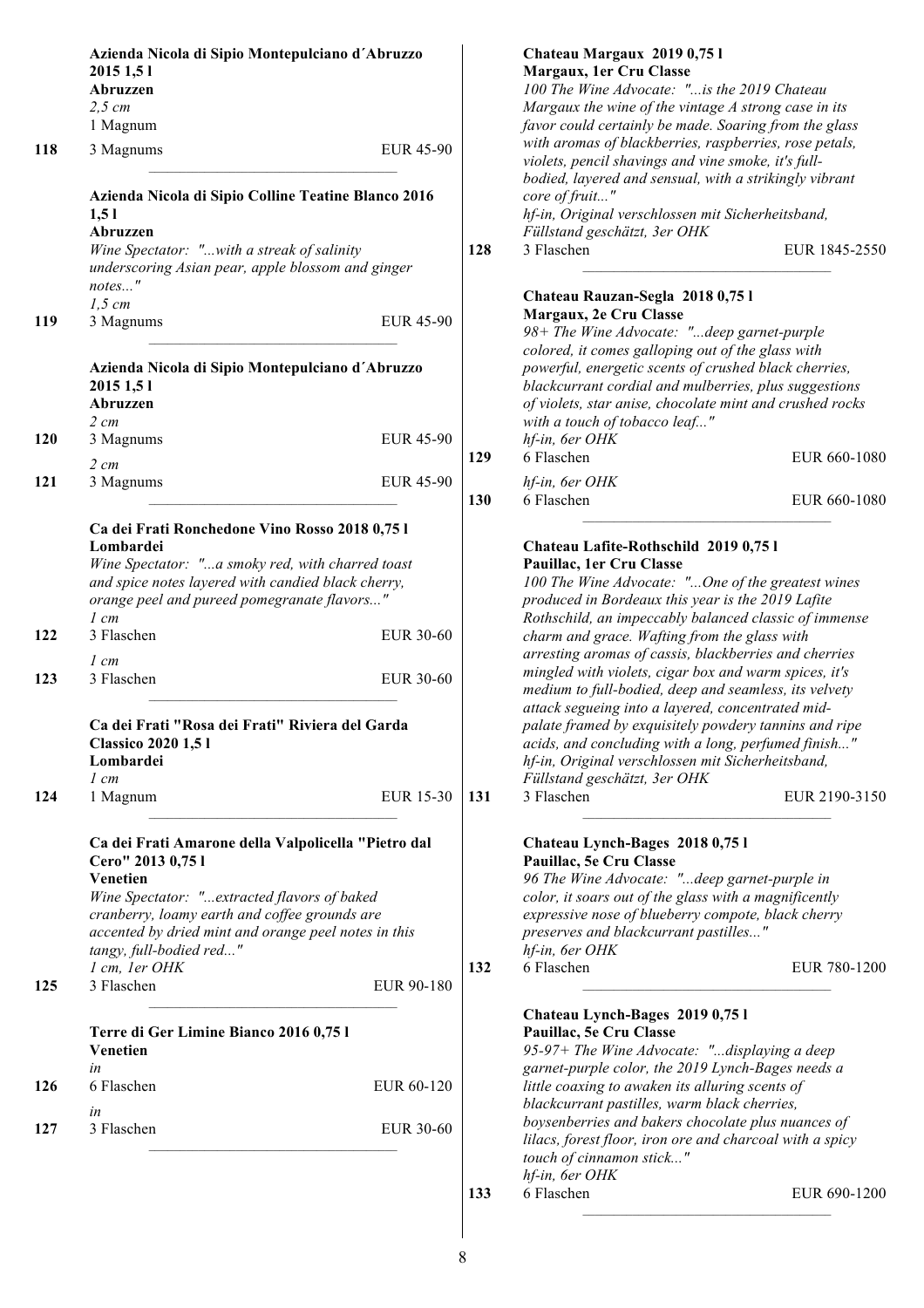|     | Chateau Mouton-Rothschild 2019 0,75 l<br>Pauillac, 1er Cru Classe<br>98+ The Wine Advocate: "aromas of cassis,<br>blackberries and violets mingled with rich aromas of<br>cedar, cigar wrapper, licorice, loamy soil and spices.<br>Full-bodied, layered and multidimensional, it's deep<br>and powerful, with huge levels of concentration and an<br>ineffably complete, seamless profile, concluding with a<br>long, resonant finish"<br>hf-in, 3er OHK                                                                                                                                                                                  |     | Chateau Haut-Brion 2019 0,75 l<br>Pessac-Leognan, 1er Cru Classe<br>98 The Wine Advocate: "wafting from the glass with<br>aromas of blackberries and plums mingled with<br>notions of pencil shavings, burning embers and creamy<br>new oak, the 2019 Haut-Brion is full-bodied, rich and<br>fleshy, with a textural attack that segues into an ample<br>and enveloping core of fruit, concluding with a long,<br>expansive finish"<br>1 cm, 3er OHK                                                                                                                                                                                                  |               |
|-----|--------------------------------------------------------------------------------------------------------------------------------------------------------------------------------------------------------------------------------------------------------------------------------------------------------------------------------------------------------------------------------------------------------------------------------------------------------------------------------------------------------------------------------------------------------------------------------------------------------------------------------------------|-----|-------------------------------------------------------------------------------------------------------------------------------------------------------------------------------------------------------------------------------------------------------------------------------------------------------------------------------------------------------------------------------------------------------------------------------------------------------------------------------------------------------------------------------------------------------------------------------------------------------------------------------------------------------|---------------|
| 134 | 3 Flaschen<br>EUR 1740-2550                                                                                                                                                                                                                                                                                                                                                                                                                                                                                                                                                                                                                | 139 | 3 Flaschen                                                                                                                                                                                                                                                                                                                                                                                                                                                                                                                                                                                                                                            | EUR 1500-2100 |
| 135 | Chateau Pichon Longueville Baron 2019 0,75 l<br>Pauillac, 2e Cru Classe<br>97-100 The Wine Advocate: "very deep purple-black<br>in color, the nose skyrockets from the glass with<br>vibrant scents of freshly crushed blackberries, black<br>raspberries and blackcurrant pastilles followed by<br>perfumed sparks of fragrant earth, clove oil, lilacs,<br>crushed rocks, molten chocolate and cinnamon toast.<br>Medium to full-bodied"<br>hf-in, 6er OHK<br>6 Flaschen<br>EUR 900-1350<br>Chateau Pichon Longueville Comtesse de Lalande<br>2019 0,75 1<br>Pauillac, 2e Cru Classe<br>97-99 The Wine Advocate: "medium to deep garnet- | 140 | Chateau Les Carmes Haut-Brion 2018 0,75 l<br>Pessac-Leognan<br>96+ The Wine Advocate: "deep garnet-purple in<br>color, it needs a little coaxing before bursting from the<br>glass with vibrant scents blackberry preserves,<br>redcurrant jelly, mulberries and Black Forest cake,<br>leading to an undercurrent of pencil lead, black<br>truffles, cast-iron pan and charcoal with an emerging<br>waft of violets. The elegantly crafted, medium-bodied<br>palate dances with red and black fruits before bursting<br>into earth and mineral sparks"<br>hf-in, 6er OHK<br>6 Flaschen<br>Chateau Les Carmes Haut-Brion 2019 0,75 l<br>Pessac-Leognan | EUR 720-1200  |
| 136 | purple in color, it sails out of the glass with a stunning<br>array of Black Forest cake, warm cassis and wild<br>blueberries scents with underlying hints of Morello<br>cherries, redcurrant jelly, pencil shavings, menthol and<br>aniseed with a touch of charcoal"<br>hf-in, 6er OHK<br>6 Flaschen<br>EUR 1080-1800                                                                                                                                                                                                                                                                                                                    | 141 | 96 The Wine Advocate: "mingling aromas of plums<br>and cassis with notions of blood orange, warm spices<br>and new oak, it's full-bodied, velvety and seamless,<br>with an ample core of bright, succulent fruit that's<br>framed by an elegantly muscular chassis of ripe,<br>powdery tannins and lively acids"<br>hf-in, 6er OHK<br>6 Flaschen                                                                                                                                                                                                                                                                                                      | EUR 660-1080  |
|     | Chateau Pontet-Canet 2019 0,75 l<br>Pauillac, 5e Cru Classe<br>93 The Wine Advocate: "expressive bouquet of<br>plummy fruit, kirsch, dried herbs and peonies. On the<br>palate, it's full-bodied, ample and seamless, with<br>melting tannins, succulent acids, and a long, liqueured<br>finish"<br>hf-in, 6er OHK                                                                                                                                                                                                                                                                                                                         | 142 | hf-in, 6er OHK<br>6 Flaschen<br><b>Chateau Clinet 2019 0,751</b><br>Pomerol<br>97 The Wine Advocate: "with aromas of plums,<br>cherries and berries mingled with hints of violets,<br>licorice, subtle spices and smoke. Full-bodied, sensual                                                                                                                                                                                                                                                                                                                                                                                                         | EUR 660-1080  |
| 137 | 6 Flaschen<br>EUR 780-1200<br>Chateau Haut-Bailly 2019 0,75 l<br>Pessac-Leognan, Cru Classe<br>96+ The Wine Advocate: "in the glass with complex<br>aromas of dark berries, bay leaf, loamy soil and cigar<br>wrapper, framed by a discreet patina of new oak. Full-<br>bodied, velvety and elegantly muscular, it's powerful<br>and concentrated, with lively acids and an abundance<br>of ripe but youthfully assertive structuring tannin"                                                                                                                                                                                              | 143 | and velvety, it's seamless and vibrant, with lively acids,<br>ripe tannins and a long, resonant finish. This precise,<br>concentrated wine is the finest young Clinet I've ever<br>tasted"<br>hf-in, 6er OHK<br>6 Flaschen<br>Chateau l'Eglise-Clinet 2019 0,75 l<br>Pomerol                                                                                                                                                                                                                                                                                                                                                                          | EUR 600-1080  |
| 138 | hf-in, Original verschlossen mit Sicherheitsband,<br>Füllstand geschätzt, 6er OHK<br>6 Flaschen<br>EUR 630-1020                                                                                                                                                                                                                                                                                                                                                                                                                                                                                                                            | 144 | 98+ The Wine Advocate: "in the glass with aromas<br>of dark berry fruit mingled with notions of raw cocoa,<br>violets, black truffle, orange rind, burning embers and<br>loamy soil, it's full-bodied, layered and<br>concentrated"<br>hf-in, 3er OHK<br>3 Flaschen<br>hf-in, 3er OHK                                                                                                                                                                                                                                                                                                                                                                 | EUR 990-1500  |
|     |                                                                                                                                                                                                                                                                                                                                                                                                                                                                                                                                                                                                                                            | 145 | 3 Flaschen                                                                                                                                                                                                                                                                                                                                                                                                                                                                                                                                                                                                                                            | EUR 990-1500  |
|     |                                                                                                                                                                                                                                                                                                                                                                                                                                                                                                                                                                                                                                            |     |                                                                                                                                                                                                                                                                                                                                                                                                                                                                                                                                                                                                                                                       |               |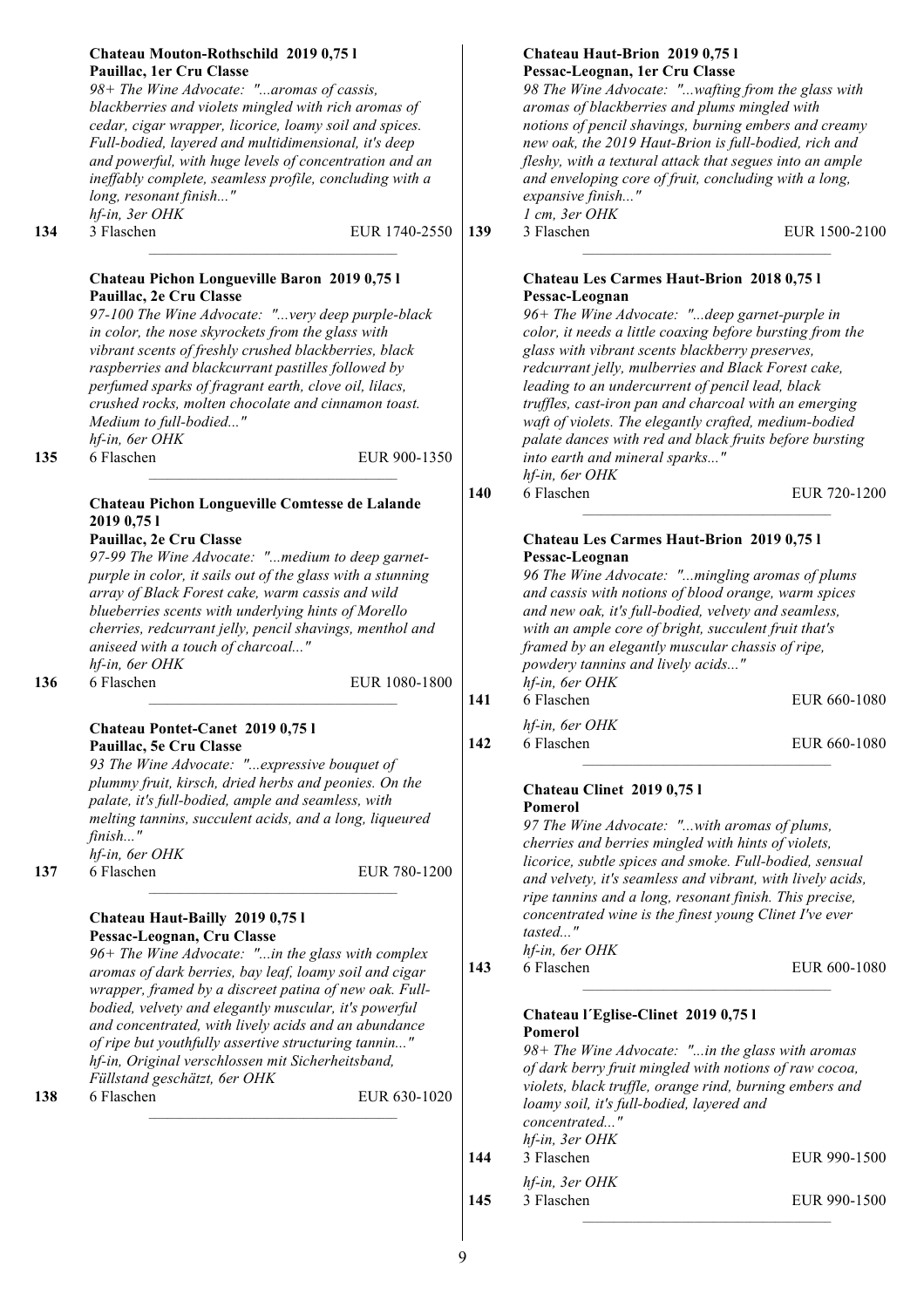#### **Chateau La Conseillante 2019 0,75 l Pomerol**

*96-98 The Wine Advocate: "...very deep purple-black colored, it comes bounding out of the glass with all the energy of a new puppy, featuring notes of warm plums, wild blueberries and freshly crushed black cherries with hints of licorice, molten chocolate, violets, woodsmoke and tar plus a waft of lavender..." hf-in, Original verschlossen mit Sicherheitsband, Füllstand geschätzt, 3er OHK*

**146** 3 Flaschen EUR 600-1050

#### **Chateau La Fleur Petrus 2019 0,75 l Pomerol**

*96 The Wine Advocate: "... full-bodied, rich and enveloping, it's broad and layered, with beautifully polished tannins, a ripe core of fruit and a seamless, enveloping profile. This is an elegantly muscular, generous Pomerol whose sumptuous personality reflects the warm, dry vintage..." hf-in, Original verschlossen mit Sicherheitsband, Füllstand geschätzt, 6er OHK* **147** 6 Flaschen EUR 1050-1800

#### **Chateau Lafleur Pensees de Lafleur, 2e Vin de Lafleur 2016 0,75 l Pomerol**

*93 The Wine Advocate: ...blended of 55% Merlot and 45% Cabernet Franc, the medium to deep garnetpurple colored 2016 Penses de Lafleur opens with bold, tantalizing notes of crushed black cherries, wild blueberries and plum preserves with hints of kirsch, violets, dark chocolate and licorice with a waft of forest floor..."*

*hf-in, Original verschlossen mit Sicherheitsband, Füllstand geschätzt, 3er OHK*

## **148** 3 Flaschen EUR 420-750

#### **Chateau Trotanoy 2018 0,75 l Pomerol**

*99 The Wine Advocate: "...it slowly unfurls to reveal a jaw-dropping perfume of Black Forest cake, black raspberries, blackberry pie and kirsch, followed by hints of cast-iron pan, violets, woodsmoke, Chinese five spice and eucalyptus, with a waft of tree bark. The full-bodied palate explodes with exotic spice and mineral fireworks, grounded by a concentrated, black and red berry preserves core and framed by firm, grainy tannins, finishing with epic length and depth..." hf-in, 6er OHK*

| 149 | 6 Flaschen                   | EUR 1680-2400 |
|-----|------------------------------|---------------|
| 150 | hf-in, 6er OHK<br>6 Flaschen | EUR 1680-2400 |
| 151 | hf-in, 6er OHK<br>6 Flaschen | EUR 1680-2400 |

#### **Chateau Trotanoy 2019 0,75 l Pomerol**

|     | 95+ The Wine Advocate: "offering up aromas of<br>cherries, dark berries, cedarwood, rich spices, sweet<br>soil tones and creamy new oak, it's full-bodied, deep<br>and textural, with a lavish attack, notable<br>concentration and plenty of ripe tannin that asserts<br><i>itself on the youthfully chewy finish"</i><br>hf-in, 6er OHK |               |
|-----|-------------------------------------------------------------------------------------------------------------------------------------------------------------------------------------------------------------------------------------------------------------------------------------------------------------------------------------------|---------------|
| 152 | 6 Flaschen                                                                                                                                                                                                                                                                                                                                | EUR 1650-3000 |
| 153 | hf-in, 6er OHK<br>6 Flaschen                                                                                                                                                                                                                                                                                                              | EUR 1650-3000 |
| 154 | hf-in, 6er OHK<br>6 Flaschen                                                                                                                                                                                                                                                                                                              | EUR 1650-3000 |
| 155 | hf-in, 6er OHK<br>6 Flaschen                                                                                                                                                                                                                                                                                                              | EUR 1650-3000 |

#### **Chateau Trotanoy 2019 3,0 l Pomerol**

*95+ The Wine Advocate: "...offering up aromas of cherries, dark berries, cedarwood, rich spices, sweet soil tones and creamy new oak, it's full-bodied, deep and textural, with a lavish attack, notable concentration and plenty of ripe tannin that asserts itself on the youthfully chewy finish..." in, 1er OHK* **156** 1 Doppelmagnum EUR 1240-2160 *in, 1er OHK* **157** 1 Doppelmagnum EUR 1240-2160

#### **Vieux Chateau Certan 2019 0,75 l Pomerol**

*97-100 The Wine Advocate: "...heart-stopping perfume of red roses, kirsch, black raspberries, violets and star anise over a powerful core of plum preserves, blueberry pie and boysenberries plus hints of cardamom, sandalwood and Ceylon tea..." hf-in, 6er OHK* **158** 6 Flaschen EUR 1500-2700

#### **Chateau Beauséjour-Duffau-Lagarosse 2019 0,75 l Saint-Emilion, 1er Grand Cru Classe B**

*96-98 The Wine Advocate: "...deep garnet-purple in color, the nose is deceptively forward to begin, giving a wonderful intensity of Morello cherries, wild blueberries and boysenberries scents, soon unfurling to reveal more and more layers: pencil lead, cast-iron pan, wilted roses, oolong tea and charcoal with a hint of garrigue..." hf-in, 3er OHK*

**159** 3 Flaschen EUR 330-600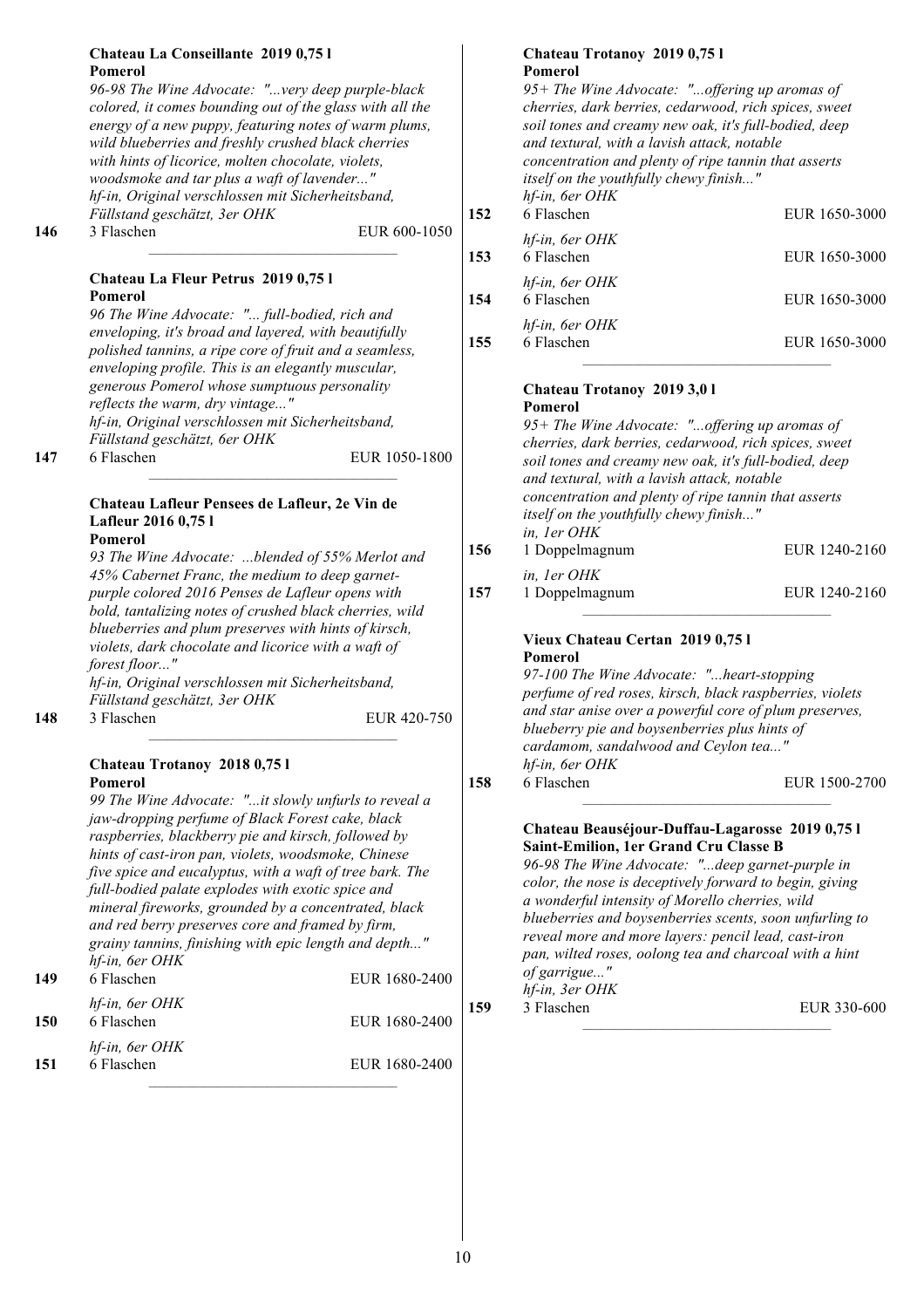| <b>160</b> | Chateau Belair-Monange 2018 0,75 l<br><b>Saint-Emilion</b><br>98 The Wine Advocate: "rolls effortlessly out of the<br>glass with gregarious scents of black cherry preserves,<br>stewed plums and boysenberries, plus suggestions of<br>Indian spices, rose oil, Ceylon tea and garrigue, with a<br>waft of tilled soil. The rich, seductive, full-bodied<br>palate is laden with black fruit preserves and exotic<br>spice layers, framed by velvety tannins and seamless<br>freshness, finishing long and fragrant"<br>hf-in, Original verschlossen mit Sicherheitsband,<br>Füllstand geschätzt, 6er OHK<br>6 Flaschen | EUR 630-1200 | 166 | Chateau Figeac 2019 0,75 l<br>Saint-Emilion, 1er Grand Cru Classe B<br>97 The Wine Advocate: "the 2019 Figeac has turned<br>out brilliantly. Wafting from the glass with aromas of<br>blackberries, cassis, warm spices, violets and pencil<br>shavings, framed by a deft touch of nicely integrated<br>new oak, it's full-bodied, deep and concentrated, with<br>terrific depth at the core, powdery structuring tannins<br>and lively acids, concluding with a long, precise<br>finish"<br>hf-in, Original verschlossen mit Sicherheitsband,<br>Füllstand geschätzt, 6er OHK<br>6 Flaschen | EUR 1140-2100 |
|------------|--------------------------------------------------------------------------------------------------------------------------------------------------------------------------------------------------------------------------------------------------------------------------------------------------------------------------------------------------------------------------------------------------------------------------------------------------------------------------------------------------------------------------------------------------------------------------------------------------------------------------|--------------|-----|----------------------------------------------------------------------------------------------------------------------------------------------------------------------------------------------------------------------------------------------------------------------------------------------------------------------------------------------------------------------------------------------------------------------------------------------------------------------------------------------------------------------------------------------------------------------------------------------|---------------|
|            | Chateau Belair-Monange 2019 0,75 l                                                                                                                                                                                                                                                                                                                                                                                                                                                                                                                                                                                       |              |     | hf-in, Original verschlossen mit Sicherheitsband,<br>Füllstand geschätzt, 3er OHK                                                                                                                                                                                                                                                                                                                                                                                                                                                                                                            |               |
|            | <b>Saint-Emilion</b>                                                                                                                                                                                                                                                                                                                                                                                                                                                                                                                                                                                                     |              | 167 | 3 Flaschen                                                                                                                                                                                                                                                                                                                                                                                                                                                                                                                                                                                   | EUR 570-1050  |
|            | 95 The Wine Advocate: " Like Trotanoy, though of<br>course not to the same extent, the 2019 Belair                                                                                                                                                                                                                                                                                                                                                                                                                                                                                                                       |              |     | hf-in, Original verschlossen mit Sicherheitsband,<br>Füllstand geschätzt, 3er OHK                                                                                                                                                                                                                                                                                                                                                                                                                                                                                                            |               |
|            | Monange is another of the richer, more powerful wines<br>in the Mouiex portfolio this year. Offering up aromas                                                                                                                                                                                                                                                                                                                                                                                                                                                                                                           |              | 168 | 3 Flaschen                                                                                                                                                                                                                                                                                                                                                                                                                                                                                                                                                                                   | EUR 570-1050  |
| 161        | of sweet cherries, wild berries, vanilla pod, plum<br>preserve, warm spices and cedary new oak, it's full-<br>bodied, broad and muscular, with a deep and layered<br>core of ripe, sun-kissed fruit that's framed by lively<br>acids and ripe, powdery tannins"<br>hf-in, Original verschlossen mit Sicherheitsband,<br>Füllstand geschätzt, 6er OHK<br>6 Flaschen<br>hf-in, Original verschlossen mit Sicherheitsband,<br>Füllstand geschätzt, 6er OHK                                                                                                                                                                  | EUR 660-1080 | 169 | Chateau L'If 2017 0,75 l<br><b>Saint-Emilion</b><br>90-92 The Wine Advocate: "L'If is deep garnet-<br>purple in color, featuring beautiful crushed red<br>cherries and black raspberries on the nose with<br>underlying black plums, baking spices and roses notes<br>plus a waft of Sichuan pepper"<br>hf-in, 6er OHK<br>6 Flaschen                                                                                                                                                                                                                                                         | EUR 750-1200  |
| 162        | 6 Flaschen<br>Chateau Canon 2018 0,75 l<br>Saint-Emilion, 1er Grand Cru Classe B<br>97+ The Wine Advocate: "deep garnet-purple in<br>color, it tumbles effortlessly out of the glass with a<br>gorgeous perfume of candied violets, preserved plums,<br>black cherry compote and Ceylon tea with hints of<br>kirsch, powdered cinnamon, chocolate box and fertile<br>$l \circ a m \dots$ "<br>hf-in, 6er OHK                                                                                                                                                                                                             | EUR 660-1080 |     | Chateau L'If 2018 0,75 l<br><b>Saint-Emilion</b><br>93-95 The Wine Advocate: "deep purple-black in<br>color, it gives up a beautiful perfume of baked<br>raspberries, mulberries and Black Forest cake with<br>hints of fragrant soil, rose hip tea and dusty soil. Full-<br>bodied, rich and jam-packed with generous red and<br>black fruits framed by velvety tannins, it has wonderful<br>savory chocolate and licorice accents and a long, spicy<br>$finish$ "                                                                                                                          |               |
| 163        | 6 Flaschen                                                                                                                                                                                                                                                                                                                                                                                                                                                                                                                                                                                                               | EUR 720-1200 | 170 | hf-in, 6er OHK<br>6 Flaschen                                                                                                                                                                                                                                                                                                                                                                                                                                                                                                                                                                 | EUR 930-1560  |
| 164        | Chateau Canon 2019 0,751<br>Saint-Emilion, 1er Grand Cru Classe B<br>95 The Wine Advocate: "violet, cassis, plum pure<br>and blackberry reduction notes are layered together<br>without being compacted, giving each space to breath<br>and unfurl while letting the fine lacy thread of chalky<br>minerality to flow in between"<br>hf-in, 3er OHK<br>3 Flaschen                                                                                                                                                                                                                                                        | EUR 330-540  |     | Chateau L'If 2019 0,75 l<br><b>Saint-Emilion</b><br>94 The Wine Advocate: "bursting from the glass with<br>aromas of sweet wild berries, plums and cherries<br>mingled with notions of violets, raw cocoa, rose petals<br>and spices. Medium to full-bodied, ample and<br>concentrated, it's deep and enveloping, with lively<br>acids and a long, perfumed finish"                                                                                                                                                                                                                          |               |
|            | hf-in, 3er OHK                                                                                                                                                                                                                                                                                                                                                                                                                                                                                                                                                                                                           |              | 171 | hf-in, 6er OHK<br>6 Flaschen                                                                                                                                                                                                                                                                                                                                                                                                                                                                                                                                                                 | EUR 930-1680  |
| 165        | 3 Flaschen                                                                                                                                                                                                                                                                                                                                                                                                                                                                                                                                                                                                               | EUR 330-540  |     |                                                                                                                                                                                                                                                                                                                                                                                                                                                                                                                                                                                              |               |

*h<sub>1</sub> iii, iii*, *3* Flaschen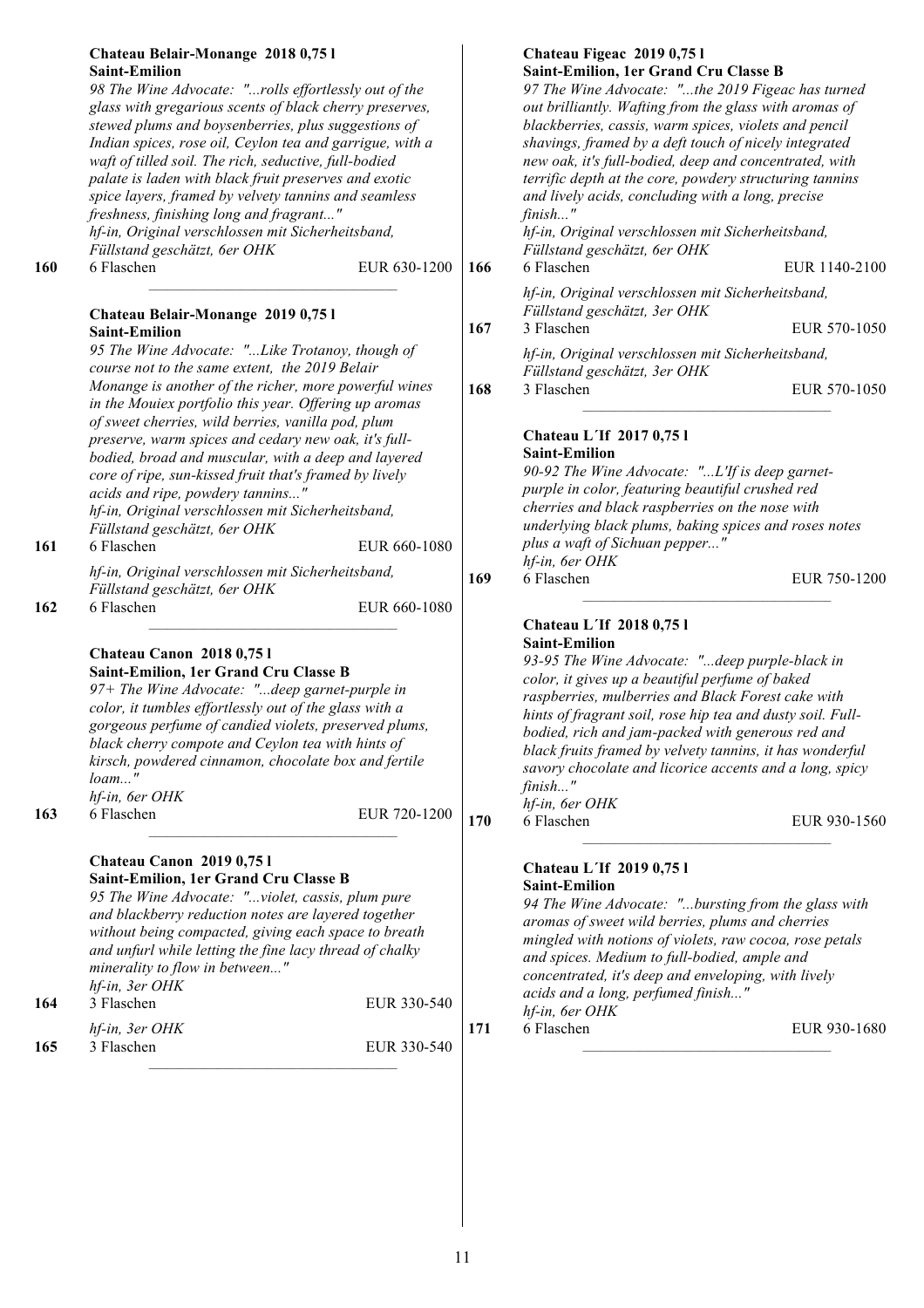|     | Chateau Troplong-Mondot 2019 0,75 l<br><b>Saint-Emilion, Grand Cru Classe</b>                                      |              |     | Chateau Leoville Las Cases 2019 0,75 l<br>Saint-Julien, 2e Cru Classe                                |              |
|-----|--------------------------------------------------------------------------------------------------------------------|--------------|-----|------------------------------------------------------------------------------------------------------|--------------|
|     | 98 The Wine Advocate: "the 2019 Troplong Mondot                                                                    |              |     | hf-in, 3er OHK                                                                                       |              |
|     | is a ringing endorsement of the new direction, wafting<br>from the glass with complex aromas of wild berries,      |              | 180 | 3 Flaschen                                                                                           | EUR 570-900  |
|     | violets, coniferous forest floor, licorice, raw cocoa and<br>subtle spices, followed by a full-bodied, velvety and |              |     | Chateau Leoville-Poyferre 2019 0,75 l                                                                |              |
|     | layered palate that's seamless and perfumed, its                                                                   |              |     | Saint-Julien, 2e Cru Classe                                                                          |              |
|     | enveloping core of succulent fruit framed by rich"                                                                 |              |     | 96 The Wine Advocate: "full-bodied, velvety and                                                      |              |
|     | hf-in, 6er OHK                                                                                                     |              |     | polished, it's broad and enveloping, with an ample                                                   |              |
| 172 | 6 Flaschen                                                                                                         | EUR 570-1080 |     | core of fruit, ripe tannins and succulent acids,                                                     |              |
|     | hf-in, 6er OHK                                                                                                     |              |     | concluding with a long, precise finish. Invariably the                                               |              |
| 173 | 6 Flaschen                                                                                                         | EUR 570-1080 |     | most sumptuous of the three Lovilles, featuring some                                                 |              |
|     |                                                                                                                    |              |     | 35% Merlot, the 2019 is a terrific effort that will offer                                            |              |
|     |                                                                                                                    |              |     | a wide drinking window"<br>hf-in, 6er OHK                                                            |              |
|     | Chateau Calon-Segur 2018 0,75 l                                                                                    |              | 181 | 6 Flaschen                                                                                           | EUR 450-720  |
|     | Saint-Estephe, 3e Cru Classe                                                                                       |              |     |                                                                                                      |              |
|     | 96-98 The Wine Advocate: "deep garnet-purple<br>colored, it needs just a little coaxing before it reveals          |              |     |                                                                                                      |              |
|     | seductive notes of baked cherries, warm cassis, licorice                                                           |              |     | Henschke Museum Release Cabernet Sauvignon                                                           |              |
|     | and smoked meats with nuances of hoisin, camphor,                                                                  |              |     | 1976 0,75 l Eden Valley<br>in                                                                        |              |
|     | Chinese five spice and dried roses with a waft of                                                                  |              | 182 | 1 Flasche                                                                                            | EUR 320-600  |
|     | cardamom"                                                                                                          |              |     |                                                                                                      |              |
|     | hf-in, Original verschlossen mit Calon-Segur Siegel,                                                               |              |     |                                                                                                      |              |
|     | Füllstand geschätzt, 6er OHK                                                                                       |              |     | <b>Domaine Ramonet Chassagne-Montrachet</b>                                                          |              |
| 174 | 6 Flaschen                                                                                                         | EUR 720-1200 |     | Boudriotte 1er Cru 2017 0,75 l                                                                       |              |
|     | hf-in, Original verschlossen mit Calon-Segur Siegel,                                                               |              |     | Cote de Beaune                                                                                       |              |
|     | Füllstand geschätzt, 6er OHK                                                                                       |              |     | 93 The Wine Advocate: "the most fragrant and<br>expressive of Ramonet's premiers crus, bursting from |              |
| 175 | 6 Flaschen                                                                                                         | EUR 720-1200 |     | the glass with scents of clear honey, white flowers,                                                 |              |
|     |                                                                                                                    |              |     | fresh peach and pear. On the palate, its medium to full-                                             |              |
|     | Chateau Calon-Segur 2019 0,75 l                                                                                    |              |     | bodied, satiny and elegant, with an expressive core of                                               |              |
|     | Saint-Estephe, 3e Cru Classe                                                                                       |              |     | fruit, succulent acids and a long, perfumed finish"                                                  |              |
|     | 95-97 The Wine Advocate: "very deep purple-black                                                                   |              |     | $0,5$ cm                                                                                             |              |
|     | color, the 2019 Calon-Sgur strides confidently out of                                                              |              | 183 | 1 Flasche                                                                                            | EUR 220-400  |
|     | the glass with classic notes of warm cassis, blackberry                                                            |              |     |                                                                                                      |              |
|     | preserves, pencil shavings and clove oil plus nuances                                                              |              |     | Domaine Ramonet Chassagne-Montrachet Clos du                                                         |              |
|     | of lilacs, cinnamon stick, chocolate box and menthol"                                                              |              |     | Cailleret Monopole 1er Cru 2014 0,75 l                                                               |              |
|     | hf-in, Original verschlossen mit Calon-Segur Siegel,                                                               |              |     | Cote de Beaune                                                                                       |              |
|     | Füllstand geschätzt, 6er OHK                                                                                       |              |     | 0,5 cm, Etikett leicht verschmutzt                                                                   |              |
| 176 | 6 Flaschen                                                                                                         | EUR 600-1080 | 184 | 1 Flasche                                                                                            | EUR 260-500  |
|     | hf-in, Original verschlossen mit Calon-Segur Siegel,                                                               |              |     |                                                                                                      |              |
|     | Füllstand geschätzt, 6er OHK                                                                                       |              |     | Domaine Ramonet Chassagne-Montrachet Clos du                                                         |              |
| 177 | 6 Flaschen                                                                                                         | EUR 600-1080 |     | Cailleret Monopole 1er Cru 2018 0,75 l                                                               |              |
|     |                                                                                                                    |              |     | Cote de Beaune                                                                                       |              |
|     | Chateau Montrose 2019 0,75 l                                                                                       |              |     | $0,5$ cm                                                                                             |              |
|     | Saint-Estephe, 2e Cru Classe                                                                                       |              | 185 | 1 Flasche                                                                                            | EUR 240-400  |
|     | 96 Wine Spectator: "lush and lovely, showing a mix                                                                 |              |     |                                                                                                      |              |
|     | of creamed loganberry, plum, boysenberry and                                                                       |              |     | <b>Domaine Ramonet Chassagne-Montrachet Les</b>                                                      |              |
|     | mulberry flavors that borders on exotic, but everything                                                            |              |     | Caillerets 1er Cru 2018 1,51                                                                         |              |
|     | stays harnessed by sleek floral and iron notes"                                                                    |              |     | Cote de Beaune                                                                                       |              |
|     | hf-in, 6er OHK<br>6 Flaschen                                                                                       |              |     | $0,5$ cm                                                                                             |              |
| 178 |                                                                                                                    | EUR 930-1350 | 186 | 1 Magnum                                                                                             | EUR 560-1000 |
|     |                                                                                                                    |              |     |                                                                                                      |              |
|     | Chateau Leoville Las Cases 2019 0,75 l                                                                             |              |     |                                                                                                      |              |
|     | Saint-Julien, 2e Cru Classe                                                                                        |              |     | <b>Domaine Ramonet Chassagne-Montrachet Les</b><br><b>Ruchottes 1er Cru 2015 0,751</b>               |              |
|     | 98 The Wine Advocate: "unwinding in the glass with                                                                 |              |     | Cote de Beaune                                                                                       |              |
|     | scents of cassis, dark berries, cigar wrapper and pencil                                                           |              |     | 93 The Wine Advocate: "remains quite classic in                                                      |              |
|     | shavings, its full-bodied, layered and tightly wound,                                                              |              |     | profile, with a very typical bouquet of pear, iodine,                                                |              |
|     | with a deep core of fruit, lively acids and an<br>abundance of rich, powdery tannins"                              |              |     | wheat toast, buttered apples and a framing of new                                                    |              |
|     | hf-in, OHK Deckel gebrochen, 3er OHK                                                                               |              |     | $oak$ "                                                                                              |              |
| 179 | 3 Flaschen                                                                                                         | EUR 570-900  |     | 0,5 cm, Etikett ganz leicht beschädigt                                                               |              |
|     |                                                                                                                    |              | 187 |                                                                                                      | EUR 350-600  |
|     |                                                                                                                    |              |     | 1 Flasche                                                                                            |              |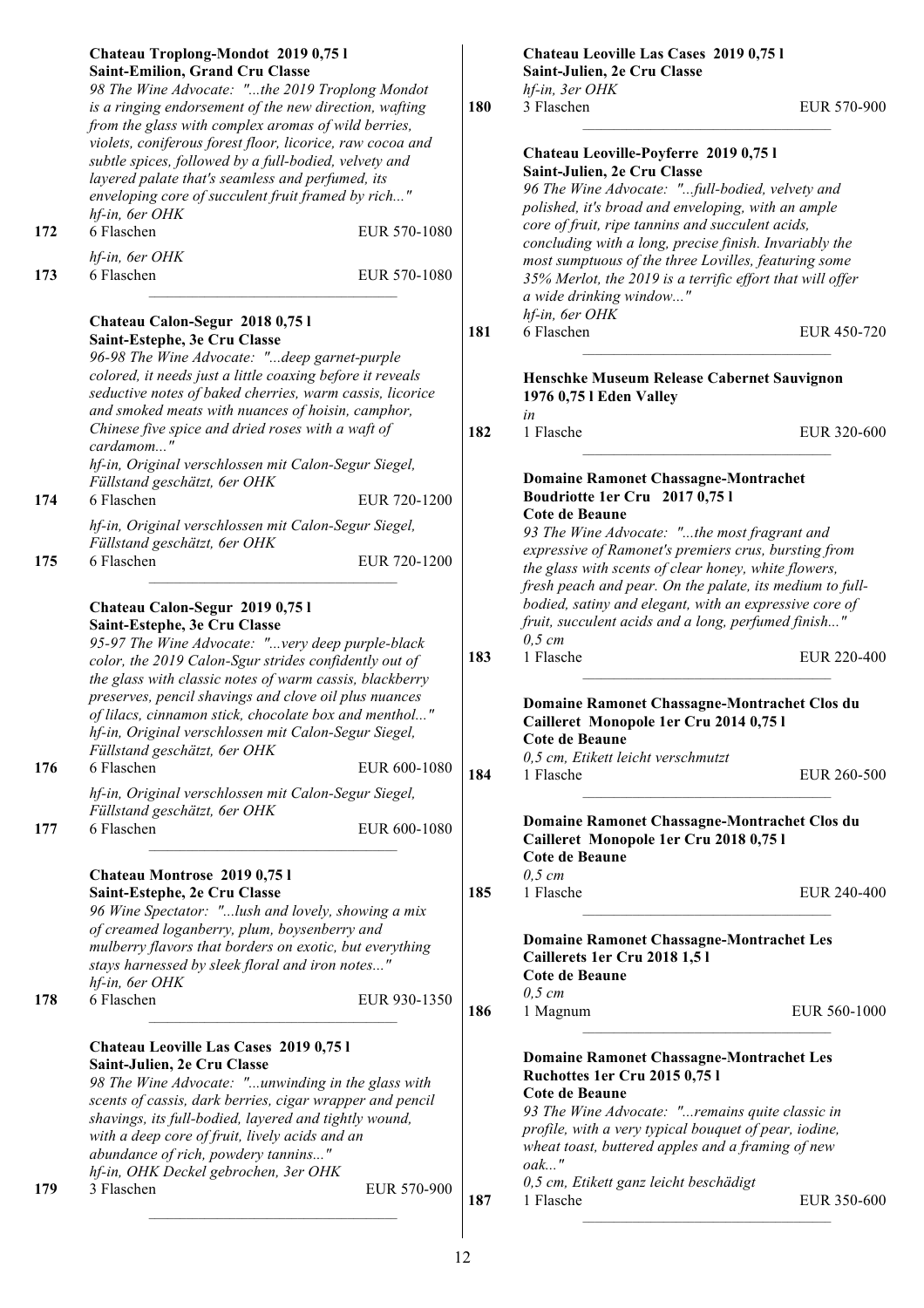|     | <b>Domaine Ramonet Chassagne-Montrachet Les</b><br>Vergers 1er Cru 2014 0,75 l<br><b>Cote de Beaune</b>                                                                            |            |
|-----|------------------------------------------------------------------------------------------------------------------------------------------------------------------------------------|------------|
|     | 93 The Wine Advocate: "on the palate, the wine is<br>taut and precise, with lovely energy and sap<br>underpinning its glossy, supple attack"<br>0,5 cm, Etikett leicht verschmutzt | 195        |
| 188 | 1 Flasche<br>EUR 260-500                                                                                                                                                           |            |
|     | <b>Domaine Ramonet Chassagne-Montrachet Morgeot</b><br>1er Cru 2016 0,75 l<br><b>Cote de Beaune</b>                                                                                |            |
|     | 90 The Wine Advocate: "succulent palate that's juicy<br>and succulent"                                                                                                             |            |
| 189 | $0,5$ cm<br>1 Flasche<br>EUR 220-400                                                                                                                                               | 196<br>197 |
|     | <b>Domaine Ramonet Chassagne-Montrachet Morgeot</b><br>1er Cru 2018 0,75 l<br><b>Cote de Beaune</b>                                                                                | 198        |
| 190 | $0.5$ cm<br>1 Flasche<br>EUR 220-400                                                                                                                                               |            |
|     | <b>Domaine Ramonet Puligny Montrachet Champs-</b><br><b>Canet 1er Cru 2014 0,75 l</b>                                                                                              | 199        |
|     | Cote de Beaune<br>95 Wine Spectator: "broad and powerful, boasting<br>peach, apple pie, toast and sweet spice aromas and                                                           | 200        |
|     | flavors. Concentrated and expressive, this unfolds<br>across the palate, lingering on the toasty aftertaste.<br>Shows fine structure and balance. Best from 2019<br>through 2028"  | 201        |
| 191 | 0,5 cm, Etikett leicht verschmutzt<br>1 Flasche<br>EUR 210-420                                                                                                                     |            |
|     | <b>Domaine Ramonet Puligny Montrachet Champs-</b><br><b>Canet 1er Cru 2016 0,751</b><br>Cote de Beaune<br>92 Wine Spectator: "features lemon pie flavors, with                     |            |
|     | flashes of honey and baking spice. Racy, persisting<br>with vibrant acidity and spice accents. Best from 2020<br>through 2029"                                                     | 202        |
| 192 | $0,5$ cm<br>1 Flasche<br>EUR 260-500                                                                                                                                               | 203        |
|     | <b>Domaine Ramonet Puligny Montrachet Champs-</b><br><b>Canet 1er Cru 2017 0,751</b><br>Cote de Beaune<br>93 The Wine Advocate: "bursting with aromas of                           | 204        |
|     | citrus oil, crisp green pear, fresh apricot and pastry<br>cream, the 2017 Puligny-Montrachet 1er Cru Champs-<br>Canet is medium to full-bodied"<br>$0,5 \, cm$                     |            |
| 193 | 1 Flasche<br>EUR 260-500                                                                                                                                                           |            |
|     | <b>Domaine Ramonet Puligny Montrachet Les</b><br><b>Enseigneres 2016 0,751</b><br><b>Cote de Beaune</b>                                                                            | 205        |
| 194 | 0,5 cm, Etikett ganz leicht verschmutzt<br>1 Flasche<br>EUR 240-400                                                                                                                | 206        |
|     |                                                                                                                                                                                    | 207        |

|     | <b>Domaine Ramonet Puligny Montrachet Les</b><br><b>Enseigneres 2017 0,751</b><br><b>Cote de Beaune</b>                                                                                                                                                                                                                                                                                                                                              |             |  |  |  |
|-----|------------------------------------------------------------------------------------------------------------------------------------------------------------------------------------------------------------------------------------------------------------------------------------------------------------------------------------------------------------------------------------------------------------------------------------------------------|-------------|--|--|--|
| 195 | $0,5 \, cm$<br>1 Flasche                                                                                                                                                                                                                                                                                                                                                                                                                             | EUR 240-400 |  |  |  |
|     | Vaille, Laurent Domaine de la Grange des Peres<br>rouge 1998 0,75 l<br>Languedoc<br>93 The Wine Advocate: "it is a powerful wine with<br>oodles of blackberries, cherries, currants, and spices<br>that conquer the palate and seemingly never<br>dissipate"                                                                                                                                                                                         |             |  |  |  |
| 196 | $0,5 \, cm$<br>1 Flasche                                                                                                                                                                                                                                                                                                                                                                                                                             | EUR 350-700 |  |  |  |
| 197 | $0,5$ cm<br>1 Flasche                                                                                                                                                                                                                                                                                                                                                                                                                                | EUR 350-700 |  |  |  |
| 198 | $0,5$ cm<br>1 Flasche                                                                                                                                                                                                                                                                                                                                                                                                                                | EUR 350-700 |  |  |  |
|     | Vaille, Laurent Domaine de la Grange des Peres<br>rouge 1999 0,75 l<br>Languedoc<br>$0,5$ cm                                                                                                                                                                                                                                                                                                                                                         |             |  |  |  |
| 199 | 1 Flasche<br>$0.5$ cm                                                                                                                                                                                                                                                                                                                                                                                                                                | EUR 325-650 |  |  |  |
| 200 | 1 Flasche<br>$0,5 \, cm$                                                                                                                                                                                                                                                                                                                                                                                                                             | EUR 325-650 |  |  |  |
| 201 | 1 Flasche                                                                                                                                                                                                                                                                                                                                                                                                                                            | EUR 325-650 |  |  |  |
|     | Vaille, Laurent Domaine de la Grange des Peres<br>rouge 2000 0,75 l<br>Languedoc<br>94 The Wine Advocate: "peppered blackberries, and<br>garrigue emanate from the glass of the 2000 Vin de<br>Pays de lHerault (red). This juicy, fresh, concentrated<br>wine is a powerfully elegant beauty. Dark cherries,<br>black raspberries, flowers, and assorted red fruits are<br>found in its seamless personality as well as in its<br>luxurious finish" |             |  |  |  |
| 202 | $1 \, cm$<br>1 Flasche                                                                                                                                                                                                                                                                                                                                                                                                                               | EUR 350-700 |  |  |  |
| 203 | 1 cm<br>1 Flasche                                                                                                                                                                                                                                                                                                                                                                                                                                    | EUR 350-700 |  |  |  |
| 204 | $l$ cm<br>1 Flasche                                                                                                                                                                                                                                                                                                                                                                                                                                  | EUR 350-700 |  |  |  |
|     | Vaille, Laurent Domaine de la Grange des Peres<br>rouge 2001 0,75 l<br>Languedoc<br>90 The Wine Advocate: "huge amounts of spices and<br>expressive black fruits are found in the aromatic<br>profile of the 2001 La Grange des Peres (red). A more<br>focused and structured effort than in some of this wines<br>more successful vintages"<br>$0.5$ cm                                                                                             |             |  |  |  |
| 205 | 1 Flasche                                                                                                                                                                                                                                                                                                                                                                                                                                            | EUR 325-650 |  |  |  |

| 206 | $0.5$ cm<br>1 Flasche | EUR 325-650 |
|-----|-----------------------|-------------|
| 207 | $0.5$ cm<br>1 Flasche | EUR 325-650 |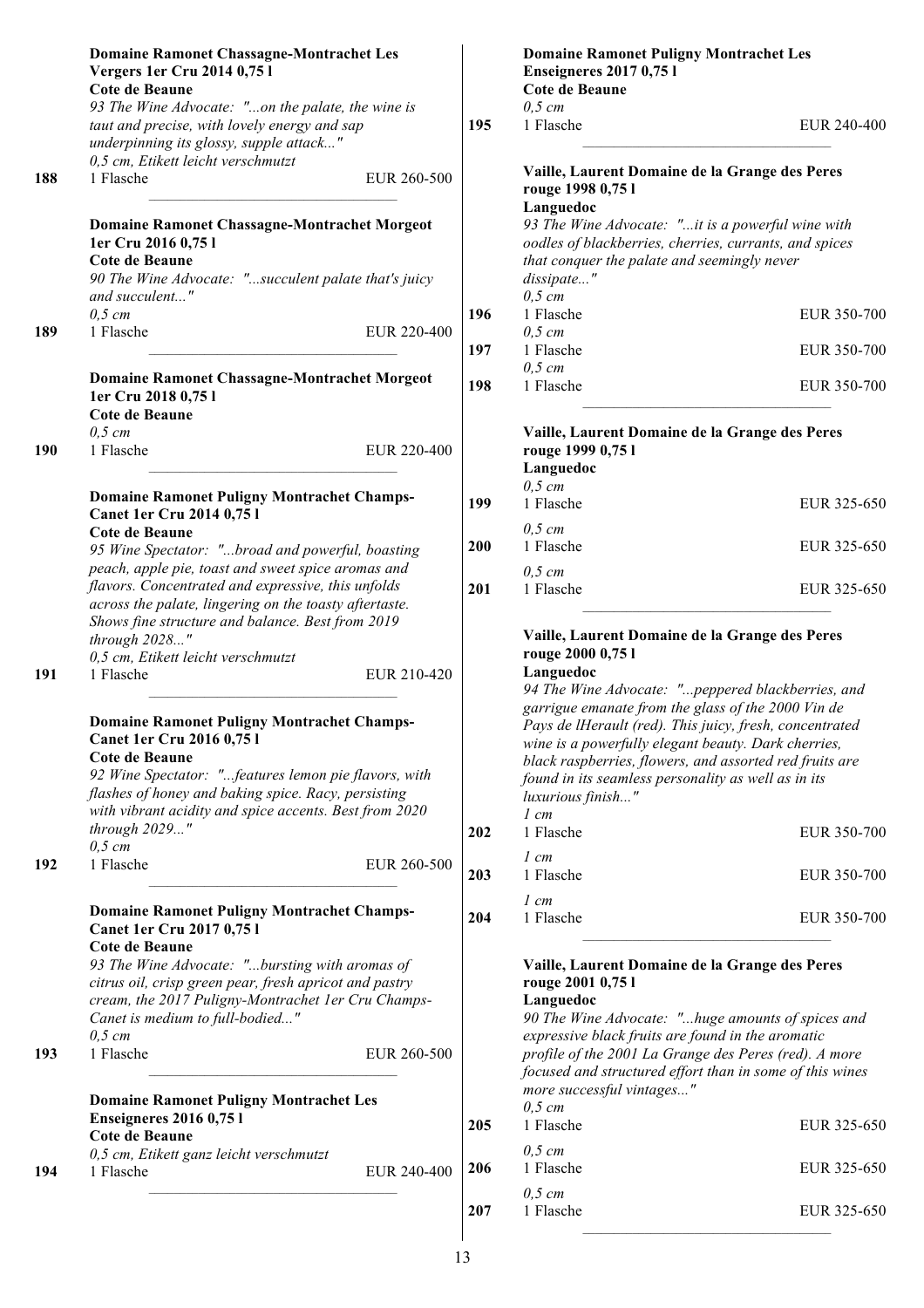|     | Chateau Lafleur 2018 0,75 l<br>Pomerol                                                                                                                                                                                                                                                                                                                                                   |     | Bonneau, Henri Chateauneuf-du-Pape Reserve des<br><b>Celestins 2015 0,751</b>                                                                                                                                                                                                                                                                   |               |
|-----|------------------------------------------------------------------------------------------------------------------------------------------------------------------------------------------------------------------------------------------------------------------------------------------------------------------------------------------------------------------------------------------|-----|-------------------------------------------------------------------------------------------------------------------------------------------------------------------------------------------------------------------------------------------------------------------------------------------------------------------------------------------------|---------------|
|     | 98+ The Wine Advocate: "medium to deep garnet-<br>purple colored, the nose absolutely shuts down upon<br>first pour. After a lot of air, it slowly unfurls to reveal<br>alluring scents of fresh black cherries, ripe<br>blackberries and redcurrant jelly, leading to<br>suggestions of sandalwood, pencil shavings, lilacs and<br>forest floor, with emerging, heady wafts of camphor, |     | <b>Rhone</b><br>94-96 The Wine Advocate: "it has full-bodied<br>richness, sweet tannin and the classic perfume of<br>spiced meats, red and black fruits, leather and<br>garrigue thats the hallmark of this cuve. Like the Marie<br>Beurrier, it has a more forward, sexy style that will<br>allow it to drink nicely in its youth"<br>$0,5$ cm |               |
|     | iron ore and Indian spices"<br>hf-in, Original verschlossen mit Sicherheitsband,                                                                                                                                                                                                                                                                                                         | 216 | 1 Flasche                                                                                                                                                                                                                                                                                                                                       | EUR 265-500   |
|     | Füllstand geschätzt, 1er OHK                                                                                                                                                                                                                                                                                                                                                             |     | $0,5$ cm                                                                                                                                                                                                                                                                                                                                        |               |
| 208 | 1 Flasche<br>EUR 1350-2200                                                                                                                                                                                                                                                                                                                                                               | 217 | 1 Flasche                                                                                                                                                                                                                                                                                                                                       | EUR 265-500   |
|     | <b>Chateau Le Pin 2019 0,751</b><br>Pomerol<br>97 The Wine Advocate: "full-bodied, supple and<br>velvety, it's broad and enveloping, with a fleshy core of                                                                                                                                                                                                                               |     | Bonneau, Henri Chateauneuf-du-Pape Reserve des<br><b>Celestins 2016 0,751</b><br><b>Rhone</b><br>$0,5$ cm                                                                                                                                                                                                                                       |               |
|     | fruit that's framed by lively acids and powdery tannins,                                                                                                                                                                                                                                                                                                                                 | 218 | 1 Flasche                                                                                                                                                                                                                                                                                                                                       | EUR 265-500   |
|     | concluding with a long, aromatic finish"<br>hf-in, Original verschlossen mit Sicherheitsband,                                                                                                                                                                                                                                                                                            |     | $0,5$ cm                                                                                                                                                                                                                                                                                                                                        |               |
|     | Füllstand geschätzt, 1er OHK                                                                                                                                                                                                                                                                                                                                                             | 219 | 1 Flasche                                                                                                                                                                                                                                                                                                                                       | EUR 265-500   |
| 209 | 1 Flasche<br>EUR 3500-6300<br>Chateau Le Pin Trilogie de Le Pin 2016 - 2017 -<br>2018 NV 0,751<br>Pomerol<br>$hf$ -in                                                                                                                                                                                                                                                                    |     | Chateau des Tours (Chateau Rayas) Cotes du<br>Rhone Grande Reserve rouge 1998 0,75 l<br>Rhone<br>The Wine Advocate: "it offers abundant quantities of<br>jammy cherry fruit in a medium to full-bodied, plump,<br>corpulent style"                                                                                                              |               |
| 210 | 1 Flasche<br>EUR 350-700                                                                                                                                                                                                                                                                                                                                                                 |     | $0,5$ cm                                                                                                                                                                                                                                                                                                                                        |               |
|     | $hf$ -in                                                                                                                                                                                                                                                                                                                                                                                 | 220 | 1 Flasche                                                                                                                                                                                                                                                                                                                                       | EUR 150-240   |
| 211 | 1 Flasche<br>EUR 350-700                                                                                                                                                                                                                                                                                                                                                                 |     |                                                                                                                                                                                                                                                                                                                                                 |               |
| 212 | $hf$ -in<br>1 Flasche<br>EUR 350-700                                                                                                                                                                                                                                                                                                                                                     |     | Chateau des Tours (Chateau Rayas) Cotes du<br>Rhone Reserve rouge 2010 0,75 l<br>Rhone                                                                                                                                                                                                                                                          |               |
|     | Bonneau, Henri Chateauneuf-du-Pape Cuvee Marie<br><b>Beurrier 1990 0,751</b>                                                                                                                                                                                                                                                                                                             | 221 | $0,5$ cm<br>3 Flaschen                                                                                                                                                                                                                                                                                                                          | EUR 390-660   |
|     | <b>Rhone</b>                                                                                                                                                                                                                                                                                                                                                                             |     |                                                                                                                                                                                                                                                                                                                                                 |               |
|     | 94 The Wine Advocate: "concentrated wine<br>possesses much of the same character as the 1990<br>Celestins, but it is slightly less tannic and powerful"<br>$1 \, cm$                                                                                                                                                                                                                     |     | Chateau des Tours (Chateau Rayas) Cotes du<br>Rhone Reserve rouge 2011 0,75 l<br><b>Rhone</b>                                                                                                                                                                                                                                                   |               |
| 213 | 1 Flasche<br>EUR 425-750                                                                                                                                                                                                                                                                                                                                                                 | 222 | $0,5$ cm<br>3 Flaschen                                                                                                                                                                                                                                                                                                                          | EUR 360-720   |
|     | Bonneau, Henri Chateauneuf-du-Pape Reserve des<br><b>Celestins 2012 0,751</b><br><b>Rhone</b>                                                                                                                                                                                                                                                                                            |     | Chateau Rayas Chateauneuf-du-Pape Reserve 2010<br>0,751<br>Rhone                                                                                                                                                                                                                                                                                |               |
|     | 97 Wine Spectator: "roasted chestnut, fresh tobacco<br>leaf, cedar and brick dust leading off, backed by a core<br>of currant, cherry and plum fruit flavors that is lightly<br>dried yet nonetheless fresh and racy in feel"                                                                                                                                                            |     | 94-97 The Wine Advocate: "deeply colored vintage<br>with terrific fruit intensity of licorice, raspberries and<br>sweet, jammy cherries"<br>$1 \, cm$                                                                                                                                                                                           |               |
| 214 | $0,5$ cm<br>1 Flasche<br>EUR 265-500                                                                                                                                                                                                                                                                                                                                                     | 223 | 1 Flasche                                                                                                                                                                                                                                                                                                                                       | EUR 1900-2500 |
| 215 | $0,5$ cm<br>1 Flasche<br>EUR 265-500                                                                                                                                                                                                                                                                                                                                                     |     | Chateau Rayas Chateauneuf-du-Pape Reserve 2011<br>0,751<br>Rhone                                                                                                                                                                                                                                                                                |               |
|     |                                                                                                                                                                                                                                                                                                                                                                                          | 224 | $0,5$ cm<br>1 Flasche                                                                                                                                                                                                                                                                                                                           | EUR 1850-3600 |
|     |                                                                                                                                                                                                                                                                                                                                                                                          |     |                                                                                                                                                                                                                                                                                                                                                 |               |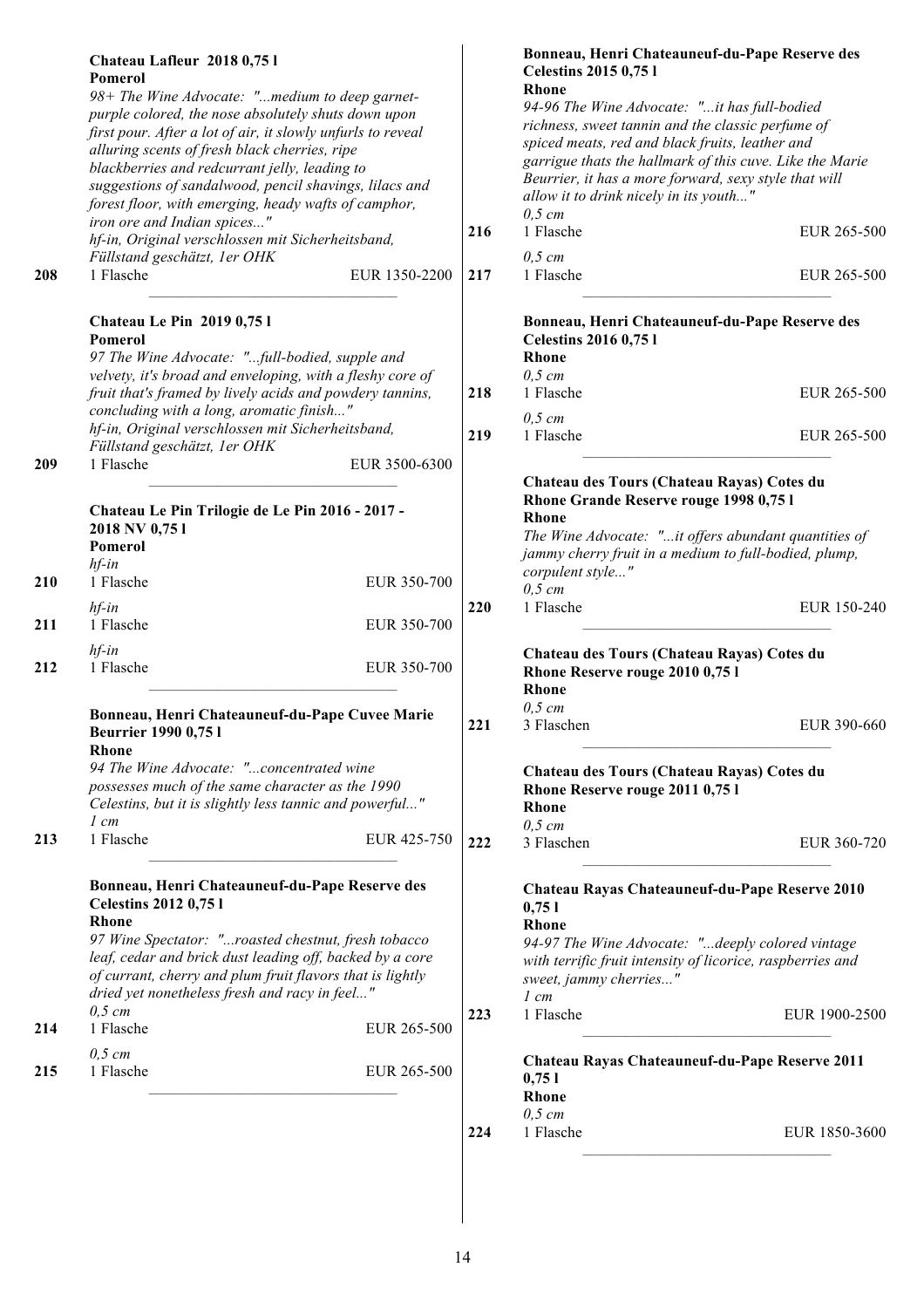|     | Chateau Rayas Chateauneuf-du-Pape Reserve<br>blanc 2005 0,75 l<br><b>Rhone</b>                                                                                 |     | Guigal, Etienne Cote Rotie La Landonne 2012 0,75 l<br><b>Rhone</b><br>100 The Wine Advocate: "concentrated and full-                   |            |
|-----|----------------------------------------------------------------------------------------------------------------------------------------------------------------|-----|----------------------------------------------------------------------------------------------------------------------------------------|------------|
|     | The Wine Advocate: "full-bodied with great acidity<br>and richness"                                                                                            |     | bodied style, it has a wealth of fruit, ripe tannin, a<br>stacked mid-palate and pedal-to-the-metal notes of                           |            |
| 225 | 1 cm, Etikett ganz leicht beschädigt<br>1 Flasche<br>EUR 550-800                                                                                               |     | black fruits, scorched earth, caramelized meats and<br>crushed rocks"<br>$0,5$ cm                                                      |            |
|     | Chateau Rayas La Pialade 1998 0,75 l                                                                                                                           |     | 1 Flasche                                                                                                                              |            |
|     | <b>Rhone</b>                                                                                                                                                   |     | Guigal, Etienne Cote Rotie La Turque 2012 0,75 l<br><b>Rhone</b>                                                                       |            |
| 226 | 0,5 cm, Etikett ganz leicht verschmutzt<br>1 Flasche<br>EUR 150-300                                                                                            |     | 98 The Wine Advocate: "saturated purple color to<br>go with meaty, smoky notes of cassis, cured meats,<br>chocolate and roasted herbs" |            |
|     | Domaine Jean-Louis Chave Hermitage 2007 0,75 l<br>Rhone                                                                                                        |     | $0,5$ cm<br>1 Flasche                                                                                                                  |            |
|     | 95 The Wine Advocate: "dense purple color along<br>with notes of creme de cassis, loamy soil, crushed<br>rocks and acacia flowers, a rare opulence and a full- |     | Guigal, Etienne Cote Rotie La Mouline 2012 0,75 l<br><b>Rhone</b>                                                                      |            |
|     | bodied style"                                                                                                                                                  |     | 97 The Wine Advocate: "incredibly perfumed nose of<br>spring flowers, cured meats, roasted herbs, olives and                           |            |
| 227 | $0,5$ cm<br>1 Flasche<br>EUR 275-500                                                                                                                           |     | sweet cassis fruit. Full-bodied, beautifully textured"<br>$0,5$ cm<br>1 Flasche                                                        |            |
|     | Domaine Jean-Louis Chave Hermitage 2009 0,75 l                                                                                                                 |     |                                                                                                                                        |            |
|     | <b>Rhone</b>                                                                                                                                                   | 232 | OHK<br>3 Flaschen                                                                                                                      | EUR 750-15 |
|     | 100 The Wine Advocate: "black/purple color along<br>with a sumptuous nose of roasted meats, ground                                                             |     |                                                                                                                                        |            |
|     | pepper, black currants, blackberry jam, and subtle<br>smoke and licorice"                                                                                      |     | Domaine de Tours (Rayas) Reserve rouge 2017 0,75                                                                                       |            |
|     | 0,5 cm, Etikett ganz leicht beschädigt, ganz leicht                                                                                                            |     | Rhone                                                                                                                                  |            |
|     | verschmutzt                                                                                                                                                    |     | $0,5$ cm                                                                                                                               |            |
| 228 | 1 Flasche<br>EUR 300-600                                                                                                                                       | 233 | 3 Flaschen                                                                                                                             | EUR 195-3  |
|     | Domaine Jean-Louis Chave Hermitage 2011 0,75 l<br><b>Rhone</b>                                                                                                 | 234 | $0,5$ cm<br>3 Flaschen                                                                                                                 | EUR 195-3  |
|     | 96+ The Wine Advocate: "medium to full-bodied,                                                                                                                 |     | Chateau L'If 2011 0,75 l                                                                                                               |            |
|     | with a rich, velvety feel on the finish, it should continue                                                                                                    |     | <b>Saint-Emilion</b>                                                                                                                   |            |
|     | to drink well for at least another decade and probably<br>longer"                                                                                              |     | The Wine Advocate: "L'If was intended to be a more                                                                                     |            |
|     | $0,5$ cm                                                                                                                                                       |     | affordable alternative to Le Pin. However, they made a                                                                                 |            |
| 229 | 1 Flasche<br>EUR 275-500                                                                                                                                       |     | mistake and made a wonderful Saint Emilion that<br>inevitably, with the Thienpont connection, became an<br>overnight success"          |            |
|     | Domaine Jean-Louis Chave Hermitage 2011 1,5 l                                                                                                                  |     | $hf$ -in                                                                                                                               |            |
|     | <b>Rhone</b><br>96+ The Wine Advocate: "medium to full-bodied,                                                                                                 | 235 | 1 Flasche                                                                                                                              | EUR 110-2  |
|     | with a rich, velvety feel on the finish, it should continue                                                                                                    |     |                                                                                                                                        |            |
|     | to drink well for at least another decade and probably                                                                                                         |     | Chateau L'If 2012 0,75 l<br><b>Saint-Emilion</b>                                                                                       |            |
|     | longer"                                                                                                                                                        |     | 98 James Suckling: "mind-bending aromas of red                                                                                         |            |
| 230 | $1$ cm<br>EUR 550-1000<br>1 Magnum                                                                                                                             |     | licorice, spices, bark and dark fruits. Yet reserved and                                                                               |            |
|     |                                                                                                                                                                |     | balanced. The palate is phenomenal with compact fruit<br>and polished tannins. It goes on for minutes. 62%                             |            |
|     | Domaine Jean-Louis Chave Hermitage 2012 1,5 l                                                                                                                  |     | merlot and 28% cabernet franc. This is the second<br>vintage of Jacques Thienpont in St. Emilion with 7                                |            |
|     | <b>Rhone</b><br>96 The Wine Advocate: "deep, full-bodied and                                                                                                   |     | hectares near Troplong Mondot. Its stunning. The                                                                                       |            |
|     | sumptuously textured, with good freshness, this pure,                                                                                                          |     | owner of Le Pin"                                                                                                                       |            |
|     | elegant Hermitage shows more and more definition                                                                                                               |     | $hf$ -in                                                                                                                               |            |
|     | and cut with time in the glass, but never loses it's more<br>fruit forward, charming profile"<br>$1 \, cm$                                                     | 236 | 1 Flasche                                                                                                                              | EUR 120-2  |
| 231 | 1 Magnum<br>EUR 550-1000                                                                                                                                       |     | Chateau L'If 2013 0,75 l<br><b>Saint-Emilion</b>                                                                                       |            |
|     |                                                                                                                                                                | 237 | $hf$ -in<br>1 Flasche                                                                                                                  | EUR 100-2  |
|     |                                                                                                                                                                |     |                                                                                                                                        |            |

**232** 3 Flaschen EUR 750-1500

**233** 3 Flaschen EUR 195-390

**234** 3 Flaschen EUR 195-390

**235** 1 Flasche EUR 110-200

**EUR 120-200** 

**237** 1 Flasche EUR 100-200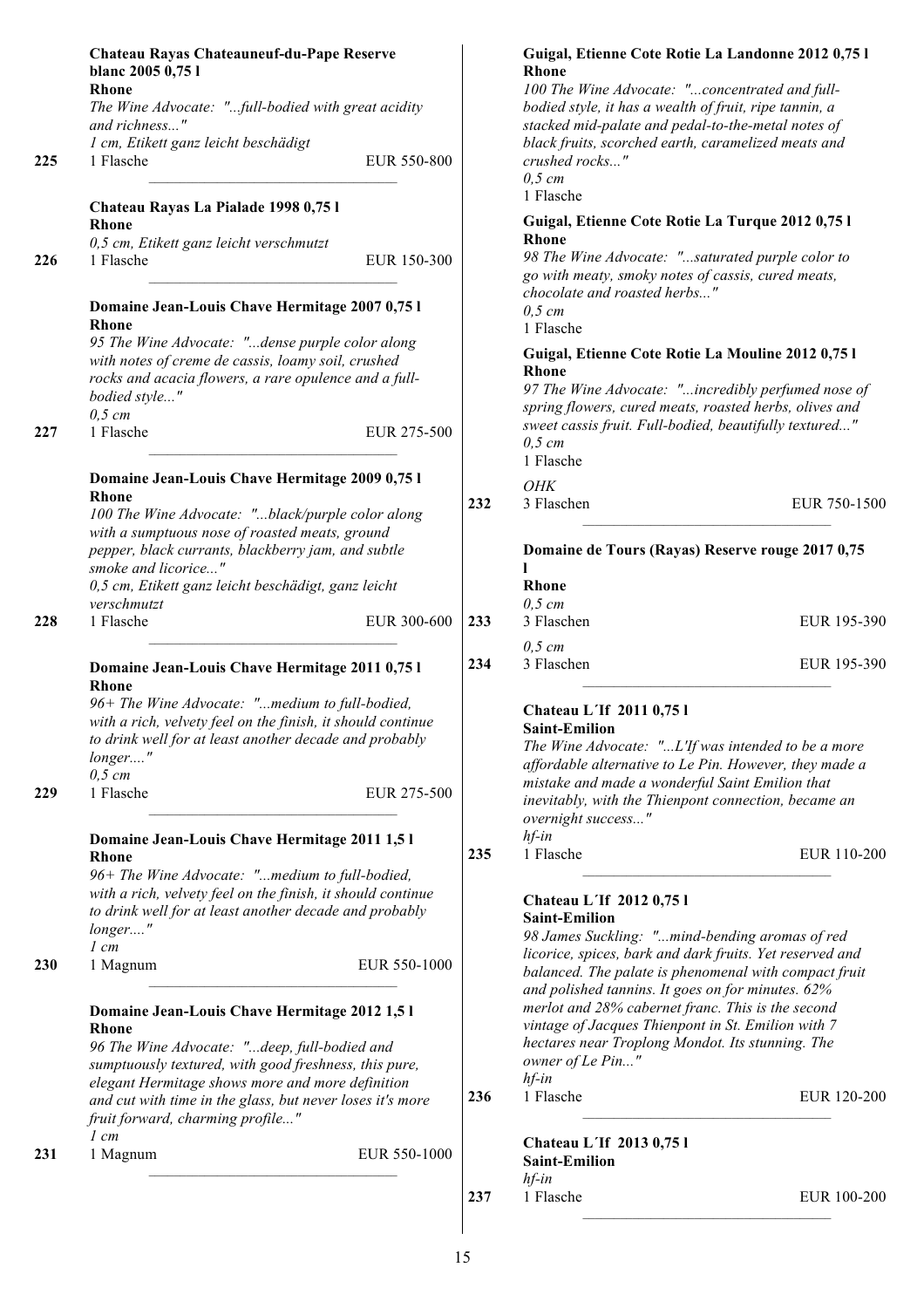|     | Chateau L'If 2014 0,75 l                                   |     | Chateau L'If 2019 0,75 l                                |                  |
|-----|------------------------------------------------------------|-----|---------------------------------------------------------|------------------|
|     | <b>Saint-Emilion</b>                                       |     | <b>Saint-Emilion</b>                                    |                  |
|     | 92 Wine Spectator: "ripe and fleshy, with a broad          |     | 94 The Wine Advocate: "bursting from the glass with     |                  |
|     | feel to the plum sauce and steeped raspberry fruit         |     | aromas of sweet wild berries, plums and cherries        |                  |
|     | flavors, backed by hints of ganache and smoldering         |     | mingled with notions of violets, raw cocoa, rose petals |                  |
|     | tobacco"                                                   |     | and spices. Medium to full-bodied, ample and            |                  |
|     | 92 The Wine Advocate: "intense with hints of               |     | concentrated, it's deep and enveloping, with lively     |                  |
|     | licorice infusing the bright and vivid black cherry and    |     | acids and a long, perfumed finish"                      |                  |
|     | blueberry fruit"                                           |     | $hf$ -in                                                |                  |
|     | $hf$ -in                                                   | 243 | 1 Flasche                                               | EUR 160-320      |
|     |                                                            |     |                                                         |                  |
| 238 | 1 Flasche<br>EUR 140-280                                   |     |                                                         |                  |
|     |                                                            |     | Dana Estates Helms Vineyard Cabernet Sauvignon          |                  |
|     |                                                            |     |                                                         |                  |
|     | Chateau L'If 2015 0,75 l                                   |     | 2006 0,75 1                                             |                  |
|     | <b>Saint-Emilion</b>                                       |     | Kalifornien, Napa Valley                                |                  |
|     | 92-94 The Wine Advocate: "opulent bouquet with             |     | 94 The Wine Advocate: "deep ruby/purple-hued            |                  |
|     | macerated small red cherries, blueberry and a hint of      |     | 2006 Helms Vineyard cuvee offers subtle notes of spicy  |                  |
|     | powdered chocolate, probably from the new oak"             |     | oak intermixed with forest floor and new oak"           |                  |
|     | $hf$ -in                                                   |     | $hf$ -in                                                |                  |
| 239 | 1 Flasche<br>EUR 160-320                                   | 244 | 1 Flasche                                               | EUR 300-600      |
|     |                                                            |     |                                                         |                  |
|     |                                                            |     |                                                         |                  |
|     | Chateau L'If 2016 0,75 l                                   |     | Quilceda Creek Cabernet Sauvignon 2009 0,75 l           |                  |
|     | <b>Saint-Emilion</b>                                       |     | Washington, Columbia Valley                             |                  |
|     |                                                            |     |                                                         |                  |
|     | 94 The Wine Advocate: "medium to deep garnet-              |     | 99 The Wine Advocate: "the 2009 Cabernet                |                  |
|     | purple colored, the 2016 L'If is a little shy to begin,    |     | Sauvignon is a ripe, flamboyant and brilliantly         |                  |
|     | opening out to show a beautiful red and black plums,       |     | proportioned effort that oozes kirsch, licorice, lead   |                  |
|     | kirsch and rose-laced personality, plus hints of tobacco   |     | pencil shavings and dried spice on the nose. Showing    |                  |
|     | and wild sage. Medium to full-bodied, the palate offers    |     | the perfume and headiness of the vintage"               |                  |
|     | beautifully ripe, satiny tannins and wonderful freshness   |     | $hf$ -in                                                |                  |
|     | supporting the elegant, perfumed fruits through the        | 245 | 1 Flasche                                               | EUR 275-400      |
|     | long finish"                                               |     |                                                         |                  |
|     |                                                            |     |                                                         |                  |
|     | $hf$ -in                                                   |     | Andre Bordine Champagne Blanc de Blanc Brut             |                  |
| 240 | 1 Flasche<br>EUR 150-300                                   |     | 1er Cru 2002 0,75 l                                     |                  |
|     |                                                            |     |                                                         |                  |
|     |                                                            |     | Champagne                                               |                  |
|     | Chateau L'If 2017 0,75 l                                   |     | $0,5$ cm                                                |                  |
|     | <b>Saint-Emilion</b>                                       | 246 | 3 Flaschen                                              | EUR 75-150       |
|     | 90-92 The Wine Advocate: "L'If is deep garnet-             |     |                                                         |                  |
|     | purple in color, featuring beautiful crushed red           |     |                                                         |                  |
|     | cherries and black raspberries on the nose with            |     | Bonnet, Alexandre Blanc de Blancs Brut 1993 0,75 l      |                  |
|     | underlying black plums, baking spices and roses notes      |     | Champagne                                               |                  |
|     | plus a waft of Sichuan pepper"                             |     | 1 cm, 1er OC                                            |                  |
|     | $hf$ -in                                                   | 247 | 1 Flasche                                               | <b>EUR 35-70</b> |
|     |                                                            |     |                                                         |                  |
| 241 | 1 Flasche<br>EUR 140-280                                   |     |                                                         |                  |
|     |                                                            |     | Duval Leroy Blanc de Blancs NV 1,51                     |                  |
|     |                                                            |     | Champagne                                               |                  |
|     | <b>Chateau L'If 2018 0,75 l</b>                            |     | $l$ cm, $l$ er OC                                       |                  |
|     | <b>Saint-Emilion</b>                                       | 248 | 1 Magnum                                                | EUR 70-135       |
|     | 93-95 The Wine Advocate: "deep purple-black in             |     |                                                         |                  |
|     | color, it gives up a beautiful perfume of baked            |     |                                                         |                  |
|     | raspberries, mulberries and Black Forest cake with         |     | Lafitte, Charles Champagner Brut 2000 0,75 l            |                  |
|     | hints of fragrant soil, rose hip tea and dusty soil. Full- |     | Champagne                                               |                  |
|     | bodied, rich and jam-packed with generous red and          |     |                                                         |                  |
|     | black fruits framed by velvety tannins, it has wonderful   |     | $1 \, cm$                                               |                  |
|     |                                                            | 249 | 1 Flasche                                               | EUR 50-100       |
|     | savory chocolate and licorice accents and a long, spicy    |     |                                                         |                  |
|     | finish"                                                    |     |                                                         |                  |
|     | $hf$ -in                                                   |     | <b>Laurent Perrier Grand Siecle Brut NV 0,751</b>       |                  |
| 242 | 1 Flasche<br>EUR 160-320                                   |     | Champagne                                               |                  |
|     |                                                            |     | 94 Wine Spectator: "warm and rich, offering spice,      |                  |
|     |                                                            |     | leather and gently oxidative notes, with toast, citrus  |                  |
|     |                                                            |     | and ginger. It's all married to a refined texture and   |                  |
|     |                                                            |     | vibrant structure, keeping this focused and persistent, |                  |
|     |                                                            |     |                                                         |                  |
|     |                                                            |     | with a wonderful kaleidoscopic finish"                  |                  |
|     |                                                            |     | 1 cm, 1er OC                                            |                  |
|     |                                                            | 250 | 1 Flasche                                               | EUR 100-200      |
|     |                                                            |     |                                                         |                  |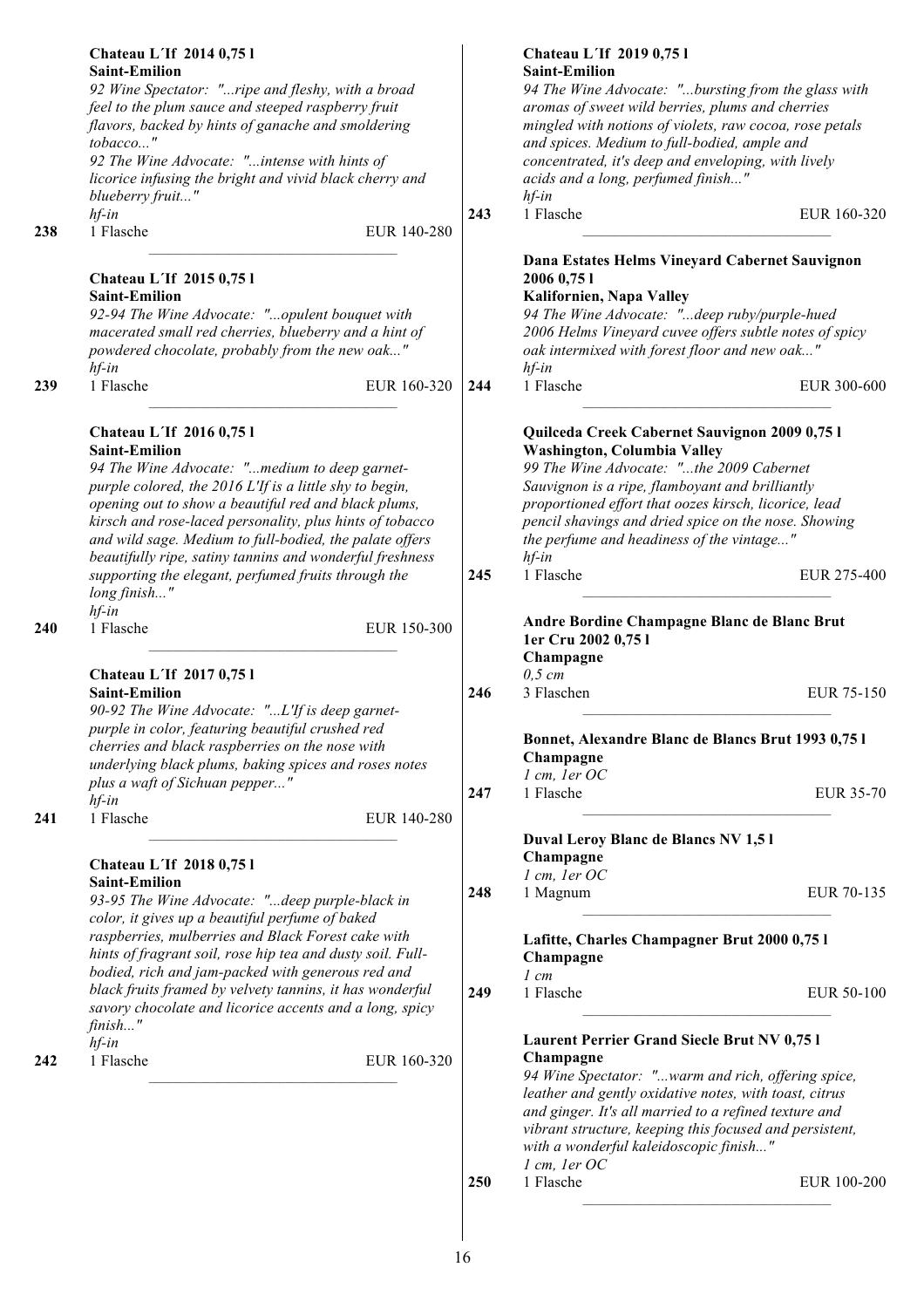|     | Moet & Chandon Dom Perignon Brut 1995 0,75 l<br>Champagne<br>90 Wine Spectator: "exotic, with ripe candied fruit                                                                                                                                                                   |             |     | Veuve Clicquot Ponsardin La Grande Dame Brut<br>1995 0,75 1<br>Champagne                                                                                                                                                                                        |             |
|-----|------------------------------------------------------------------------------------------------------------------------------------------------------------------------------------------------------------------------------------------------------------------------------------|-------------|-----|-----------------------------------------------------------------------------------------------------------------------------------------------------------------------------------------------------------------------------------------------------------------|-------------|
|     | character (black currant and citrus) and biscuit notes<br>that unfold on an open yet firm structure"<br>94 The Wine Advocate                                                                                                                                                       |             |     | 92 The Wine Advocate<br>91 Wine Spectator: "focused and full of biscuit,<br>citrus and hazelnut flavors backed by vivid acidity"                                                                                                                                |             |
| 251 | $l$ cm, $l$ er OC<br>1 Flasche                                                                                                                                                                                                                                                     | EUR 200-400 | 258 | $1,5$ cm<br>1 Flasche                                                                                                                                                                                                                                           | EUR 150-300 |
|     | Moet & Chandon Dom Perignon Brut 1998 0,75 l<br>Champagne<br>92 The Wine Advocate: "intense white-golden color                                                                                                                                                                     |             |     | Veuve Clicquot Ponsardin Vintage Rosé Brut<br>Reserve 1985 0,75 l<br>Champagne                                                                                                                                                                                  |             |
|     | and is beautifully clear and fine on the nose, which<br>indicates a lovely maturity and displays grey bread,<br>almond cake and iodine flavors, along with lemon and<br>orange aromas"                                                                                             |             | 259 | 1 cm, 1er OC<br>1 Flasche                                                                                                                                                                                                                                       | EUR 75-150  |
| 252 | 1 cm, Etikett ganz leicht beschädigt<br>1 Flasche                                                                                                                                                                                                                                  | EUR 200-400 |     | <b>Carillon, Francois Puligny Montrachet Les</b><br><b>Enseigneur 2013 1,51</b><br>Cote de Beaune                                                                                                                                                               |             |
|     | Moet & Chandon Dom Perignon Brut 2000 0,75 l<br>Champagne                                                                                                                                                                                                                          |             |     | The Wine Advocate: "the palate is balanced on the<br>entry with citrus lemon, grapefruit and lime"<br>$1 \, cm$                                                                                                                                                 |             |
|     | 94 The Wine Advocate: "freshly cut flowers, apricots<br>and pears, with sweet notes of mint and licorice that                                                                                                                                                                      |             | 260 | 1 Magnum                                                                                                                                                                                                                                                        | EUR 130-260 |
|     | linger on the long finish"<br>91 Wine Spectator: "peach and berry flavors prevail<br>as this plays out on the lingering finish"                                                                                                                                                    |             |     | <b>Carillon, Francois Puligny Montrachet Les</b><br>Enseigneur 2014 1,5 l Cote de Beaune<br>$1$ cm                                                                                                                                                              |             |
| 253 | 1 cm, 1er OC<br>1 Flasche                                                                                                                                                                                                                                                          | EUR 200-400 | 261 | 1 Magnum                                                                                                                                                                                                                                                        | EUR 160-320 |
| 254 | Perrier, Joseph Champagne Cuvee Speciale an 2000<br>Brut 2000 0,75 l<br>Champagne<br>$1$ cm<br>1 Flasche                                                                                                                                                                           | EUR 50-100  |     | <b>Carillon, Francois Puligny Montrachet Les</b><br>Folatieres 1er Cru 2010 1,51<br>Cote de Beaune<br>90-93 The Wine Advocate: "the 2010 Puligny-<br>Montrachet Les Folatieres presents a tightly-coiled,<br>mineral-driven personality laced with considerable |             |
|     | Piper Heidsieck Brut 2000 0,75 l<br>Champagne                                                                                                                                                                                                                                      |             |     | energy and finesse. White flowers and spices add<br>complexity on the pure, crystalline finish"<br>$1 \, cm$                                                                                                                                                    |             |
|     | The Wine Advocate: "the 2000 Brut is round and<br>generous in its candied apricots, honey and roasted                                                                                                                                                                              |             | 262 | 1 Magnum<br>$1 \, cm$                                                                                                                                                                                                                                           | EUR 160-315 |
|     | nuts. The wine offers good length"<br>$1 \, cm$                                                                                                                                                                                                                                    |             | 263 | 1 Magnum                                                                                                                                                                                                                                                        | EUR 160-315 |
| 255 | 1 Flasche<br>Rodez, Eric Champagne Cuvee Blanc de Noirs NV<br>0,751                                                                                                                                                                                                                | EUR 60-120  |     | <b>Carillon, Francois Puligny-Montrachet Les</b><br>Combettes 1er Cru 2014 1,51<br><b>Cote de Beaune</b><br>$1 \, cm$                                                                                                                                           |             |
|     | Champagne<br>91 The Wine Advocate: "Rodez' NV Brut Blanc de<br>Noirs is already quite expressive, offering up aromas                                                                                                                                                               |             | 264 | 1 Magnum                                                                                                                                                                                                                                                        | EUR 160-315 |
|     | of mirabelle plum, raspberries, toasted almonds,<br>honeycomb and white flowers. Medium to full-bodied,<br>fleshy and gourmand, with ripe but racy acids and an<br>enveloping core of fruit that's complemented by a<br>pillowy mousse, it's extroverted but precise"<br>$1 \, cm$ |             |     | <b>Carillon, Francois Puligny-Montrachet Les</b><br>Perrieres 1er Cru 2010 1,51<br><b>Cote de Beaune</b><br>93+ The Wine Advocate: "the Perrieres is<br>wonderfully alive from start to finish, constantly<br>changing in the way only great Burgundy can"      |             |
| 256 | 1 Flasche                                                                                                                                                                                                                                                                          | EUR 75-150  | 265 | $1,5$ cm<br>1 Magnum                                                                                                                                                                                                                                            | EUR 180-360 |
|     | <b>Taittinger Prelude Grands Crus Cuvee Millenium</b><br>2000 Brut NV 1,51<br>Champagne                                                                                                                                                                                            |             |     | <b>Carillon, Francois Puligny-Montrachet Les</b><br>Perrieres 1er Cru 2011 1,51<br><b>Cote de Beaune</b>                                                                                                                                                        |             |
| 257 | $1 \, cm$<br>1 Magnum                                                                                                                                                                                                                                                              | EUR 180-360 | 266 | 1 cm, Etikett ganz leicht verschmutzt<br>1 Magnum                                                                                                                                                                                                               | EUR 160-315 |
|     |                                                                                                                                                                                                                                                                                    |             |     |                                                                                                                                                                                                                                                                 |             |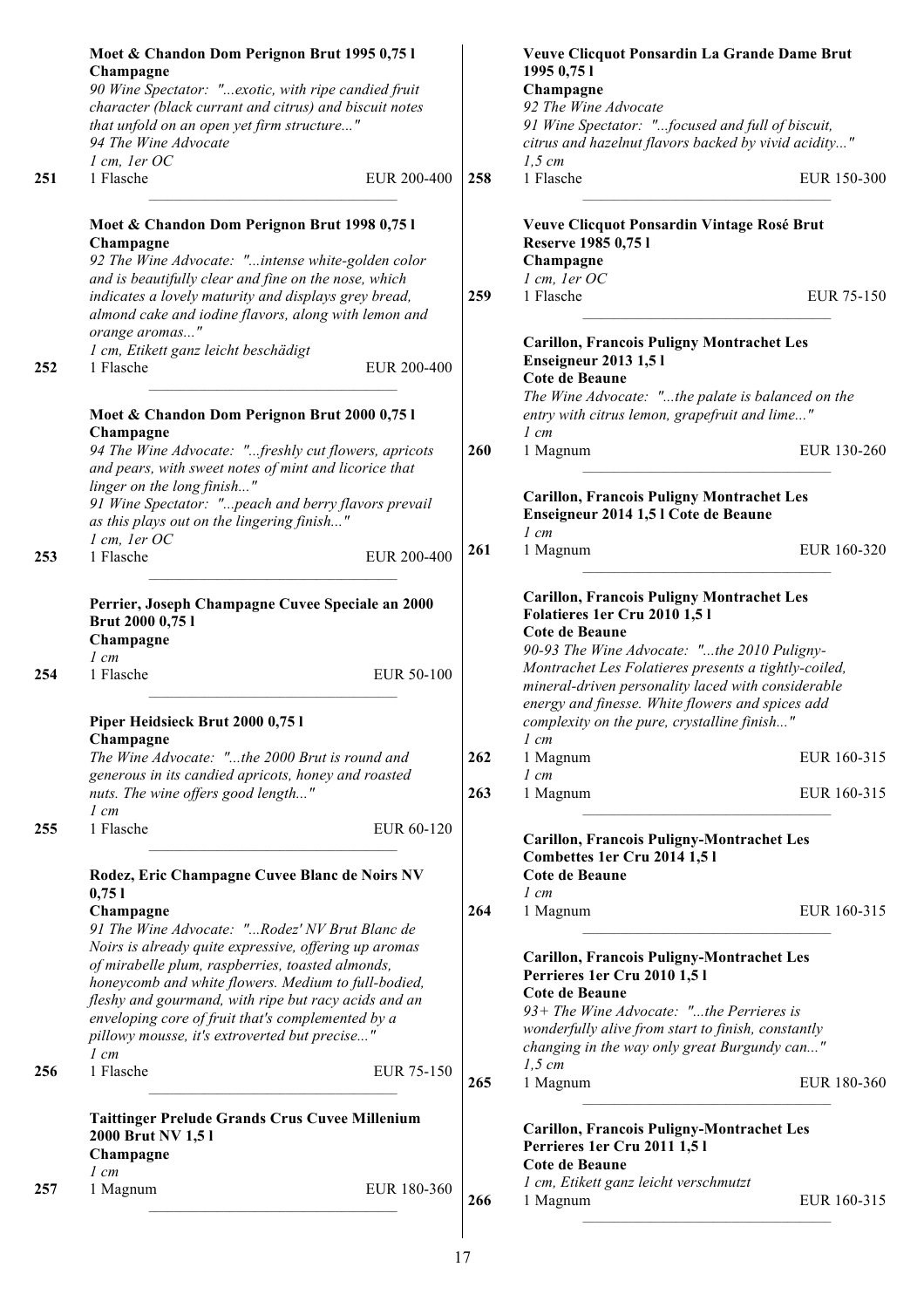|     | <b>Carillon, Francois Puligny-Montrachet Les</b><br>Perrieres 1er Cru 2013 1,51<br>Cote de Beaune                                                                        |             |     | Domaine Faiveley Mazis-Chambertin Grand Cru<br>1999 0,75 1<br><b>Cote de Nuits</b>                                                                                                                |             |
|-----|--------------------------------------------------------------------------------------------------------------------------------------------------------------------------|-------------|-----|---------------------------------------------------------------------------------------------------------------------------------------------------------------------------------------------------|-------------|
|     | 90-92 The Wine Advocate: "the palate is clean and<br>fresh with orange zest and spicy notes on the entry, a<br>crisp line of acidity and a long build on the finish that |             | 277 | 0,5 cm, Etikett ganz leicht verschmutzt<br>1 Flasche                                                                                                                                              | EUR 170-340 |
|     | finally delivers what you expect from this vineyard with<br>enticing salinity on the aftertaste"<br>$1 \, cm$                                                            |             |     | Domaine Louis Trapet Chambertin Grand Cru<br>2001 0,75 1                                                                                                                                          |             |
| 267 | 1 Magnum                                                                                                                                                                 | EUR 180-360 | 278 | <b>Cote de Nuits</b><br>1 cm, Etikett ganz leicht verschmutzt<br>1 Flasche                                                                                                                        | EUR 330-660 |
|     | <b>Domaine Faiveley Corton Clos des Corton Grand</b><br>Cru 1993 0,75 l                                                                                                  |             |     | Domaine Louis Trapet Chambertin Grand Cru                                                                                                                                                         |             |
|     | Cote de Beaune<br>$1 \, cm$                                                                                                                                              |             |     | 2004 0,75 1                                                                                                                                                                                       |             |
| 268 | 1 Flasche                                                                                                                                                                | EUR 150-300 |     | <b>Cote de Nuits</b>                                                                                                                                                                              |             |
|     |                                                                                                                                                                          |             |     | 1,5 cm, Etikett leicht verschmutzt                                                                                                                                                                |             |
|     | <b>Domaine Faiveley Corton Clos des Corton Grand</b><br>Cru 1999 0,75 l                                                                                                  |             | 279 | 1 Flasche                                                                                                                                                                                         | EUR 200-400 |
|     | Cote de Beaune                                                                                                                                                           |             |     | Hudelot-Noellat, Alain Vosne Romanee "Les<br>Suchots" 1er Cru 2007 0,751                                                                                                                          |             |
|     | 0,5 cm, Etiketten ganz leicht verschmutzt                                                                                                                                |             |     | <b>Cote de Nuits</b>                                                                                                                                                                              |             |
| 269 | 2 Flaschen                                                                                                                                                               | EUR 240-480 |     | $1 \, cm$                                                                                                                                                                                         |             |
|     |                                                                                                                                                                          |             | 280 | 1 Flasche                                                                                                                                                                                         | EUR 150-300 |
|     | <b>Domaine Joseph Matrot Meursault Les Perrieres</b><br>1er Cru 2010 3,01                                                                                                |             |     |                                                                                                                                                                                                   |             |
|     | Cote de Beaune                                                                                                                                                           |             |     | Hudelot-Noellat, Alain Vosne Romanee "Les                                                                                                                                                         |             |
|     | $1 \, cm$                                                                                                                                                                |             |     | Suchots" 1er Cru 2008 0,751                                                                                                                                                                       |             |
| 270 | 1 Doppelmagnum                                                                                                                                                           | EUR 255-500 |     | <b>Cote de Nuits</b><br>0,5 cm, Etikett ganz leicht verschmutzt                                                                                                                                   |             |
|     |                                                                                                                                                                          |             | 281 | 1 Flasche                                                                                                                                                                                         | EUR 250-500 |
|     | <b>Domaine Joseph Matrot Meursault Les Perrieres</b>                                                                                                                     |             |     |                                                                                                                                                                                                   |             |
|     | 1er Cru 2011 3,01                                                                                                                                                        |             |     | Hudelot-Noellat, Alain Vosne Romanee "Les                                                                                                                                                         |             |
|     | Cote de Beaune<br>$1 \, cm$                                                                                                                                              |             |     | Suchots" 1er Cru 2009 0,751                                                                                                                                                                       |             |
| 271 | 1 Doppelmagnum                                                                                                                                                           | EUR 275-550 |     | <b>Cote de Nuits</b><br>91 The Wine Advocate: "it fills out beautifully on the                                                                                                                    |             |
|     | <b>Domaine Joseph Matrot Meursault Les Perrieres</b><br>1er Cru 2013 1,51<br>Cote de Beaune<br>$0,5$ cm                                                                  |             |     | mid-palate with generous dark fruit, spices, leather,<br>licorice and tobacco. Soft and engaging through to the<br>finish, the Suchots impresses for its fine balance and<br>harmony"<br>$0,5$ cm |             |
| 272 | 1 Magnum                                                                                                                                                                 | EUR 125-250 | 282 | 1 Flasche                                                                                                                                                                                         | EUR 240-480 |
|     | $0,5$ cm                                                                                                                                                                 |             |     | 0,5 cm, Etikett ganz leicht beschädigt, ganz leicht                                                                                                                                               |             |
| 273 | 1 Magnum                                                                                                                                                                 | EUR 125-250 | 283 | verschmutzt<br>1 Flasche                                                                                                                                                                          | EUR 240-480 |
|     | <b>Domaine Joseph Matrot Meursault Les Perrieres</b><br>1er Cru 2014 1,5 l<br>Cote de Beaune                                                                             |             |     | Hudelot-Noellat, Alain Vosne Romanee "Les<br><b>Suchots" 1er Cru 2010 0,751</b>                                                                                                                   |             |
| 274 | $0,5$ cm<br>1 Magnum                                                                                                                                                     | EUR 205-405 |     | <b>Cote de Nuits</b><br>91+93 The Wine Advocate: "the 2010 Vosne-                                                                                                                                 |             |
|     |                                                                                                                                                                          |             |     | Romanee Les Suchots is laced with expressive red                                                                                                                                                  |             |
| 275 | $0,5$ cm<br>1 Magnum                                                                                                                                                     | EUR 205-405 |     | berries, flowers and mint, all of which come together in                                                                                                                                          |             |
|     |                                                                                                                                                                          |             |     | a high-toned expression of this site"<br>1 cm, Etikett ganz leicht beschädigt, ganz leicht                                                                                                        |             |
|     | Domaine Faiveley Chambertin Clos de Beze Grand<br>Cru 1996 0,75 l<br><b>Cote de Nuits</b>                                                                                |             | 284 | verschmutzt<br>1 Flasche                                                                                                                                                                          | EUR 250-500 |
|     | 1,5 cm, Etikett ganz leicht beschädigt, leicht                                                                                                                           |             |     |                                                                                                                                                                                                   |             |
|     | verschmutzt                                                                                                                                                              |             |     | Maniere, Richard Echezeaux Grand Cru 2001 3,0 l<br><b>Cote de Nuits</b>                                                                                                                           |             |
| 276 | 1 Flasche                                                                                                                                                                | EUR 200-400 |     | 2,5 cm, Etikett leicht verschmutzt                                                                                                                                                                |             |
|     |                                                                                                                                                                          |             | 285 | 1 Doppelmagnum                                                                                                                                                                                    | EUR 400-800 |
|     |                                                                                                                                                                          |             |     |                                                                                                                                                                                                   |             |

 $\overline{\phantom{a}}$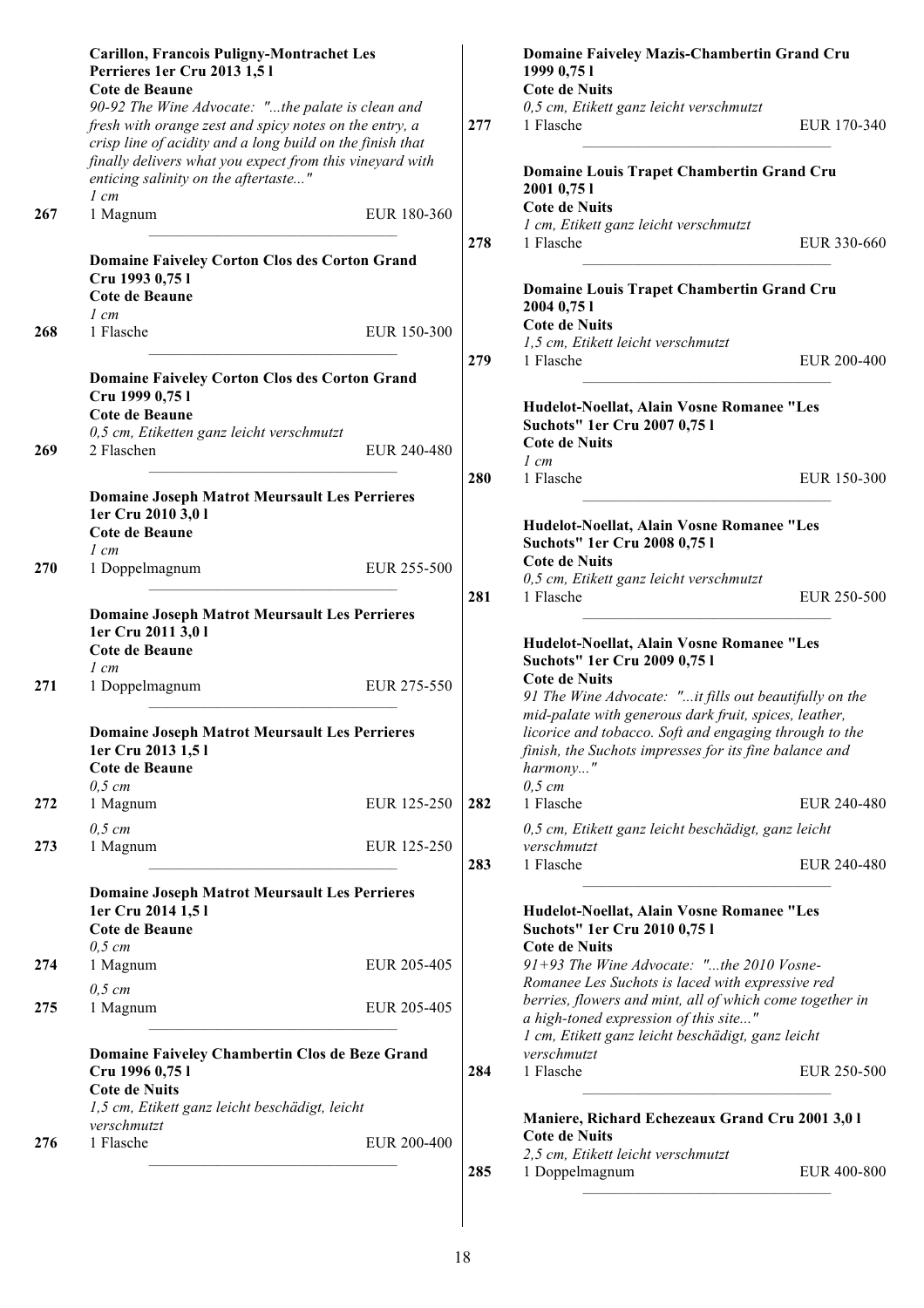|     | Maniere, Richard Echezeaux Grand Cru 2009 3,0 1<br><b>Cote de Nuits</b>                                                                                                                                                                                                                                      |             |
|-----|--------------------------------------------------------------------------------------------------------------------------------------------------------------------------------------------------------------------------------------------------------------------------------------------------------------|-------------|
| 286 | 0,5 cm, Etikett ganz leicht verschmutzt<br>1 Doppelmagnum                                                                                                                                                                                                                                                    | EUR 400-800 |
|     | Bodega Aleanna Gran Enemigo Gualtallary Single<br>Vineyard 2016 1,5 l Tupungato<br>99 The Wine Advocate: "its electric freshness and<br>fine tannins; the expression of Cabernet Franc (with<br>some Merlot) in the poor, stony and limestone-rich<br>soils from the high-altitude vineyards"<br>in, 1er OHK |             |
| 287 | 1 Magnum                                                                                                                                                                                                                                                                                                     | EUR 115-225 |
|     | Ress, Balthasar Rüdesheimer Berg Rottland<br>Riesling Erstes Gewächs 2016 0,75 l<br>Rheingau<br>$0,5 \, cm$                                                                                                                                                                                                  |             |
| 288 | 5 Flaschen                                                                                                                                                                                                                                                                                                   | EUR 100-200 |
|     | Chateau de Laubade Armagnac 1945 0,71<br>Armagnac<br>5 cm, 1er OHK                                                                                                                                                                                                                                           |             |
| 289 | 1 Flasche                                                                                                                                                                                                                                                                                                    | EUR 330-660 |
|     | Chateau de Laubade Armagnac 1946 0,71<br>Armagnac<br>4 cm, 1er OHK                                                                                                                                                                                                                                           |             |
| 290 | 1 Flasche                                                                                                                                                                                                                                                                                                    | EUR 300-600 |
|     | Chateau de Laubade Armagnac 1947 0,71<br>Armagnac                                                                                                                                                                                                                                                            |             |
| 291 | 7 cm, 1er OHK<br>1 Flasche                                                                                                                                                                                                                                                                                   | EUR 300-600 |
|     | Chateau de Laubade Bas Armagnac 1949 0,7 l<br>Armagnac                                                                                                                                                                                                                                                       |             |
| 292 | 5 cm, 1er OHK<br>1 Flasche                                                                                                                                                                                                                                                                                   | EUR 300-600 |
|     | Chateau de Laubade Bas Armagnac 1950 0,71<br>Armagnac                                                                                                                                                                                                                                                        |             |
| 293 | 3 cm, 1er OHK<br>1 Flasche                                                                                                                                                                                                                                                                                   | EUR 200-400 |
|     | Chateau de Laubade Bas Armagnac 1951 0,71<br>Armagnac                                                                                                                                                                                                                                                        |             |
| 294 | 4 cm, 1er OHK<br>1 Flasche                                                                                                                                                                                                                                                                                   | EUR 300-600 |
|     | <b>Laurent Perrier Grand Siecle Cuvee Alexandra</b><br>Rosé Brut 1997 0,75 l<br>Champagne<br>90 Wine Spectator: "rich and supple, this rosé<br>displays the warm, sun-drenched notes of late summer,<br>with dried fruit, forest floor and citrus"                                                           |             |
| 295 | $1 \, cm$<br>1 Flasche                                                                                                                                                                                                                                                                                       | EUR 125-250 |
| 296 | $l$ cm<br>1 Flasche                                                                                                                                                                                                                                                                                          | EUR 125-250 |

|     | <b>Pol Roger Brut 2002 1.51</b>                   |             |
|-----|---------------------------------------------------|-------------|
|     | Champagne                                         |             |
|     | 93 The Wine Advocate: "light floral honey, mint,  |             |
|     | tangerine, cinnamon and dried pears are all woven |             |
|     | together in this gracious, impeccable Champagne"  |             |
|     | 1 cm, Etikett ganz leicht beschädigt              |             |
| 297 | 1 Magnum                                          | EUR 135-270 |
|     | 1 cm, Etikett ganz leicht beschädigt              |             |
| 298 | 1 Magnum                                          | EUR 135-270 |
|     | 1 cm, Etikett ganz leicht beschädigt              |             |
| 299 | 1 Magnum                                          | EUR 135-270 |

#### **Ruinart Dom Ruinart Blanc de Blancs Brut 2002 0,75 l**

#### **Champagne**

|     | 96 The Wine Advocate: "shows beautiful, lacy<br>texture, weaving persistent and mouthwatering acidity<br>with flavors of patisserie pear, dried apricot, almond<br>paste, pickled ginger, acacia blossom and clover<br>honey. This is underscored by a rich note of smoky<br>minerality that rings out on the finish" |             |  |  |  |
|-----|-----------------------------------------------------------------------------------------------------------------------------------------------------------------------------------------------------------------------------------------------------------------------------------------------------------------------|-------------|--|--|--|
| 300 | $l$ cm, $l$ er OC<br>1 Flasche                                                                                                                                                                                                                                                                                        | EUR 125-250 |  |  |  |
| 301 | $l$ cm, $l$ er OC<br>1 Flasche                                                                                                                                                                                                                                                                                        | EUR 125-250 |  |  |  |

#### **Taittinger Comtes de Champagne Blanc de Blancs Brut 2004 0,75 l**

|     | Champagne                                               |             |
|-----|---------------------------------------------------------|-------------|
|     | 96 The Wine Advocate: "hints of lemon oil, white        |             |
|     | flowers and crushed rocks are layered into the pointed, |             |
|     | vibrant finish"                                         |             |
|     | 1 cm, 1er OHK                                           |             |
| 302 | 1 Flasche                                               | EUR 120-200 |
|     | 1 cm, 1er OHK                                           |             |
| 303 | 1 Flasche                                               | EUR 120-200 |
|     | 1 cm, 1er OHK                                           |             |
| 304 | 1 Flasche                                               | EUR 120-200 |
|     | 1 cm, 1er OHK                                           |             |
| 305 | 1 Flasche                                               | EUR 120-200 |
|     |                                                         |             |

|     | <b>Veuve Clicquot Ponsardin Brut NV 1,51</b><br>Champagne<br>1 cm, Etikett ganz leicht beschädigt, ganz leicht<br>verschmutzt |                  |  |  |  |
|-----|-------------------------------------------------------------------------------------------------------------------------------|------------------|--|--|--|
| 306 | 1 Magnum                                                                                                                      | <b>EUR 45-90</b> |  |  |  |
|     | de Luze Cognac Fine Champagne VSOP NV 11<br>Cognac<br>in<br>1 Flasche                                                         |                  |  |  |  |
|     | Larsen Cognac VSOP NV 11<br>Cognac<br>$2 \, cm$<br>1 Flasche                                                                  |                  |  |  |  |
| 307 | 2 Flaschen                                                                                                                    | EUR 30-60        |  |  |  |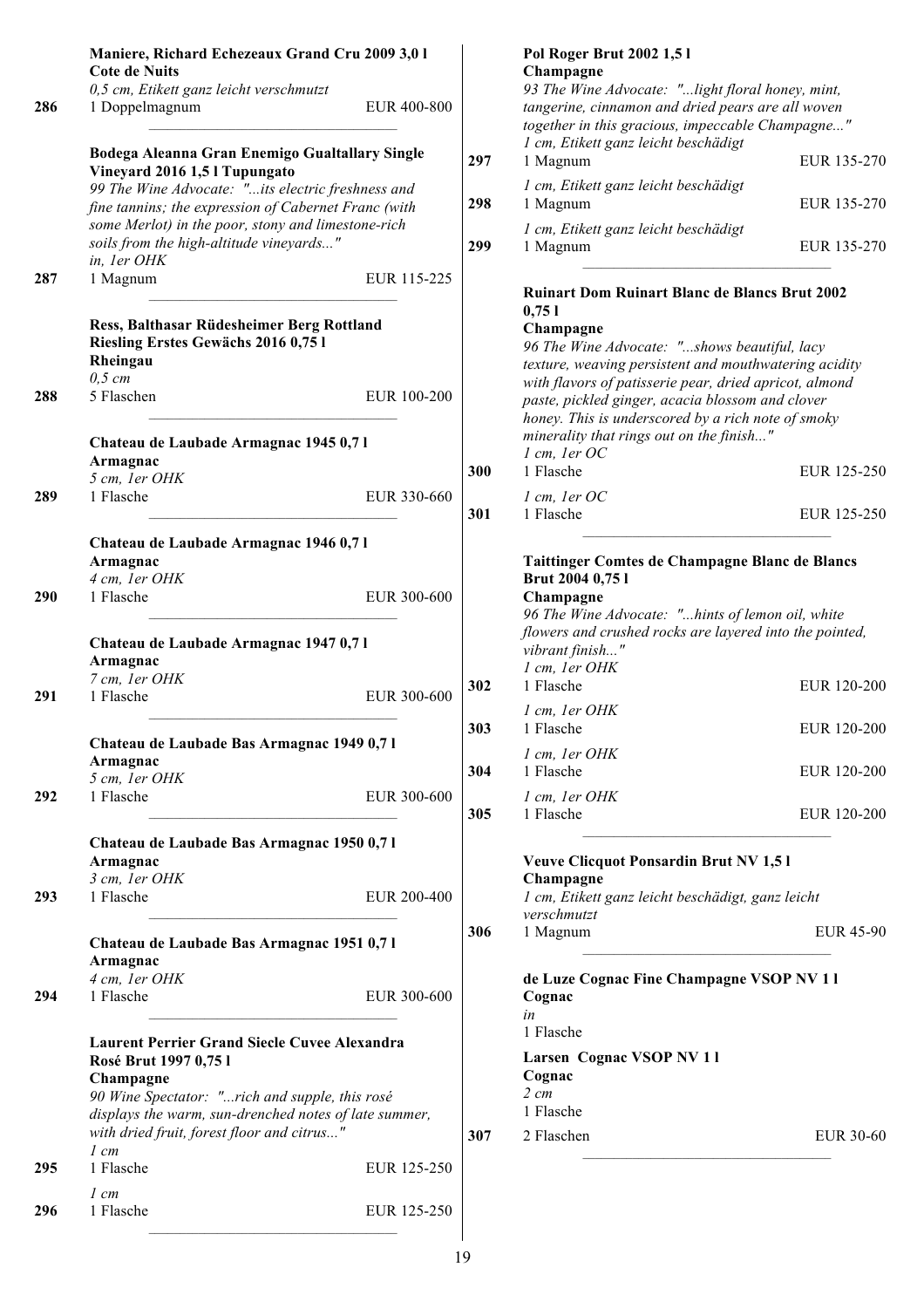|     | Dielen Selection Cognac Borderie 1914 0,71<br>Cognac                                                                                                                                                                                                                                                                                                                 |                  |     | Chateau Margaux Pavillon Rouge, 2e vin de<br>Margaux 2008 0,75 l                                                                                                                                                                                         |                            |
|-----|----------------------------------------------------------------------------------------------------------------------------------------------------------------------------------------------------------------------------------------------------------------------------------------------------------------------------------------------------------------------|------------------|-----|----------------------------------------------------------------------------------------------------------------------------------------------------------------------------------------------------------------------------------------------------------|----------------------------|
|     | 7 cm                                                                                                                                                                                                                                                                                                                                                                 |                  |     | <b>Margaux</b>                                                                                                                                                                                                                                           |                            |
| 308 | 1 Flasche                                                                                                                                                                                                                                                                                                                                                            | EUR 230-460      |     | ts, 6er OHK                                                                                                                                                                                                                                              |                            |
|     |                                                                                                                                                                                                                                                                                                                                                                      |                  | 316 | 6 Flaschen                                                                                                                                                                                                                                               | EUR 720-1440               |
|     | Ferrand, Pierre Cognac "Abel" Grande<br>Champagne 1er Cru NV 0,71<br>Cognac                                                                                                                                                                                                                                                                                          |                  |     | Domaine du Pegau Chateauneuf-du-Pape Cuvee<br>Reservee 1998 3,0 1                                                                                                                                                                                        |                            |
|     | 3 cm, 1er OHK                                                                                                                                                                                                                                                                                                                                                        |                  |     | Rhone                                                                                                                                                                                                                                                    |                            |
| 309 | 1 Flasche                                                                                                                                                                                                                                                                                                                                                            | EUR 150-300      |     | 95 The Wine Advocate: "lots of bouquet garni, cured<br>meats, orange blossom and garrigue to go with a killer                                                                                                                                            |                            |
|     | Ferrand, Pierre Cognac "Esprit des Dieux" Grande<br>Champagne 1er Cru NV 0,71<br>Cognac                                                                                                                                                                                                                                                                              |                  | 317 | core of sweet kirsch and blackberry-driven Grenache<br>fruit"<br>7 cm, Etikett ganz leicht beschädigt, 1er OHK<br>1 Doppelmagnum                                                                                                                         | EUR 250-495                |
| 310 | in<br>1 Flasche                                                                                                                                                                                                                                                                                                                                                      | <b>EUR 45-90</b> |     | Duca de Salaparuta Duca Enrico 1984 0,75 l                                                                                                                                                                                                               |                            |
| 311 | Ferrand, Pierre Cognac "Selection des Anges"<br>Grande Champagne 1er Cru NV 0,71<br>Cognac<br>$2 \, cm$<br>1 Flasche                                                                                                                                                                                                                                                 | <b>EUR 50-80</b> |     | <b>Sizilien</b><br>92 Wine Spectator: "amazingly rich, smooth and<br>elegant with complex cherry, cedar, spice and plum<br>flavors that reverberate on the palate. Deftly balanced,<br>with just enough tannin to sustain it in the cellar"              |                            |
|     |                                                                                                                                                                                                                                                                                                                                                                      |                  | 318 | $\sqrt{1}S$<br>5 Flaschen                                                                                                                                                                                                                                | EUR 200-400                |
| 312 | Ferrand, Pierre Cognac Ambre - Grand<br><b>Champagne Premier Cru NV 0,71</b><br>Cognac<br>in<br>1 Flasche                                                                                                                                                                                                                                                            | <b>EUR 20-40</b> |     | Antinori Chianti Classico Riserva 2001 3,0 l<br>Toskana<br>90 The Wine Advocate: "solid ruby in color, its nose<br>of red berry fruit, leather, and game is followed by full                                                                             |                            |
|     | Fillioux, Jean Cognac Grande Champagne 1er Cru<br><b>NV 0,71</b><br>Cognac<br>6,5 cm, Etikett verschmutzt, Kapsel beschädigt                                                                                                                                                                                                                                         |                  | 319 | flavors, plush and classy in their flow and with a rising<br>intensity and density on the finish"<br>ts, Etikett ganz leicht verschmutzt, 1er OHK<br>1 Doppelmagnum                                                                                      | <b>EUR 45-90</b>           |
| 313 | 1 Flasche                                                                                                                                                                                                                                                                                                                                                            | EUR 70-140       |     | Antinori Secentenario 1985 1,51<br>Toskana                                                                                                                                                                                                               |                            |
|     |                                                                                                                                                                                                                                                                                                                                                                      |                  |     | in, ler OHK                                                                                                                                                                                                                                              |                            |
|     | Landy Cognac Exellence XO NV 0,71<br>Cognac<br>$4 \, cm$                                                                                                                                                                                                                                                                                                             |                  | 320 | 1 Magnum                                                                                                                                                                                                                                                 | EUR 190-385                |
|     | 1 Flasche<br>Landy Cognac VSOP NV 0,71                                                                                                                                                                                                                                                                                                                               |                  |     | Antinori Tignanello 2008 0,75 l<br>Toskana                                                                                                                                                                                                               |                            |
|     | Cognac<br>$4 \, cm$<br>1 Flasche                                                                                                                                                                                                                                                                                                                                     |                  |     | 94 The Wine Advocate: "black cherries, tobacco,<br>smoke and licorice are some of the notes that come<br>through on the finish. The flavor profile is decidedly on                                                                                       |                            |
| 314 | 2 Flaschen                                                                                                                                                                                                                                                                                                                                                           | <b>EUR 35-70</b> | 321 | the dark side"<br>in, Etiketten ganz leicht verschmutzt<br>3 Flaschen                                                                                                                                                                                    |                            |
|     | <b>Domaine Gauby Cotes du Roussillon Villages Cuvee</b><br>Muntada 1998 0,75 l<br><b>Cotes du Roussillon</b>                                                                                                                                                                                                                                                         |                  | 322 | in, Etiketten ganz leicht verschmutzt<br>3 Flaschen                                                                                                                                                                                                      | EUR 345-690<br>EUR 345-690 |
|     | The Wine Advocate: "aromatically, it reveals sweet<br>cassis, spice, and fresh herb-like scents. Its mouth-<br>coating, palate-staining personality is chewy,<br>concentrated, and has excellent grip. Blackberries,<br>road tar, and black currants can be found in this<br>thickly textured, fresh, and full-throttle wine"<br>in, Etikett ganz leicht verschmutzt |                  |     | Casanova di Neri Tenuta Nuova Brunello di<br><b>Montalcino 2001 1,51</b><br>Toskana<br>97 Wine Spectator: "blackberry, chocolate and<br>lightly toasted oak. Full-bodied and ultravelvety, with<br>caressing tannins. Vanilla, chocolate and berry. Goes |                            |
| 315 | 1 Flasche                                                                                                                                                                                                                                                                                                                                                            | <b>EUR 40-80</b> |     | on for minutes"<br>in, ler OHK                                                                                                                                                                                                                           |                            |
|     |                                                                                                                                                                                                                                                                                                                                                                      |                  | 323 | 1 Magnum                                                                                                                                                                                                                                                 | EUR 190-385                |

 $\overline{\phantom{a}}$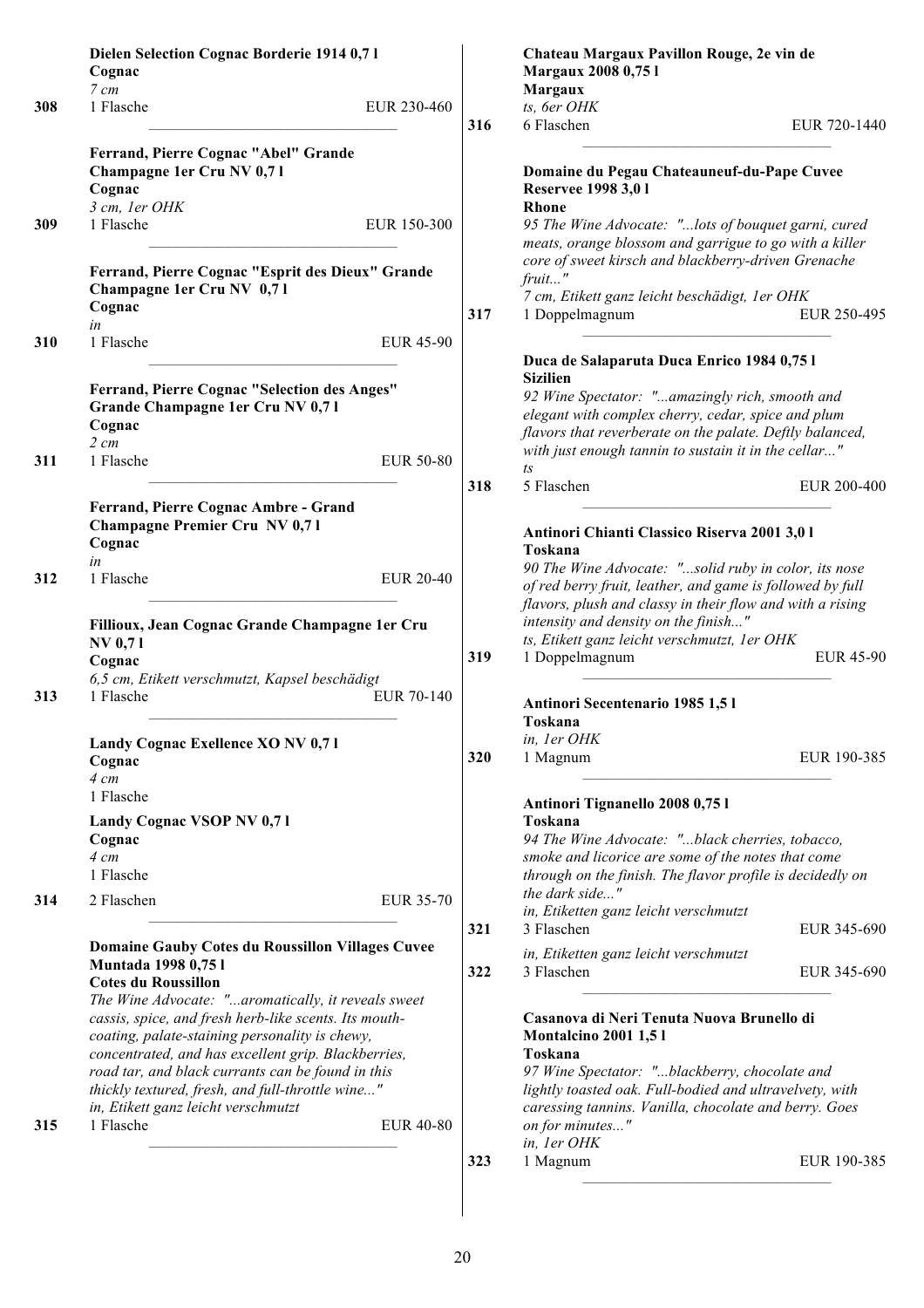|     | Dal Forno Romano Amarone della Valpolicella<br>Vigneto Monte Lodoletta 1994 0,75 l<br>Venetien<br>97 The Wine Advocate: "well as earthy, tarry<br>characteristics. Certainly this wine reaches new levels                                                                               |     | Baron Philippe de Rothschild Mouton Cadet 1999<br>0,751<br>Medoc<br>ts, Etikett ganz leicht verschmutzt<br>1 Flasche                                                                                                                                                               |
|-----|-----------------------------------------------------------------------------------------------------------------------------------------------------------------------------------------------------------------------------------------------------------------------------------------|-----|------------------------------------------------------------------------------------------------------------------------------------------------------------------------------------------------------------------------------------------------------------------------------------|
| 324 | of extract and richness"<br>in, Etikett stark beschädigt, ganz leicht verschmutzt<br>1 Flasche<br>EUR 250-500                                                                                                                                                                           |     | Ca dei Frati Amarone della Valpolicella "Pietro dal<br>Cero" 2013 0,75 l<br>Venetien<br>Wine Spectator: "extracted flavors of baked                                                                                                                                                |
|     | Knoll, Emmerich Loibner Kreutles Grüner<br>Veltliner Smaragd 2019 1,51<br>Wachau<br>95 Suckling                                                                                                                                                                                         |     | cranberry, loamy earth and coffee grounds are<br>accented by dried mint and orange peel notes in this<br>tangy, full-bodied red"<br>$1 \, cm$<br>1 Flasche                                                                                                                         |
| 325 | in<br>1 Magnum<br>EUR 35-70                                                                                                                                                                                                                                                             | 334 | 2 Flaschen<br><b>EUR 40-80</b>                                                                                                                                                                                                                                                     |
| 326 | in<br>1 Magnum<br><b>EUR 35-70</b>                                                                                                                                                                                                                                                      |     | Antinori Tignanello 2001 1,51<br>Toskana                                                                                                                                                                                                                                           |
| 327 | in<br>1 Magnum<br>EUR 35-70                                                                                                                                                                                                                                                             |     | 95 The Wine Advocate: "super-ripe style with tons of<br>dark fruit, smoke and toasted oak in a heavily                                                                                                                                                                             |
|     | Bunnahabhain Single Malt Scotch Whisky Cask<br><b>Strtengh Limited Release Moine PX Sherry finish</b><br>22 years old 50 % vol. 1997 0,71<br><b>Islay</b>                                                                                                                               | 335 | extracted style"<br>$\sqrt{1}S$<br>EUR 235-475<br>1 Magnum                                                                                                                                                                                                                         |
| 328 | 2 cm, ler OC<br>1 Flasche<br>EUR 300-600                                                                                                                                                                                                                                                |     | Castello Verrazzano Chianti Classico 2006 0,75 l<br>Toskana<br>in                                                                                                                                                                                                                  |
| 329 | <b>Glenfarclas Single Highland Malt Scotch Whisky 46</b><br>% vol. 1966 0,71<br><b>Speyside</b><br>ts, Etikett ganz leicht verschmutzt, 1er OHK<br>EUR 1500-3000<br>1 Flasche<br><b>Imperial Distillery Single Malt Scotch Whisky Cask</b><br>Barrel 30 years old 44,5 % vol. 1990 0,71 |     | 1 Flasche<br>Castello Verrazzano Chianti Classico Riserva 2004<br>0,751<br>Toskana<br>90 Wine Spectator: "clean red, with plum and minty<br>fresh herb character. Full-bodied, with fine tannins<br>and a long, caressing finish. Very layered and<br>structured. Well done"<br>in |
|     | Speyside<br>in, ler OC                                                                                                                                                                                                                                                                  |     | 1 Flasche                                                                                                                                                                                                                                                                          |
| 330 | 1 Flasche<br>EUR 400-800                                                                                                                                                                                                                                                                | 336 | 2 Flaschen<br>EUR 25-50                                                                                                                                                                                                                                                            |
|     | <b>Domaine Comte Senard Corton Clos des Meix</b><br><b>Grand Cru 2003 0,751</b><br>Cote de Beaune<br>$1 \, cm$                                                                                                                                                                          |     | Mastrojanni Brunello di Montalcino 2004 0,75 l<br>Toskana<br>91 The Wine Advocate: "focused offering redolent of<br>sweet candied cherries, iron, minerals and flowers.                                                                                                            |
| 331 | EUR 50-100<br>1 Flasche                                                                                                                                                                                                                                                                 |     | Medium in body, the wine reveals plenty of depth on<br>the palate, even if the intensity trails off a bit on the<br>finish"                                                                                                                                                        |
|     | Domaine Jean Grivot Vosne Romanee Village 1995<br>0,751<br><b>Cote de Nuits</b>                                                                                                                                                                                                         | 337 | $t_s$<br>5 Flaschen<br>EUR 200-400                                                                                                                                                                                                                                                 |
| 332 | 1 cm, Etiketten stark beschädigt, leicht verschmutzt<br>3 Flaschen<br>EUR 180-360                                                                                                                                                                                                       |     | Ornellaia 2004 0,75 l<br>Toskana                                                                                                                                                                                                                                                   |
|     | 1 cm, Etiketten ganz leicht verschmutzt<br>2 Flaschen                                                                                                                                                                                                                                   |     | 95 The Wine Advocate: "silky tannins frame a<br>perfumed core of ripe fruit all the way through to the                                                                                                                                                                             |
|     | 0,5 cm, Etikett beschädigt, leicht verschmutzt<br>1 Flasche                                                                                                                                                                                                                             |     | sublime finish. The wines inner fragrance, sweetness<br>and balance are all impeccable"<br>in, Etikett ganz leicht verschmutzt                                                                                                                                                     |
| 333 | 3 Flaschen<br>EUR 180-360                                                                                                                                                                                                                                                               | 338 | 1 Flasche<br>EUR 190-380                                                                                                                                                                                                                                                           |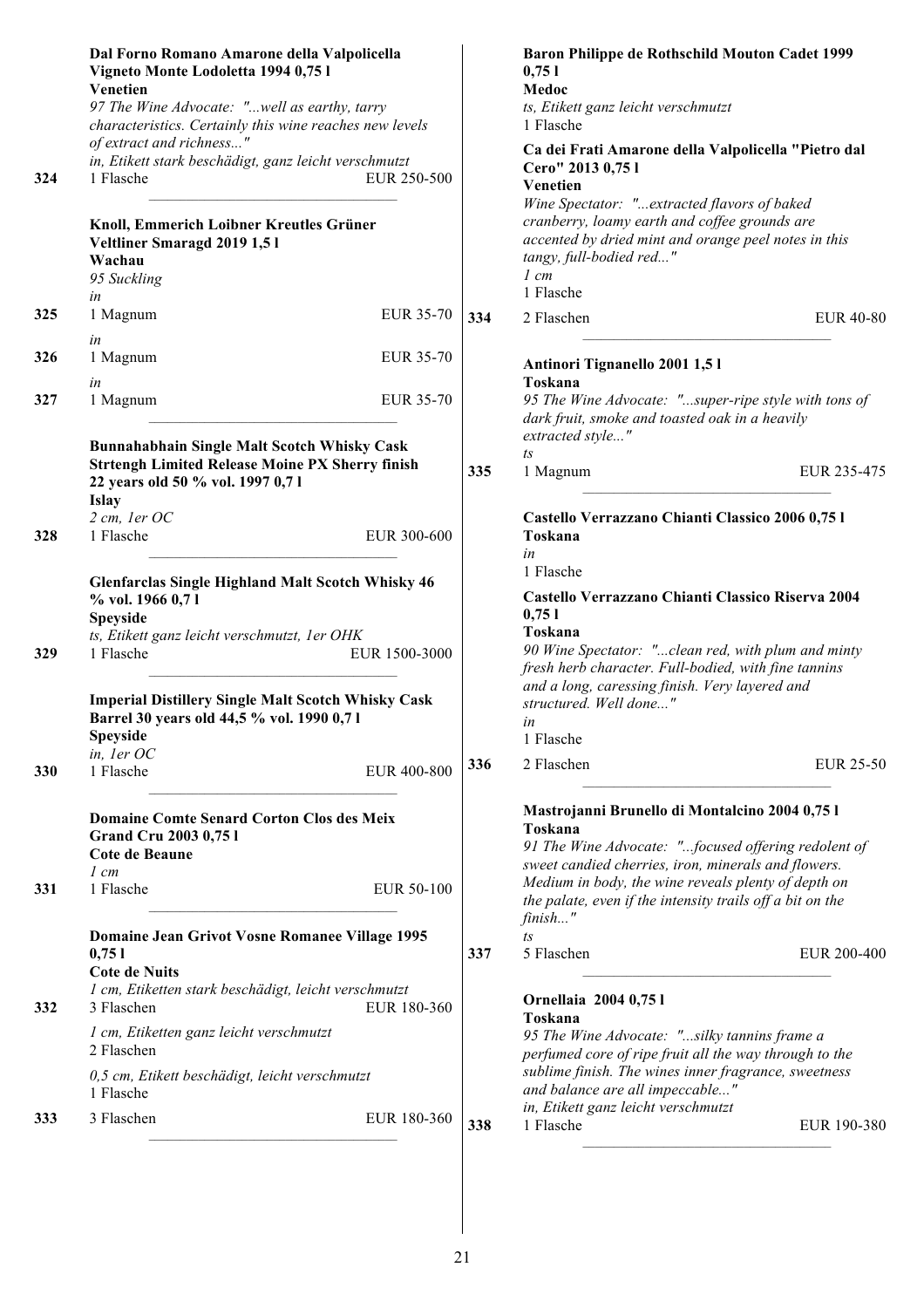|     | Rendola Vino Nobile di Montepulciano Riserva<br>1997 0,75 1<br>Toskana                                                                                                                                                                                                                                                                                   |             |
|-----|----------------------------------------------------------------------------------------------------------------------------------------------------------------------------------------------------------------------------------------------------------------------------------------------------------------------------------------------------------|-------------|
| 339 | in<br>3 Flaschen                                                                                                                                                                                                                                                                                                                                         | EUR 30-60   |
|     | Bodegas Roda Roda I Reserva 2009 0,75 l<br>Rioja<br>93 The Wine Advocate: " thyme and rosemary, with<br>dark fruit, ripe and a bit heady. The palate is truly<br>spicy, voluptuous and full, with dusty, fine tannins and<br>a tasty finish"                                                                                                             |             |
|     | in<br>1 Flasche<br>Bodegas Roda Roda Reserva 2012 0,75 l<br>Rioja<br>in<br>1 Flasche<br>Eguren Ugarte Cedula Real Gran Reserva 1996<br>0,751                                                                                                                                                                                                             |             |
|     | Rioja<br>in                                                                                                                                                                                                                                                                                                                                              |             |
| 340 | 1 Flasche<br>3 Flaschen                                                                                                                                                                                                                                                                                                                                  | EUR 50-100  |
|     | Gantenbein Pinot Blanc Auslese 2001 0,75 l<br>Graubünden<br>1 cm, Etikett ganz leicht beschädigt, ganz leicht<br>verschmutzt                                                                                                                                                                                                                             |             |
| 341 | 1 Flasche                                                                                                                                                                                                                                                                                                                                                | EUR 185-370 |
|     | <b>Blankiet Cabernet Sauvignon Paradise Hills 2005</b><br>0,751<br>Kalifornien, Napa Valley<br>in                                                                                                                                                                                                                                                        |             |
| 342 | 2 Flaschen                                                                                                                                                                                                                                                                                                                                               | EUR 200-400 |
|     | Weingut Joh.Jos. Prüm Wehlener Sonnenuhr<br>Riesling Auslese 2005 0,75 l<br><b>Mosel-Saar-Ruwer</b><br>92-94 The Wine Advocate: "baked apple and vanilla<br>were clearly in evidence, and even more so on the<br>palate, where dripping florality, vanilla cream, and nut<br>paste add considerable allure"<br>0,5 cm, Etiketten ganz leicht verschmutzt |             |
| 343 | 3 Flaschen<br>Weingut Joh.Jos. Prüm Wehlener Sonnenuhr<br>Riesling Auslese 2004 0,75 l<br><b>Mosel-Saar-Ruwer</b><br>$0,5 \, cm$                                                                                                                                                                                                                         | EUR 120-240 |
| 344 | 2 Flaschen                                                                                                                                                                                                                                                                                                                                               | EUR 90-180  |
|     | Dönnhoff Niederhäuser Hermannshöhle Riesling<br>Grosses Gewächs 2004 0,75 l<br><b>Nahe</b><br>94 The Wine Advocate: "intense orchard, citrus and<br>red berry fruit variations against shimmering<br>minerality. Glycerin and sheer stuffing make for a rich<br>palate impression completely consistent with bell clear                                  |             |

*fruit and focused mineral character..."*

*0,5 cm* 1 Flasche

#### **Dönnhoff Niederhäuser Hermannshöhle Riesling Grosses Gewächs 2005 0,75 l**

*0,5 cm, Etikett leicht beschädigt* che

**Dönnhoff Niederhäuser Hermannshöhle Riesling Grosses Gewächs 2008 0,75 l**

*94 The Wine Advocate: "...subtly oily-textured, sappy, p* and resinous palate concentration accented by *grapefruit peel and white pepper..." 0,5 cm*  $che$ 

### **Dönnhoff Niederhäuser Hermannshöhle Riesling Grosses Gewächs 2009 0,75 l**

*93 The Wine Advocate: "...green tea, sage, musky narcissus, white peach, grapefruit, passion fruit, and pineapple mingle on the nose as well as on the seductively silken yet brightly citric palate of Donnhoff's 2009 Niederhauser Hermannshohle Riesling Grosses Gewachs..."*

*0,5 cm, Etikett ganz leicht verschmutzt* che

### **Dönnhoff Niederhäuser Hermannshöhle Riesling Grosses Gewächs 2010 0,75 l**

*93 The Wine Advocate: "...toasted nuts, grapefruit, and white peach..." 0,5 cm*

che

### **Dönnhoff Niederhäuser Hermannshöhle Riesling Grosses Gewächs 2011 0,75 l**

*P* Wine Advocate: "...herbal extracts and innerfloral perfume wafting through a sparely*rd, palpably extract-rich matrix of white peach and lime..."*

che

## **Dönnhoff Niederhäuser Hermannshöhle Riesling Grosses Gewächs 2012 0,75 l**

*91 Wine Spectator: "...juicy, with lively apple, peach and lemon curd flavors, supple and spicy. The light finish offers honey cream notes, accented by hints of sage. An elegant and restrained style..."*

che

### **Dönnhoff Niederhäuser Hermannshöhle Riesling Grosses Gewächs 2013 0,75 l**

*1995 The Wine Advocate: "...spicy flavors with ripe peach aromas alongside spiced shortbread biscuits and almond notes. Pure and intense on the palate, quite powerful and full-bodied, very salty..." 0,5 cm*  $che$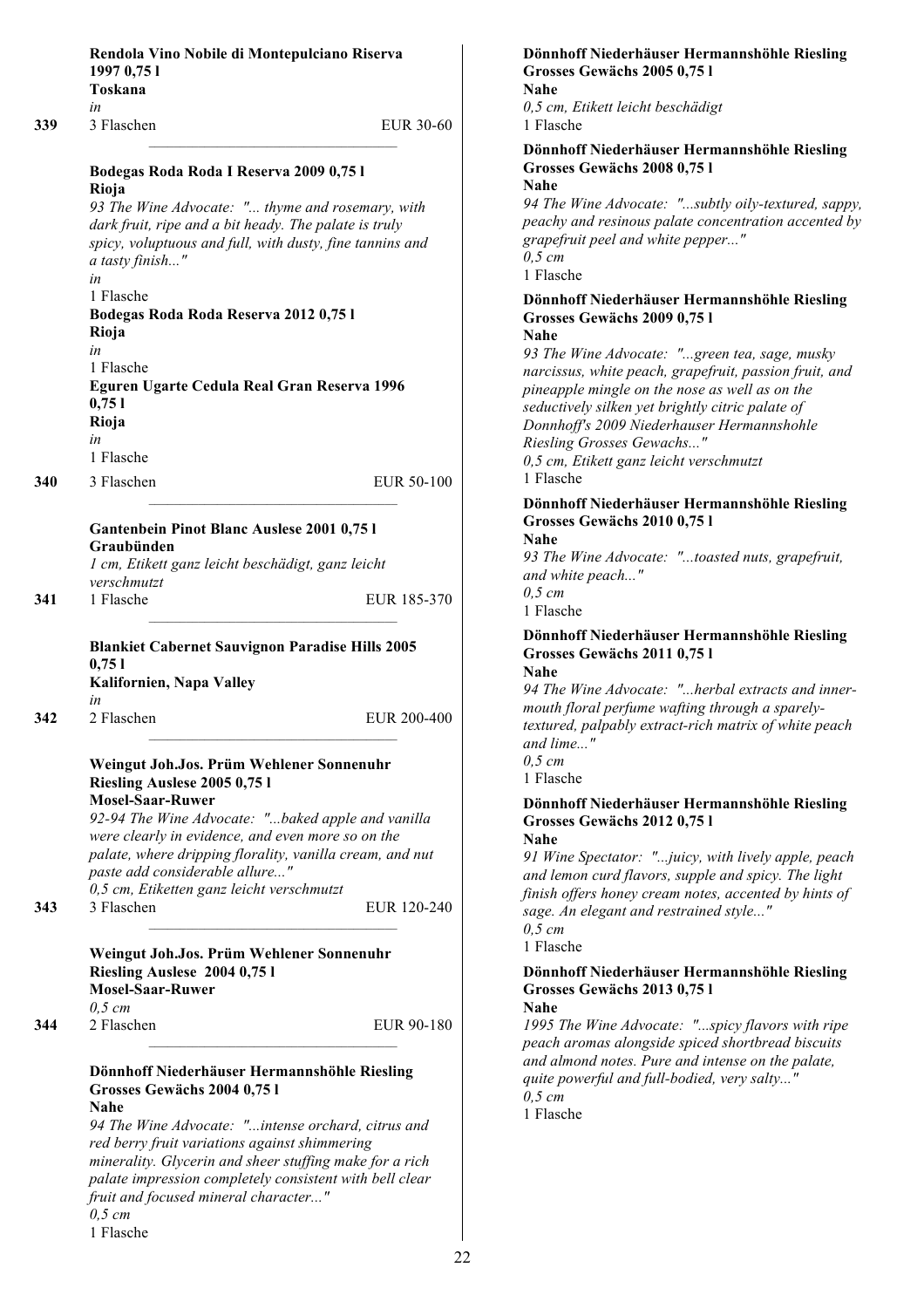#### **Dönnhoff Niederhäuser Hermannshöhle Riesling Grosses Gewächs 2014 0,75 l Nahe**

*96 The Wine Advocate: "...beautifully clear, coolish and smoky/fumy bouquet of great purity, precision and aromatic complexity. Think of intermingling lemon and slate aromas..."*

*0,5 cm, Etikett ganz leicht verschmutzt* 1 Flasche

#### **Dönnhoff Niederhäuser Hermannshöhle Riesling Grosses Gewächs 2015 0,75 l Nahe**

*97+ The Wine Advocate: "...what purity, depth and finesse there is here! On the palate, this is a fullbodied, rich, intense and elegant Riesling that's bottled only to be enjoyed in the next decade. It is deep, complex and mystical..."*

*0,5 cm*

1 Flasche

#### **Dönnhoff Niederhäuser Hermannshöhle Riesling Grosses Gewächs 2016 0,75 l**

**Nahe**

*96 The Wine Advocate: "...excitingly pure, coolish, fresh and crystalline on the nose, where flinty scents are displayed and intermix with ripe, precise and subtle fruit aromas..." 0,5 cm*

1 Flasche

#### **Dönnhoff Niederhäuser Hermannshöhle Riesling Grosses Gewächs 2017 0,75 l**

**Nahe**

*94 The Wine Advocate: "...ripe and intense fruit with flinty and floral notes as well as crushed slate aromas..." 0,5 cm* 1 Flasche

#### **345** 12 Flaschen EUR 665-1330

#### **Dönnhoff Niederhäuser Hermannshöhle Riesling Grosses Gewächs 2008 0,75 l**

**Nahe**

*94 The Wine Advocate: "...subtly oily-textured, sappy, peachy and resinous palate concentration accented by grapefruit peel and white pepper..." 0,5 cm*

1 Flasche

#### **Dönnhoff Niederhäuser Hermannshöhle Riesling Grosses Gewächs 2009 0,75 l Nahe**

*93 The Wine Advocate: "...green tea, sage, musky narcissus, white peach, grapefruit, passion fruit, and pineapple mingle on the nose as well as on the seductively silken yet brightly citric palate of Donnhoff's 2009 Niederhauser Hermannshohle Riesling Grosses Gewachs..."*

*0,5 cm* 1 Flasche

#### **Dönnhoff Niederhäuser Hermannshöhle Riesling Grosses Gewächs 2013 0,75 l Nahe**

*1995 The Wine Advocate: "...spicy flavors with ripe peach aromas alongside spiced shortbread biscuits and almond notes. Pure and intense on the palate, quite powerful and full-bodied, very salty..." 0,5 cm*

1 Flasche

#### **Dönnhoff Niederhäuser Hermannshöhle Riesling Grosses Gewächs 2014 0,75 l Nahe**

*96 The Wine Advocate: "...beautifully clear, coolish and smoky/fumy bouquet of great purity, precision and aromatic complexity. Think of intermingling lemon and slate aromas..." 0,5 cm*

1 Flasche

#### **Dönnhoff Niederhäuser Hermannshöhle Riesling Grosses Gewächs 2016 0,75 l Nahe**

*96 The Wine Advocate: "...excitingly pure, coolish, fresh and crystalline on the nose, where flinty scents are displayed and intermix with ripe, precise and subtle fruit aromas..." 0,5 cm* 1 Flasche

#### **Dönnhoff Niederhäuser Hermannshöhle Riesling Grosses Gewächs 2017 0,75 l Nahe**

*94 The Wine Advocate: "...ripe and intense fruit with flinty and floral notes as well as crushed slate aromas..." 0,5 cm* 1 Flasche

**346** 6 Flaschen EUR 320-640

#### **Dönnhoff Niederhäuser Hermannshöhle Riesling Grosses Gewächs 2009 0,75 l Nahe**

*93 The Wine Advocate: "...green tea, sage, musky narcissus, white peach, grapefruit, passion fruit, and pineapple mingle on the nose as well as on the seductively silken yet brightly citric palate of Donnhoff's 2009 Niederhauser Hermannshohle Riesling Grosses Gewachs..." 0,5 cm, Etikett ganz leicht verschmutzt*

1 Flasche

#### **Dönnhoff Niederhäuser Hermannshöhle Riesling Grosses Gewächs 2013 0,75 l Nahe**

*1995 The Wine Advocate: "...spicy flavors with ripe peach aromas alongside spiced shortbread biscuits and almond notes. Pure and intense on the palate, quite powerful and full-bodied, very salty..." 0,5 cm*

1 Flasche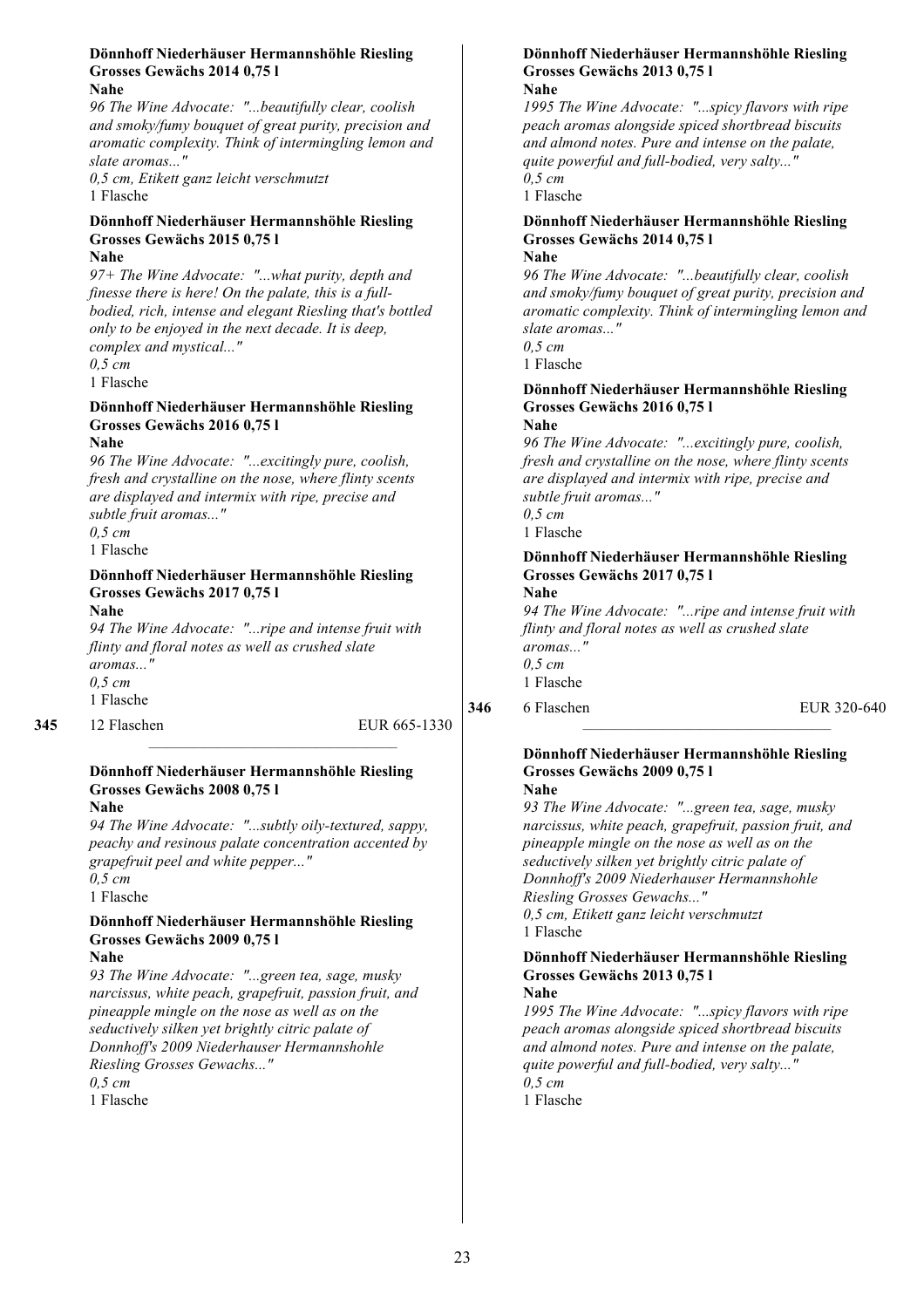#### **Dönnhoff Niederhäuser Hermannshöhle Riesling Grosses Gewächs 2014 0,75 l Nahe**

*96 The Wine Advocate: "...beautifully clear, coolish and smoky/fumy bouquet of great purity, precision and aromatic complexity. Think of intermingling lemon and slate aromas..."*

*0,5 cm*

1 Flasche

#### **Dönnhoff Niederhäuser Hermannshöhle Riesling Grosses Gewächs 2015 0,75 l Nahe**

*97+ The Wine Advocate: "...what purity, depth and finesse there is here! On the palate, this is a fullbodied, rich, intense and elegant Riesling that's bottled only to be enjoyed in the next decade. It is deep, complex and mystical..."*

*0,5 cm*

1 Flasche

#### **Dönnhoff Niederhäuser Hermannshöhle Riesling Grosses Gewächs 2016 0,75 l**

**Nahe**

*96 The Wine Advocate: "...excitingly pure, coolish, fresh and crystalline on the nose, where flinty scents are displayed and intermix with ripe, precise and subtle fruit aromas..." 0,5 cm*

1 Flasche

### **Dönnhoff Niederhäuser Hermannshöhle Riesling Grosses Gewächs 2017 0,75 l**

**Nahe**

*94 The Wine Advocate: "...ripe and intense fruit with flinty and floral notes as well as crushed slate aromas..." 0,5 cm* 1 Flasche

#### **347** 6 Flaschen EUR 290-580

#### **Dönnhoff Niederhäuser Hermannshöhle Riesling Grosses Gewächs 2009 0,75 l Nahe**

*93 The Wine Advocate: "...green tea, sage, musky narcissus, white peach, grapefruit, passion fruit, and pineapple mingle on the nose as well as on the seductively silken yet brightly citric palate of Donnhoff's 2009 Niederhauser Hermannshohle Riesling Grosses Gewachs..."*

*0,5 cm* 1 Flasche

#### **Dönnhoff Niederhäuser Hermannshöhle Riesling Grosses Gewächs 2016 0,75 l**

**Nahe**

*96 The Wine Advocate: "...excitingly pure, coolish, fresh and crystalline on the nose, where flinty scents are displayed and intermix with ripe, precise and subtle fruit aromas..."*

*0,5 cm*

1 Flasche

#### **Dönnhoff Schlossböckelheimer Felsenberg Riesling Grosses Gewächs 2010 0,75 l Nahe**

*91 The Wine Advocate: "...honeydew melon, grapefruit, white peach, and lime add to the succulent, bright impression conveyed on a firm yet polished, palpably extract-rich palate..." 0,5 cm, Etikett ganz leicht verschmutzt* 1 Flasche

#### **Weingut A. Christmann Königsbacher Idig Riesling Grosses Gewächs 2005 0,75 l Pfalz**

*90 Wine Spectator: "...ripe and concentrated, with honey, baked apple, lanolin and mineral flavors. Smooth and powerful..." 1,5 cm, Etikett ganz leicht beschädigt, leicht verschmutzt, Kapsel leicht beschädigt* 1 Flasche

#### **Weingut Dr. Bürklin-Wolf Forster Ungeheuer Riesling Grand Cru 2004 0,75 l Pfalz**

*0,5 cm* 1 Flasche

**348** 5 Flaschen EUR 270-540

### **Weil, Robert Kiedricher Gräfenberg Riesling Erstes Gewächs 2007 0,75 l**

#### **Rheingau**

*92 The Wine Advocate: "...evinces aromas of hightoned mint, distilled gentian and purple plum, and lemon oil..." 0,5 cm* 1 Flasche

#### **Weil, Robert Kiedricher Gräfenberg Riesling Erstes Gewächs 2008 0,75 l Rheingau**

*92 The Wine Advocate: "...satiny texture and impressive richness, with saline, stony, and fruit pit notes adding complexity..." 0,5 cm, Etikett ganz leicht beschädigt* 1 Flasche

#### **Weil, Robert Kiedricher Gräfenberg Riesling Erstes Gewächs 2009 0,75 l Rheingau**

*91 The Wine Advocate: "...sense of primary juiciness, vivacity, interplay, and florality that accrue to its ostensibly lesser sibling..." 0,5 cm* 1 Flasche

#### **Weingut Wittmann Westhofener Aulerde Riesling Grosses Gewächs 2004 0,75 l Rheinhessen** *0,5 cm*

1 Flasche

#### **Weingut Wittmann Westhofener Kirchspiel Riesling Grosses Gewächs 2005 0,75 l Rheinhessen** *1 cm* 1 Flasche

**349** 5 Flaschen EUR 270-540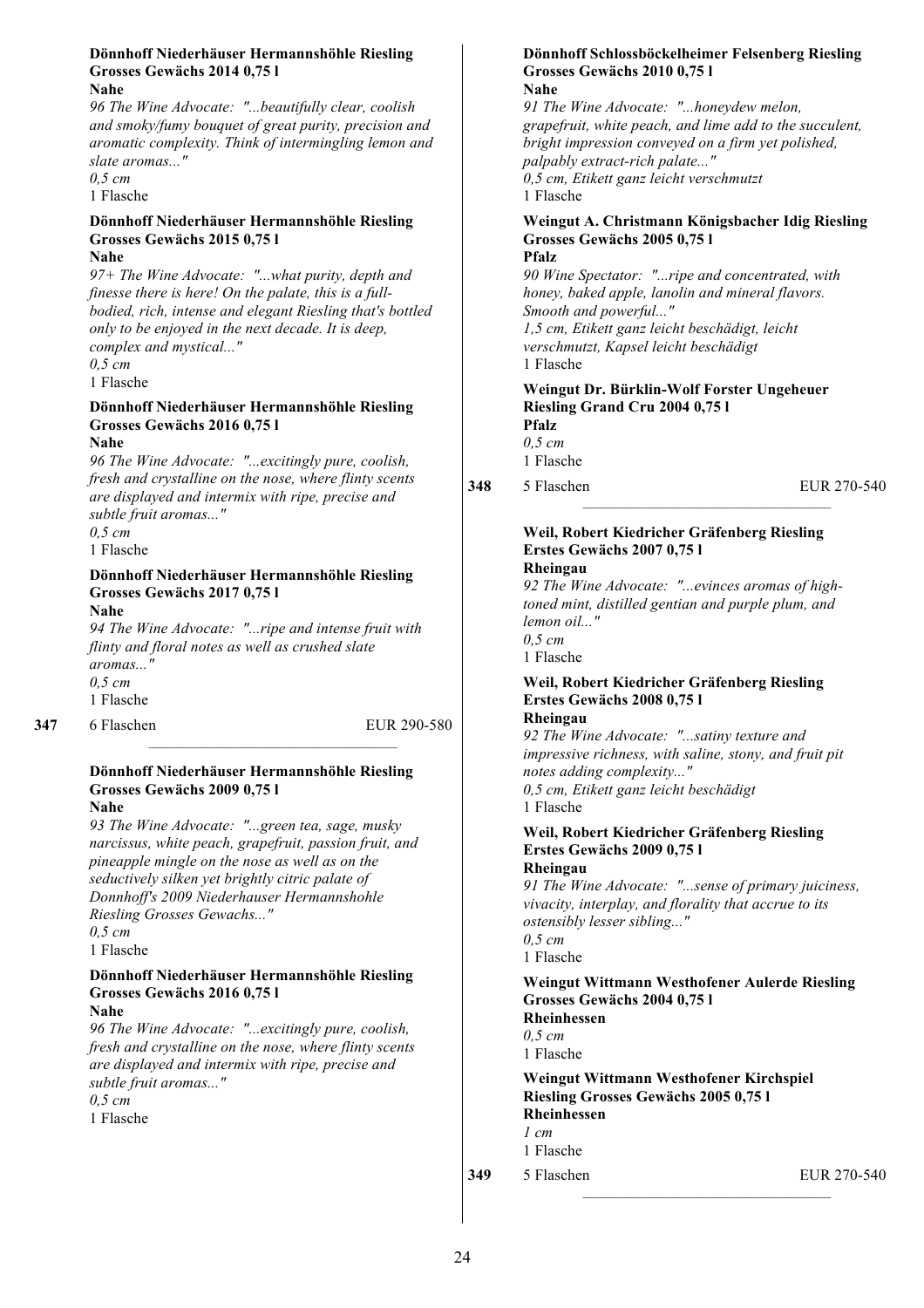|     | Weingut Joh.Jos. Prüm Wehlener Sonnenuhr<br>Riesling Auslese Goldkapsel 1999 0,75 l                                                                                                                                                                                                                         |             |     | Chateau Rausan Segla 1952 0,75 l<br>Margaux, 2e Cru Classe                                                                                                                                                                                                                |                  |
|-----|-------------------------------------------------------------------------------------------------------------------------------------------------------------------------------------------------------------------------------------------------------------------------------------------------------------|-------------|-----|---------------------------------------------------------------------------------------------------------------------------------------------------------------------------------------------------------------------------------------------------------------------------|------------------|
|     | <b>Mosel-Saar-Ruwer</b>                                                                                                                                                                                                                                                                                     |             |     | Cruse, hs, Etikett verschmutzt, Zusatzetikett: Segnitz                                                                                                                                                                                                                    |                  |
| 350 | 1 cm, Etikett ganz leicht beschädigt, leicht verschmutzt<br>1 Flasche                                                                                                                                                                                                                                       | EUR 150-300 | 358 | <b>Bremen</b><br>1 Flasche                                                                                                                                                                                                                                                | EUR 200-400      |
|     | Weingut Joh.Jos. Prüm Wehlener Sonnenuhr<br>Riesling Auslese Goldkapsel 2002 0,75 l<br><b>Mosel-Saar-Ruwer</b><br>The Wine Advocate: "it is gorgeously rich, plush, fat,<br>and densely packed with pear and apple pulp as well<br>as hints of red fruits"<br>1 cm, Etikett beschädigt, leicht verschmutzt, |             |     | Chateau Duhart-Milon-Rothschild 1998 0,75 l<br>Pauillac, 4e Cru Classe<br>The Wine Advocate: "cedar, spice box, plum, black<br>raspberry, and currant-scented bouquet, excellent<br>richness, moderate levels of sweet tannin, fine purity,<br>and a complex style"<br>in |                  |
|     | Leckspuren<br>1 Flasche                                                                                                                                                                                                                                                                                     |             | 359 | 2 Flaschen                                                                                                                                                                                                                                                                | EUR 90-180       |
|     | 1,5 cm, Etikett leicht verschmutzt, Leckspuren<br>1 Flasche                                                                                                                                                                                                                                                 |             |     | Chateau Lynch-Bages 2001 0,75 l<br>Pauillac, 5e Cru Classe                                                                                                                                                                                                                |                  |
| 351 | 2 Flaschen                                                                                                                                                                                                                                                                                                  | EUR 130-280 |     | 91 Wine Spectator: "delightful cedar, bay leaf and<br>savory notes lead off while the core of currant and<br>blackberry fruit has moved into a secondary phase"                                                                                                           |                  |
|     | Vigna El Principal El Principal 1999 0,75 l                                                                                                                                                                                                                                                                 |             |     | in                                                                                                                                                                                                                                                                        |                  |
|     | <b>Maipo Valley</b><br>hf-in, Etiketten ganz leicht verschmutzt                                                                                                                                                                                                                                             |             | 360 | 2 Flaschen                                                                                                                                                                                                                                                                | EUR 160-320      |
| 352 | 2 Flaschen<br>$hf$ -in                                                                                                                                                                                                                                                                                      | EUR 100-200 | 361 | in, Farbabrieb an der Kapsel<br>1 Flasche                                                                                                                                                                                                                                 | EUR 80-160       |
| 353 | 1 Flasche                                                                                                                                                                                                                                                                                                   | EUR 50-100  |     | Bodegas Lan Gran Reserva 1991 0,75 l<br>Rioja                                                                                                                                                                                                                             |                  |
|     | Concha Y Toro Vina Almaviva 2002 0,75 l<br><b>Puente Alto</b><br>93 The Wine Advocate: "the wine is quite classical,                                                                                                                                                                                        |             | 362 | ts, Etiketten leicht verschmutzt<br>6 Flaschen                                                                                                                                                                                                                            | EUR 60-120       |
|     | it has evolved nicely, the palate is still pretty lively and<br>balanced, with developed aromas"                                                                                                                                                                                                            |             | 363 | ts, Etiketten leicht verschmutzt<br>6 Flaschen                                                                                                                                                                                                                            | EUR 60-120       |
| 354 | hf-in, Etikett ganz leicht verschmutzt<br>1 Flasche                                                                                                                                                                                                                                                         | EUR 80-160  | 364 | in-ts, Etiketten leicht verschmutzt<br>6 Flaschen                                                                                                                                                                                                                         | EUR 60-120       |
|     | Huber, Bernhard Wildenstein Spätburgunder "R"                                                                                                                                                                                                                                                               |             | 365 | in-ts, Etiketten verschmutzt<br>6 Flaschen                                                                                                                                                                                                                                | EUR 60-120       |
|     | Großes Gewächs 2005 0,751<br><b>Baden</b><br>1 cm, Etikett ganz leicht beschädigt                                                                                                                                                                                                                           |             | 366 | in-ts, Etiketten leicht verschmutzt<br>5 Flaschen                                                                                                                                                                                                                         | EUR 50-100       |
| 355 | 1 Flasche                                                                                                                                                                                                                                                                                                   | EUR 140-280 |     | Bodegas Penalba Lopez Torremilanos Crianza 1985                                                                                                                                                                                                                           |                  |
|     | Weingut Maximin Grünhaus (von Schubert)<br>Maximin Grünhaus Riesling Fusiion trocken 2015<br>0,751                                                                                                                                                                                                          |             |     | 0,751<br><b>Ribera del Duero</b><br>ts, Etiketten beschädigt, verschmutzt, Leckspuren<br>6 Flaschen                                                                                                                                                                       |                  |
|     | <b>Mosel</b><br>$91+$ The Wine Advocate: "rich and quite sweet on<br>the palate, this is a full-bodied, very intense and                                                                                                                                                                                    |             |     | hs, Etiketten beschädigt, verschmutzt<br>3 Flaschen                                                                                                                                                                                                                       |                  |
|     | powerful dry Riesling with a long, quite cumbersome<br>yet persistently salty finish"                                                                                                                                                                                                                       |             | 367 | 9 Flaschen                                                                                                                                                                                                                                                                | EUR 90-180       |
| 356 | $1$ cm<br>2 Flaschen                                                                                                                                                                                                                                                                                        | EUR 50-100  |     | Bodegas Penalba Lopez Torremilanos Crianza 1986<br>0,751                                                                                                                                                                                                                  |                  |
|     | Weingut Keller Westhofen Abtserde Riesling<br>Grosses Gewächs 2014 0,75 l<br><b>Rheinhessen</b>                                                                                                                                                                                                             |             | 368 | <b>Ribera del Duero</b><br>in-ts, Etiketten verschmutzt<br>6 Flaschen                                                                                                                                                                                                     | EUR 60-120       |
|     | 95 The Wine Advocate: "very pure, elegant, and full<br>of energy and concentration; it is piquant, precise and                                                                                                                                                                                              |             |     | ts, Etiketten verschmutzt<br>3 Flaschen                                                                                                                                                                                                                                   |                  |
|     | provided with a straight, super long and tension-filled<br>finish with stimulatingly juicy fruit in the persistent                                                                                                                                                                                          |             |     | hs, Leckspuren<br>1 Flasche                                                                                                                                                                                                                                               |                  |
| 357 | aftertaste"<br>1 cm, Rückenetikett leicht beschädigt<br>1 Flasche                                                                                                                                                                                                                                           | EUR 240-480 | 369 | 4 Flaschen                                                                                                                                                                                                                                                                | <b>EUR 40-80</b> |
|     |                                                                                                                                                                                                                                                                                                             |             |     |                                                                                                                                                                                                                                                                           |                  |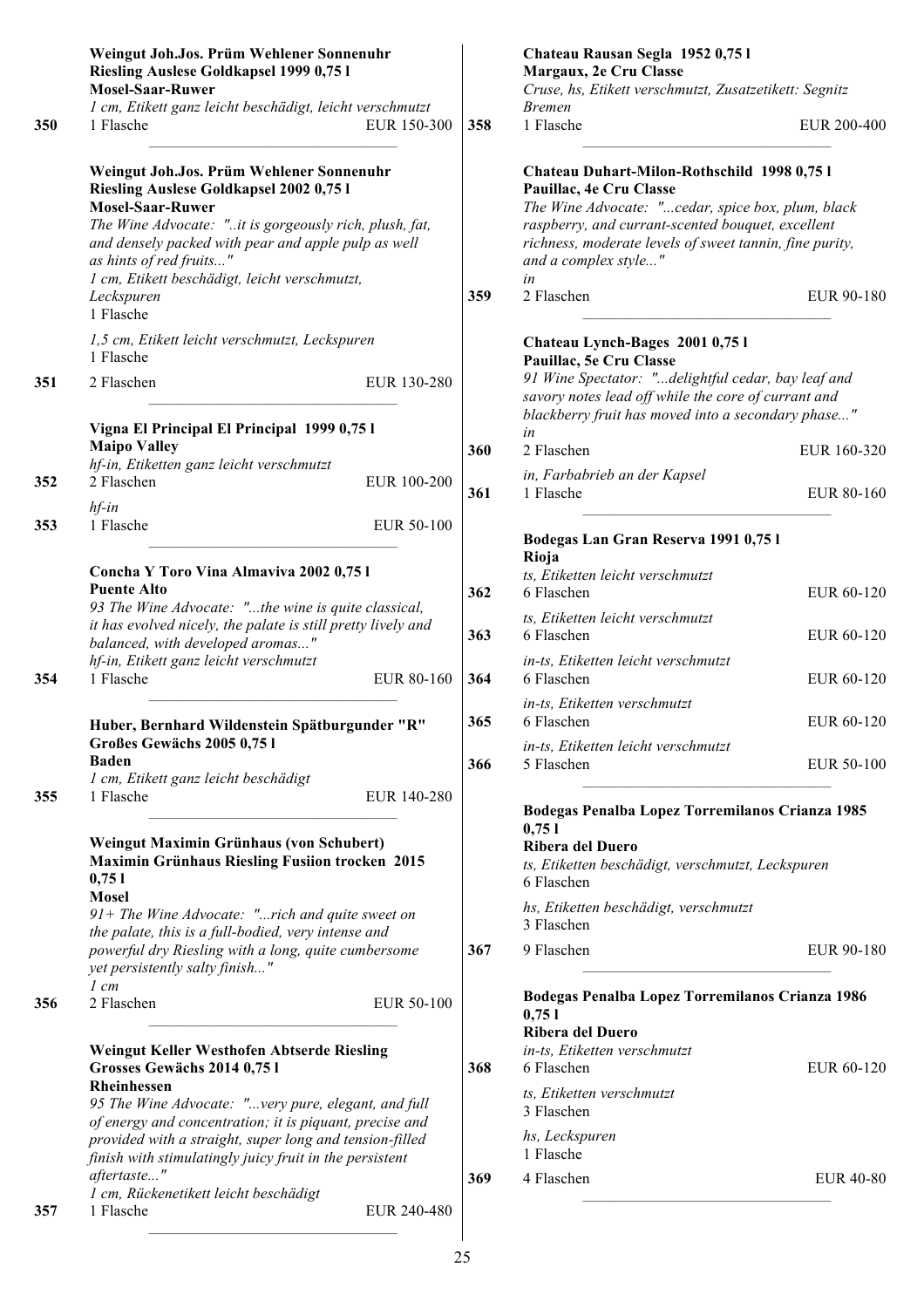| 370        | Bodegas Vega Sicilia Unico Gran Reserva 1967 0,75<br>Ribera del Duero<br>96 The Wine Advocate: "baked black cherries,<br>singed leather, apricot blossom, eau-de-vie and<br>liquorice"<br>in-ts, Etikett ganz leicht beschädigt, leicht verschmutzt<br>1 Flasche | EUR 680-1360               |            | La Rioja Alta Vina Alberdi Crianza 1988 0,75 l<br>Rioja<br>$\sqrt{1}S$<br>1 Flasche<br>La Rioja Alta Vina Alberdi Crianza 1989 0,75 l<br>Rioja<br>$t_{\rm S}$<br>1 Flasche                                                |                          |
|------------|------------------------------------------------------------------------------------------------------------------------------------------------------------------------------------------------------------------------------------------------------------------|----------------------------|------------|---------------------------------------------------------------------------------------------------------------------------------------------------------------------------------------------------------------------------|--------------------------|
|            | <b>CVNE Vina Real 1985 0,751</b><br>Rioja<br>2 cm, Etiketten verschmutzt<br>3 Flaschen<br>1 cm, Etiketten stark verschmutzt<br>2 Flaschen                                                                                                                        |                            | 380        | $\hbar s$<br>1 Flasche<br>3 Flaschen<br>La Rioja Alta Vina Arana Reserva 1986 0,751<br>Rioja<br>ts, Etiketten leicht verschmutzt                                                                                          | EUR 40-75                |
| 371        | 5 Flaschen<br><b>CVNE Vina Real 1990 0,751</b><br>Rioja<br>1,5 cm, Etiketten verschmutzt                                                                                                                                                                         | EUR 50-100                 | 381        | 2 Flaschen<br>hs, Etikett leicht verschmutzt<br>1 Flasche<br>3 Flaschen                                                                                                                                                   | EUR 45-90                |
| 372        | 3 Flaschen<br><b>CVNE Vina Real 1990 0,751</b><br>Rioja<br>1 cm, Etikett leicht verschmutzt<br>1 Flasche<br><b>CVNE Vina Real 1992 0,751</b><br>Rioja<br>2 cm, Etiketten leicht beschädigt, leicht verschmutzt<br>7 Flaschen                                     | EUR 30-60                  |            | La Rioja Alta Vina Ardanza Reserva 1985 0,75 l<br>Rioja<br>1,5 cm, Etiketten leicht verschmutzt<br>2 Flaschen<br>La Rioja Alta Vina Ardanza Reserva 1987 0,75 l<br>Rioja<br>2 cm, Etikett leicht verschmutzt<br>1 Flasche |                          |
| 373        | 8 Flaschen<br><b>CVNE Vina Real Gran Reserva 1996 0,751</b>                                                                                                                                                                                                      | EUR 80-160                 |            | La Rioja Alta Vina Ardanza Reserva 1989 0,75 l<br>Rioja<br>2 cm, Etiketten leicht verschmutzt<br>2 Flaschen                                                                                                               |                          |
| 374        | Rioja<br>$1,5$ cm<br>6 Flaschen<br>$1 \, cm$<br>6 Flaschen<br>$2,5$ cm<br>1 Flasche                                                                                                                                                                              | EUR 60-150                 | 382<br>383 | 5 Flaschen<br>Lacuesta, Martinez Reserva 1988 0,75 l<br>Rioja<br>in, Etiketten leicht verschmutzt, Kapseln korrodiert<br>6 Flaschen                                                                                       | EUR 75-150<br>EUR 60-120 |
| 375        | 7 Flaschen<br>Heredia, Lopez Vina Tondonia Reserva 1993 0,75 l<br>Rioja<br>Wine Spectator: "dried cherry, spice and leather.<br>Lively acidity supplies the structure"<br>hs, Etiketten leicht verschmutzt                                                       | EUR 70-175                 | 384        | ts-hs, Etiketten leicht verschmutzt, Kapseln teils<br>korrodiert<br>6 Flaschen<br>Lacuesta, Martinez Reserva 1988 0,75 l<br>Rioja<br>ts<br>2 Flaschen                                                                     | EUR 60-120               |
| 376<br>377 | 4 Flaschen<br>ts, Etiketten leicht verschmutzt<br>4 Flaschen                                                                                                                                                                                                     | EUR 120-240<br>EUR 120-240 |            | Lacuesta, Martinez Reserva 1989 0,75 l<br>Rioja<br>$\sqrt{1}S$<br>1 Flasche                                                                                                                                               |                          |
| 378        | ts, Etiketten leicht beschädigt<br>4 Flaschen                                                                                                                                                                                                                    | EUR 120-240                | 385        | 3 Flaschen                                                                                                                                                                                                                | <b>EUR 30-60</b>         |
| 379        | hs, Etiketten leicht beschädigt<br>2 Flaschen                                                                                                                                                                                                                    | EUR 60-120                 |            |                                                                                                                                                                                                                           |                          |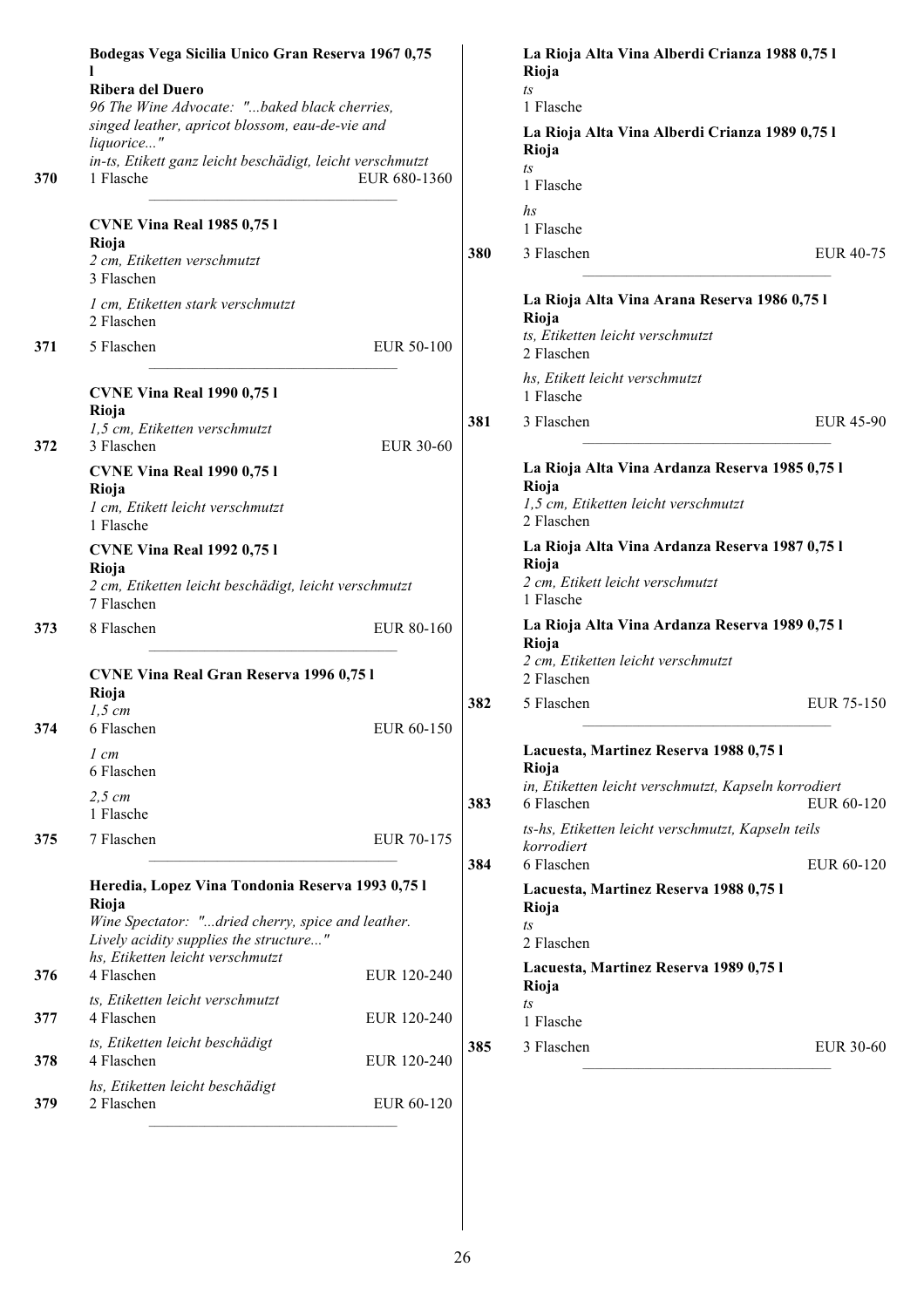|     | Marques de Riscal Reserva 1984 0,75 l<br>Rioja<br>hs, Etikett verschmutzt                                                                                                                                                                                                                                                                                   |             |     | Tenimenti Luigi d'Alessandro Manzano Cortona<br>Syrah 2006 3,01<br>Toskana                                                                                                                                                                                                                                                                                                                                                                                                                     |             |
|-----|-------------------------------------------------------------------------------------------------------------------------------------------------------------------------------------------------------------------------------------------------------------------------------------------------------------------------------------------------------------|-------------|-----|------------------------------------------------------------------------------------------------------------------------------------------------------------------------------------------------------------------------------------------------------------------------------------------------------------------------------------------------------------------------------------------------------------------------------------------------------------------------------------------------|-------------|
|     | 1 Flasche<br>Marques de Riscal Reserva 1995 0,75 l<br>Rioja<br>ts, Etiketten verschmutzt<br>7 Flaschen                                                                                                                                                                                                                                                      |             |     | The Wine Advocate: "vinous wine with attractive<br>dark fruit, flowers, spices and menthol. Medium in<br>body, it possesses excellent depth and fine balance, but<br>not quite as much varietal character as I would have<br>hoped"                                                                                                                                                                                                                                                            |             |
| 386 | 8 Flaschen                                                                                                                                                                                                                                                                                                                                                  | EUR 80-160  | 395 | $t_{\rm S}$<br>1 Doppelmagnum                                                                                                                                                                                                                                                                                                                                                                                                                                                                  | EUR 90-180  |
|     |                                                                                                                                                                                                                                                                                                                                                             |             |     | ts, Leckspuren                                                                                                                                                                                                                                                                                                                                                                                                                                                                                 |             |
|     | Heredia, Lopez Vina Tondonia Reserva 1986 0,75 l<br>Rioja<br>ts, Etiketten leicht verschmutzt                                                                                                                                                                                                                                                               |             | 396 | 1 Doppelmagnum                                                                                                                                                                                                                                                                                                                                                                                                                                                                                 | EUR 90-180  |
| 387 | 3 Flaschen                                                                                                                                                                                                                                                                                                                                                  | EUR 60-120  |     | Tenimenti Luigi d'Alessandro Manzano Cortona<br>Syrah "Il Bosco" 1999 3,01                                                                                                                                                                                                                                                                                                                                                                                                                     |             |
|     | Heredia, Lopez Vina Tondonia Reserva 1988 0,75 l                                                                                                                                                                                                                                                                                                            |             |     | Toskana<br>ts, 1er OHK                                                                                                                                                                                                                                                                                                                                                                                                                                                                         |             |
|     | Rioja<br>ts, Etiketten leicht verschmutzt                                                                                                                                                                                                                                                                                                                   |             | 397 | 1 Doppelmagnum                                                                                                                                                                                                                                                                                                                                                                                                                                                                                 | EUR 90-180  |
| 388 | 6 Flaschen                                                                                                                                                                                                                                                                                                                                                  | EUR 120-240 |     |                                                                                                                                                                                                                                                                                                                                                                                                                                                                                                |             |
| 389 | ts-hs, Etiketten leicht verschmutzt<br>5 Flaschen                                                                                                                                                                                                                                                                                                           | EUR 100-200 |     | Tenuta Argentiera Bolgheri Rosso Poggio ai<br>Cinepri 2018 3,0 l Toskana                                                                                                                                                                                                                                                                                                                                                                                                                       |             |
|     | ts, Etiketten leicht verschmutzt<br>2 Flaschen<br>hs, Etikett leicht verschmutzt<br>1 Flasche<br>hs-ms, Etikett leicht verschmutzt<br>1 Flasche                                                                                                                                                                                                             |             |     | 91 The Wine Advocate: "blend of Cabernet<br>Sauvignon, Cabernet Franc, Merlot and Petit Verdot.<br>The results are genuine and focused, making this an<br>excellent red to pair with your favorite home-cooked<br>meals. Red cherry, dried raspberry and a slice of crisp<br>apple give the wine a bright and lifted bouquet"                                                                                                                                                                  |             |
|     | ms, Etikett leicht verschmutzt                                                                                                                                                                                                                                                                                                                              |             |     | ts, 1er OHK                                                                                                                                                                                                                                                                                                                                                                                                                                                                                    |             |
|     | 1 Flasche                                                                                                                                                                                                                                                                                                                                                   |             | 398 | 1 Doppelmagnum                                                                                                                                                                                                                                                                                                                                                                                                                                                                                 | EUR 60-120  |
| 390 | 5 Flaschen                                                                                                                                                                                                                                                                                                                                                  | EUR 100-200 | 399 | ts, 1er OHK<br>1 Doppelmagnum                                                                                                                                                                                                                                                                                                                                                                                                                                                                  | EUR 60-120  |
| 391 | Perrin, Roger Chateauneuf-du-Pape 1990 0,75 l<br><b>Rhone</b><br>The Wine Advocate: "deep, opaque<br>black/ruby/purple color, a rich cassis- and black-<br>cherry-dominated nose, dense, chewy, concentrated<br>flavors, and an authoritative, long, chewy finish"<br>1,5 cm, Etiketten leicht beschädigt, stark verschmutzt,<br>Stockflecken<br>3 Flaschen | EUR 210-420 |     | Schloss Gobelsburg Kammern Ried Grub Grüner<br>Veltliner ÖTW 1.Lage 2019 0,75 l Kamptal<br>96 The Wine Advocate: "radiant, coolish and flinty<br>bouquet of crushed stones, ripe pears, oregano and<br>sage leaves. Full-bodied, round and intense on the<br>palate, this is a very elegant, salty-mineral, tightly<br>structured, finely tannic and gorgeously juicy Veltliner<br>with great balance, calmness and elegance but also<br>mineral tension and grip. The finish is very long and |             |
|     |                                                                                                                                                                                                                                                                                                                                                             |             |     | reveals concentrated, super clear and elegant fruit"                                                                                                                                                                                                                                                                                                                                                                                                                                           |             |
|     | Folonari Campo al Mare Bolgheri Rosso 2019 1,51<br>Toskana                                                                                                                                                                                                                                                                                                  |             | 400 | $1 \, cm$<br>6 Flaschen                                                                                                                                                                                                                                                                                                                                                                                                                                                                        | EUR 210-420 |
|     | Wine Spectator: "plenty of earth and wild herb notes                                                                                                                                                                                                                                                                                                        |             |     | $1 \, cm$                                                                                                                                                                                                                                                                                                                                                                                                                                                                                      |             |
|     | in this fluid red, along with blackberry and plum fruit.<br>Dusty tannins leave a chalky impression on the<br>finish"                                                                                                                                                                                                                                       |             | 401 | 6 Flaschen                                                                                                                                                                                                                                                                                                                                                                                                                                                                                     | EUR 210-420 |
| 392 | $1 \, cm$<br>2 Magnums                                                                                                                                                                                                                                                                                                                                      | EUR 50-100  |     | Schloss Gobelsburg Kammern Ried Grub Grüner<br>Veltliner ÖTW 1. Lage 2019 1,5 l Kamptal<br>96 The Wine Advocate: "radiant, coolish and flinty                                                                                                                                                                                                                                                                                                                                                  |             |
|     | Frescobaldi Castelgiocondo Brunello di Montalcino<br>2015 3,01<br><b>Toskana</b><br>93 The Wine Advocate: "plummy dark fruit, black<br>currant, tobacco and spice"<br>92 Suckling                                                                                                                                                                           |             |     | bouquet of crushed stones, ripe pears, oregano and<br>sage leaves. Full-bodied, round and intense on the<br>palate, this is a very elegant, salty-mineral, tightly<br>structured, finely tannic and gorgeously juicy Veltliner<br>with great balance, calmness and elegance but also<br>mineral tension and grip. The finish is very long and<br>reveals concentrated, super clear and elegant fruit"                                                                                          |             |
| 393 | in, ler OHK<br>1 Doppelmagnum                                                                                                                                                                                                                                                                                                                               | EUR 150-300 | 402 | $1 \, cm$<br>3 Magnums                                                                                                                                                                                                                                                                                                                                                                                                                                                                         | EUR 240-480 |
|     | in, 1er OHK                                                                                                                                                                                                                                                                                                                                                 |             |     | $1 \, cm$                                                                                                                                                                                                                                                                                                                                                                                                                                                                                      |             |
| 394 | 1 Doppelmagnum                                                                                                                                                                                                                                                                                                                                              | EUR 150-300 | 403 | 3 Magnums                                                                                                                                                                                                                                                                                                                                                                                                                                                                                      | EUR 240-480 |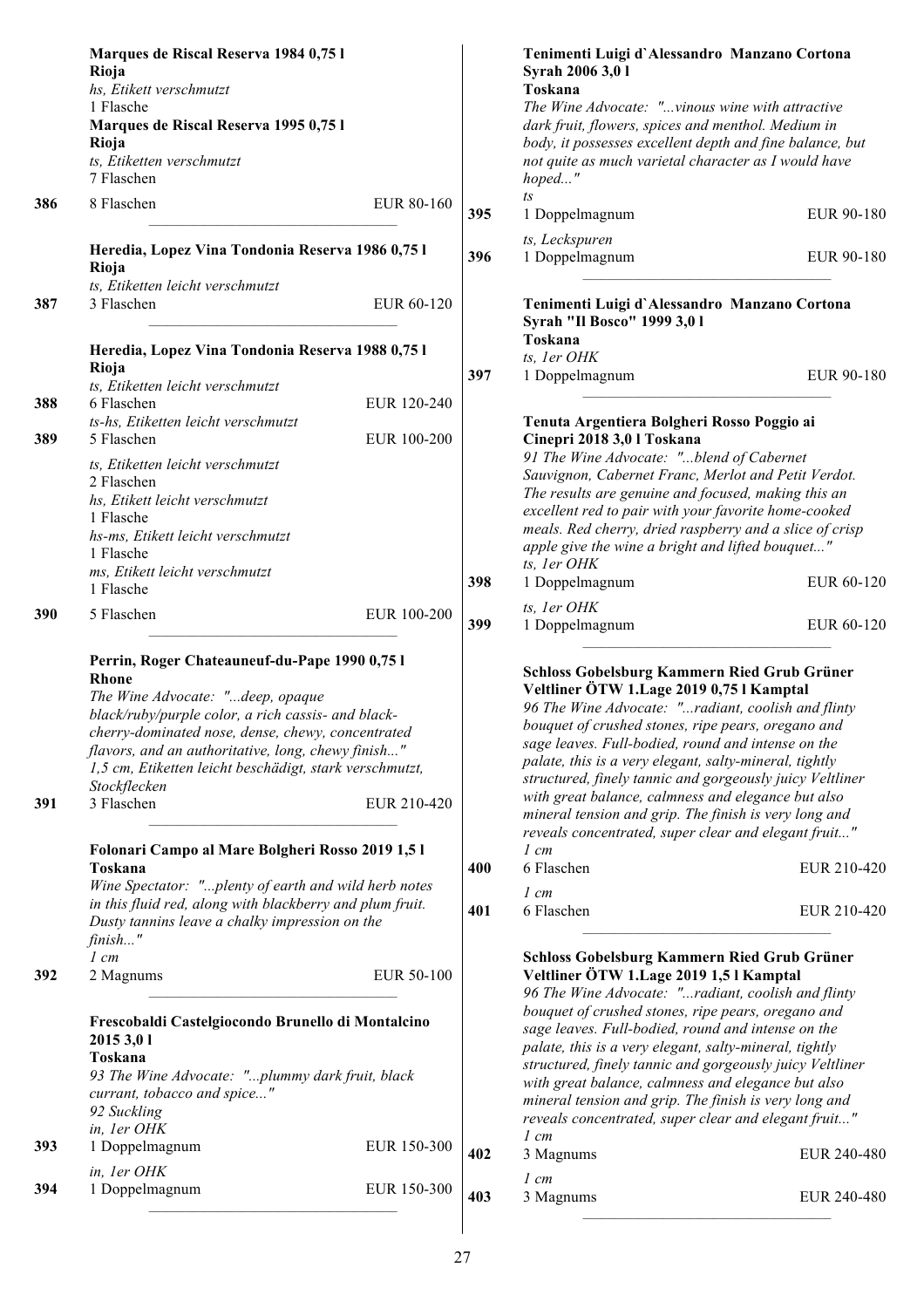| 404 | Schloss Gobelsburg Kammern Ried Lamm Grüner<br>Veltliner ÖTW 1. Lage 2019 0,75 l<br>Kamptal<br>96 The Wine Advocate: " flinty tone next to the<br>perfectly ripe, elegant and finely concentrated white<br>fruit that is discreet and refined like green tea. On the<br>palate, this is a rich, piquant, very elegant, highly<br>refined and persistently salty Veltliner that develops an<br>enormously long and complex"<br>$1 \, cm$<br>6 Flaschen<br>$1 \, cm$ | EUR 180-360 |            | <b>Schloss Gobelsburg Tradition Heritage Cuvee 3</b><br>Jahre - Edition 850 NV 0,751<br>Kamptal<br>96 The Wine Advocate: "the NV Tradition Heritage<br>Cuve 3 Years Edition 850 is a multi-vintage blend<br>based on the 2018 vintage combined with the 2016<br>Renner and the 2016 Gaisberg  this is an intense<br>and powerful yet also substantial white of great<br>complexity, grip and tension. The texture is almost oily<br>but mineral-vital and elegant, whereas the unity of fine<br>mineral acidity and tannin structure develops a<br>spectacularly long finish that intermediately made me |                            |
|-----|--------------------------------------------------------------------------------------------------------------------------------------------------------------------------------------------------------------------------------------------------------------------------------------------------------------------------------------------------------------------------------------------------------------------------------------------------------------------|-------------|------------|----------------------------------------------------------------------------------------------------------------------------------------------------------------------------------------------------------------------------------------------------------------------------------------------------------------------------------------------------------------------------------------------------------------------------------------------------------------------------------------------------------------------------------------------------------------------------------------------------------|----------------------------|
| 405 | 6 Flaschen                                                                                                                                                                                                                                                                                                                                                                                                                                                         | EUR 180-360 |            | think of a Sporen Alsace Grand Cru"<br>$1 \, cm$                                                                                                                                                                                                                                                                                                                                                                                                                                                                                                                                                         |                            |
|     | Schloss Gobelsburg Kammern Ried Lamm Grüner<br>Veltliner ÖTW 1. Lage 2019 1,51<br>Kamptal<br>96 The Wine Advocate: " flinty tone next to the<br>perfectly ripe, elegant and finely concentrated white                                                                                                                                                                                                                                                              |             | 411<br>412 | 6 Flaschen<br>$1 \, cm$<br>6 Flaschen<br><b>Schloss Gobelsburg Tradition Heritage Cuvee 3</b>                                                                                                                                                                                                                                                                                                                                                                                                                                                                                                            | EUR 180-360<br>EUR 180-360 |
|     | fruit that is discreet and refined like green tea. On the<br>palate, this is a rich, piquant, very elegant, highly<br>refined and persistently salty Veltliner that develops an<br>enormously long and complex"<br>$1 \, cm$                                                                                                                                                                                                                                       |             |            | <b>Jahre - Edition 850 NV 1,51</b><br>Kamptal<br>96 The Wine Advocate: "the NV Tradition Heritage<br>Cuve 3 Years Edition 850 is a multi-vintage blend<br>based on the 2018 vintage combined with the 2016                                                                                                                                                                                                                                                                                                                                                                                               |                            |
| 406 | 6 Magnums<br>Schloss Gobelsburg Kammern Ried Lamm Grüner<br>Veltliner ÖTW 1. Lage 2019 3,0 l<br>Kamptal<br>96 The Wine Advocate: " flinty tone next to the<br>perfectly ripe, elegant and finely concentrated white<br>fruit that is discreet and refined like green tea. On the<br>palate, this is a rich, piquant, very elegant, highly<br>refined and persistently salty Veltliner that develops an<br>enormously long and complex"<br>1 cm, 1er OHK            | EUR 420-810 | 413<br>414 | Renner and the 2016 Gaisberg  this is an intense<br>and powerful yet also substantial white of great<br>complexity, grip and tension. The texture is almost oily<br>but mineral-vital and elegant, whereas the unity of fine<br>mineral acidity and tannin structure develops a<br>spectacularly long finish that intermediately made me<br>think of a Sporen Alsace Grand Cru"<br>$1 \, cm$<br>3 Magnums<br>$1 \, cm$<br>2 Magnums                                                                                                                                                                      | EUR 210-405<br>EUR 140-270 |
| 407 | 1 Doppelmagnum                                                                                                                                                                                                                                                                                                                                                                                                                                                     | EUR 160-300 | 415        | $1 \, cm$<br>1 Magnum                                                                                                                                                                                                                                                                                                                                                                                                                                                                                                                                                                                    | EUR 70-135                 |
| 408 | 1 cm, 1er OHK<br>1 Doppelmagnum                                                                                                                                                                                                                                                                                                                                                                                                                                    | EUR 160-300 |            | <b>Schloss Gobelsburg Tradition Heritage Cuvee 3</b>                                                                                                                                                                                                                                                                                                                                                                                                                                                                                                                                                     |                            |
| 409 | Schloss Gobelsburg Kammern Ried Lamm Grüner<br>Veltliner ÖTW 1. Lage 2019 5,0 l<br>Kamptal<br>96 The Wine Advocate: " flinty tone next to the<br>perfectly ripe, elegant and finely concentrated white<br>fruit that is discreet and refined like green tea. On the<br>palate, this is a rich, piquant, very elegant, highly<br>refined and persistently salty Veltliner that develops an<br>enormously long and complex"<br>1 cm, 1er OHK<br>1 Jeroboam           | EUR 240-480 |            | <b>Jahre - Edition 850 NV 3,01</b><br>Kamptal<br>96 The Wine Advocate: "the NV Tradition Heritage<br>Cuve 3 Years Edition 850 is a multi-vintage blend<br>based on the 2018 vintage combined with the 2016<br>Renner and the 2016 Gaisberg  this is an intense<br>and powerful yet also substantial white of great<br>complexity, grip and tension. The texture is almost oily<br>but mineral-vital and elegant, whereas the unity of fine<br>mineral acidity and tannin structure develops a<br>spectacularly long finish that intermediately made me<br>think of a Sporen Alsace Grand Cru"            |                            |
|     | 1 cm, 1er OHK                                                                                                                                                                                                                                                                                                                                                                                                                                                      |             | 416        | 1 cm, 1er OHK<br>1 Doppelmagnum                                                                                                                                                                                                                                                                                                                                                                                                                                                                                                                                                                          | EUR 135-270                |
| 410 | 1 Jeroboam                                                                                                                                                                                                                                                                                                                                                                                                                                                         | EUR 240-480 | 417        | 1 cm, 1er OHK<br>1 Doppelmagnum                                                                                                                                                                                                                                                                                                                                                                                                                                                                                                                                                                          | EUR 135-270                |
|     |                                                                                                                                                                                                                                                                                                                                                                                                                                                                    |             |            |                                                                                                                                                                                                                                                                                                                                                                                                                                                                                                                                                                                                          |                            |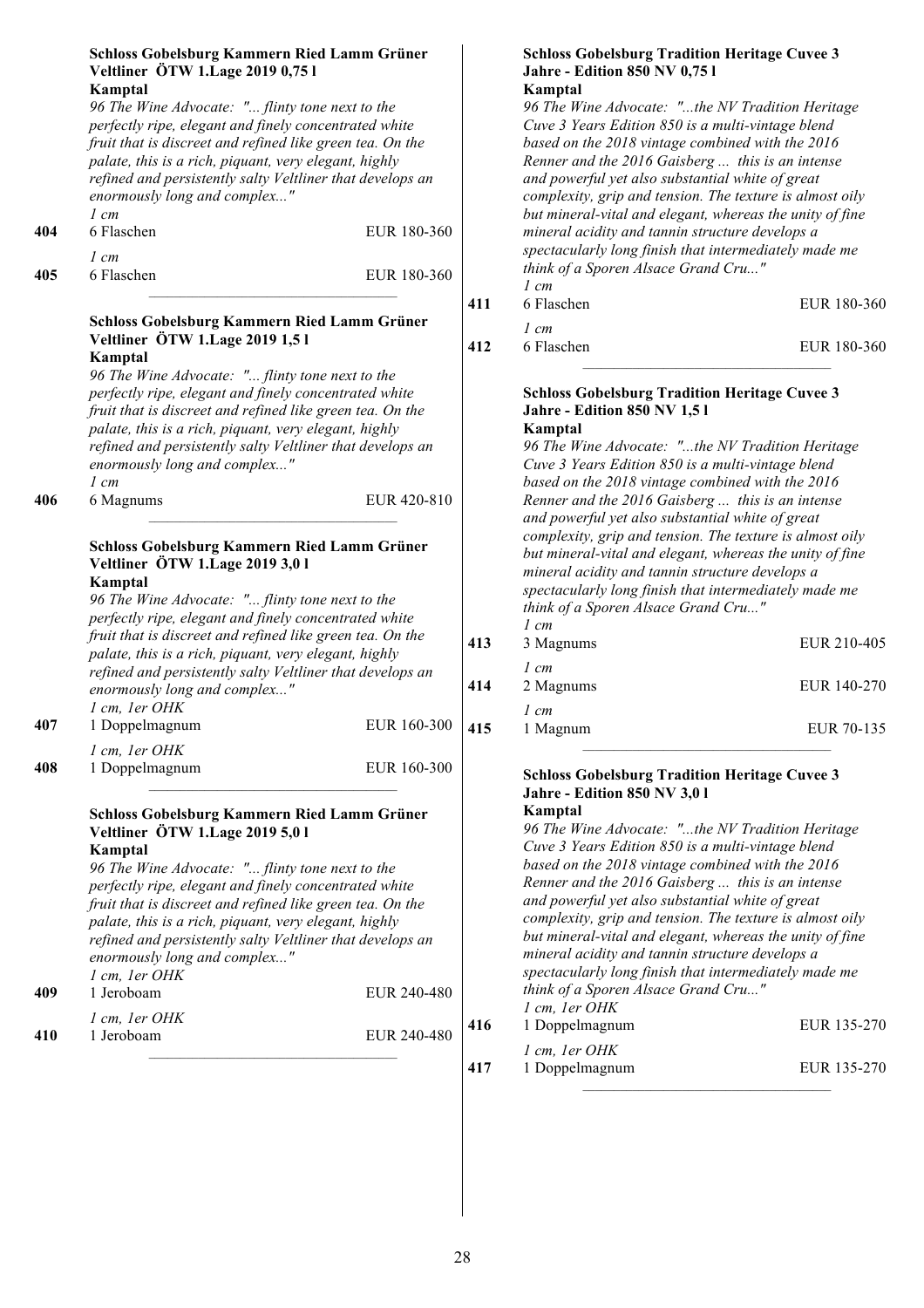|     | <b>Schloss Gobelsburg Tradition Heritage Cuvee 3</b><br><b>Jahre - Edition 850 NV 5,01</b><br>Kamptal<br>96 The Wine Advocate: "the NV Tradition Heritage<br>Cuve 3 Years Edition 850 is a multi-vintage blend<br>based on the 2018 vintage combined with the 2016<br>Renner and the 2016 Gaisberg  this is an intense<br>and powerful yet also substantial white of great<br>complexity, grip and tension. The texture is almost oily |             |            | Pichler, F.X. Grüner Veltliner M Smaragd 2019<br>0,75 l Wachau<br>96+ The Wine Advocate: "intense citrus color and<br>opens with a deep, intense and fresh, finely mineral<br>and lemony, refreshingly flinty bouquet with just a very<br>attractive hint of toast and oak. Fine and juicy on the<br>palate, this is a full-bodied, rich, intense, dry and<br>elegant M with a lovely roundness"<br>$1 \, cm$ |                            |
|-----|----------------------------------------------------------------------------------------------------------------------------------------------------------------------------------------------------------------------------------------------------------------------------------------------------------------------------------------------------------------------------------------------------------------------------------------|-------------|------------|---------------------------------------------------------------------------------------------------------------------------------------------------------------------------------------------------------------------------------------------------------------------------------------------------------------------------------------------------------------------------------------------------------------|----------------------------|
|     | but mineral-vital and elegant, whereas the unity of fine<br>mineral acidity and tannin structure develops a<br>spectacularly long finish that intermediately made me<br>think of a Sporen Alsace Grand Cru"                                                                                                                                                                                                                            |             | 429<br>430 | 6 Flaschen<br>$1 \, cm$<br>6 Flaschen                                                                                                                                                                                                                                                                                                                                                                         | EUR 330-660<br>EUR 330-660 |
|     | 1,5 cm, Leckspuren, 1er OHK<br>1 Jeroboam                                                                                                                                                                                                                                                                                                                                                                                              |             |            | Pichler, F.X. Loibner Loibenberg Riesling Smaragd                                                                                                                                                                                                                                                                                                                                                             |                            |
| 418 | $1, 5$ cm, 1er OHK                                                                                                                                                                                                                                                                                                                                                                                                                     | EUR 240-480 |            | 2018 0,75 l Wachau                                                                                                                                                                                                                                                                                                                                                                                            |                            |
| 419 | 1 Jeroboam                                                                                                                                                                                                                                                                                                                                                                                                                             | EUR 240-480 |            | 92 The Wine Advocate: "ripe and elegant on the<br>nose, with ripe and lush apricot, mango and very fine<br>flinty aromas. On the palate, this is a ripe, round and                                                                                                                                                                                                                                            |                            |
|     | Alzinger, Leo Ried Hollerin Riesling Smaragd 2020<br>0,751<br>Wachau                                                                                                                                                                                                                                                                                                                                                                   |             |            | charming Riesling with a full body, rich extract and<br>mouth-filling palate"<br>$1 \, cm$                                                                                                                                                                                                                                                                                                                    |                            |
|     | 96 James Suckling<br>$1 \, cm$                                                                                                                                                                                                                                                                                                                                                                                                         |             | 431        | 6 Flaschen                                                                                                                                                                                                                                                                                                                                                                                                    | EUR 180-360                |
| 420 | 6 Flaschen<br>$1 \, cm$                                                                                                                                                                                                                                                                                                                                                                                                                | EUR 120-240 |            | Pichler, F.X. Loibner Steinertal Riesling Smaragd<br>2015 0,75 l Wachau                                                                                                                                                                                                                                                                                                                                       |                            |
| 421 | 6 Flaschen                                                                                                                                                                                                                                                                                                                                                                                                                             | EUR 120-240 |            | 91-92 The Wine Advocate: "the 2015 Riesling<br>Smaragd Loibner Steinertal displays a clear and                                                                                                                                                                                                                                                                                                                |                            |
|     | Alzinger, Leo Ried Liebenberg Grüner Veltliner<br><b>Smaragd 2020 0,75 l</b><br>Wachau<br>96 James Suckling                                                                                                                                                                                                                                                                                                                            |             |            | aromatic, concentrated bouquet of white peaches. Full-<br>bodied, piquant and fresh on the palate this is a rather<br>lean and straightforward Riesling with a piquant<br>acidity. The finish is pure and salty and reveals a very<br>nice grip"                                                                                                                                                              |                            |
| 422 | $1 \, cm$<br>6 Flaschen                                                                                                                                                                                                                                                                                                                                                                                                                | EUR 150-240 | 432        | $1 \, cm$<br>6 Flaschen<br>$1 \, cm$                                                                                                                                                                                                                                                                                                                                                                          | EUR 210-420                |
|     | Alzinger, Leo Ried Loibenberg Grüner Veltliner<br><b>Smaragd 2020 0,751</b><br>Wachau                                                                                                                                                                                                                                                                                                                                                  |             | 433        | 6 Flaschen                                                                                                                                                                                                                                                                                                                                                                                                    | EUR 210-420                |
|     | 96 Suckling                                                                                                                                                                                                                                                                                                                                                                                                                            |             |            | Pichler, F.X. Ried Liebenberg Grüner Veltliner<br>Smaragd 2018 0,75 l Wachau                                                                                                                                                                                                                                                                                                                                  |                            |
| 423 | $1 \, cm$<br>6 Flaschen                                                                                                                                                                                                                                                                                                                                                                                                                | EUR 150-300 |            | 92 The Wine Advocate: "the 2018 Ried Liebenberg<br>Grüner Veltliner Smaragd is dark and flinty on the                                                                                                                                                                                                                                                                                                         |                            |
|     | Alzinger, Leo Ried Loibenberg Riesling Smaragd                                                                                                                                                                                                                                                                                                                                                                                         |             |            | coolish and stony nose. Round and elegant on the<br>palate, this is, however, a pretty rich and fruity                                                                                                                                                                                                                                                                                                        |                            |
|     | 2020 0,75 1                                                                                                                                                                                                                                                                                                                                                                                                                            |             |            | Liebenberg with some bitters on the finish"<br>$1 \, cm$                                                                                                                                                                                                                                                                                                                                                      |                            |
|     | Wachau<br>96 James Suckling<br>$1 \, cm$                                                                                                                                                                                                                                                                                                                                                                                               |             | 434        | 6 Flaschen<br>$1 \, cm$                                                                                                                                                                                                                                                                                                                                                                                       | EUR 210-420                |
| 424 | 6 Flaschen<br>$1 \, cm$                                                                                                                                                                                                                                                                                                                                                                                                                | EUR 150-300 | 435        | 6 Flaschen                                                                                                                                                                                                                                                                                                                                                                                                    | EUR 210-420                |
| 425 | 6 Flaschen                                                                                                                                                                                                                                                                                                                                                                                                                             | EUR 150-300 |            | Pichler, F.X. Ried Loibenberg Grüner Veltliner<br>Smaragd 2019 0,75 l Wachau                                                                                                                                                                                                                                                                                                                                  |                            |
| 426 | $1 \, cm$<br>6 Flaschen                                                                                                                                                                                                                                                                                                                                                                                                                | EUR 150-300 |            | 95 The Wine Advocate: "finely flinty bouquet of ripe<br>mirabelles and crushed stones. Mouthfilling and rich<br>but also fresh and mineral, with remarkable finesse                                                                                                                                                                                                                                           |                            |
|     | Alzinger, Leo Ried Steinertal Grüner Veltliner<br><b>Smaragd 2020 0,751</b><br>Wachau<br>97 Suckling                                                                                                                                                                                                                                                                                                                                   |             |            | and precision, this is a very elegant and refined<br>Loibenberg from the middle of the slope and partly<br>from the bottom of the slope"<br>$1 \, cm$                                                                                                                                                                                                                                                         |                            |
|     | $1$ cm                                                                                                                                                                                                                                                                                                                                                                                                                                 |             | 436        | 6 Flaschen                                                                                                                                                                                                                                                                                                                                                                                                    | EUR 210-420                |
| 427 | 6 Flaschen                                                                                                                                                                                                                                                                                                                                                                                                                             | EUR 210-360 | 437        | $1 \, cm$<br>6 Flaschen                                                                                                                                                                                                                                                                                                                                                                                       | EUR 210-420                |
| 428 | $1 \, cm$<br>6 Flaschen                                                                                                                                                                                                                                                                                                                                                                                                                | EUR 210-360 |            |                                                                                                                                                                                                                                                                                                                                                                                                               |                            |
|     |                                                                                                                                                                                                                                                                                                                                                                                                                                        |             |            |                                                                                                                                                                                                                                                                                                                                                                                                               |                            |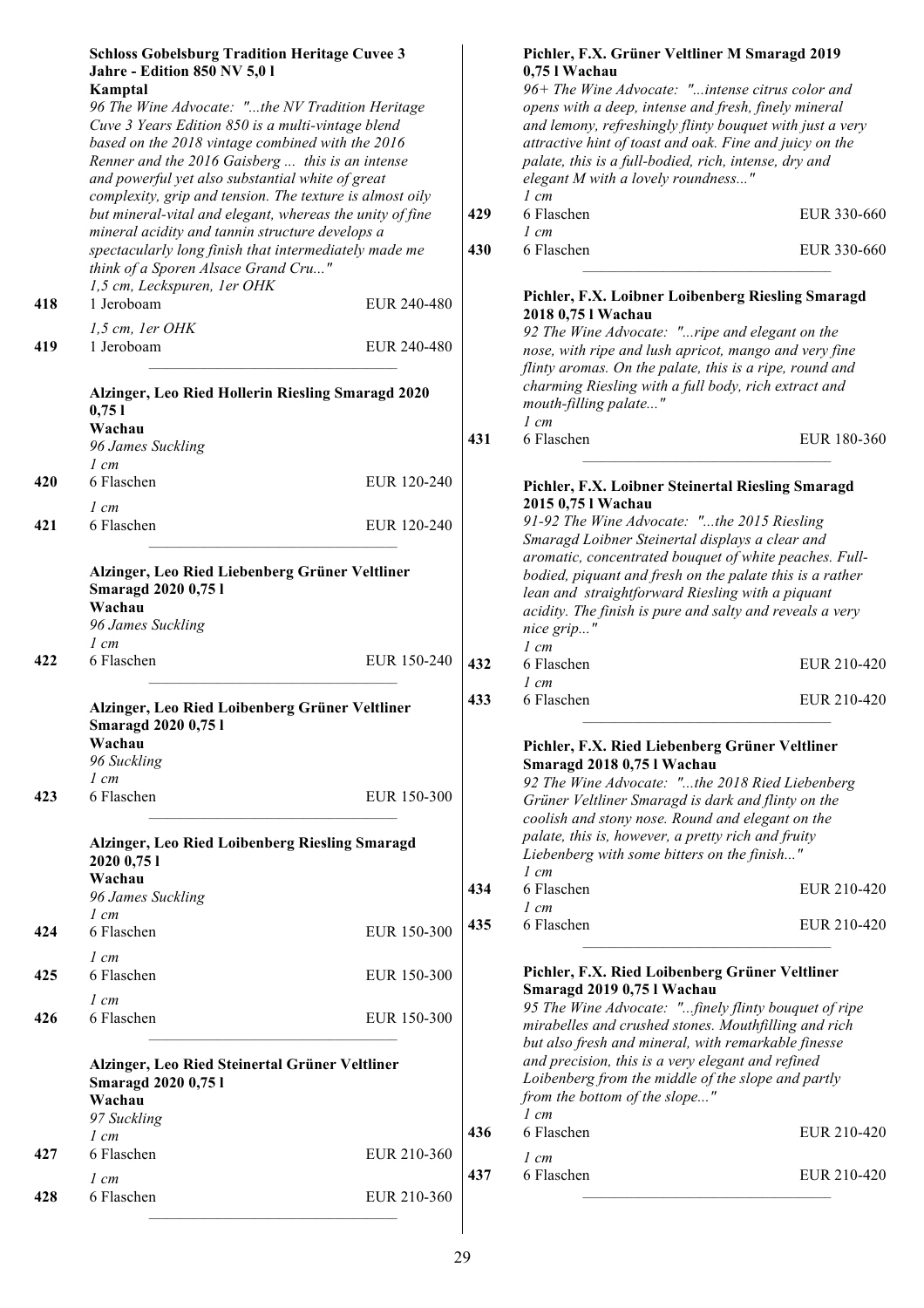|            | Cliff Lede Vineyards Beckstoffer To Kalon<br>Vineyard Cabernet Sauvignon 2018 0,75 l<br>Kalifornien, Napa Valley<br>98+ The Wine Advocate: "deep garnet-purple color,<br>bursting from the glass with bold, flamboyant notions<br>of boysenberries, blackcurrant pastilles, stewed plums<br>and violets plus suggestions of allspice, cumin seed,<br>forest floor and unsmoked cigars"                                                                                                                                                                                                                                                                                                             |                              | 449        | Chateau Mouton-Rothschild 1995 0,75 l<br>Pauillac, 1er Cru Classe<br>95 The Wine Advocate: "undoubtedly the greatest<br>Mouton since the 1986, with a more precocious, up-<br>front character than that wine"<br>in, Etikett ganz leicht verschmutzt<br>1 Flasche                                                                                                                                                                                                                                               | EUR 360-720                |
|------------|----------------------------------------------------------------------------------------------------------------------------------------------------------------------------------------------------------------------------------------------------------------------------------------------------------------------------------------------------------------------------------------------------------------------------------------------------------------------------------------------------------------------------------------------------------------------------------------------------------------------------------------------------------------------------------------------------|------------------------------|------------|-----------------------------------------------------------------------------------------------------------------------------------------------------------------------------------------------------------------------------------------------------------------------------------------------------------------------------------------------------------------------------------------------------------------------------------------------------------------------------------------------------------------|----------------------------|
| 438        | in<br>2 Flaschen                                                                                                                                                                                                                                                                                                                                                                                                                                                                                                                                                                                                                                                                                   | EUR 430-860                  | 450        | in, perfekter Zustand<br>1 Flasche                                                                                                                                                                                                                                                                                                                                                                                                                                                                              | EUR 360-720                |
| 439<br>440 | Moet & Chandon Dom Perignon Rosé Bjork and<br>Chris Cunningham Edition Brut 2004 0,75 l<br>Champagne<br>$0,5$ cm<br>1 Flasche<br>$0,5$ cm<br>1 Flasche                                                                                                                                                                                                                                                                                                                                                                                                                                                                                                                                             | EUR 350-700<br>EUR 350-700   | 451        | Chateau Mouton-Rothschild 1996 0,75 l<br>Pauillac, 1er Cru Classe<br>97+ The Wine Advocate: "this is a structured,<br>powerful, tannic, medium-bodied Mouton that is<br>marvelously concentrated and pure"<br>$hf$ -in<br>1 Flasche<br>$hf$ -in                                                                                                                                                                                                                                                                 | EUR 380-760                |
| 441<br>442 | Chateau Mouton-Rothschild 1983 0,751<br>Pauillac, 1er Cru Classe<br>96 Wine Spectator: "excellent deep ruby color and<br>intense cigar-box, plum and berry aromas and flavors;<br>there's even a hint of mint"<br>in, Etikett ganz leicht verschmutzt<br>1 Flasche<br>in, Etikett ganz leicht verschmutzt<br>1 Flasche                                                                                                                                                                                                                                                                                                                                                                             | EUR 250-500<br>EUR 250-500   | 452<br>453 | 1 Flasche<br>Chateau Mouton-Rothschild 1998 0,75 l<br>Pauillac, 1er Cru Classe<br>97 The Wine Advocate: "massive, with awesome<br>concentration, mouth-searing tannin levels, and a<br>saturated flavor profile that grips the mouth with<br>considerable intensity"<br>in, perfekter Zustand<br>1 Flasche                                                                                                                                                                                                      | EUR 380-760<br>EUR 390-780 |
| 443<br>444 | Chateau Mouton-Rothschild 1986 0,751<br>Pauillac, 1er Cru Classe<br>100 The Wine Advocate: "deep garnet-black colour.<br>An incredible array of aromas on the nose: blackberry,<br>black cherry, tobacco, espresso, leather, black olive<br>and loam"<br>ts-hs, Etikett ganz leicht verschmutzt<br>1 Flasche –<br>ts-hs, Etikett ganz leicht verschmutzt<br>1 Flasche                                                                                                                                                                                                                                                                                                                              | EUR 650-1300<br>EUR 650-1300 | 454<br>455 | in, kleiner Riss im Rückenetikett ansonsten perfekter<br>Zustand<br>1 Flasche<br>Chateau Mouton-Rothschild 2001 0,75 l<br>Pauillac, 1er Cru Classe<br>94 Wine Spectator: "this is better than the 2000<br>Mouton. Solid and very, very fine"<br>in, Etikett ganz leicht beschädigt, ganz leicht<br>verschmutzt<br>1 Flasche                                                                                                                                                                                     | EUR 390-780<br>EUR 350-700 |
| 445<br>446 | Chateau Mouton-Rothschild 1988 0,751<br>Pauillac, 1er Cru Classe<br>92 Wine Spectator: "rich and fruity, with loads of<br>currant, tobacco, smoke and new wood on the nose and<br>palate. Full-bodied, with silky tannins and an elegant<br>finish"<br>in-ts, Etikett ganz leicht beschädigt, leicht verschmutzt<br>1 Flasche<br>in-ts, Kapsel leicht beschädigt<br>1 Flasche<br>Chateau Mouton-Rothschild 1989 0,751<br>Pauillac, 1er Cru Classe<br>93 The Wine Advocate: "dark ruby color that is<br>already beginning to reveal significant lightening at<br>the edge. The bouquet is surprisingly evolved, offering<br>up scents of cedar, sweet black fruits, lead pencil, and<br>toasty oak" | EUR 300-600<br>EUR 300-600   | 456<br>457 | in, Etikett ganz leicht verschmutzt, Rückenetikett leicht<br>verschmutzt<br>1 Flasche<br>Chateau Mouton-Rothschild 2002 0,75 l<br>Pauillac, 1er Cru Classe<br>91 The Wine Advocate: "blackberry, cedar, warm<br>bricks and melted tar aromas - an unfussy,<br>uncomplicated, quite serious Pauillac bouquet. The<br>palate is well balanced with crisp acidity"<br>hf-in, Etikett ganz leicht beschädigt, ganz leicht<br>verschmutzt, Rückenetikett stark beschädigt,<br>Farbabrieb auf der Kapsel<br>1 Flasche | EUR 350-700<br>EUR 350-700 |
| 447<br>448 | ts, Etikett ganz leicht wellig<br>1 Flasche<br>ts, Etikett ganz leicht wellig<br>1 Flasche                                                                                                                                                                                                                                                                                                                                                                                                                                                                                                                                                                                                         | EUR 325-650<br>EUR 325-650   |            |                                                                                                                                                                                                                                                                                                                                                                                                                                                                                                                 |                            |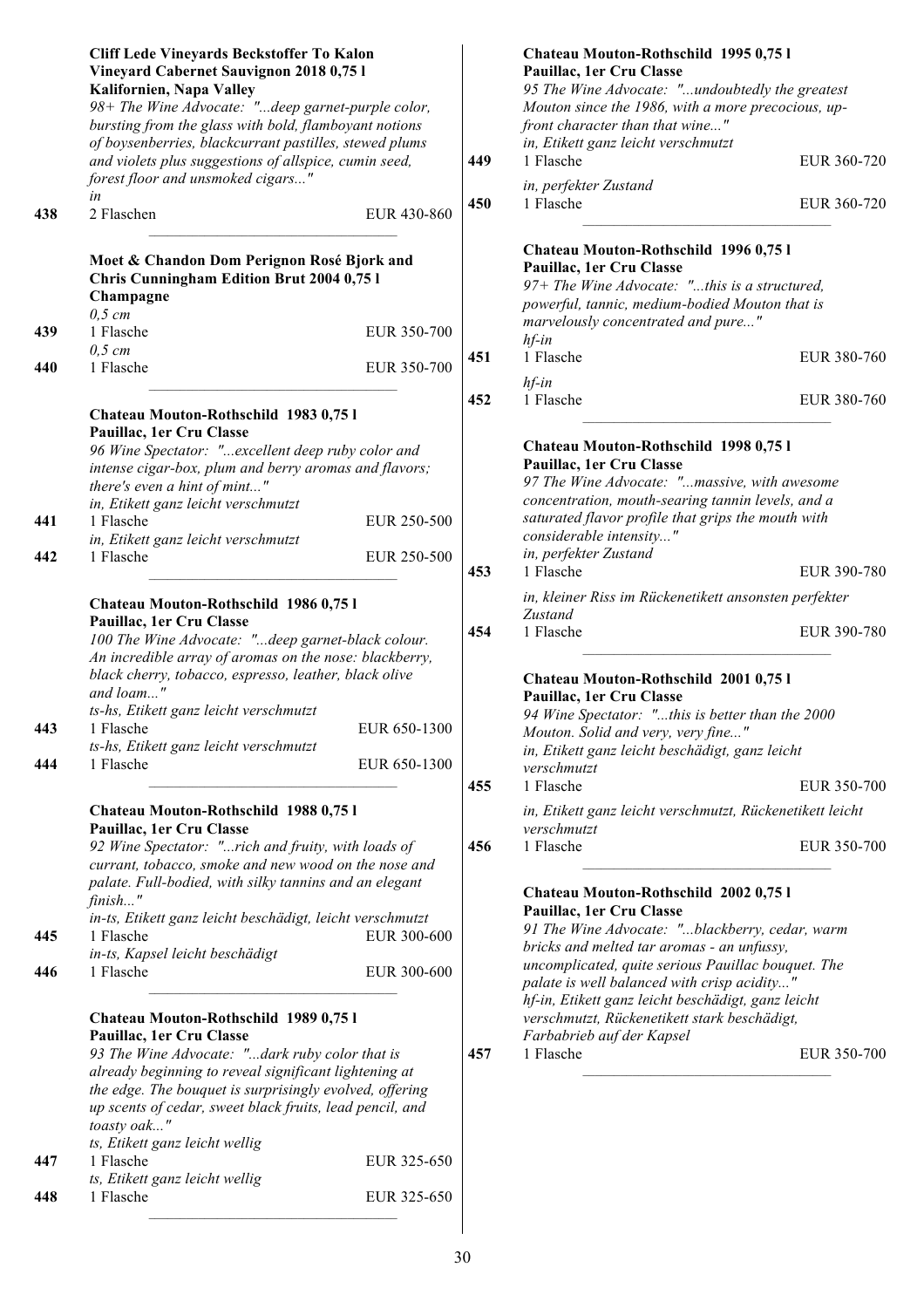|     | Chateau Mouton-Rothschild 2003 0,751<br>Pauillac, 1er Cru Classe<br>94 Wine Spectator: "hint of jamminess to the mix of<br>raspberry, plum and fig fruit, along with melted<br>licorice, charred cedar and singed vanilla bean<br>accents and a very light echo of caramel through the<br>finish"                                                                                                      |             |     | Chateau Mouton-Rothschild 2008 0,751<br>Pauillac, 1er Cru Classe<br>95 The Wine Advocate: "beautifully balanced, very<br>detailed and extremely fresh. This conveys so much<br>energy and animation before reverting towards a more<br>classic and structured, pencil lead finish"<br>hf-in, Perfekter Zustand |               |
|-----|--------------------------------------------------------------------------------------------------------------------------------------------------------------------------------------------------------------------------------------------------------------------------------------------------------------------------------------------------------------------------------------------------------|-------------|-----|----------------------------------------------------------------------------------------------------------------------------------------------------------------------------------------------------------------------------------------------------------------------------------------------------------------|---------------|
| 458 | hf-in, Etikett beschädigt<br>1 Flasche                                                                                                                                                                                                                                                                                                                                                                 | EUR 380-760 | 467 | 1 Flasche                                                                                                                                                                                                                                                                                                      | EUR 420-840   |
| 459 | hf-in, Etikett ganz leicht verschmutzt<br>1 Flasche                                                                                                                                                                                                                                                                                                                                                    | EUR 380-760 | 468 | hf-in, Etikett ganz leicht beschädigt<br>1 Flasche                                                                                                                                                                                                                                                             | EUR 420-840   |
|     | Chateau Mouton-Rothschild 2004 0,75 l<br>Pauillac, 1er Cru Classe<br>95 Wine Spectator: "mulled spice, warm tobacco<br>leaf and well-roasted cedar accents, but isn't short on<br>fruit, offering enticing layers of red currant, plum and<br>blackberry confiture"<br>hf-in, Etikett ganz leicht beschädigt, ganz leicht                                                                              |             | 469 | Chateau Mouton-Rothschild 2009 0,75 l<br>Pauillac, 1er Cru Classe<br>99 The Wine Advocate: "blackberry and cold stone<br>notes, bilberry and just a touch of graphite"<br>hf-in, Etikett ganz leicht verschmutzt<br>1 Flasche                                                                                  | EUR 550-1100  |
| 460 | verschmutzt<br>1 Flasche                                                                                                                                                                                                                                                                                                                                                                               | EUR 340-680 |     | Chateau Mouton-Rothschild Chateau Mouton-<br>Rothschild - Reserve du Chateau 1970 0,75 l                                                                                                                                                                                                                       |               |
|     | hf-in, Etikett ganz leicht verschmutzt, Rückenetikett                                                                                                                                                                                                                                                                                                                                                  |             |     | Pauillac, 1er Cru Classe<br>93 The Wine Advocate: angular, austere, and                                                                                                                                                                                                                                        |               |
| 461 | minimal beschädigt<br>1 Flasche                                                                                                                                                                                                                                                                                                                                                                        | EUR 340-680 |     | frightfully hard and tannic, a classic bouquet of sweet<br>cassis, tobacco, minerals, and exotic spice aromas"<br>hs, Etikett leicht beschädigt, verschmutzt, Kapsel ganz                                                                                                                                      |               |
|     | Chateau Mouton-Rothschild 2005 0,75 l                                                                                                                                                                                                                                                                                                                                                                  |             | 470 | leicht beschädigt, Leimstreifen<br>1 Flasche                                                                                                                                                                                                                                                                   | EUR 220-400   |
| 462 | Pauillac, 1er Cru Classe<br>98 The Wine Advocate: "black fruit intermingling<br>with graphite and black pepper, and it wisely reins<br>everything in on the finish that is more classic in style<br>and in keeping with the vintage"<br>hf-in, Etikett leicht beschädigt<br>1 Flasche                                                                                                                  | EUR 480-960 | 471 | hs, Etikett verschmutzt, Kapsel ganz leicht beschädigt,<br>Reserve du Chateau, Leimstreifen<br>1 Flasche<br>Chateau Petrus 1959 0,751                                                                                                                                                                          | EUR 220-400   |
| 463 | hf-in, Perfekter Zustand<br>1 Flasche                                                                                                                                                                                                                                                                                                                                                                  | EUR 480-960 |     | Pomerol<br>93 The Wine Advocate: "sweet, gloriously fruity,<br>thick, and jammy, with gobs of glycerin, full body, and<br>a viscous, long, heady finish"                                                                                                                                                       |               |
|     | Chateau Mouton-Rothschild 2006 0,751                                                                                                                                                                                                                                                                                                                                                                   |             |     | hs, Etikett leicht beschädigt, verschmutzt, Jahrgang auf<br>Korken deutlich lesbar                                                                                                                                                                                                                             |               |
|     | Pauillac, 1er Cru Classe<br>96 The Wine Advocate: "the 2006 Chateau Mouton-<br>Rothschild has a brilliant bouquet that is extremely<br>well defined: blackberry, minerals and graphite                                                                                                                                                                                                                 |             | 472 | 1 Flasche                                                                                                                                                                                                                                                                                                      | EUR 2000-4000 |
|     | aromas that you could pluck from the ether"<br>hf-in, Perfekter Zustand                                                                                                                                                                                                                                                                                                                                |             |     | Dow's Port Reserve 1965 0,75 l<br>Douro                                                                                                                                                                                                                                                                        |               |
| 464 | 1 Flasche                                                                                                                                                                                                                                                                                                                                                                                              | EUR 420-840 | 473 | $2,5$ cm<br>1 Flasche                                                                                                                                                                                                                                                                                          | EUR 70-140    |
| 465 | hf-in, Perfekter Zustand<br>1 Flasche                                                                                                                                                                                                                                                                                                                                                                  | EUR 420-840 |     | Balblair Single Malt Scotch Whisky 33 years 45,4                                                                                                                                                                                                                                                               |               |
|     | Chateau Mouton-Rothschild 2007 0,75 l<br>Pauillac, 1er Cru Classe<br>92 The Wine Advocate: "the palate is actually<br>reminiscent of a Graves. It feel well balanced, a little<br>saline and quite earthy"<br>93 Wine Spectator: "very expressive, with perfumy<br>black tea, singed alder and smoldering tobacco notes<br>leading the way for a core of gently mulled plum and<br>black cherry fruit" |             | 474 | % vol. NV 0,71<br><b>Highlands</b><br>2 cm, in edler Holzkiste mit Degustationsglas und<br>zusätzlich kleiner Degustationsflasche (5 cl), 1er OHK<br>1 Flasche<br>The Macallan Single Malt Scotch Whisky Sherry<br>Cask 18 years 43% 1981 0,71<br><b>Speyside</b><br>$2 \, cm$                                 | EUR 660-1320  |
| 466 | hf-in, Etikett ganz leicht verschmutzt<br>1 Flasche                                                                                                                                                                                                                                                                                                                                                    | EUR 350-700 | 475 | 1 Flasche                                                                                                                                                                                                                                                                                                      | EUR 2200-4400 |
|     |                                                                                                                                                                                                                                                                                                                                                                                                        |             |     |                                                                                                                                                                                                                                                                                                                |               |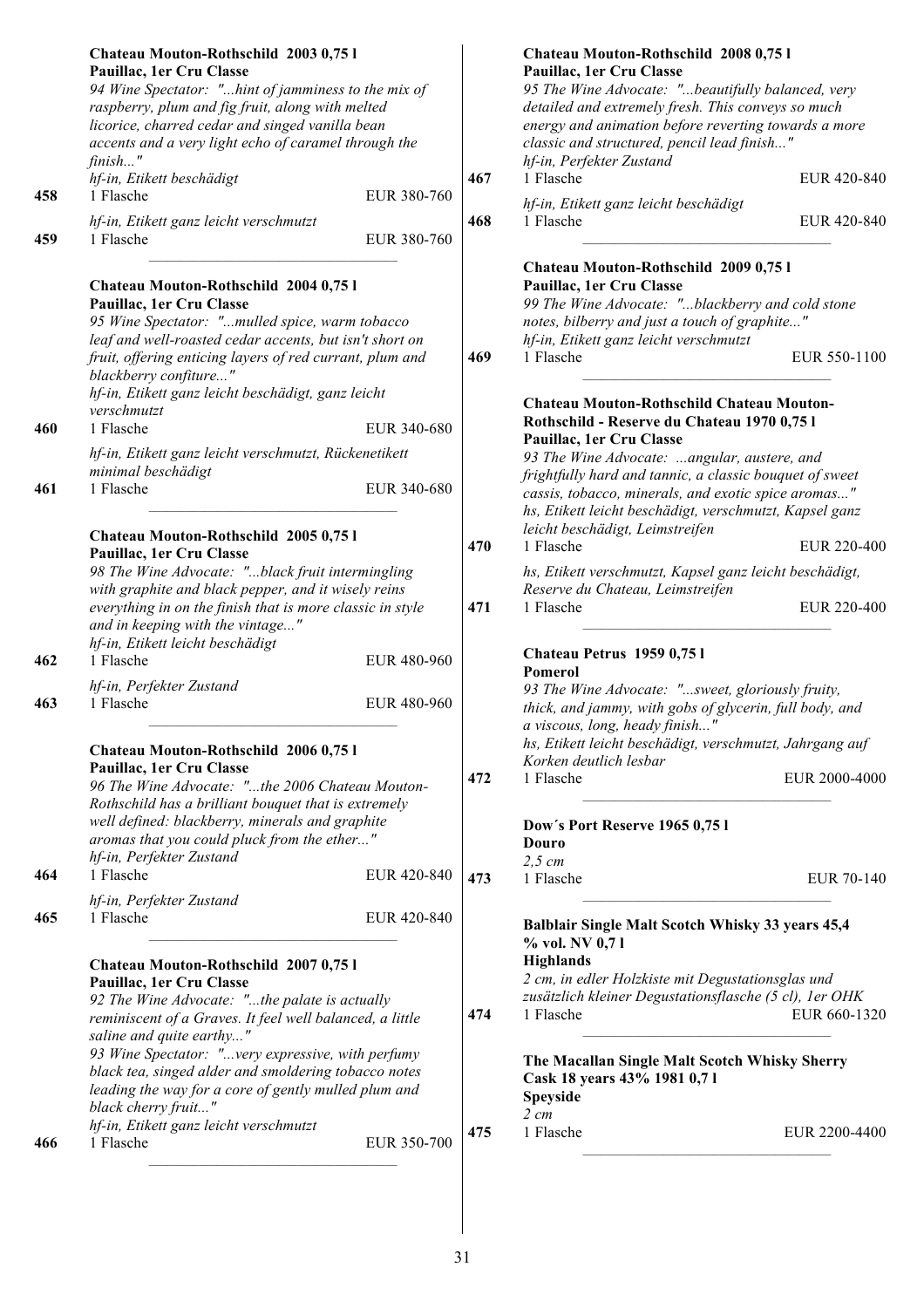|            | Különleges Minösegi Feherbor Tokaji Aszu 5<br>Puttonyos 1988 0,51<br>1 cm, Etikett leicht beschädigt<br>1 Flasche<br>Monimpex Tokaji 6 Puttonyos 1963 0,51<br>Tokaji<br>1,5 cm, Etikett ganz leicht beschädigt, ganz leicht<br>verschmutzt                                                                                                                                                                                                                                                                                                                                                                                                                                                    | 481                      | Chateau d'Armailhac 2002 0,751<br>Pauillac, 5e Cru Classe<br>The Wine Advocate: "dark ruby/purple-colored wine<br>with notes of compost, black currants, espresso roast,<br>and some soy"<br>in, Etiketten leicht beschädigt, stark verschmutzt<br>2 Flaschen<br>EUR 90-180                                                                                                                                                                                                                                                                                                                                                                                                                                                                                                                  |
|------------|-----------------------------------------------------------------------------------------------------------------------------------------------------------------------------------------------------------------------------------------------------------------------------------------------------------------------------------------------------------------------------------------------------------------------------------------------------------------------------------------------------------------------------------------------------------------------------------------------------------------------------------------------------------------------------------------------|--------------------------|----------------------------------------------------------------------------------------------------------------------------------------------------------------------------------------------------------------------------------------------------------------------------------------------------------------------------------------------------------------------------------------------------------------------------------------------------------------------------------------------------------------------------------------------------------------------------------------------------------------------------------------------------------------------------------------------------------------------------------------------------------------------------------------------|
| 476<br>477 | 1 Flasche<br>2 Flaschen<br>EUR 100-170<br>Cliff Lede Vineyards High Fidelity 2018 0,75 l<br>Kalifornien, Napa Valley<br>94 The Wine Advocate: "redcurrant jelly, blackberry<br>coulis, black raspberries and spice cake followed by<br>nuances of red roses, cedar chest and pencil lead with<br>a waft of underbrush"<br>in<br>3 Flaschen<br>EUR 210-420                                                                                                                                                                                                                                                                                                                                     | 482                      | Chateau Lynch-Bages 2003 0,75 l<br>Pauillac, 5e Cru Classe<br>94 The Wine Advocate: "healthy, youthful dark<br>plum/ruby/purple color is followed by a bouquet of<br>smoke, barbecued meats, black currants and new<br>saddle leather. With full body and sweet tannin"<br>in-ts, Etiketten leicht beschädigt, stark verschmutzt<br>2 Flaschen<br>EUR 130-260<br>Chateau Mouton-Rothschild 1982 0,75 l<br>Pauillac, 1er Cru Classe<br>100 The Wine Advocate: "creme de cassis,<br>underlying floral note, full-bodied power,                                                                                                                                                                                                                                                                 |
|            | Chateau Durfort Vivens 2008 0,75 l<br>Margaux, 2e Cru Classe<br>in, Etikett beschädigt, stark verschmutzt<br>1 Flasche<br>Chateau Clerc-Milon Rothschild 2006 0,75 l<br>Pauillac, 5e Cru Classe<br>90 The Wine Advocate: "very respectable bouquet:<br>red fruit rather than black, laced with tobacco,<br>woodland and dried herbs aromas, quite Saint Julien-<br>like in style"<br>in, Etikett stark verschmutzt<br>1 Flasche                                                                                                                                                                                                                                                               | 483                      | extraordinary purity, multilayered texture, and finish<br>of over a minute are a showcase for what this Chateau<br>accomplished in 1982"<br>ts, Etikett verschmutzt<br>1 Flasche<br>EUR 1100-2000<br>Chateau Pichon Longueville Comtesse de Lalande<br>2003 0,75 1<br>Pauillac, 2e Cru Classe<br>95 The Wine Advocate: "glorious bouquet of<br>cedarwood, jammy black currants, cherries, licorice                                                                                                                                                                                                                                                                                                                                                                                           |
| 478<br>479 | EUR 85-170<br>2 Flaschen<br>Chateau Palmer Alter Ego, 2e vin de Palmer 2004<br>0,751<br>Margaux<br>88-90 The Wine Advocate: "this brilliant effort<br>boasts a deep ruby/purple color as well as abundant<br>amounts of black currant, chocolate, licorice, and<br>espresso characteristics"<br>in, Etikett beschädigt, verschmutzt<br>1 Flasche<br>EUR 55-100<br>Chateau Prieure-Lichine 2002 0,75 l<br>Margaux, 4e Cru Classe<br>Wine Spectator: "plum and sweet tobacco aromas<br>follow through to a medium- to full-bodied palate, with<br>well-integrated tannins and a medium finish"<br>ts, Etikett stark beschädigt, verschmutzt<br>1 Flasche<br>Chateau Fleur Cardinale 2012 0,75 l | 484<br>485<br>486<br>487 | and truffle is followed by a dense, opulently textured,<br>full-bodied"<br>hf-in, Etikett beschädigt, leicht verschmutzt<br>1 Flasche<br>EUR 140-280<br>Chateau La Conseillante 2002 0,75 l<br>Pomerol<br>in, Etiketten leicht beschädigt, verschmutzt<br>2 Flaschen<br>EUR 130-260<br>Chateau Cos d'Estournel 2000 0,75 l<br>Saint-Estephe, 2e Cru Classe<br>97 The Wine Advocate: "chinese five spice, cigar<br>box and leather scents over a core of prunes, baked<br>cherries, dried mulberries and eucalyptus plus a touch<br>of potpourri"<br>in, Etiketten ganz leicht beschädigt, leicht verschmutzt<br>2 Flaschen<br>EUR 340-680<br>in, Etiketten ganz leicht beschädigt, leicht verschmutzt<br>2 Flaschen<br>EUR 340-680<br>in, Etikett ganz leicht beschädigt, leicht verschmutzt |
| 480        | <b>Saint-Emilion</b><br>93 The Wine Advocate: "has pure, striking<br>aromatics of blueberry, black raspberry, minerals and<br>flowers. Medium to full-bodied, ripe and multi-<br>dimensional, with a beautiful texture"<br>in, Etiketten ganz leicht verschmutzt<br>2 Flaschen<br>3 Flaschen<br>EUR 60-120                                                                                                                                                                                                                                                                                                                                                                                    | 488<br>489               | 1 Flasche<br>EUR 170-340<br>in, Etikett leicht beschädigt, leicht verschmutzt<br>1 Flasche<br>EUR 170-340                                                                                                                                                                                                                                                                                                                                                                                                                                                                                                                                                                                                                                                                                    |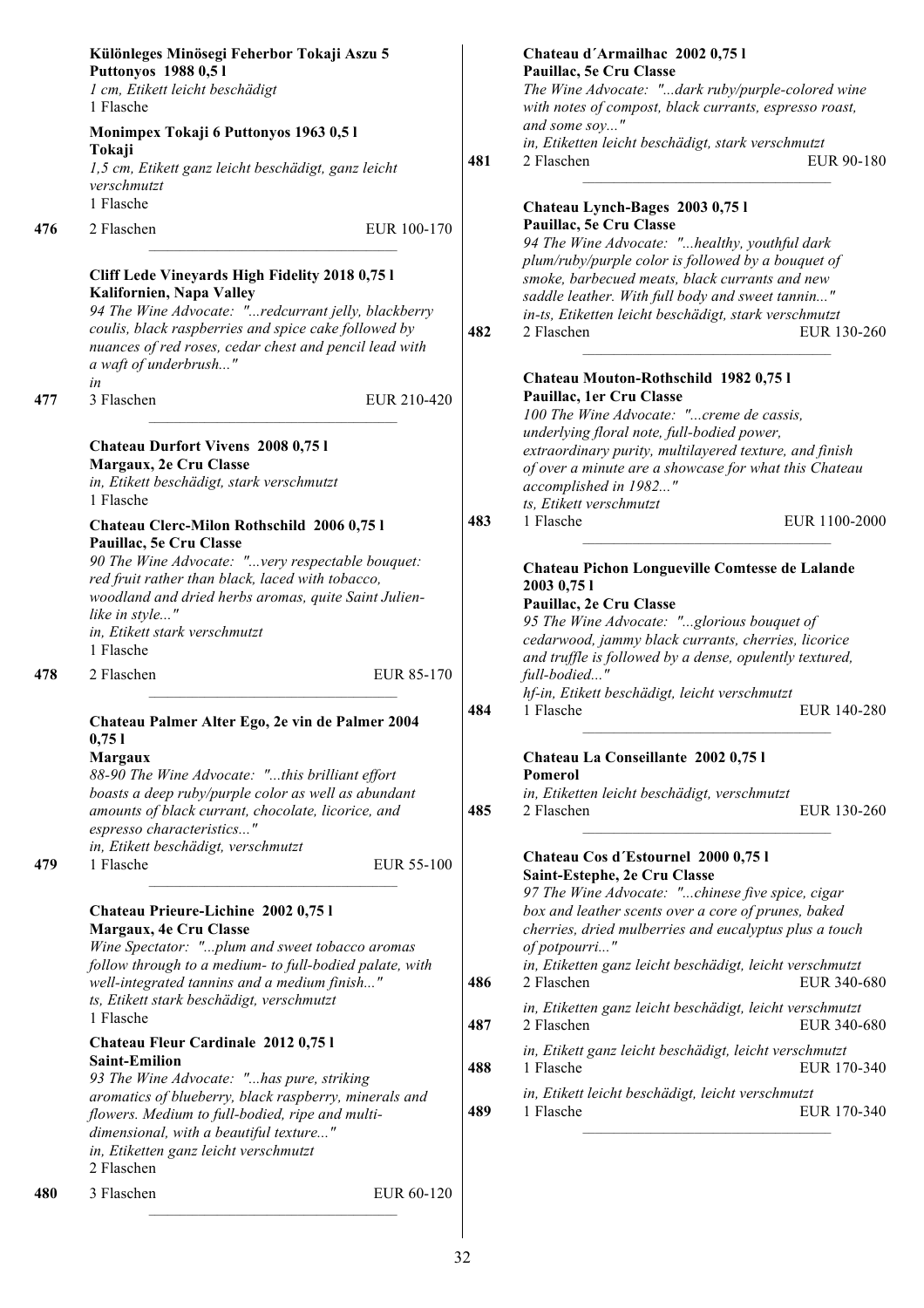|     | Chateau Le Boscq 2016 0,75 l<br>Saint-Estephe<br>91-93 The Wine Advocate: "has a very ripe, opulent<br>bouquet that does not quite convey its terroir with the<br>same aplomb as say, the Phelan-Sgur"<br>in, Bremer Eiswette-Wein 2021, 12er OHK |                  |     | Domaine Francois Lamarche Echezeaux Grand<br>Cru 1995 0,75 l<br><b>Cote de Nuits</b><br>Wine Spectator: "this muscular red Burgundy offers<br>loads of impressive red- and blackberry character,<br>massive firm tannins and a monolithic structure" |
|-----|---------------------------------------------------------------------------------------------------------------------------------------------------------------------------------------------------------------------------------------------------|------------------|-----|------------------------------------------------------------------------------------------------------------------------------------------------------------------------------------------------------------------------------------------------------|
| 490 | 12 Flaschen                                                                                                                                                                                                                                       | EUR 240-480      | 496 | 0,5 cm, Etikett leicht beschädigt<br>1 Flasche<br>EUR 165-330                                                                                                                                                                                        |
| 491 | Chateau Branaire-Ducru 2007 0,75 l<br>Saint-Julien, 4e Cru Classe<br>in-ts, Etiketten verschmutzt<br>3 Flaschen                                                                                                                                   | EUR 75-150       |     | Chateau de Camensac 1989 0,751<br>Haut-Medoc, 5e Cru Classe<br>Wine Spectator: "very well made, with a fine<br>balance of coffee, tobacco and vanilla aromas and                                                                                     |
|     | Chateau Langoa-Barton 2010 0,751<br>Saint-Julien, 3e Cru Classè<br>92 The Wine Advocate: "kirsch, black cherry<br>compote and blueberry pie with touches of dried mint,                                                                           |                  |     | flavors and medium tannins"<br>in, Etikett stark beschädigt, stark verschmutzt, stark<br>kellergrau<br>1 Flasche                                                                                                                                     |
| 492 | pencil lead, tar and new leather"<br>in-ts, Etiketten ganz leicht verschmutzt<br>2 Flaschen                                                                                                                                                       | EUR 110-220      |     | Chateau Lanessan 1999 0,751<br>Haut-Medoc, Cru Bourgeois<br>in-ts, Etiketten ganz leicht verschmutzt<br>3 Flaschen                                                                                                                                   |
| 493 | <b>Courvoisier Cognac Trois Etoiles *** Luxe 1970's</b><br>bottling NV 0,71<br>Cognac<br>6 cm, ler OC<br>1 Flasche                                                                                                                                | <b>EUR 40-85</b> |     | Chateau Lamothe de Bertineau 1990 0,75 l<br>Lalande-de-Pomerol<br>in, Etikett stark beschädigt, stark verschmutzt, leicht<br>kellergrau<br>1 Flasche                                                                                                 |
|     | Andre, Pierre Clos de Vougeot grand Cru 2001 0,75                                                                                                                                                                                                 |                  |     | Chateau Ripeau 1992 0,75 l<br>Saint-Emilion, Grand Cru Classe<br>in, Etikett stark beschädigt, verschmutzt<br>1 Flasche                                                                                                                              |
|     | <b>Cote de Nuits</b><br>0,5 cm, Etikett leicht beschädigt, ganz leicht<br>verschmutzt<br>1 Flasche                                                                                                                                                |                  |     | Chateau Pomys 1985 0,751<br>Saint-Estephe, Cru Bourgeois<br>in-ts, Etiketten stark verschmutzt, stark kellergrau                                                                                                                                     |
|     | Chateau Cambon la Pelouse 1986 0,751<br>Haut-Medoc, Cru Bourgeois<br>ts, Etiketten stark beschädigt, stark verschmutzt, stark<br>kellergrau<br>2 Flaschen                                                                                         |                  | 497 | 2 Flaschen<br>8 Flaschen<br>EUR 95-190<br>Chateau Margaux 1993 0,751                                                                                                                                                                                 |
|     | Chateau Grand-Puy-Ducasse 1978 0,75 l<br>Pauillac, 5e Cru Classe<br>in, Etiketten stark beschädigt, stark verschmutzt, stark<br>kellergrau<br>2 Flaschen                                                                                          |                  |     | Margaux, 1er Cru Classe<br>90 Wine Spectator: "featuring loads of new oak to<br>provide a smoky, toasty taste. Attractive currant, black<br>cherry and rose petal character"<br>in, Etikett ganz leicht beschädigt, ganz leicht<br>verschmutzt       |
|     | Chateau Leoville-Poyferre 1979 0,75 l<br>Saint-Julien, 2e Cru Classe<br>in, Etikett verschmutzt<br>1 Flasche                                                                                                                                      |                  | 498 | 1 Flasche<br>EUR 300-600<br>Chateau Palmer 1995 0,751<br>Margaux, 3e Cru Classe                                                                                                                                                                      |
| 494 | 6 Flaschen                                                                                                                                                                                                                                        | EUR 190-380      |     | 90 The Wine Advocate: "loriously opulent, low acid,<br>fleshy Palmer that will be attractive early and keep<br>well. Dark ruby/purple-colored, with smoky, toasty                                                                                    |
|     | Domaine Francois Lamarche Clos de Vougeot<br><b>Grand Cru 1995 0,75 l</b><br><b>Cote de Nuits</b>                                                                                                                                                 |                  |     | new oak intertwined with gobs of jammy cherry fruit,<br>and floral and chocolate nuances"<br>in, Etikett ganz leicht beschädigt                                                                                                                      |
|     | Wine Spectator: "bright cassis flavors are the<br>highlight of this elegeant Clos de Vougeot. Not a<br>blockbuster, but very appealing despite tannins that<br>are firm and dry on the finish"                                                    |                  | 499 | 1 Flasche<br>EUR 200-400                                                                                                                                                                                                                             |
| 495 | 1 cm, Etiketten leicht beschädigt, leicht verschmutzt<br>2 Flaschen                                                                                                                                                                               | EUR 160-320      |     |                                                                                                                                                                                                                                                      |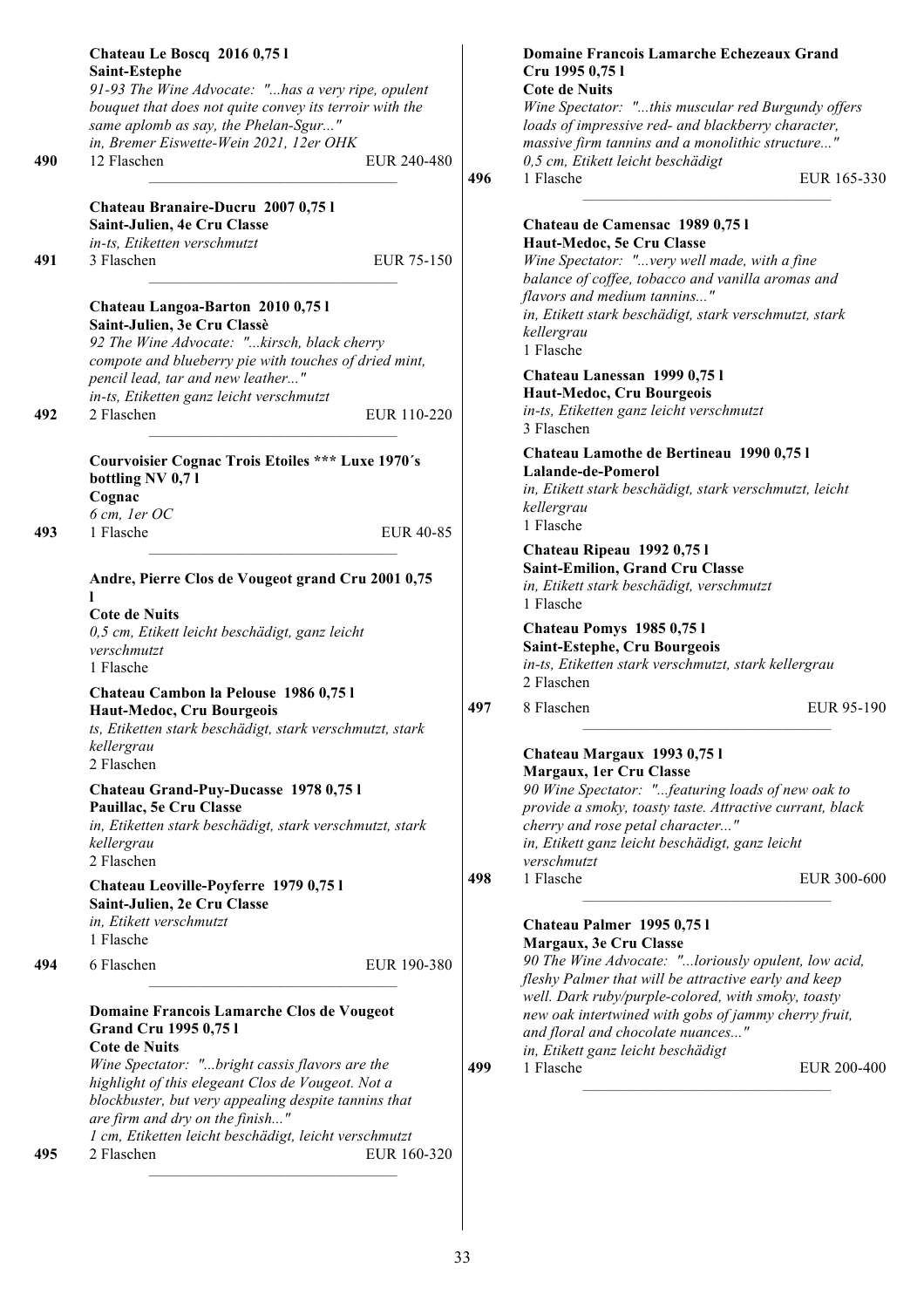|     | Chateau Palmer 1997 0,751<br>Margaux, 3e Cru Classe<br>90 Wine Spectator: "classy wine. Lovely berry, plum<br>and floral character. silky tannins and a long, fruity<br>finish. Love to drink this stuff"<br>ts, Etiketten ganz leicht beschädigt, Kapsel ganz leicht<br>beschädigt<br>2 Flaschen                                                  |     | Vaille, Laurent Domaine de la Grange des Peres<br>rouge 2007 0,75 l Languedoc<br>94 The Wine Advocate: "ripe plum and cassis<br>abound as well, with the tart edge of fruit skin;<br>piquancy of plum pit; and aforementioned mineral and<br>herbal elements collaborating on an impressively rich<br>yet brightly juicy and vibrantly interactive<br>performance that practically bursts forth in a sustained |
|-----|----------------------------------------------------------------------------------------------------------------------------------------------------------------------------------------------------------------------------------------------------------------------------------------------------------------------------------------------------|-----|----------------------------------------------------------------------------------------------------------------------------------------------------------------------------------------------------------------------------------------------------------------------------------------------------------------------------------------------------------------------------------------------------------------|
|     | ts, Etikett ganz leicht beschädigt, Kapsel beschädigt<br>1 Flasche                                                                                                                                                                                                                                                                                 |     | and palate-staining finish of invigoration as well as<br>saliva-inducing savor"<br>$1 \, cm$                                                                                                                                                                                                                                                                                                                   |
| 500 | 3 Flaschen<br>EUR 435-870                                                                                                                                                                                                                                                                                                                          | 507 | 1 Flasche<br>EUR 330-660                                                                                                                                                                                                                                                                                                                                                                                       |
|     | Chateau Grand-Puy-Lacoste 1996 0,75 l<br>Pauillac, 5e Cru Classe<br>91 The Wine Advocate: "very typical bouquet for<br>this estate: correct, linear, well defined, conservative<br>but intense, with pencil shavings, cedar and a subtle<br>balsam aroma"<br>in, Etiketten leicht beschädigt, leicht verschmutzt,<br>Kapsel ganz leicht beschädigt |     | Vaille, Laurent Domaine de la Grange des Peres<br>rouge 2008 0,75 l Languedoc<br>92 The Wine Advocate: "blackberry, cassis, and<br>rhubarb; blond tobacco sandalwood, and nutmeg<br>mingle alluringly in the nose and on the ripely-fruited<br>yet firmly tannic and subtly yet insistently tart-edged<br>palate of 2008 Grange des Peres red"<br>$1 \, cm$                                                    |
| 501 | 3 Flaschen<br>EUR 240-480                                                                                                                                                                                                                                                                                                                          | 508 | 1 Flasche<br>EUR 350-700                                                                                                                                                                                                                                                                                                                                                                                       |
|     | Chateau Haut-Brion 1986 0,751<br>Pessac-Leognan, 1er Cru Classe<br>93 The Wine Advocate: "roasted herbs and sweet                                                                                                                                                                                                                                  |     | Vaille, Laurent Domaine de la Grange des Peres<br>rouge 2009 0,75 l Languedoc<br>$1$ cm                                                                                                                                                                                                                                                                                                                        |
|     | cigar tobacco to compost, leathery notes, along with<br>plenty of sweet cherry and black currant fruit"<br>1 cm, Etikett leicht verschmutzt                                                                                                                                                                                                        | 509 | 1 Flasche<br>EUR 300-600                                                                                                                                                                                                                                                                                                                                                                                       |
| 502 | 1 Flasche<br>EUR 320-600                                                                                                                                                                                                                                                                                                                           |     | Vaille, Laurent Domaine de la Grange des Peres<br>rouge 2010 0,75 l Languedoc<br>93 The Wine Advocate: "an elegant, lively and                                                                                                                                                                                                                                                                                 |
|     | Chateau Rayas Chateauneuf-du-Pape Reserve 1996<br>0,751<br><b>Rhone</b><br>The Wine Advocate: "surprising quantities of sweet<br>black cherry fruit intermixed with hints of resin,<br>licorice, and tobacco"                                                                                                                                      |     | complex wine, it offers ample currant and assorted<br>dark fruits, leafy herbs, spice and hints of minerality<br>that flow to a medium to full-bodied, beautifully<br>textured 2010 that has nothing out of place, notable<br>acidity and a core of sweet fruit"<br>$0,5$ cm                                                                                                                                   |
| 503 | 1 cm, Etikett stark beschädigt, stark verschmutzt<br>EUR 1350-2700<br>1 Flasche                                                                                                                                                                                                                                                                    | 510 | 1 Flasche<br>EUR 350-700                                                                                                                                                                                                                                                                                                                                                                                       |
| 504 | 1 cm, Etikett stark beschädigt, stark verschmutzt<br>EUR 1350-2700<br>1 Flasche                                                                                                                                                                                                                                                                    |     | Vaille, Laurent Domaine de la Grange des Peres<br>rouge 2011 0,75 l Languedoc<br>92 The Wine Advocate: "the 2011 Grange des Peres                                                                                                                                                                                                                                                                              |
| 505 | Weingut Maximin Grünhaus (von Schubert)<br>Maximin Grünhäuser Abtsberg Riesling Eiswein<br>1990 0,375 1<br><b>Mosel-Saar-Ruwer</b><br>0,5 cm, Etikett leicht verschmutzt, Etikett teils lose<br>1 halbe Flasche<br>EUR 100-200                                                                                                                     |     | is a supple, beautifully polished and voluptuous red<br>that shows the warmth and sun of the vintage. Kirsch,<br>sweet cherries, dried Provencal garrigue and Asian<br>spices all emerge from the glass, while this medium to<br>full-bodied effort has no hard edges and sweet<br>$tannin$ "                                                                                                                  |
|     | Vaille, Laurent Domaine de la Grange des Peres                                                                                                                                                                                                                                                                                                     | 511 | $1 \, cm$<br>1 Flasche<br>EUR 300-600                                                                                                                                                                                                                                                                                                                                                                          |
|     | rouge 2006 0,75 l<br>Languedoc<br>94-95 The Wine Advocate: "layered complexity and<br>visceral intensity are already undeniable. Cassis,<br>cherry pits, dark chocolate, honey, walnut oil, iodine,<br>roasted meats, resinous and bitter-sweet herbs"<br>1 cm, Etikett ganz leicht verschmutzt                                                    |     | Chateau Margaux 1985 0,751<br>Margaux, 1er Cru Classe<br>95 The Wine Advocate: "sweet Chateau Margaux<br>has a dense plum/purple color and a huge, sweet nose<br>of black currants intermixed with licorice, toast,<br>underbrush, and flowers"                                                                                                                                                                |
| 506 | EUR 270-500<br>1 Flasche                                                                                                                                                                                                                                                                                                                           |     | in-ts, Etikett ganz leicht beschädigt, ganz leicht<br>verschmutzt                                                                                                                                                                                                                                                                                                                                              |
|     |                                                                                                                                                                                                                                                                                                                                                    | 512 | 1 Flasche<br>EUR 340-640                                                                                                                                                                                                                                                                                                                                                                                       |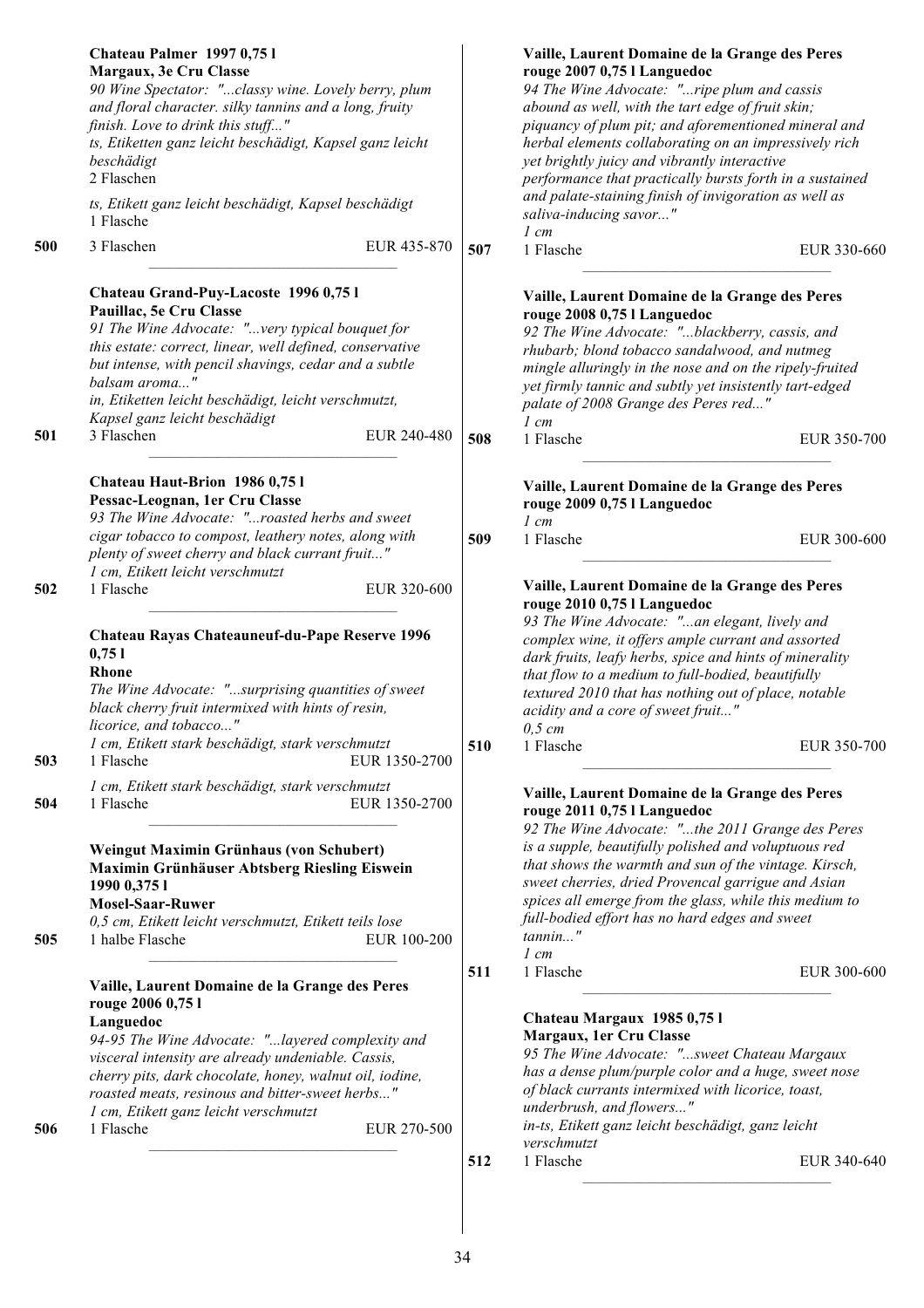|            | Mascarello, Bartolo Barolo 2000 0,75 l<br><b>Piemont</b><br>93 The Wine Advocate: "the 2000 Barolo is                                                                                                                                                                                                                                                                      |            | Ziereisen Rhini Spätburgunder 2010 0,75 l<br><b>Baden</b><br>$1$ cm                                                                                                                                                                                                                                                                                                                                                                                                                                                                                                      |
|------------|----------------------------------------------------------------------------------------------------------------------------------------------------------------------------------------------------------------------------------------------------------------------------------------------------------------------------------------------------------------------------|------------|--------------------------------------------------------------------------------------------------------------------------------------------------------------------------------------------------------------------------------------------------------------------------------------------------------------------------------------------------------------------------------------------------------------------------------------------------------------------------------------------------------------------------------------------------------------------------|
|            | magnificent, with none of the imperfections I have<br>found in so many of my bottles. The wine shows                                                                                                                                                                                                                                                                       | 519        | 1 Flasche<br>3 Flaschen<br><b>EUR 45-90</b>                                                                                                                                                                                                                                                                                                                                                                                                                                                                                                                              |
| 513        | considerable 2000 personality in its warm, radiant<br>fruit and sensual personality, but the large format has<br>maintained freshness and verve"<br>1 cm, Etikett ganz leicht verschmutzt<br>1 Flasche<br>EUR 240-480                                                                                                                                                      |            | Weingut Friedrich Becker Schweigener Sonnenberg<br>"Sankt Paul" Spätburgunder Grosses Gewächs<br>2008 0,75 1<br><b>Pfalz</b><br>$0,5$ cm                                                                                                                                                                                                                                                                                                                                                                                                                                 |
| 514<br>515 | Mascarello, Bartolo Barolo 2001 0,75 l<br><b>Piemont</b><br>The Wine Advocate: "the 2001 Barolo offers up<br>licorice, tobacco, smoke, plums and prunes"<br>1 cm, Etikett leicht verschmutzt<br>1 Flasche<br>EUR 235-470<br>1,5 cm, Etikett ganz leicht beschädigt<br>1 Flasche<br>EUR 235-470                                                                             |            | 1 Flasche<br>Weingut Friedrich Becker Schweigener Sonnenberg<br>"Sankt Paul" Spätburgunder Grosses Gewächs<br>2010 0,75 1<br><b>Pfalz</b><br>$0,5$ cm<br>2 Flaschen                                                                                                                                                                                                                                                                                                                                                                                                      |
|            |                                                                                                                                                                                                                                                                                                                                                                            | 520        | 3 Flaschen<br>EUR 150-300                                                                                                                                                                                                                                                                                                                                                                                                                                                                                                                                                |
| 516        | Mascarello, Giuseppe Barolo Monprivato 1999 0,75<br>Piemont<br>92 The Wine Advocate: "the nose is quite complex,<br>with much mint, spice, anise, and dried roses, and the<br>concentrated, licorice-laced flavors, mouthfilling and<br>with a significant tannic clout"<br>1,5 cm, Etikett ganz leicht verschmutzt<br>EUR 220-440<br>1 Flasche                            | 521        | <b>Blankiet Paradise Hills Vineyard "Prince of</b><br>Hearts" 2012 0,75 l<br>Kalifornien, Napa Valley<br>The Wine Advocate: "it is a tasty, elegant, well-made<br>wine, ready to drink but certainly capable of lasting a<br>decade or more. Some mulberries, baking spices, cedar<br>$wood$ "<br>in<br>2 Flaschen<br>EUR 90-180                                                                                                                                                                                                                                         |
|            | La Jota W. S. Keyes Vineyard Merlot 2016 0,75 l<br>Kalifornien, Napa Valley<br>98 The Wine Advocate: "glorious scents of plum<br>preserves, chocolate-covered cherries and blackberry<br>pie with hints of wild sage, espresso, star anise and<br>menthol. Full, rich and firmly textured with<br>wonderfully velvety tannins and bold, layered<br>flavors"<br>in, 3er OHK | 522        | <b>Blankiet Cabernet Sauvignon Paradise Hills 2005</b><br>0,751<br>Kalifornien, Napa Valley<br>in<br>2 Flaschen<br>EUR 200-400<br>Domaine Bosquet des Papes Chateauneuf du Pape                                                                                                                                                                                                                                                                                                                                                                                          |
| 517<br>518 | 3 Flaschen<br>EUR 390-780<br>Branson Coach House Rare Shiraz 2004 0,75 l<br><b>Barossa Valley</b><br>93 The Wine Advocate: "deep ruby/purple hue and<br>plenty of blackberry, cassis, pepper, and smoky, toasty<br>oak flavors. It is an in-your-face wine with beautiful<br>purity as well as intensity"<br>in<br>3 Flaschen<br>EUR 210-420                               |            | A la Gloire de Mon Grand-Pere 2016 0,75 l<br><b>Rhone</b><br>96 The Wine Advocate: "the stunning 2016<br>Chteauneuf du Pape A la Gloire de Mon Grand-Pre,<br>which is good news for lovers of 100% Grenache.<br>Drawn from a single parcel in the lieu-dit of Gardiole<br>(mostly sandy soils), half of the fruit was destemmed.<br>It's full-bodied and concentrated but silky and refined,<br>with scintillating purity of cherry and raspberry fruit,<br>backed by crisp acids and enlivening hints of orange<br>zest on the long, reverberating finish"<br>$1 \, cm$ |
|            | Weingut Franz Keller Grauburgunder Selection -A-<br>trocken 2001 0,75 l<br><b>Baden</b><br>0,5 cm, Etikett ganz leicht beschädigt<br>1 Flasche<br>Weingut Franz Keller Weissburgunder Selection -<br>S-trocken 2002 0,751<br><b>Baden</b><br>$0,5$ cm<br>1 Flasche                                                                                                         | 523<br>524 | 6 Flaschen<br>EUR 150-240<br>Chateau Cormeil Figeac 1978 0,75 l<br>Saint-Emilion, Grand Cru<br>ts, Etikett leicht verschmutzt<br>1 Flasche<br>Oddero Barbaresco 1973 0,75 l<br><b>Piemont</b><br>4 cm, Etikett leicht verschmutzt<br>1 Flasche<br>2 Flaschen<br>EUR 60-120                                                                                                                                                                                                                                                                                               |
|            |                                                                                                                                                                                                                                                                                                                                                                            |            |                                                                                                                                                                                                                                                                                                                                                                                                                                                                                                                                                                          |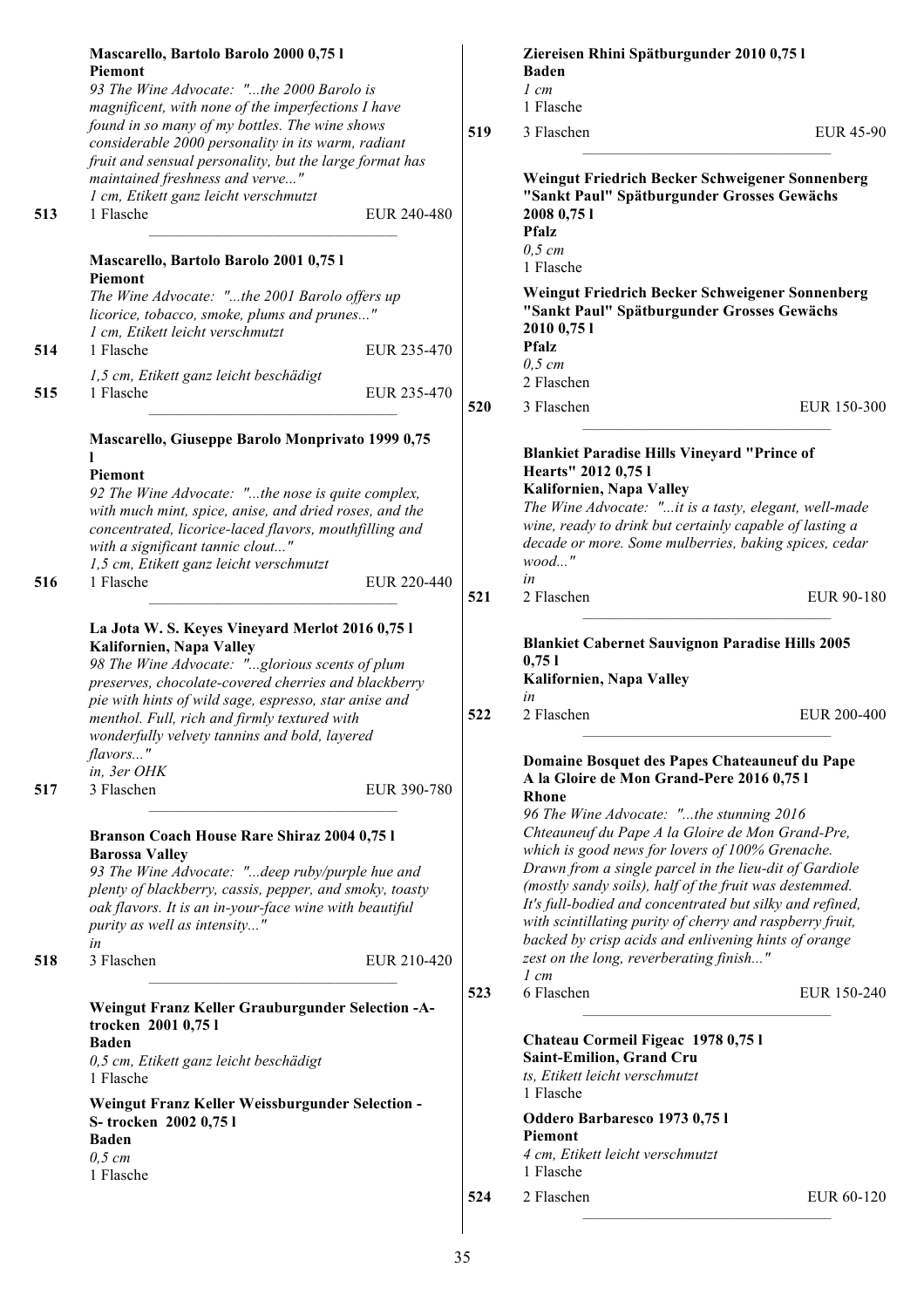|     | Gaja, Angelo Barbaresco 1985 0,75 l Piemont<br>95 Wine Spectator: "almost buttery in its richness,<br>smooth, rich and complex, has power and finesse, plus<br>chocolatey richness that can only become greater. Has<br>the fruit of Barbaresco, the finesse and elegance of<br>Bordeaux and the power and intensity of California"                                                                                                                            |     | Rinaldi, Giuseppe Barolo Cannubi San Lorenzo<br>Ravera 2006 0,75 l<br>Piemont<br>96 The Wine Advocate: "sweet red cherries,<br>menthol, spices and flowers emerge with gorgeous<br>inner perfume and great body"                                                                         |
|-----|----------------------------------------------------------------------------------------------------------------------------------------------------------------------------------------------------------------------------------------------------------------------------------------------------------------------------------------------------------------------------------------------------------------------------------------------------------------|-----|------------------------------------------------------------------------------------------------------------------------------------------------------------------------------------------------------------------------------------------------------------------------------------------|
|     | 1 cm, Etikett ganz leicht beschädigt, ganz leicht<br>verschmutzt                                                                                                                                                                                                                                                                                                                                                                                               | 534 | $0,5 \, cm$<br>1 Flasche<br>EUR 320-640                                                                                                                                                                                                                                                  |
| 525 | 1 Flasche<br>EUR 160-320                                                                                                                                                                                                                                                                                                                                                                                                                                       |     |                                                                                                                                                                                                                                                                                          |
| 526 | Cappelli, Giovanni Vin Santo 1968 0,75 l<br>Toskana<br>3 cm, Etikett leicht beschädigt, verschmutzt,<br>kellergrau, Kapsel ganz leicht beschädigt<br>1 Flasche<br><b>EUR 40-80</b>                                                                                                                                                                                                                                                                             |     | Sandrone, Luciano Barolo Cannubi Boschis 1995<br>0,751<br>Piemont<br>The Wine Advocate: "full-bodied, it was extremely<br>closed and difficult to penetrate. It possesses a dark<br>ruby color in addition to plenty of dried herb, balsam<br>wood, and black cherry aromas and flavors" |
|     | Tenuta San Guido Sassicaia 1978 0,75 l                                                                                                                                                                                                                                                                                                                                                                                                                         | 535 | 1 cm, Etikett ganz leicht verschmutzt<br>1 Flasche<br>EUR 100-200                                                                                                                                                                                                                        |
|     | Toskana<br>90 The Wine Advocate: "remarkable sense of<br>integrity and fullness with dark fruit, pressed rose and<br>lavender, canned fruit, savory spice, barbecue spice<br>and a sharp touch of sour cherry"<br>ts-hs, Etikett stark beschädigt, ganz leicht verschmutzt,<br>stark kellergrau                                                                                                                                                                |     | Wynn's Estate Coonawarra Cabernet Sauvignon<br>"John Riddoch" 1994 0,751<br>Coonawarra<br>Wine Spectator: "firm and chewy, this serious<br>mouthful of herb-scented dark cherry and cedar flavors                                                                                        |
| 527 | 1 Flasche<br>EUR 420-840                                                                                                                                                                                                                                                                                                                                                                                                                                       |     | has depth, presence and style"<br>$in-ts$                                                                                                                                                                                                                                                |
|     | <b>Standish The Standish Shiraz 2019 0,75 l</b><br><b>Barossa Valley</b>                                                                                                                                                                                                                                                                                                                                                                                       | 536 | 4 Flaschen<br>EUR 160-320                                                                                                                                                                                                                                                                |
| 528 | $2\ cm$<br>3 Flaschen<br>EUR 180-300                                                                                                                                                                                                                                                                                                                                                                                                                           |     | Hardy, Eileen Shiraz 1992 0,75 l<br><b>McLaren Vale</b><br>in                                                                                                                                                                                                                            |
|     | Domaine Rapet Pere & Fils Pernand Verglesses Les<br>Belles Filles 2017 0,75 l Cote de Beaune<br>$1 \, cm$                                                                                                                                                                                                                                                                                                                                                      | 537 | 4 Flaschen<br>EUR 180-360<br>Moet & Chandon Brut Imperial 1986 0,75 l                                                                                                                                                                                                                    |
| 529 | 6 Flaschen<br>EUR 150-240                                                                                                                                                                                                                                                                                                                                                                                                                                      |     | Champagne<br>1 cm, Etikett leicht beschädigt                                                                                                                                                                                                                                             |
|     | Burlotto Barolo Monvigliero 2012 0,75 l<br>Piemont                                                                                                                                                                                                                                                                                                                                                                                                             | 538 | 1 Flasche<br>EUR 125-250                                                                                                                                                                                                                                                                 |
| 530 | in<br>1 Flasche<br>EUR 220-440                                                                                                                                                                                                                                                                                                                                                                                                                                 |     | Chateau Cos d'Estournel 1984 0,75 l<br>Saint-Estephe, 2e Cru Classe<br>hf                                                                                                                                                                                                                |
|     | <b>Burlotto Barolo Monvigliero 2013 0,751</b><br><b>Piemont</b>                                                                                                                                                                                                                                                                                                                                                                                                | 539 | 1 Flasche<br>EUR 75-160                                                                                                                                                                                                                                                                  |
|     | 97+ The Wine Advocate: "cassis, wild berry and<br>anise seed. There is a lasting note of white truffle with<br>tangy ginger and rhubarb"                                                                                                                                                                                                                                                                                                                       |     | Chateau Gruaud-Larose 1984 0,751<br>Saint-Julien, 2e Cru Classe<br>ts                                                                                                                                                                                                                    |
| 531 | $hf$ -in<br>1 Flasche<br>EUR 400-800                                                                                                                                                                                                                                                                                                                                                                                                                           | 540 | 2 Flaschen<br>EUR 60-120                                                                                                                                                                                                                                                                 |
| 532 | hf-in, Etikett ganz leicht beschädigt, verschmutzt<br>1 Flasche<br>EUR 400-800                                                                                                                                                                                                                                                                                                                                                                                 |     | Cantina della Porta Rossa Barolo 1982 0,75 l<br>Piemont                                                                                                                                                                                                                                  |
|     | Mascarello, Bartolo Barolo Artist Label 2008 0,75 l<br><b>Piemont</b><br>96+ The Wine Advocate: "a sweet, open bouquet<br>leads to dark red fruit, mint, spices and licorice in this<br>pretty, nuanced Barolo. The 2008 is all about detail<br>and understated finesse. It boasts breathtaking purity<br>in its fruit and fabulous overall balance. A textured,<br>finely-knit finish leaves a lasting impression"<br>0,5 cm, Etikett ganz leicht verschmutzt | 541 | $\sqrt{1}S$<br>6 Flaschen<br>EUR 90-180<br>Hudson Phoenix 2018 0,75 l<br>Kalifornien, Napa Valley<br>93+ The Wine Advocate: "redolent of warm plums,<br>black cherries and black raspberries with suggestions<br>of garrigue, menthol, pencil lead and roses"<br>in                      |
| 533 | 1 Flasche<br>EUR 420-840                                                                                                                                                                                                                                                                                                                                                                                                                                       | 542 | 3 Flaschen<br>EUR 150-300                                                                                                                                                                                                                                                                |
|     |                                                                                                                                                                                                                                                                                                                                                                                                                                                                |     |                                                                                                                                                                                                                                                                                          |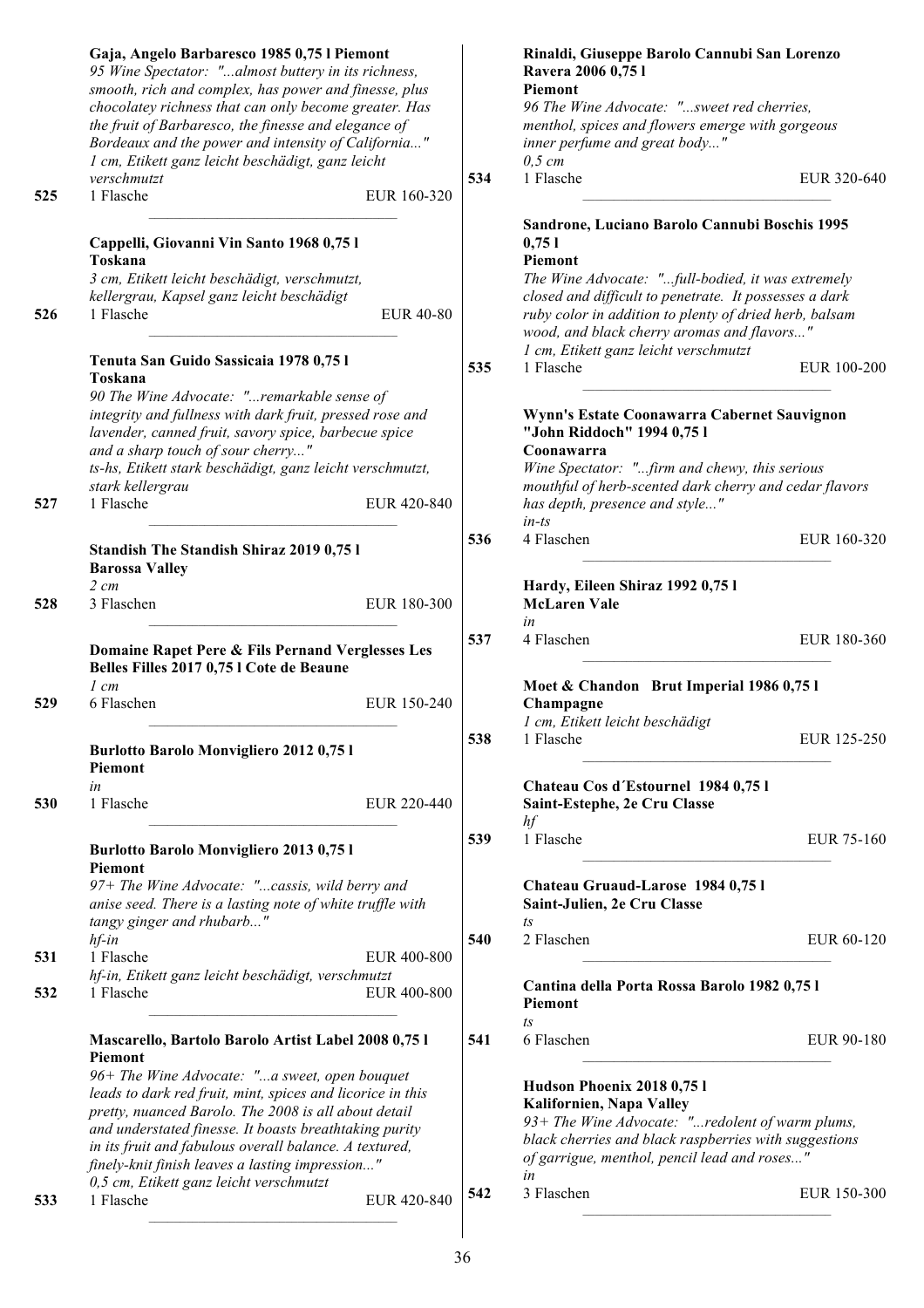|     | Two Hands Wines Brave Faces Grenache -<br>Mourvedre-Shiraz 2014 0,75 l                                                             |     | Weingut Keller Chardonnay Reserve 2019 0,75 l<br>Rheinhessen<br>$1 \, cm$                                                                    |                  |
|-----|------------------------------------------------------------------------------------------------------------------------------------|-----|----------------------------------------------------------------------------------------------------------------------------------------------|------------------|
|     | <b>McLaren Vale</b><br>92 Wine Spectator: "round and fleshy, with ripe<br>blueberry, plum and kirsch flavors at the core, while    | 548 | 2 Flaschen                                                                                                                                   | <b>EUR 40-80</b> |
|     | white pepper, clove and licorice notes give this some<br>momentum on the long finish"<br>$0,5$ cm                                  |     | Weingut Keller Dalsheimer Hubacker Riesling<br>Grosses Gewächs 2020 0,75 l<br>Rheinhessen                                                    |                  |
| 543 | 6 Flaschen<br>EUR 120-240                                                                                                          |     | $1 \, cm$                                                                                                                                    |                  |
|     |                                                                                                                                    | 549 | 3 Flaschen                                                                                                                                   | EUR 405-810      |
|     | Kilikanoon Shiraz Covenant 2005 0,75 l<br><b>Clare Valley</b>                                                                      | 550 | $1 \, cm$<br>3 Flaschen                                                                                                                      | EUR 405-810      |
|     | 92 The Wine Advocate: "meat, spice and dried<br>plums followed by a touch of menthol"<br>$0,5$ cm                                  | 551 | $1 \, cm$<br>3 Flaschen                                                                                                                      | EUR 405-810      |
| 544 | 6 Flaschen<br>EUR 120-180                                                                                                          |     | Weingut Keller Morstein "Felix" Spätburgunder                                                                                                |                  |
|     | Greenock Creek Shiraz Seven Acre 2004 0,75 l                                                                                       |     | Grosses Gewächs 2018 0,751<br>Rheinhessen                                                                                                    |                  |
|     | <b>Barossa Valley</b>                                                                                                              |     | 97+ The Wine Advocate: "deep, fascinating, intense                                                                                           |                  |
|     | 95 The Wine Advocate: "inky purple-colored, it                                                                                     |     | and spicy, highly finessed and elegant fruit that is                                                                                         |                  |
|     | offers up an enticing perfume of smoke, earth, mineral,<br>licorice, blueberry, and blackberry"                                    |     | reminiscent of black cherries, dark and red berries.<br>Concentrated but structured and very intense on the                                  |                  |
|     | in                                                                                                                                 |     | palate, with a thrilling vitality and refreshing grip, this                                                                                  |                  |
| 545 | 3 Flaschen<br>EUR 150-270                                                                                                          |     | is an elegant, silky, juicy, pure and salty Pinot with<br>sustainable grip and tension and a very intense and                                |                  |
|     | Carter Cellars Cabernet Sauvignon Beckstoffer Las<br>Piedras Vineyard "La BAM" 2019 0,75 l                                         |     | complex finish that indicates marvelous aging<br>potential"                                                                                  |                  |
|     | Kalifornien, Napa Valley<br>in                                                                                                     | 552 | $1$ cm<br>1 Flasche                                                                                                                          | EUR 500-1000     |
|     | 1 Flasche                                                                                                                          |     |                                                                                                                                              |                  |
|     | <b>Carter Cellars Cabernet Sauvignon Beckstoffer Las</b><br>Piedras Vineyard "La Verdad" 2019 0,75 l<br>Kalifornien, Napa Valley   |     | Weingut Keller Riesling "RR" 2020 0,75 l<br>Rheinhessen<br>$1 \, cm$                                                                         |                  |
|     | in<br>1 Flasche                                                                                                                    | 553 | 2 Flaschen                                                                                                                                   | <b>EUR 40-80</b> |
|     | Carter Cellars Cabernet Sauvignon Beckstoffer To<br>Kalon Vineyard "The Grand Daddy" 2019 0,75 l<br>Kalifornien, Napa Valley<br>in |     | Weingut Keller Westhofen Abtserde Riesling<br>Grosses Gewächs 2020 0,75 l<br>Rheinhessen                                                     |                  |
|     | 1 Flasche                                                                                                                          |     | $1 \, cm$                                                                                                                                    |                  |
|     | Carter Cellars Cabernet Sauvignon Beckstoffer To                                                                                   | 554 | 2 Flaschen<br>$1 \, cm$                                                                                                                      | EUR 300-600      |
|     | Kalon Vineyard "The O.G." 2019 0,75 l<br>Kalifornien, Napa Valley                                                                  | 555 | 1 Flasche                                                                                                                                    | EUR 150-300      |
|     | in<br>1 Flasche<br>Carter Cellars Cabernet Sauvignon Beckstoffer To<br>Kalon Vineyard "The Three Kings" 2019 0,75 l                |     | Weingut Keller Westhofener Kirchspiel Riesling<br>Grosses Gewächs 2020 0,75 l<br>Rheinhessen                                                 |                  |
|     | Kalifornien, Napa Valley                                                                                                           |     | $1 \, cm$                                                                                                                                    |                  |
|     | in<br>1 Flasche                                                                                                                    | 556 | 3 Flaschen                                                                                                                                   | EUR 480-960      |
|     | <b>Carter Cellars Cabernet Sauvignon Weitz Vineyard</b><br>2019 0,75 1                                                             | 557 | $1 \, cm$<br>2 Flaschen<br>$1 \, cm$                                                                                                         | EUR 320-640      |
|     | Kalifornien, Napa Valley<br>in                                                                                                     | 558 | 1 Flasche                                                                                                                                    | EUR 160-320      |
|     | 1 Flasche                                                                                                                          |     |                                                                                                                                              |                  |
| 546 | 6er OHK<br>EUR 1200-1800<br>6 Flaschen                                                                                             |     | <b>Emmanuel Houillon - Pierre Overnoy Arbois</b><br>Pupillin Ploussard 2018 0,75 l Jura<br>93-95 The Wine Advocate: "bright ruby colored red |                  |
|     | Weingut Keller Schubertslay Riesling Kabinett                                                                                      |     | with an explosive nose of watermelon, raspberries and<br>some smoky meat"                                                                    |                  |
|     | 2020 0,75 1                                                                                                                        |     | $1 \, cm$                                                                                                                                    |                  |
|     | <b>Mosel</b>                                                                                                                       | 559 | 1 Flasche                                                                                                                                    | EUR 385-770      |
|     | $1 \, cm$                                                                                                                          |     | $1 \, cm$                                                                                                                                    |                  |
| 547 | 1 Flasche<br>EUR 500-1000                                                                                                          | 560 | 1 Flasche                                                                                                                                    | EUR 385-770      |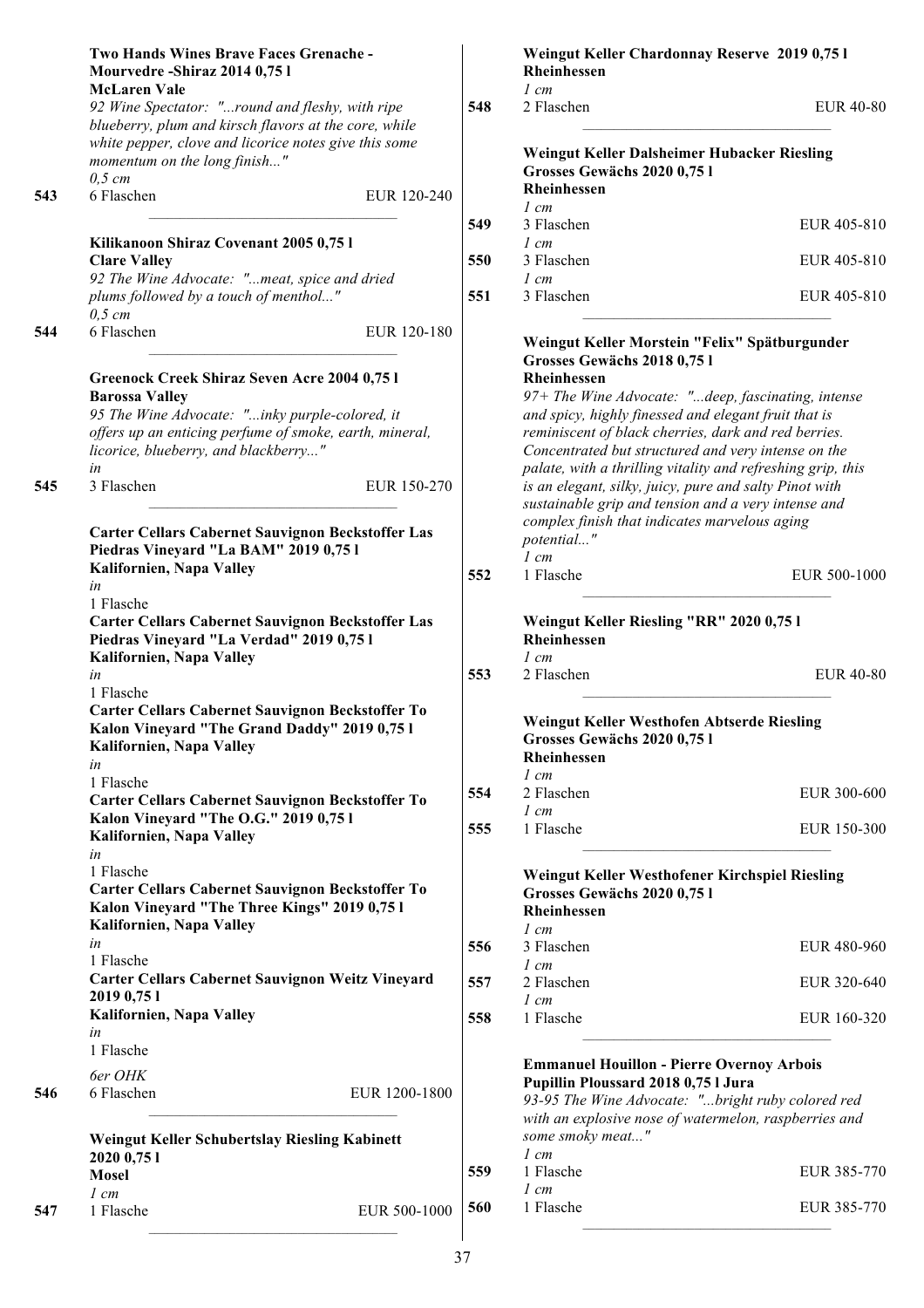| 561 | <b>Emmanuel Houillon - Pierre Overnoy Arbois</b><br>Pupillin Savagnin 2016 0,75 l Jura<br>96 The Wine Advocate: "expressive and shows youth<br>but also subtle complexity, hints of white flowers and a<br>spicy twist. The palate is vibrant and nicely textured,<br>and while it has plenty of acidity, it is very nicely<br>integrated"<br>$2 \, cm$<br>1 Flasche | EUR 400-800   | 568 | Bacio Divino Janzen Cloudy's Vineyard Cabernet<br>Sauvignon 2016 0,75 l Kalifornien, Napa Valley<br>94-96 The Wine Advocate: "very deep purple-black<br>color and vibrant nose of crushed black currants and<br>black plums with hints of cedar, black soil, Ceylon tea<br>and bay leaves"<br>in<br>3 Flaschen                                           | EUR 360-600 |
|-----|----------------------------------------------------------------------------------------------------------------------------------------------------------------------------------------------------------------------------------------------------------------------------------------------------------------------------------------------------------------------|---------------|-----|----------------------------------------------------------------------------------------------------------------------------------------------------------------------------------------------------------------------------------------------------------------------------------------------------------------------------------------------------------|-------------|
|     |                                                                                                                                                                                                                                                                                                                                                                      |               |     |                                                                                                                                                                                                                                                                                                                                                          |             |
| 562 | $2 \, cm$<br>1 Flasche                                                                                                                                                                                                                                                                                                                                               | EUR 400-800   |     | <b>Gantenbein Riesling Auslese 2004 0,75 l</b><br>Graubünden<br>3 cm, Etikett beschädigt, ganz leicht verschmutzt,<br>Kapsel leicht beschädigt, Leckspuren                                                                                                                                                                                               |             |
|     | Kongsgaard Syrah 2004 0,75 l<br>Kalifornien, Napa Valley<br>90 The Wine Advocate: "this wine has a character                                                                                                                                                                                                                                                         |               | 569 | 1 Flasche                                                                                                                                                                                                                                                                                                                                                | EUR 140-275 |
|     | totally different from anything else I have tasted in<br>California. The 2004 Syrah Hudson Vineyard is the<br>most monolithic wine I have tasted from Kongsgaard.<br>It has outstanding concentration and plenty of<br>graphite, roasted meat, blueberry, mulberry, and<br>almost earthy characteristics"<br>$1,5$ cm                                                |               |     | Quilceda Creek Cabernet Sauvignon 2016 0,75 l<br>Washington, Columbia Valley<br>98 The Wine Advocate: "chocolate-covered black<br>cherries with elegant blackberry tones effortlessly strut<br>their stuff next to seductive tones of French oak spices<br>and subtle savory and floral tones"<br>in                                                     |             |
| 563 | 3 Flaschen                                                                                                                                                                                                                                                                                                                                                           | EUR 390-780   | 570 | 3 Flaschen                                                                                                                                                                                                                                                                                                                                               | EUR 360-720 |
| 564 | Dana Estates Lotus Vineyard Cabernet Sauvignon<br>2006 0,75 1<br>Kalifornien, Napa Valley<br>95 The Wine Advocate: "dark ruby/purple color is<br>followed by an extraordinary bouquet of crushed<br>rocks, spring flowers, and black currants"<br>in, 6er OHK<br>6 Flaschen                                                                                          | EUR 2400-4800 | 571 | Hudson Phoenix 2018 0,75 l<br>Kalifornien, Napa Valley<br>93+ The Wine Advocate: "redolent of warm plums,<br>black cherries and black raspberries with suggestions<br>of garrigue, menthol, pencil lead and roses"<br>in<br>3 Flaschen                                                                                                                   | EUR 150-300 |
|     | Cliff Lede Vineyards Beckstoffer To Kalon<br>Vineyard Cabernet Sauvignon 2018 0,75 l                                                                                                                                                                                                                                                                                 |               |     | <b>Burge Family Draycott Shiraz 2004 0,75 l</b><br><b>Barossa Valley</b><br>in                                                                                                                                                                                                                                                                           |             |
| 565 | Kalifornien, Napa Valley<br>98+ The Wine Advocate: "deep garnet-purple color,<br>bursting from the glass with bold, flamboyant notions<br>of boysenberries, blackcurrant pastilles, stewed plums<br>and violets plus suggestions of allspice, cumin seed,<br>forest floor and unsmoked cigars with a waft of<br>potpourri"<br>in<br>1 Flasche                        | EUR 215-430   | 572 | 6 Flaschen<br>Domaine Bosquet des Papes Chateauneuf du Pape<br>A la Gloire de Mon Grand-Pere 2016 0,75 l<br><b>Rhone</b><br>96 The Wine Advocate: "the stunning 2016<br>Chteauneuf du Pape A la Gloire de Mon Grand-Pre,<br>which is good news for lovers of 100% Grenache.                                                                              | EUR 120-240 |
|     | Cliff Lede Vineyards High Fidelity 2018 0,75 l<br>Kalifornien, Napa Valley<br>94 The Wine Advocate: "redcurrant jelly, blackberry<br>coulis, black raspberries and spice cake followed by<br>nuances of red roses, cedar chest and pencil lead with                                                                                                                  |               |     | Drawn from a single parcel in the lieu-dit of Gardiole<br>(mostly sandy soils), half of the fruit was destemmed.<br>It's full-bodied and concentrated but silky and refined,<br>with scintillating purity of cherry and raspberry fruit,<br>backed by crisp acids and enlivening hints of orange<br>zest on the long, reverberating finish"<br>$1 \, cm$ |             |
|     | a waft of underbrush"<br>in                                                                                                                                                                                                                                                                                                                                          |               | 573 | 6 Flaschen                                                                                                                                                                                                                                                                                                                                               | EUR 150-240 |
| 566 | 3 Flaschen                                                                                                                                                                                                                                                                                                                                                           | EUR 210-420   |     | Wine & Soul Pintas 2015 0,75 l                                                                                                                                                                                                                                                                                                                           |             |
|     | Gantenbein Pinot Blanc Auslese 2001 0,75 l<br>Graubünden<br>0,5 cm, Etiketten leicht beschädigt, ganz leicht<br>verschmutzt                                                                                                                                                                                                                                          |               |     | Douro<br>96 The Wine Advocate: "it still seems pretty<br>brilliant, one of the fine moments of this 2015 vintage.<br>It is elegant in the mid-palate, perhaps more so than<br>normalcredit the vintage for that. It shows its oak a bit                                                                                                                  |             |
| 567 | 2 Flaschen                                                                                                                                                                                                                                                                                                                                                           | EUR 370-740   |     | too much just now, though, and the tannic power has<br>completely subsumed the fruit since I last saw it"<br>in, 3er OHK                                                                                                                                                                                                                                 |             |
|     |                                                                                                                                                                                                                                                                                                                                                                      |               | 574 | 3 Flaschen                                                                                                                                                                                                                                                                                                                                               | EUR 135-270 |

**574** 3 Flaschen EUR 135-270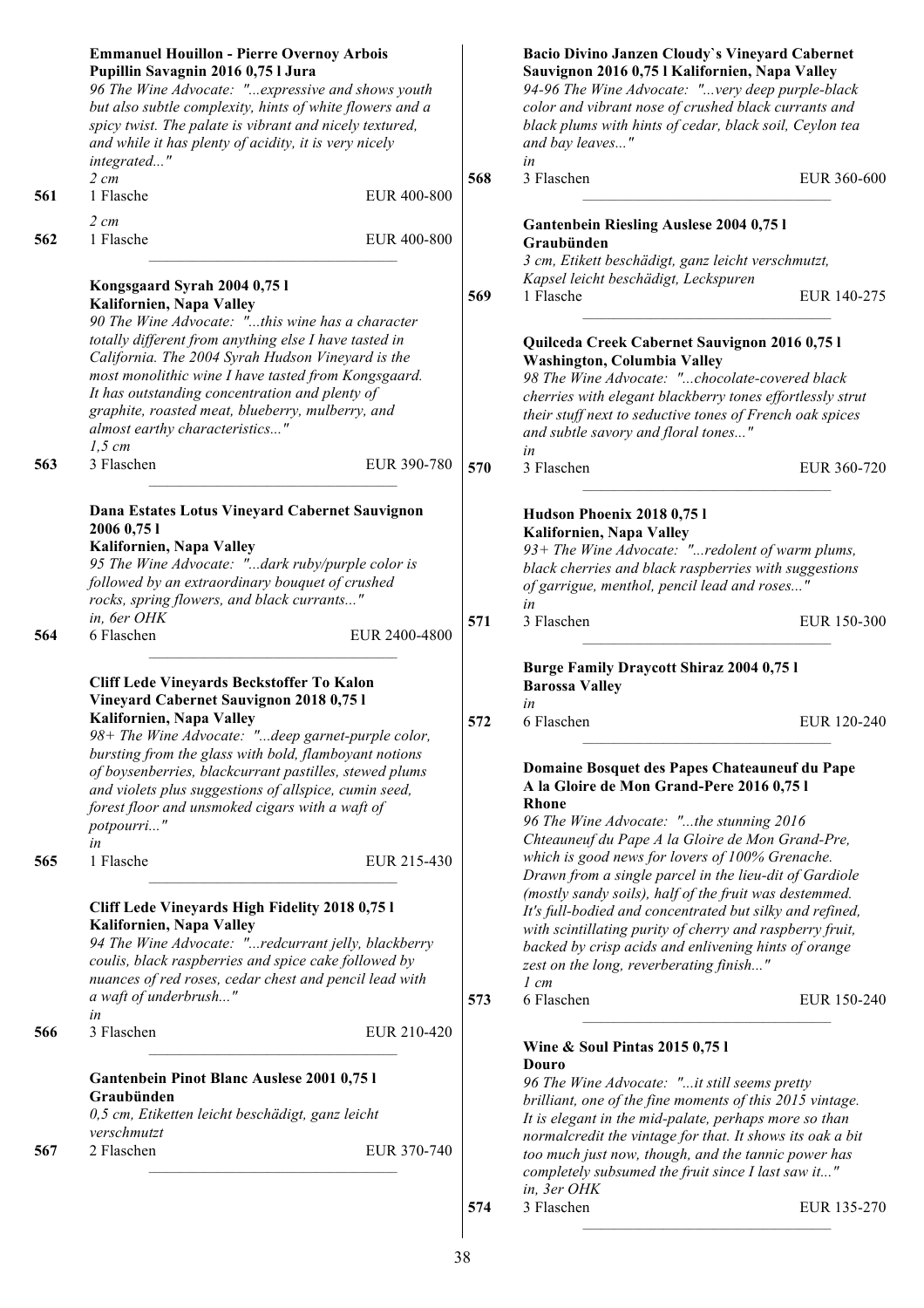|     | Veuve Clicquot Ponsardin Brut - Balzhazar NV<br>12,01<br>Champagne                                                                                                                                                                                                                                                                                                                                                            |             |  |
|-----|-------------------------------------------------------------------------------------------------------------------------------------------------------------------------------------------------------------------------------------------------------------------------------------------------------------------------------------------------------------------------------------------------------------------------------|-------------|--|
| 575 | 1,5 cm, 1er OHK<br>1 Flasche                                                                                                                                                                                                                                                                                                                                                                                                  | EUR 360-720 |  |
|     | Veuve Clicquot Ponsardin Brut - Salamanazar NV<br>9,01<br>Champagne                                                                                                                                                                                                                                                                                                                                                           |             |  |
| 576 | 1,5 cm, Etikett ganz leicht verschmutzt, 1er OHK<br>1 Flasche                                                                                                                                                                                                                                                                                                                                                                 | EUR 245-485 |  |
|     | Hudson Phoenix 2018 0,75 l<br>Kalifornien, Napa Valley<br>93+ The Wine Advocate: "redolent of warm plums,<br>black cherries and black raspberries with suggestions<br>of garrigue, menthol, pencil lead and roses"<br>in                                                                                                                                                                                                      |             |  |
| 577 | 3 Flaschen                                                                                                                                                                                                                                                                                                                                                                                                                    | EUR 150-300 |  |
|     | <b>Cliff Lede Vineyards Cabernet Sauvignon Stags</b><br><b>Leap District 2018 0,75 l</b><br><b>Stags Leap District</b><br>93 The Wine Advocate: "deep garnet-purple colored<br>2018 Cabernet Sauvignon Stags Leap District charges<br>out of the gate with exuberant scents of boysenberries,<br>blackcurrant cordial and warm black plums plus<br>touches of bay leaves, damp soil, pencil shavings and<br>sandalwood"<br>in |             |  |
| 578 | 3 Flaschen                                                                                                                                                                                                                                                                                                                                                                                                                    | EUR 120-240 |  |
|     |                                                                                                                                                                                                                                                                                                                                                                                                                               |             |  |
| 579 | Gantenbein Pinot Blanc Auslese 2001 0,75 l<br>Graubünden<br>0,5 cm, Etikett stark beschädigt, ganz leicht<br>verschmutzt<br>1 Flasche                                                                                                                                                                                                                                                                                         | EUR 185-370 |  |
|     | Voge, Alain Cornas Vieilles Vignes 2009 0,75 l<br><b>Rhone</b><br>96 The Wine Advocate: "park with its toasted spice,<br>black raspberry, licorice and graphite-laced<br>bouquet"                                                                                                                                                                                                                                             |             |  |
| 580 | $0,5$ cm<br>2 Flaschen                                                                                                                                                                                                                                                                                                                                                                                                        | EUR 90-180  |  |
|     | Soda Canyon Ranch Timeless 2018 0,75 l<br>Kalifornien, Napa Valley<br>in                                                                                                                                                                                                                                                                                                                                                      |             |  |
| 581 | 1 Flasche                                                                                                                                                                                                                                                                                                                                                                                                                     | EUR 200-400 |  |
|     | <b>Veuve Clicquot Ponsardin Vintage Reserve Rosé</b><br>Brut 1995 0,75 l<br>Champagne<br>92 Wine Spectator: "sumptuous, this ros caresses the<br>palate with its kirsch, rose and bread dough aromas<br>and flavors, while maintaining focus courtesy of a firm<br>backbone of acidity"<br>1 cm, Etiketten ganz leicht beschädigt                                                                                             |             |  |

|     | Veuve Clicquot Ponsardin Vintage Reserve Rosé<br>Brut 1996 0,75 l<br>Champagne                                                                                                                                                                                                                                                                                                                                                                                                    |             |
|-----|-----------------------------------------------------------------------------------------------------------------------------------------------------------------------------------------------------------------------------------------------------------------------------------------------------------------------------------------------------------------------------------------------------------------------------------------------------------------------------------|-------------|
|     | 91 Wine Spectator: "cherry and tobacco notes make<br>this ros distinctive. Medium-bodied, it has intensity, a<br>vibrant structure and a lingering aftertaste. Lovely<br>fruit and harmony"<br>$0,5$ cm                                                                                                                                                                                                                                                                           |             |
| 583 | 2 Flaschen                                                                                                                                                                                                                                                                                                                                                                                                                                                                        | EUR 130-260 |
|     | Vaille, Laurent Domaine de la Grange des Peres<br>rouge 1998 0,75 l<br>Languedoc<br>93 The Wine Advocate: "it is a powerful wine with<br>oodles of blackberries, cherries, currants, and spices<br>that conquer the palate and seemingly never<br>dissipate"<br>$1 \, cm$                                                                                                                                                                                                         |             |
| 584 | 1 Flasche                                                                                                                                                                                                                                                                                                                                                                                                                                                                         | EUR 350-700 |
| 585 | $1 \, cm$<br>1 Flasche                                                                                                                                                                                                                                                                                                                                                                                                                                                            | EUR 350-700 |
|     | Vaille, Laurent Domaine de la Grange des Peres<br>rouge 1999 0,75 l<br>Languedoc<br>$0,5$ cm<br>1 Flasche                                                                                                                                                                                                                                                                                                                                                                         |             |
| 586 | $0.5$ cm                                                                                                                                                                                                                                                                                                                                                                                                                                                                          | EUR 325-650 |
| 587 | 1 Flasche                                                                                                                                                                                                                                                                                                                                                                                                                                                                         | EUR 325-650 |
|     | Krug Vintage Brut 2008 0,75 l<br>Champagne<br>94+ The Wine Advocate: "clear honey, dried fruit,<br>walnut oil, Meyer lemon and rock salt, it's medium to<br>full-bodied, deep and incisive, with a racy spine of<br>acidity, a pretty pinpoint mousse and a penetrating,<br>saline finish"<br>$0,5 \, cm$                                                                                                                                                                         |             |
| 588 | 1 Flasche                                                                                                                                                                                                                                                                                                                                                                                                                                                                         | EUR 475-730 |
|     | <b>Spottswoode Cabernet Sauvignon Family Estate</b><br>Grown 2016 0,75 l<br>Kalifornien, Napa Valley<br>100 The Wine Advocate: "the 2016 Cabernet<br>Sauvignon is still very tight and youthful, slowly<br>unfurling to reveal a multifaceted wine with tons of<br>black, blue and red fruit sparksplums, cherries, black<br>currants and red currantswith dark chocolate, cedar<br>chest, black tea and red roses in the background plus<br>wafts of pencil lead and prosciutto" |             |
| 589 | in<br>2 Flaschen                                                                                                                                                                                                                                                                                                                                                                                                                                                                  | EUR 340-680 |
|     | Ca dei Frati I Frati Lugana 2020 1,5 l<br>Lombardei                                                                                                                                                                                                                                                                                                                                                                                                                               |             |
| 590 | 1 cm<br>3 Magnums                                                                                                                                                                                                                                                                                                                                                                                                                                                                 | EUR 45-90   |
|     |                                                                                                                                                                                                                                                                                                                                                                                                                                                                                   |             |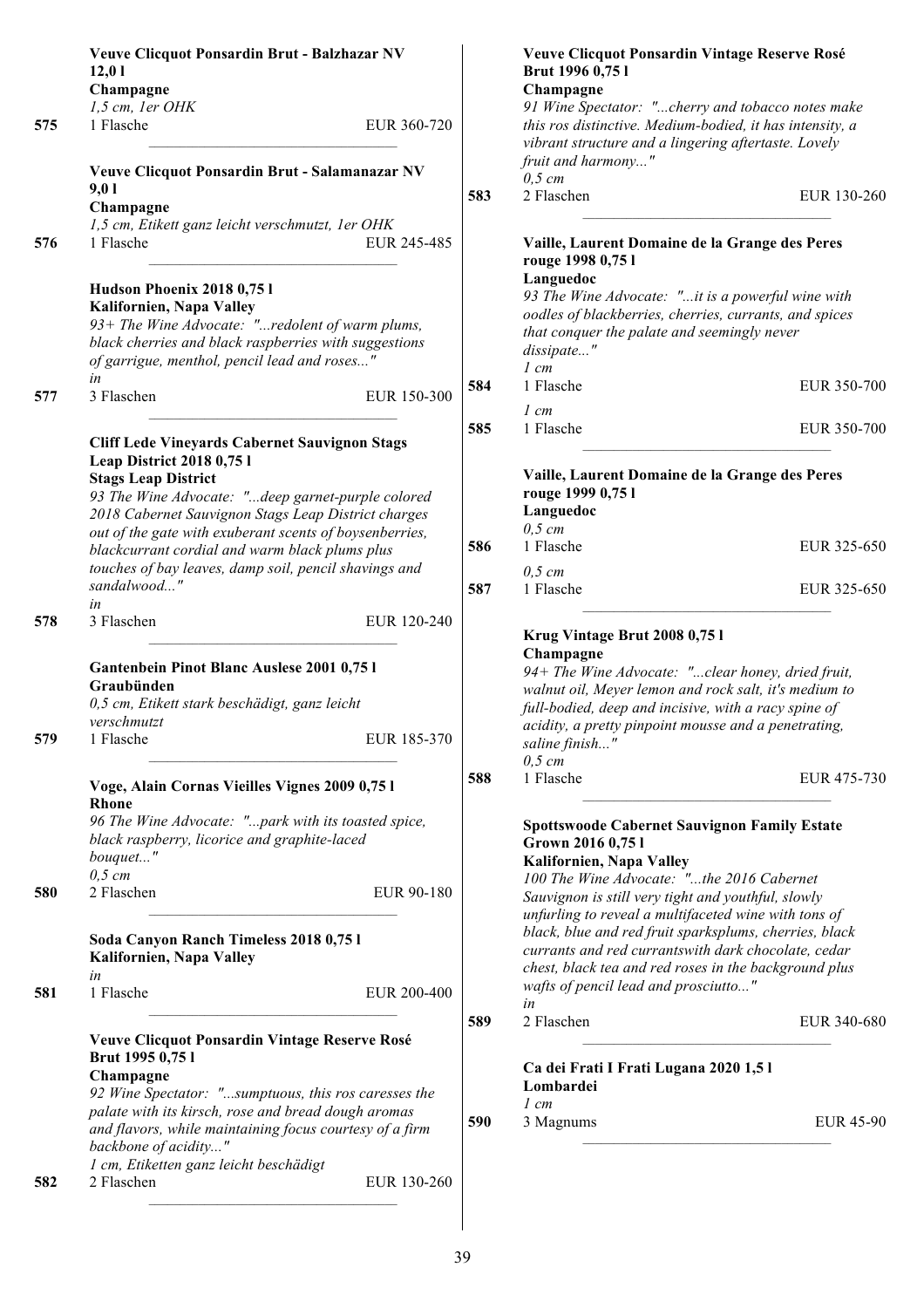| Rioja<br>92 The Wine Advocate<br>in             |                                                                                                                                                               |                                                                                                                                                                                                                                                                                                                                                                                                                                                                                                                                                                                                                                                                                                                                                                                                                                                                                                                                                                                                                             | Pauillac, 1er Cru Classe                                                                                                             |                                                                                                                                                                                                                                                                                                                                                                                                                                                                                       |
|-------------------------------------------------|---------------------------------------------------------------------------------------------------------------------------------------------------------------|-----------------------------------------------------------------------------------------------------------------------------------------------------------------------------------------------------------------------------------------------------------------------------------------------------------------------------------------------------------------------------------------------------------------------------------------------------------------------------------------------------------------------------------------------------------------------------------------------------------------------------------------------------------------------------------------------------------------------------------------------------------------------------------------------------------------------------------------------------------------------------------------------------------------------------------------------------------------------------------------------------------------------------|--------------------------------------------------------------------------------------------------------------------------------------|---------------------------------------------------------------------------------------------------------------------------------------------------------------------------------------------------------------------------------------------------------------------------------------------------------------------------------------------------------------------------------------------------------------------------------------------------------------------------------------|
|                                                 |                                                                                                                                                               |                                                                                                                                                                                                                                                                                                                                                                                                                                                                                                                                                                                                                                                                                                                                                                                                                                                                                                                                                                                                                             | 91 The Wine Advocate: "blackberry, cedar, warm                                                                                       |                                                                                                                                                                                                                                                                                                                                                                                                                                                                                       |
|                                                 |                                                                                                                                                               |                                                                                                                                                                                                                                                                                                                                                                                                                                                                                                                                                                                                                                                                                                                                                                                                                                                                                                                                                                                                                             | bricks and melted tar aromas - an unfussy,                                                                                           |                                                                                                                                                                                                                                                                                                                                                                                                                                                                                       |
| 6 Flaschen<br>in                                | EUR 90-180                                                                                                                                                    |                                                                                                                                                                                                                                                                                                                                                                                                                                                                                                                                                                                                                                                                                                                                                                                                                                                                                                                                                                                                                             | uncomplicated, quite serious Pauillac bouquet. The<br>palate is well balanced with crisp acidity"                                    |                                                                                                                                                                                                                                                                                                                                                                                                                                                                                       |
| 6 Flaschen                                      | EUR 90-180                                                                                                                                                    | 601                                                                                                                                                                                                                                                                                                                                                                                                                                                                                                                                                                                                                                                                                                                                                                                                                                                                                                                                                                                                                         | hf-in, Perfekter Zustand<br>1 Flasche                                                                                                | EUR 350-700                                                                                                                                                                                                                                                                                                                                                                                                                                                                           |
|                                                 |                                                                                                                                                               |                                                                                                                                                                                                                                                                                                                                                                                                                                                                                                                                                                                                                                                                                                                                                                                                                                                                                                                                                                                                                             |                                                                                                                                      |                                                                                                                                                                                                                                                                                                                                                                                                                                                                                       |
|                                                 |                                                                                                                                                               |                                                                                                                                                                                                                                                                                                                                                                                                                                                                                                                                                                                                                                                                                                                                                                                                                                                                                                                                                                                                                             | Pomerol                                                                                                                              |                                                                                                                                                                                                                                                                                                                                                                                                                                                                                       |
| 3 Magnums                                       | EUR 60-105                                                                                                                                                    |                                                                                                                                                                                                                                                                                                                                                                                                                                                                                                                                                                                                                                                                                                                                                                                                                                                                                                                                                                                                                             | dark red fruits. Full-bodied, very soft and silky, with                                                                              |                                                                                                                                                                                                                                                                                                                                                                                                                                                                                       |
| Robertson                                       |                                                                                                                                                               |                                                                                                                                                                                                                                                                                                                                                                                                                                                                                                                                                                                                                                                                                                                                                                                                                                                                                                                                                                                                                             | in, Etikett ganz leicht beschädigt, ganz leicht<br>verschmutzt                                                                       |                                                                                                                                                                                                                                                                                                                                                                                                                                                                                       |
| 1 Imperial                                      | EUR 110-200                                                                                                                                                   | 602                                                                                                                                                                                                                                                                                                                                                                                                                                                                                                                                                                                                                                                                                                                                                                                                                                                                                                                                                                                                                         | 1 Flasche                                                                                                                            | EUR 1650-3300                                                                                                                                                                                                                                                                                                                                                                                                                                                                         |
|                                                 |                                                                                                                                                               |                                                                                                                                                                                                                                                                                                                                                                                                                                                                                                                                                                                                                                                                                                                                                                                                                                                                                                                                                                                                                             | <b>Gantenbein Riesling Auslese 2004 0,751</b><br>Graubünden                                                                          |                                                                                                                                                                                                                                                                                                                                                                                                                                                                                       |
|                                                 |                                                                                                                                                               |                                                                                                                                                                                                                                                                                                                                                                                                                                                                                                                                                                                                                                                                                                                                                                                                                                                                                                                                                                                                                             |                                                                                                                                      |                                                                                                                                                                                                                                                                                                                                                                                                                                                                                       |
| 1 Imperial                                      | EUR 110-200                                                                                                                                                   |                                                                                                                                                                                                                                                                                                                                                                                                                                                                                                                                                                                                                                                                                                                                                                                                                                                                                                                                                                                                                             |                                                                                                                                      | EUR 185-370                                                                                                                                                                                                                                                                                                                                                                                                                                                                           |
| 0,751                                           |                                                                                                                                                               |                                                                                                                                                                                                                                                                                                                                                                                                                                                                                                                                                                                                                                                                                                                                                                                                                                                                                                                                                                                                                             | Bacio Divino Janzen Beckstoffer To Kalon<br>Cabernet Sauvignon 2017 0,75 l<br>Kalifornien, Napa Valley                               |                                                                                                                                                                                                                                                                                                                                                                                                                                                                                       |
|                                                 |                                                                                                                                                               |                                                                                                                                                                                                                                                                                                                                                                                                                                                                                                                                                                                                                                                                                                                                                                                                                                                                                                                                                                                                                             |                                                                                                                                      | EUR 320-640                                                                                                                                                                                                                                                                                                                                                                                                                                                                           |
| 2 Flaschen                                      | EUR 200-400                                                                                                                                                   |                                                                                                                                                                                                                                                                                                                                                                                                                                                                                                                                                                                                                                                                                                                                                                                                                                                                                                                                                                                                                             |                                                                                                                                      |                                                                                                                                                                                                                                                                                                                                                                                                                                                                                       |
| 2015 0,75 1<br>Kalifornien, Bennet Valley<br>in |                                                                                                                                                               |                                                                                                                                                                                                                                                                                                                                                                                                                                                                                                                                                                                                                                                                                                                                                                                                                                                                                                                                                                                                                             | Hearts" 2012 0,75 l<br>Kalifornien, Napa Valley<br>The Wine Advocate: "it is a tasty, elegant, well-made                             |                                                                                                                                                                                                                                                                                                                                                                                                                                                                                       |
| 3 Flaschen                                      | EUR 150-300                                                                                                                                                   |                                                                                                                                                                                                                                                                                                                                                                                                                                                                                                                                                                                                                                                                                                                                                                                                                                                                                                                                                                                                                             | decade or more. Some mulberries, baking spices, cedar<br>$wood$ "                                                                    |                                                                                                                                                                                                                                                                                                                                                                                                                                                                                       |
| Kalifornien, Napa Valley                        |                                                                                                                                                               | 605                                                                                                                                                                                                                                                                                                                                                                                                                                                                                                                                                                                                                                                                                                                                                                                                                                                                                                                                                                                                                         | in<br>2 Flaschen                                                                                                                     | EUR 90-180                                                                                                                                                                                                                                                                                                                                                                                                                                                                            |
|                                                 |                                                                                                                                                               |                                                                                                                                                                                                                                                                                                                                                                                                                                                                                                                                                                                                                                                                                                                                                                                                                                                                                                                                                                                                                             | Domaine Rapet Pere & Fils Pernand Verglesses Les<br><b>Belles Filles 2016 0,75 l</b><br><b>Cote de Beaune</b>                        |                                                                                                                                                                                                                                                                                                                                                                                                                                                                                       |
| potpourri"                                      |                                                                                                                                                               | 606                                                                                                                                                                                                                                                                                                                                                                                                                                                                                                                                                                                                                                                                                                                                                                                                                                                                                                                                                                                                                         | $0,5 \, cm$<br>6 Flaschen                                                                                                            | EUR 150-300                                                                                                                                                                                                                                                                                                                                                                                                                                                                           |
| in<br>1 Flasche                                 | EUR 215-430                                                                                                                                                   |                                                                                                                                                                                                                                                                                                                                                                                                                                                                                                                                                                                                                                                                                                                                                                                                                                                                                                                                                                                                                             | <b>Cliff Lede Vineyards Cabernet Sauvignon "Poetry"</b>                                                                              |                                                                                                                                                                                                                                                                                                                                                                                                                                                                                       |
| Graubünden                                      |                                                                                                                                                               |                                                                                                                                                                                                                                                                                                                                                                                                                                                                                                                                                                                                                                                                                                                                                                                                                                                                                                                                                                                                                             | <b>Stags Leap District</b><br>95+ The Wine Advocate: "elegant, classic Stags<br>Leap example with finesse allied to beautifully pure |                                                                                                                                                                                                                                                                                                                                                                                                                                                                                       |
| 1 Flasche                                       | EUR 185-370                                                                                                                                                   | 607                                                                                                                                                                                                                                                                                                                                                                                                                                                                                                                                                                                                                                                                                                                                                                                                                                                                                                                                                                                                                         | in, 6er OHK                                                                                                                          | EUR 1050-1800                                                                                                                                                                                                                                                                                                                                                                                                                                                                         |
|                                                 |                                                                                                                                                               |                                                                                                                                                                                                                                                                                                                                                                                                                                                                                                                                                                                                                                                                                                                                                                                                                                                                                                                                                                                                                             |                                                                                                                                      |                                                                                                                                                                                                                                                                                                                                                                                                                                                                                       |
| $1 \, cm$                                       |                                                                                                                                                               |                                                                                                                                                                                                                                                                                                                                                                                                                                                                                                                                                                                                                                                                                                                                                                                                                                                                                                                                                                                                                             | Kalifornien, Napa Valley<br>95 The Wine Advocate: "deep garnet-purple colored<br>2015 Cabernet Sauvignon Estate opens with seriously |                                                                                                                                                                                                                                                                                                                                                                                                                                                                                       |
| 1 Magnum                                        | EUR 565-1125                                                                                                                                                  |                                                                                                                                                                                                                                                                                                                                                                                                                                                                                                                                                                                                                                                                                                                                                                                                                                                                                                                                                                                                                             | in                                                                                                                                   | EUR 200-400                                                                                                                                                                                                                                                                                                                                                                                                                                                                           |
|                                                 | <b>Robertson</b><br>in-ts, Etiketten leicht verschmutzt<br>Robertson<br>in-ts, Etikett ganz leicht verschmutzt<br>Kalifornien, Napa Valley<br>in<br>Champagne | <b>Excelsior Estate Merlot Excelsior 2017 1,51</b><br><b>Excelsior Estate Merlot Excelsior 2017 6,01</b><br>in-ts, Etikett leicht beschädigt, leicht verschmutzt<br><b>Excelsior Estate Shiraz Excelsior 2017 6,01</b><br><b>Blankiet Cabernet Sauvignon Paradise Hills 2005</b><br>Tynan, Christopher Judge Family Vineyard Syrah<br>Cliff Lede Vineyards Beckstoffer To Kalon<br>Vineyard Cabernet Sauvignon 2018 0,75 l<br>98+ The Wine Advocate: "deep garnet-purple color,<br>bursting from the glass with bold, flamboyant notions<br>of boysenberries, blackcurrant pastilles, stewed plums<br>and violets plus suggestions of allspice, cumin seed,<br>forest floor and unsmoked cigars with a waft of<br>Gantenbein Pinot Blanc Auslese 2001 0,75 l<br>1 cm, Etikett stark beschädigt, ganz leicht verschmutzt<br>Roederer, Louis Cristal Brut 2002 1,51<br>96+ The Wine Advocate: "pears, flowers, spices,<br>mint, minerals and oak are woven into a cashmere-like<br>frame of extraordinary grace and elegance" | 603<br>604<br>608                                                                                                                    | Chateau Petrus 1988 0,751<br>95 Wine Spectator: "grilled meat, black olive and<br>ultrarefined tannins"<br>0,5 cm, Etikett beschädigt, ganz leicht verschmutzt<br>1 Flasche<br>in<br>2 Flaschen<br><b>Blankiet Paradise Hills Vineyard "Prince of</b><br>wine, ready to drink but certainly capable of lasting a<br>2014 0,75 1<br>power and balance. Deep and rich and possibly"<br>6 Flaschen<br>Marciano Cabernet Sauvignon 2015 0,75 l<br>earthy scents of truffles"<br>1 Flasche |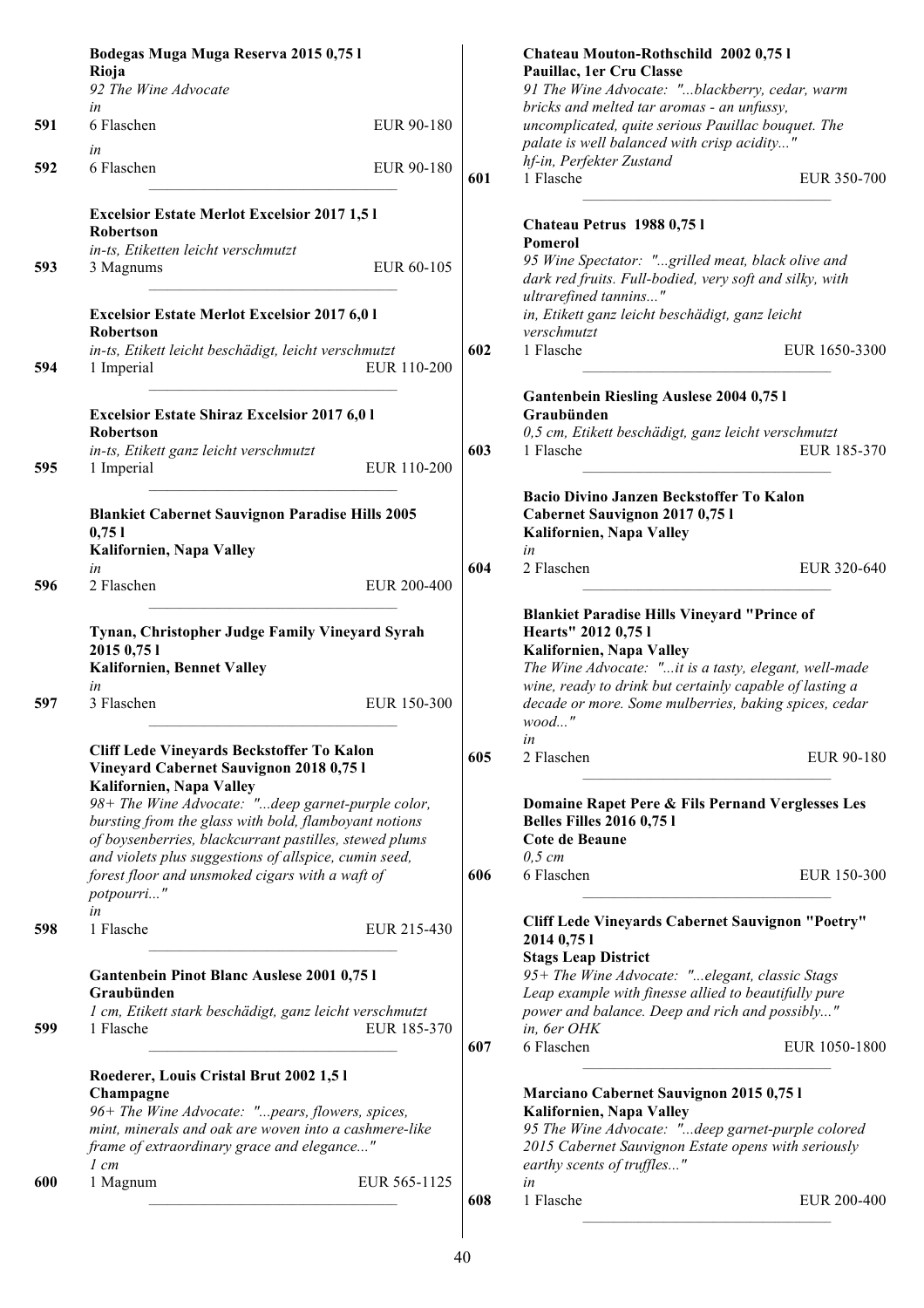|     | Ovid Winery Proprietary Red 2018 0,75 l<br>Kalifornien, Napa Valley                                                                                                                                              |              |     | Krug Vintage Brut 2008 0,75 l<br>Champagne                                                                                                                                                                            |              |
|-----|------------------------------------------------------------------------------------------------------------------------------------------------------------------------------------------------------------------|--------------|-----|-----------------------------------------------------------------------------------------------------------------------------------------------------------------------------------------------------------------------|--------------|
| 609 | in, 3er OHK<br>3 Flaschen                                                                                                                                                                                        | EUR 750-1500 |     | 94+ The Wine Advocate: "clear honey, dried fruit,<br>walnut oil, Meyer lemon and rock salt, it's medium to<br>full-bodied, deep and incisive, with a racy spine of                                                    |              |
|     | Gantenbein Pinot Blanc Auslese 2001 0,75 l<br>Graubünden                                                                                                                                                         |              |     | acidity, a pretty pinpoint mousse and a penetrating,<br>saline finish"                                                                                                                                                |              |
|     | 3,5 cm, Etikett ganz leicht beschädigt, ganz leicht<br>verschmutzt, Kapsel ganz leicht beschädigt                                                                                                                |              | 617 | $0,5$ cm<br>1 Flasche                                                                                                                                                                                                 | EUR 475-730  |
| 610 | 1 Flasche                                                                                                                                                                                                        | EUR 155-315  |     | <b>Bacio Divino Janzen Beckstoffer To Kalon</b>                                                                                                                                                                       |              |
|     | Kalleske Grenache Old Vine 2006 0,75 l<br><b>Barossa Valley</b>                                                                                                                                                  |              |     | Cabernet Sauvignon 2017 0,75 l<br>Kalifornien, Napa Valley<br>in                                                                                                                                                      |              |
|     | 92 The Wine Advocate: "full-bodied and intense on<br>the palate, it delivers gobs of savory fruit, outstanding<br>depth, and a long, pure finish"                                                                |              | 618 | 2 Flaschen                                                                                                                                                                                                            | EUR 320-640  |
|     | 6 cm, Etikett ganz leicht beschädigt, Kapsel ganz leicht<br>beschädigt<br>1 Flasche                                                                                                                              |              |     | <b>Cliff Lede Vineyards Cabernet Sauvignon Stags</b><br><b>Leap District 2018 0,751</b><br><b>Stags Leap District</b>                                                                                                 |              |
|     | Kilikanoon Greens Vineyard Shiraz 2002 0,75 l<br><b>Barossa Valley</b><br>4 cm, Kapsel ganz leicht beschädigt<br>1 Flasche                                                                                       |              |     | 93 The Wine Advocate: "deep garnet-purple colored<br>2018 Cabernet Sauvignon Stags Leap District charges<br>out of the gate with exuberant scents of boysenberries,<br>blackcurrant cordial and warm black plums plus |              |
| 611 | 2 Flaschen                                                                                                                                                                                                       | EUR 65-130   |     | touches of bay leaves, damp soil, pencil shavings and<br>sandalwood"<br>in                                                                                                                                            |              |
|     | Forman Cabernet Sauvignon 2015 0,75 l                                                                                                                                                                            |              | 619 | 3 Flaschen                                                                                                                                                                                                            | EUR 120-240  |
|     | Kalifornien, Napa Valley<br>92-94 The Wine Advocate: "gorgeous blueberry and<br>black raspberry notes with some licorice, truffle and<br>forest floor"                                                           |              |     | <b>Greenock Creek Roennfeldt Road Shiraz 2009 0,75</b><br>l Barossa Valley<br>96+ The Wine Advocate: "gorgeous scents of baked                                                                                        |              |
| 612 | in<br>3 Flaschen                                                                                                                                                                                                 | EUR 180-300  |     | berries, kirsch, dried rose petals, cinnamon, cloves,<br>eucalypt and sandalwood"<br>in, ler OC                                                                                                                       |              |
|     | Tynan, Christopher Judge Family Vineyard Syrah<br>2015 0,75 1<br><b>Kalifornien, Bennet Valley</b>                                                                                                               |              | 620 | 1 Flasche<br>Colgin Syrah IX Estate 2013 0,75 l                                                                                                                                                                       | EUR 200-400  |
| 613 | in<br>3 Flaschen                                                                                                                                                                                                 | EUR 150-300  |     | Kalifornien, Napa Valley<br>98 The Wine Advocate: "possibly greater intensity                                                                                                                                         |              |
|     | Schäfer, Willi Graacher Himmelreich Riesling<br>Grosses Gewächs 2018 0,75 IMosel<br>$0,5$ cm                                                                                                                     |              |     | than its sibling. Its blackberry fruit, charcoal, acacia<br>flowers, grilled meats and beef tartare notes are all<br>beautifully presented in a pure, succulent, opulent<br>style"                                    |              |
| 614 | 7 Flaschen                                                                                                                                                                                                       | EUR 140-280  | 621 | $0,5$ cm, $3er$ OHK<br>3 Flaschen                                                                                                                                                                                     | EUR 900-1800 |
|     | Chateau Grand-Puy-Lacoste 2010 0,75 l<br>Pauillac, 5e Cru Classe<br>93 The Wine Advocate: "black cherries, stewed<br>plums and blackberry preserves with hints of bouquet<br>garni, tapenade and dried lavender" |              |     | Chateau Leoville-Barton 1988 0,75 l<br>Saint-Julien, 2e Cru Classe<br>93 Wine Spectator: "shows plenty of mint, currant<br>and mineral character on the nose. Full-bodied, with                                       |              |
| 615 | in<br>5 Flaschen                                                                                                                                                                                                 | EUR 350-600  |     | big and soft tannins. Plenty of mushroom, berry and<br>fruity character. Opulent and beautiful"<br>ts, Etikett leicht verschmutzt                                                                                     |              |
|     | Chateau Larcis-Ducasse 2010 0,75 l                                                                                                                                                                               |              | 622 | 1 Flasche                                                                                                                                                                                                             | EUR 70-140   |
|     | <b>Saint-Emilion, Grand Cru Classe</b><br>97 The Wine Advocate: "notes of licorice, garrigue,                                                                                                                    |              |     | Chateau Leoville-Barton 2014 0,75 l                                                                                                                                                                                   |              |
|     | incense, smoked meats, espresso, creme de cassis and<br>blackberry liqueur jump from the glass of this<br>unbelievably intense wine"<br>in                                                                       |              |     | Saint-Julien, 2e Cru Classe<br>94 The Wine Advocate: "very pure bouquet that<br>gains intensity in the glass, laden with blackberry and<br>raspberry coulis scents, cold wet stone"                                   |              |
| 616 | 5 Flaschen                                                                                                                                                                                                       | EUR 375-750  | 623 | in<br>1 Flasche                                                                                                                                                                                                       | EUR 50-100   |
|     |                                                                                                                                                                                                                  |              |     |                                                                                                                                                                                                                       |              |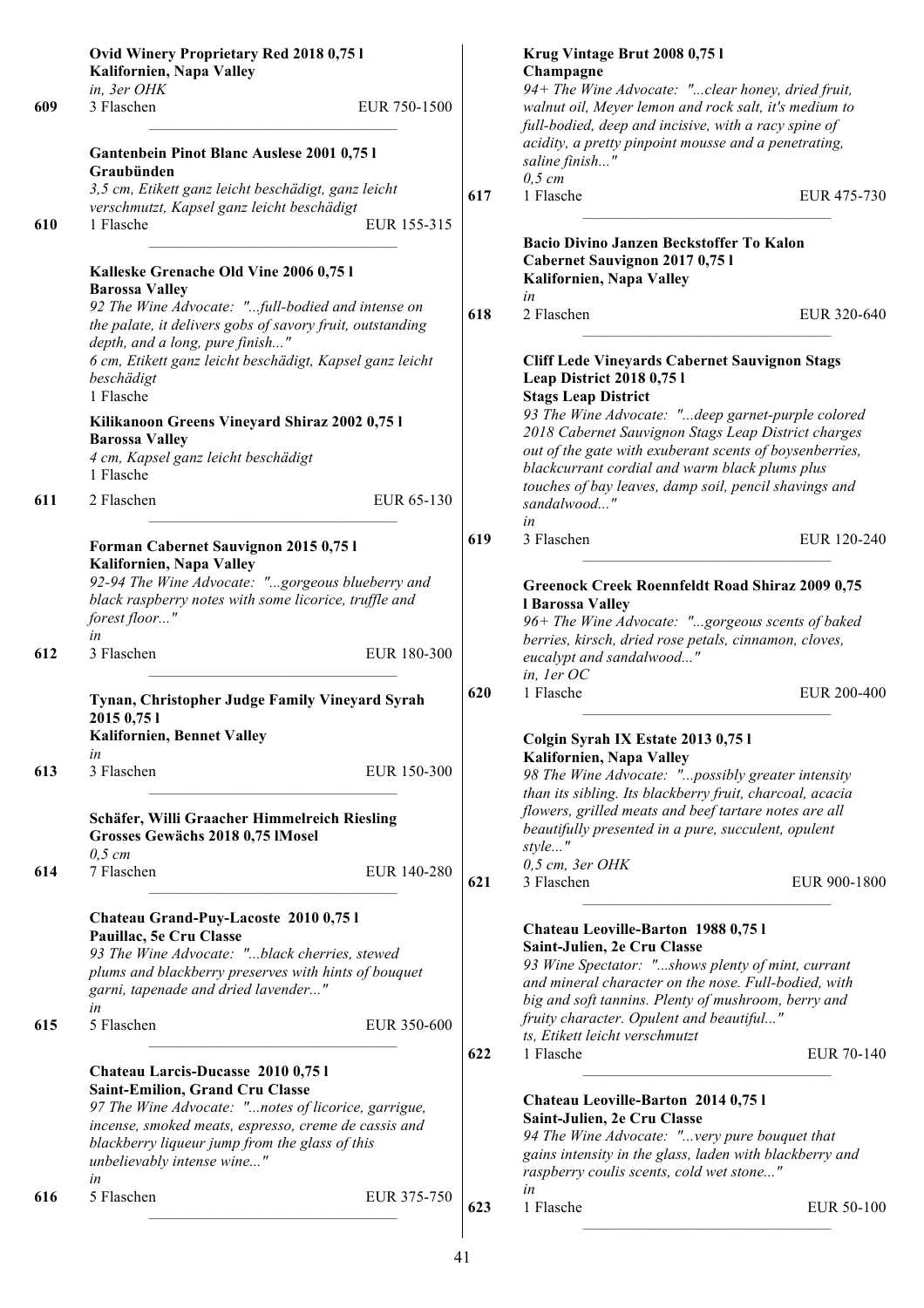|     | <b>Cliff Lede Vineyards Cabernet Sauvignon</b><br>Songbook 2014 0,75 l<br>Kalifornien, Stags Leap District                                                                                                                 |     | Chateau Cheval Blanc 1993 0,751<br>Saint-Emilion, 1er Grand Cru Classe A<br>in, Etikett ganz leicht verschmutzt                                                      |  |
|-----|----------------------------------------------------------------------------------------------------------------------------------------------------------------------------------------------------------------------------|-----|----------------------------------------------------------------------------------------------------------------------------------------------------------------------|--|
|     | 98+ The Wine Advocate: "gorgeous crme de cassis<br>notes, a hint of espresso and white chocolate jump<br>from the glass of this inky purple wine.                                                                          | 632 | 1 Flasche<br>EUR 275-550                                                                                                                                             |  |
|     | Multidimensional, extraordinarily rich, concentrated<br>and full-bodied"<br>in, 6er OHK                                                                                                                                    |     | Cliff Lede Vineyards Beckstoffer To Kalon<br>Vineyard Cabernet Sauvignon 2018 0,75 l<br>Kalifornien, Napa Valley                                                     |  |
| 624 | 6 Flaschen<br>EUR 1080-2160                                                                                                                                                                                                |     | 98+ The Wine Advocate: "deep garnet-purple color,<br>bursting from the glass with bold, flamboyant notions<br>of boysenberries, blackcurrant pastilles, stewed plums |  |
|     | Greenock Creek Shiraz Seven Acre 2004 0,75 l<br><b>Barossa Valley</b><br>95 The Wine Advocate: "inky purple-colored, it<br>offers up an enticing perfume of smoke, earth, mineral,                                         |     | and violets plus suggestions of allspice, cumin seed,<br>forest floor and unsmoked cigars with a waft of<br>potpourri"<br>in                                         |  |
|     | licorice, blueberry, and blackberry"<br>in                                                                                                                                                                                 | 633 | 1 Flasche<br>EUR 215-430                                                                                                                                             |  |
| 625 | 3 Flaschen<br>EUR 150-270                                                                                                                                                                                                  |     | Weingut Egon Müller Scharzhofberger Riesling<br>Auslese Versteigerungswein 2001 0,75 l                                                                               |  |
|     | <b>Gantenbein Riesling Auslese 2004 0,751</b><br>Graubünden                                                                                                                                                                |     | <b>Mosel-Saar-Ruwer</b><br>1 cm, Etikett beschädigt, verschmutzt, ganz leicht                                                                                        |  |
|     | 2 cm, Etikett beschädigt, ganz leicht verschmutzt,                                                                                                                                                                         |     | kellergrau                                                                                                                                                           |  |
| 626 | Kapsel leicht beschädigt, Leckspuren<br>1 Flasche<br>EUR 145-295                                                                                                                                                           | 634 | 1 Flasche<br>EUR 640-1280                                                                                                                                            |  |
|     | Chateau Palmer 1993 0,751                                                                                                                                                                                                  |     | Cliff Lede Vineyards High Fidelity 2018 0,75 l<br>Kalifornien, Napa Valley                                                                                           |  |
|     | Margaux, 3e Cru Classe<br>92 The Wine Advocate: " expressive and terroir-                                                                                                                                                  |     | 94 The Wine Advocate: "redcurrant jelly, blackberry                                                                                                                  |  |
|     | driven. It gains intensity in the glass. The palate is very<br>well defined with red cherry and cranberry on the<br>entry, giving way to cedar and sous-bois on the                                                        |     | coulis, black raspberries and spice cake followed by<br>nuances of red roses, cedar chest and pencil lead with<br>a waft of underbrush"<br>in                        |  |
|     | autumnal, very "classic" finish"<br>hf-in, Etikett leicht beschädigt                                                                                                                                                       | 635 | 3 Flaschen<br>EUR 210-420                                                                                                                                            |  |
| 627 | 1 Flasche<br>EUR 140-280                                                                                                                                                                                                   |     | Clos Saint Jean Chateauneuf-du-Pape 2008 0,75 l<br><b>Rhone</b>                                                                                                      |  |
|     | Chateau Palmer 1999 0,751<br>Margaux, 3e Cru Classe<br>95 The Wine Advocate: "beautifully, offering up a                                                                                                                   |     | 90 The Wine Advocate: "black cherry, forest floor,<br>pepper and underbrush-like aromas and flavors"<br>$0,5$ cm                                                     |  |
|     | deep and lavish bouquet of cherries and berries<br>mingled with hints of cigar box and violets. Full-                                                                                                                      | 636 | 3 Flaschen<br>EUR 60-120                                                                                                                                             |  |
|     | bodied, broad and enveloping, with a sumptuous core<br>of fruit, velvety tannins and a long, expansive finish"<br>in, Etiketten ganz leicht beschädigt                                                                     |     | <b>Cliff Lede Vineyards Cabernet Sauvignon Stags</b><br><b>Leap District 2018 0,75 l</b>                                                                             |  |
| 628 | 2 Flaschen<br>EUR 460-920                                                                                                                                                                                                  |     | <b>Stags Leap District</b><br>93 The Wine Advocate: "deep garnet-purple colored                                                                                      |  |
| 629 | in, Etiketten ganz leicht beschädigt<br>2 Flaschen<br>EUR 460-920                                                                                                                                                          |     | 2018 Cabernet Sauvignon Stags Leap District charges<br>out of the gate with exuberant scents of boysenberries,                                                       |  |
| 630 | in, Etiketten ganz leicht beschädigt<br>2 Flaschen<br>EUR 460-920                                                                                                                                                          |     | blackcurrant cordial and warm black plums plus<br>touches of bay leaves, damp soil, pencil shavings and<br>sandalwood"                                               |  |
|     | Chateau Pichon Longueville Comtesse de Lalande                                                                                                                                                                             | 637 | in<br>3 Flaschen<br>EUR 120-240                                                                                                                                      |  |
|     | 1999 0,75 1<br>Pauillac, 2e Cru Classe                                                                                                                                                                                     |     | in                                                                                                                                                                   |  |
|     | The Wine Advocate: "it offers a complex, evolved<br>bouquet of cedar, underbrush, red currants, and spice<br>box. The dark ruby color is not as saturated as many<br>1999s, and the wine possesses the weight and style of | 638 | 3 Flaschen<br>EUR 120-240                                                                                                                                            |  |
|     | the 1979 and 1981"                                                                                                                                                                                                         |     |                                                                                                                                                                      |  |
| 631 | hf-in, Etikett leicht beschädigt, leicht verschmutzt<br>1 Flasche<br>EUR 110-220                                                                                                                                           |     |                                                                                                                                                                      |  |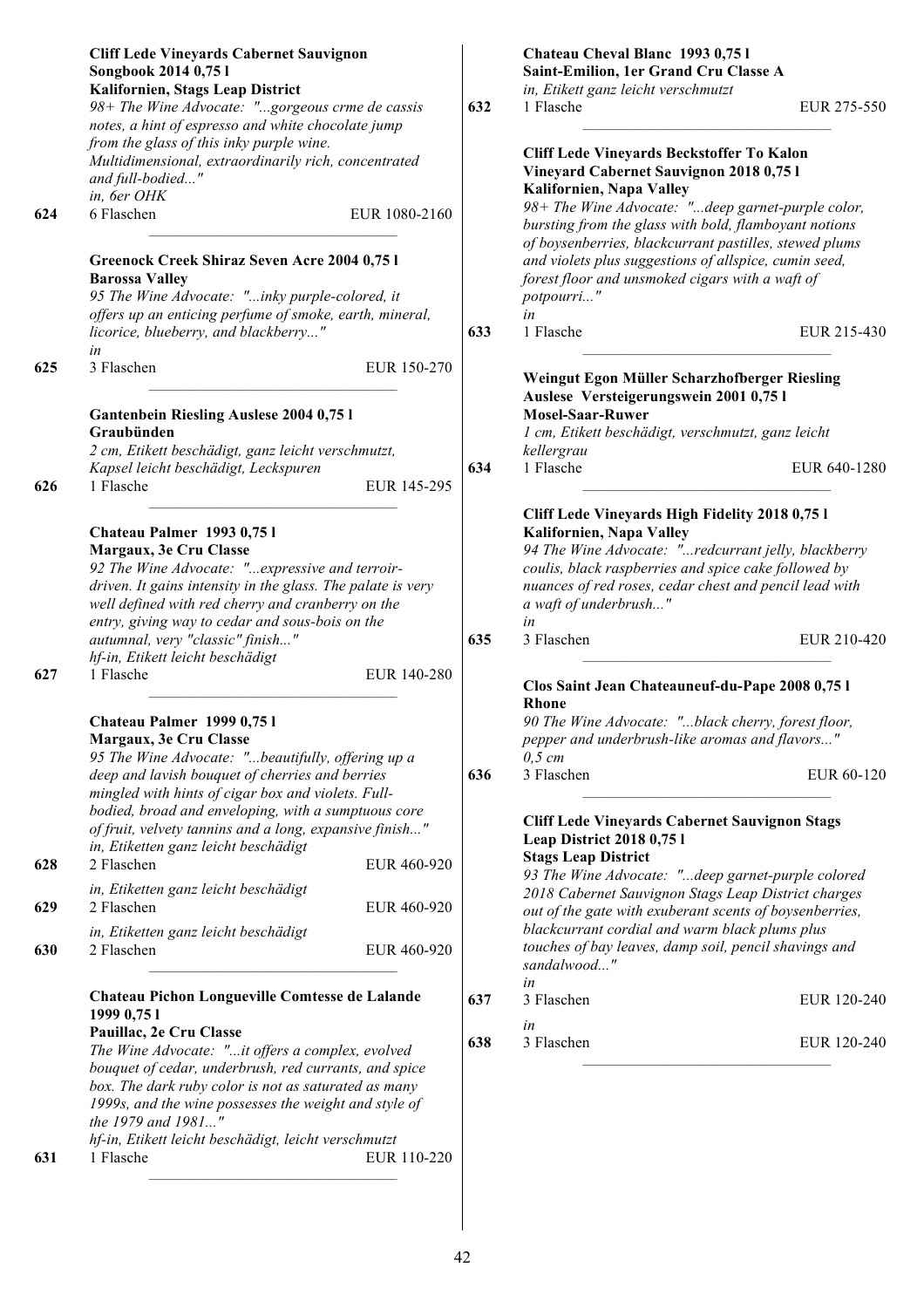|     | <b>Cliff Lede Vineyards Cabernet Sauvignon "Magic</b><br>Nights" 2018 0,75 l Stags Leap District<br>94+ The Wine Advocate: "creme de cassis,                        |              |     | Morey, Thomas Batard-Montrachet Grand Cru<br>2016 0,75 1<br>Cote de Beaune                                                 |             |
|-----|---------------------------------------------------------------------------------------------------------------------------------------------------------------------|--------------|-----|----------------------------------------------------------------------------------------------------------------------------|-------------|
|     | blueberry coulis and chocolate-covered cherries plus<br>hints of garrigue, pencil lead and beef drippings. Full-<br>bodied, the palate is jam-packed with muscular, |              | 648 | 0,5 cm, Etiketten leicht beschädigt, leicht verschmutzt<br>2 Flaschen                                                      | EUR 300-600 |
|     | energetic black fruits, supported by firm, ripe tannins<br>and seamless freshness, finishing long and savory"<br>in                                                 |              |     | Forman Cabernet Sauvignon 2015 0,75 l<br>Kalifornien, Napa Valley                                                          |             |
| 639 | 3 Flaschen                                                                                                                                                          | EUR 240-480  |     | 92-94 The Wine Advocate: "gorgeous blueberry and<br>black raspberry notes with some licorice, truffle and<br>forest floor" |             |
|     | <b>Shafer Vineyards Relentless 2017 0,751</b><br>Kalifornien, Napa Valley                                                                                           |              | 649 | in<br>3 Flaschen                                                                                                           | EUR 180-300 |
|     | 92 The Wine Advocate: "cracked black pepper,<br>licorice and violets over a core of plum preserves,<br>Black Forest cake and mulberries plus an earthy waft         |              |     | <b>Gantenbein Riesling Auslese 2003 0,751</b>                                                                              |             |
|     | $of tar$ "                                                                                                                                                          |              |     | Graubünden<br>1 cm, Etiketten beschädigt, ganz leicht verschmutzt                                                          |             |
| 640 | $0,5$ cm<br>3 Flaschen                                                                                                                                              | EUR 180-300  | 650 | 2 Flaschen                                                                                                                 | EUR 320-640 |
|     |                                                                                                                                                                     |              | 651 | 0,5 cm, Etikett beschädigt, ganz leicht verschmutzt<br>1 Flasche                                                           | EUR 160-320 |
|     | Gantenbein Pinot Blanc Auslese 2001 0,75 l<br>Graubünden                                                                                                            |              |     |                                                                                                                            |             |
|     | 0,5 cm, Etiketten ganz leicht beschädigt, ganz leicht<br>verschmutzt                                                                                                |              |     | Chapelle Saint Theodoric Chateauneuf-du-Pape La<br>Guigasse 2012 0,75 l                                                    |             |
| 641 | 2 Flaschen                                                                                                                                                          | EUR 370-740  |     | Rhone<br>94 The Wine Advocate: "boast fabulous Grenache<br>fruit, spice, garrigue and dried-earth-like aromas and          |             |
|     | Shafer Vineyards Relentless 2017 0,75 l<br>Kalifornien, Napa Valley                                                                                                 |              |     | flavors"                                                                                                                   |             |
|     | 92 The Wine Advocate: "cracked black pepper,                                                                                                                        |              | 652 | $1$ cm<br>3 Flaschen                                                                                                       | EUR 135-270 |
|     | licorice and violets over a core of plum preserves,                                                                                                                 |              |     |                                                                                                                            |             |
|     | Black Forest cake and mulberries plus an earthy waft<br>of tar"                                                                                                     |              |     | Soda Canyon Ranch Timeless 2018 0,75 l                                                                                     |             |
|     | $0.5$ cm                                                                                                                                                            |              |     | Kalifornien, Napa Valley                                                                                                   |             |
| 642 | 3 Flaschen                                                                                                                                                          | EUR 180-300  | 653 | in<br>1 Flasche                                                                                                            | EUR 200-400 |
|     |                                                                                                                                                                     |              |     |                                                                                                                            |             |
|     | <b>Cliff Lede Vineyards Cabernet Sauvignon</b><br>Songbook 2018 1,5 l Kalifornien, Stags Leap<br><b>District</b>                                                    |              |     | Clos Saint Jean Chateauneuf-du-Pape 2008 0,75 l<br><b>Rhone</b>                                                            |             |
|     | 96+ The Wine Advocate: "black Forest cake, Indian<br>spices and cedar chest over a core of warm cassis,                                                             |              |     | 90 The Wine Advocate: "black cherry, forest floor,<br>pepper and underbrush-like aromas and flavors"                       |             |
|     | plum preserves and wild blueberries"<br>in, 1er OHK                                                                                                                 |              | 654 | $0,5$ cm<br>3 Flaschen                                                                                                     | EUR 60-120  |
| 643 | 1 Magnum                                                                                                                                                            | EUR 370-745  |     |                                                                                                                            |             |
|     | <b>Gantenbein Riesling Auslese 2004 0,751</b>                                                                                                                       |              |     | <b>Greenock Creek Roennfeldt Road Shiraz 2009 0,75</b>                                                                     |             |
|     | Graubünden                                                                                                                                                          |              |     | <b>Barossa Valley</b>                                                                                                      |             |
|     | 1 cm, Etiketten leicht beschädigt, ganz leicht<br>verschmutzt                                                                                                       |              |     | 96+ The Wine Advocate: "gorgeous scents of baked                                                                           |             |
| 644 | 3 Flaschen                                                                                                                                                          | EUR 555-1110 |     | berries, kirsch, dried rose petals, cinnamon, cloves,<br>eucalypt and sandalwood"                                          |             |
|     | 0,5 cm, Etiketten ganz leicht beschädigt, ganz leicht                                                                                                               |              |     | in, 1er OC                                                                                                                 |             |
| 645 | verschmutzt<br>3 Flaschen                                                                                                                                           | EUR 555-1110 | 655 | 1 Flasche                                                                                                                  | EUR 200-400 |
|     |                                                                                                                                                                     |              |     |                                                                                                                            |             |
|     | Drouhin, Joseph Montrachet Grand Cru Marquis                                                                                                                        |              |     | Anakota Helena Dakota Vineyard Cabernet<br><b>Sauvignon 2017 0,751</b>                                                     |             |
|     | de Laguiche 2010 0,75 lCote de Beaune                                                                                                                               |              |     | Kalifornien, Napa Valley                                                                                                   |             |
|     | 96 The Wine Advocate: "vibrant layers of exotic                                                                                                                     |              |     | 96 The Wine Advocate: "oses waft sensuously,                                                                               |             |
|     | fruit, smoke, spices, honey and licorice flesh out in the<br>2010 Montrachet Marquis de Laguiche"                                                                   |              |     | provocatively out of the glass, taking center stage until<br>the notes of kirsch, blackberries and black raspberries       |             |
|     | 0,5 cm, Etikett ganz leicht verschmutzt                                                                                                                             |              |     | come through, followed by Ceylon tea and forest                                                                            |             |
| 646 | 1 Flasche                                                                                                                                                           | EUR 460-920  |     | $floor$ "                                                                                                                  |             |
| 647 | 0,5 cm, Etikett ganz leicht verschmutzt<br>1 Flasche                                                                                                                | EUR 460-920  | 656 | in<br>3 Flaschen                                                                                                           | EUR 210-360 |
|     |                                                                                                                                                                     |              |     |                                                                                                                            |             |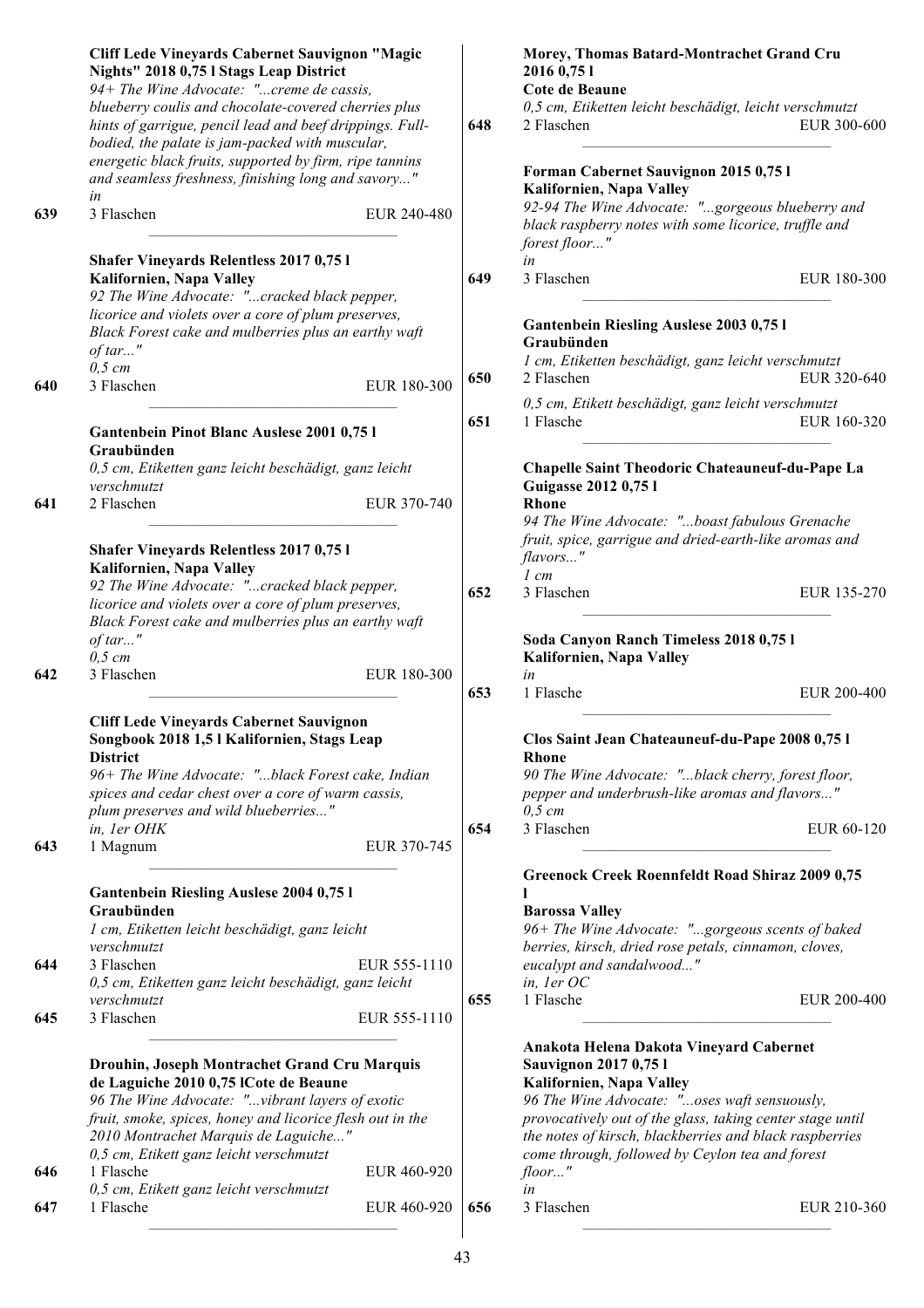|     | <b>Greenock Creek Roennfeldt Road Shiraz 2009 0,75</b><br><b>Barossa Valley</b>                                                                                              |                  |     | Anakota Helena Dakota Vineyard Cabernet<br>Sauvignon 2017 0,75 l<br>Kalifornien, Napa Valley                                                                                                                                                                    |             |
|-----|------------------------------------------------------------------------------------------------------------------------------------------------------------------------------|------------------|-----|-----------------------------------------------------------------------------------------------------------------------------------------------------------------------------------------------------------------------------------------------------------------|-------------|
|     | 96+ The Wine Advocate: "gorgeous scents of baked<br>berries, kirsch, dried rose petals, cinnamon, cloves,<br>eucalypt and sandalwood"<br>in, ler OC                          |                  |     | 96 The Wine Advocate: "oses waft sensuously,<br>provocatively out of the glass, taking center stage until<br>the notes of kirsch, blackberries and black raspberries<br>come through, followed by Ceylon tea and forest                                         |             |
| 657 | 1 Flasche                                                                                                                                                                    | EUR 200-400      |     | $floor$ "<br>in                                                                                                                                                                                                                                                 |             |
|     | Cliff Lede Vineyards Cabernet Sauvignon "Moon<br>Fantasy" 2015 1,51<br>Kalifornien, Stags Leap District                                                                      |                  | 665 | 3 Flaschen<br>Kilikanoon Shiraz Covenant 2005 0,75 l                                                                                                                                                                                                            | EUR 210-360 |
|     | 94 The Wine Advocate: "deep garnet-purple color<br>with a nose of fragrant black berries and black<br>cherries with floral notes and dried leaves, menthol,                  |                  |     | <b>Clare Valley</b><br>92 The Wine Advocate: "meat, spice and dried<br>plums followed by a touch of menthol"                                                                                                                                                    |             |
| 658 | bay leaves, cedar and cassis nuances"<br>in<br>2 Magnums                                                                                                                     | EUR 350-600      | 666 | $0,5$ cm<br>6 Flaschen                                                                                                                                                                                                                                          | EUR 120-180 |
|     | Dalwhinnie Single Malt Scotch Whisky 15 years 43<br>% vol. NV 0,71<br><b>Highlands</b>                                                                                       |                  |     | <b>Gantenbein Riesling Auslese 2004 0,751</b><br>Graubünden<br>0,5 cm, Etiketten leicht beschädigt, ganz leicht<br>verschmutzt                                                                                                                                  |             |
| 659 | ts, ler OC<br>1 Flasche                                                                                                                                                      | EUR 35-50        | 667 | 2 Flaschen                                                                                                                                                                                                                                                      | EUR 370-740 |
|     | Voge, Alain Cornas " Les Chailles " 2012 0,75 l<br><b>Rhone</b><br>93 The Wine Advocate: "terrific cassis, black<br>raspberry, crushed rock and licorice aromas"<br>$0,5$ cm |                  |     | <b>Spottswoode Cabernet Sauvignon Family Estate</b><br>Grown 2016 0,75 l<br>Kalifornien, Napa Valley<br>100 The Wine Advocate: "the 2016 Cabernet<br>Sauvignon is still very tight and youthful, slowly<br>unfurling to reveal a multifaceted wine with tons of |             |
| 660 | 6 Flaschen<br>Chateau Landereau Chateau Landereau Cuvee<br>Prestige Merlot Vieilles Vignes 2018 0,75 l                                                                       | EUR 180-360      |     | black, blue and red fruit sparksplums, cherries, black<br>currants and red currantswith dark chocolate, cedar<br>chest, black tea and red roses in the background plus<br>wafts of pencil lead and prosciutto"<br>in                                            |             |
|     | <b>Bordeaux</b><br>in                                                                                                                                                        |                  | 668 | 2 Flaschen                                                                                                                                                                                                                                                      | EUR 340-680 |
| 661 | 3 Flaschen                                                                                                                                                                   | <b>EUR 30-60</b> |     | Clos Saint Jean Chateauneuf-du-Pape 2008 0,75 l                                                                                                                                                                                                                 |             |
|     | Clos Saint Jean Chateauneuf-du-Pape 2008 0,75 l<br>Rhone<br>90 The Wine Advocate: "black cherry, forest floor,                                                               |                  |     | <b>Rhone</b><br>90 The Wine Advocate: "black cherry, forest floor,<br>pepper and underbrush-like aromas and flavors"<br>$0,5$ cm                                                                                                                                |             |
| 662 | pepper and underbrush-like aromas and flavors"<br>$0,5$ cm<br>3 Flaschen                                                                                                     | EUR 60-120       | 669 | 3 Flaschen                                                                                                                                                                                                                                                      | EUR 60-120  |
|     |                                                                                                                                                                              |                  |     | Gantenbein Riesling Auslese 2003 0,75 l<br>Graubünden                                                                                                                                                                                                           |             |
|     | Kongsgaard Cabernet Sauvignon 2006 0,75 l<br>Kalifornien, Napa Valley                                                                                                        |                  |     | 1 cm, Etiketten stark beschädigt, ganz leicht<br>verschmutzt                                                                                                                                                                                                    |             |
|     | The Wine Advocate: "crushed rocks, spring flowers,<br>black raspberries, and currants emerge from the                                                                        |                  | 670 | 2 Flaschen                                                                                                                                                                                                                                                      | EUR 320-640 |
|     | austere, tannic, medium to full-bodied, tough-textured<br>2006 Cabernet Sauvignon. It seems like a long distance<br>runner"                                                  |                  |     | Standish The Relic 2019 0,75 l Barossa Valley<br>$2 \, cm$                                                                                                                                                                                                      |             |
| 663 | in<br>3 Flaschen                                                                                                                                                             | EUR 360-720      | 671 | 3 Flaschen                                                                                                                                                                                                                                                      | EUR 180-300 |
|     | Kaesler Cabernet Sauvignon 2005 0,75 l<br><b>Barossa Valley</b>                                                                                                              |                  |     |                                                                                                                                                                                                                                                                 |             |
| 664 | in<br>6 Flaschen                                                                                                                                                             | EUR 120-180      |     |                                                                                                                                                                                                                                                                 |             |
|     |                                                                                                                                                                              |                  |     |                                                                                                                                                                                                                                                                 |             |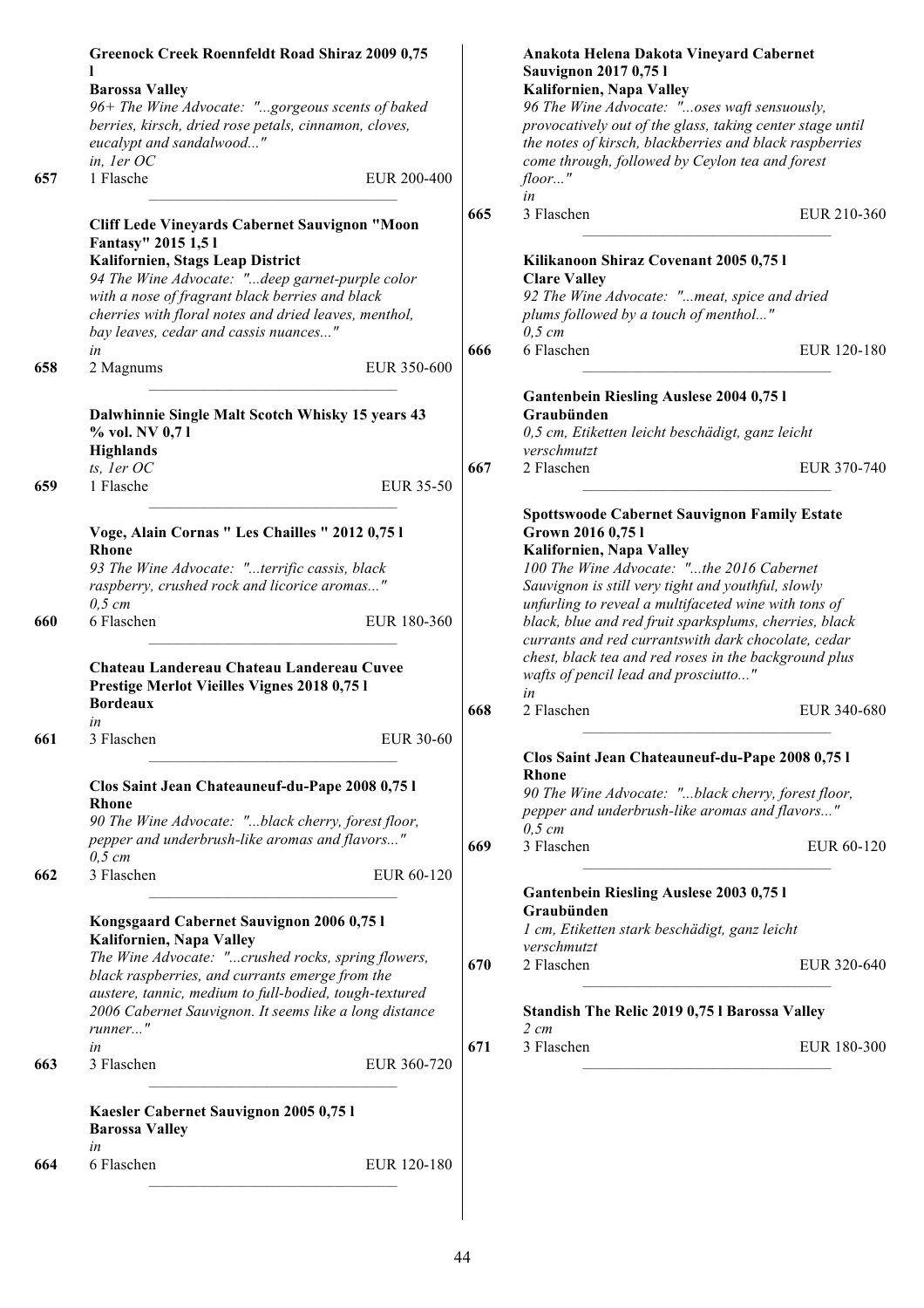|     | <b>Cliff Lede Vineyards Cabernet Sauvignon "Magic</b><br>Nights" 2018 0,75 l Stags Leap District<br>94+ The Wine Advocate: "creme de cassis,<br>blueberry coulis and chocolate-covered cherries plus<br>hints of garrigue, pencil lead and beef drippings. Full-                                                                                                            |             |            | Marciano Cabernet Sauvignon 2015 0,75 l<br>Kalifornien, Napa Valley<br>95 The Wine Advocate: "deep garnet-purple colored<br>2015 Cabernet Sauvignon Estate opens with seriously<br>earthy scents of truffles" |                            |
|-----|-----------------------------------------------------------------------------------------------------------------------------------------------------------------------------------------------------------------------------------------------------------------------------------------------------------------------------------------------------------------------------|-------------|------------|---------------------------------------------------------------------------------------------------------------------------------------------------------------------------------------------------------------|----------------------------|
|     | bodied, the palate is jam-packed with muscular,<br>energetic black fruits, supported by firm, ripe tannins<br>and seamless freshness, finishing long and savory"                                                                                                                                                                                                            |             | 680        | in<br>1 Flasche                                                                                                                                                                                               | EUR 200-400                |
| 672 | in<br>3 Flaschen<br>in                                                                                                                                                                                                                                                                                                                                                      | EUR 240-480 |            | Dana Estates Cabernet Sauvignon "Onda" 2013<br>0,751                                                                                                                                                          |                            |
| 673 | 3 Flaschen                                                                                                                                                                                                                                                                                                                                                                  | EUR 240-480 |            | Kalifornien, Napa Valley<br>92 The Wine Advocate: "deep ruby/purple, exhibits<br>creme de cassis notes with some incense and subtle                                                                           |                            |
|     | Chapelle Saint Theodoric Chateauneuf-du-Pape La<br>Guigasse 2012 0,75 l Rhone                                                                                                                                                                                                                                                                                               |             |            | charcoal. Its medium to full-bodied, silky smooth and<br>clearly meant"<br>in, 6er OHK                                                                                                                        |                            |
|     | 94 The Wine Advocate: "boast fabulous Grenache<br>fruit, spice, garrigue and dried-earth-like aromas and<br>flavors"                                                                                                                                                                                                                                                        |             | 681        | 6 Flaschen                                                                                                                                                                                                    | EUR 840-1680               |
| 674 | $1 \, cm$<br>3 Flaschen                                                                                                                                                                                                                                                                                                                                                     | EUR 135-270 |            | Domaine Rapet Pere & Fils Pernand Verglesses Les<br>Combottes blanc 2015 0,75 l<br><b>Cote de Beaune</b>                                                                                                      |                            |
|     | <b>Cliff Lede Vineyards Cabernet Sauvignon "Moon</b><br>Fantasy" 2015 1,5 l Kalifornien, Stags Leap District<br>94 The Wine Advocate: "deep garnet-purple color                                                                                                                                                                                                             |             | 682        | $1 \, cm$<br>6 Flaschen                                                                                                                                                                                       | EUR 150-300                |
| 675 | with a nose of fragrant black berries and black<br>cherries with floral notes and dried leaves, menthol,<br>bay leaves, cedar and cassis nuances"<br>in<br>2 Magnums                                                                                                                                                                                                        | EUR 350-600 |            | Branson Coach House Rare Shiraz 2004 0,75 l<br><b>Barossa Valley</b><br>93 The Wine Advocate: "deep ruby/purple hue and<br>plenty of blackberry, cassis, pepper, and smoky, toasty                            |                            |
|     | Cliff Lede Vineyards Beckstoffer To Kalon                                                                                                                                                                                                                                                                                                                                   |             |            | oak flavors. It is an in-your-face wine with beautiful<br>purity as well as intensity"<br>in                                                                                                                  |                            |
|     | Vineyard Cabernet Sauvignon 2018 0,75 l<br>Kalifornien, Napa Valley<br>98+ The Wine Advocate: "deep garnet-purple color,<br>bursting from the glass with bold, flamboyant notions<br>of boysenberries, blackcurrant pastilles, stewed plums<br>and violets plus suggestions of allspice, cumin seed,<br>forest floor and unsmoked cigars with a waft of<br>potpourri"<br>in |             | 683<br>684 | 3 Flaschen<br><b>Blankiet Cabernet Sauvignon Paradise Hills 2005</b><br>0,75 l Kalifornien, Napa Valley<br>in<br>3 Flaschen<br><b>Greenock Creek Roennfeldt Road Shiraz 2009 0,75</b>                         | EUR 210-420<br>EUR 300-600 |
| 676 | 2 Flaschen<br>Quintessa Proprietary Red 2018 1,5 l                                                                                                                                                                                                                                                                                                                          | EUR 430-860 |            | l Barossa Valley<br>96+ The Wine Advocate: "gorgeous scents of baked<br>berries, kirsch, dried rose petals, cinnamon, cloves,<br>eucalypt and sandalwood"                                                     |                            |
|     | Kalifornien, Napa Valley<br>97 The Wine Advocate: "deep garnet-purple<br>colored, the 2018 Quintessa (Cabernet Sauvignon)<br>sashays out with crme de cassis, blackberry preserves                                                                                                                                                                                          |             | 685        | in, ler OC<br>1 Flasche                                                                                                                                                                                       | EUR 200-400                |
|     | and redcurrant jelly scents, plus wafts of dark<br>chocolate, anise and lavender with a touch of<br>tobacco"<br>in, ler OHK                                                                                                                                                                                                                                                 |             |            | Phelps, J. Vineyards Insignia 2016 0,75 l<br>Kalifornien, Napa Valley<br>99 The Wine Advocate: "notions of wild blueberries,<br>warm blackberries, black currant cordial, cloves and                          |                            |
| 677 | 1 Magnum                                                                                                                                                                                                                                                                                                                                                                    | EUR 250-495 |            | cedar chest with nuances of camphor, yeast extract,<br>charcuterie and candied violets. Medium to full-<br>bodied, the palate has fantastic elegance and depth"                                               |                            |
|     | Forman Cabernet Sauvignon 2015 0,75 l<br>Kalifornien, Napa Valley<br>92-94 The Wine Advocate: "gorgeous blueberry and<br>black raspberry notes with some licorice, truffle and<br>forest floor"                                                                                                                                                                             |             | 686        | in, 6er OHK<br>6 Flaschen                                                                                                                                                                                     | EUR 1080-1920              |
| 678 | in<br>3 Flaschen<br>in                                                                                                                                                                                                                                                                                                                                                      | EUR 180-300 |            |                                                                                                                                                                                                               |                            |
| 679 | 3 Flaschen                                                                                                                                                                                                                                                                                                                                                                  | EUR 180-300 |            |                                                                                                                                                                                                               |                            |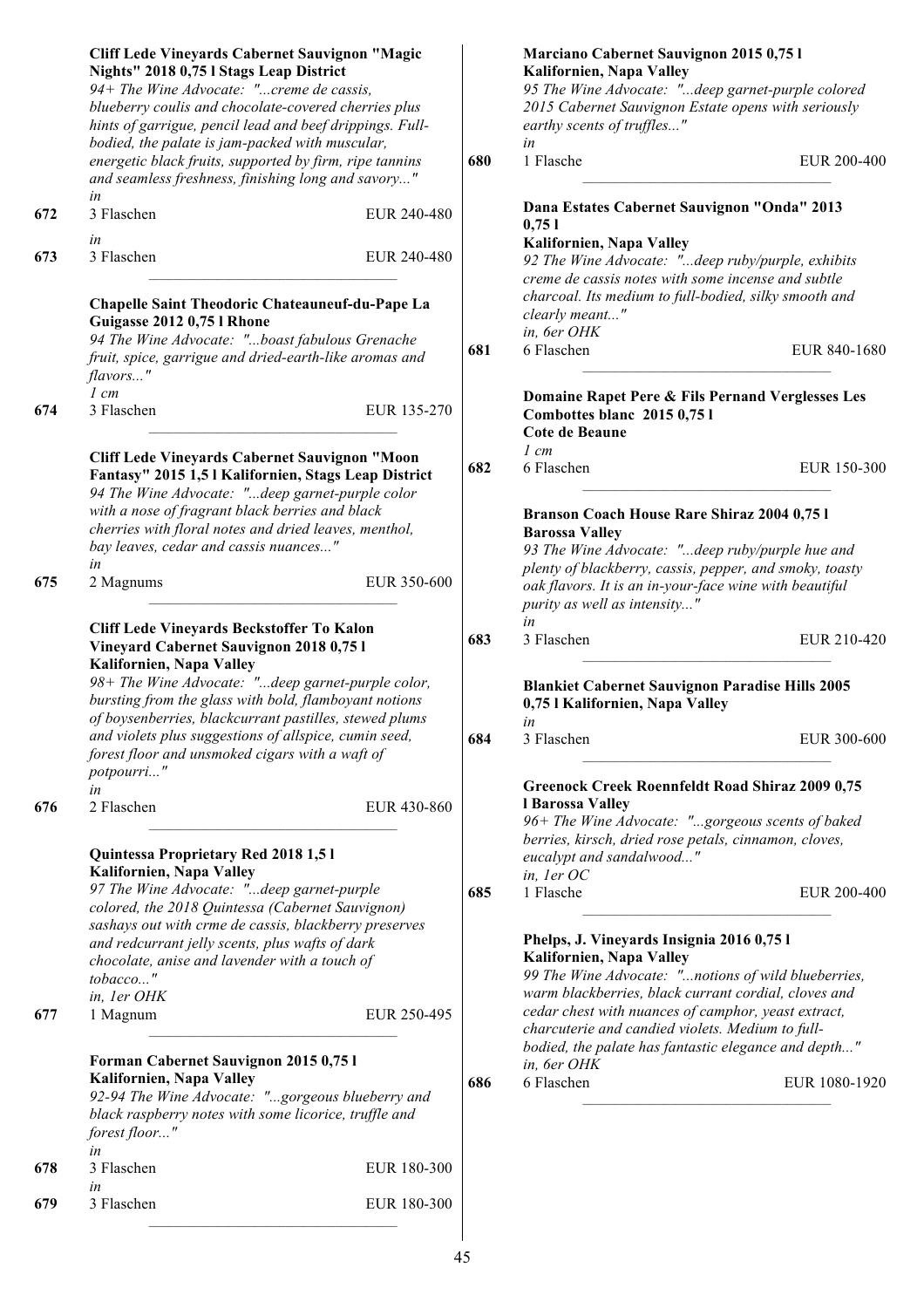|     | Cardinale Proprietary Red 2016 0,75 l<br>Kalifornien, Napa Valley<br>97 The Wine Advocate: "deep garnet-purple colored                                                                                                                                                     |     | Bodega Aleanna Gran Enemigo Agrelo Single<br>Vineyard 2016 0,75 l<br>Tupungato                                                                                                                                                                                                          |
|-----|----------------------------------------------------------------------------------------------------------------------------------------------------------------------------------------------------------------------------------------------------------------------------|-----|-----------------------------------------------------------------------------------------------------------------------------------------------------------------------------------------------------------------------------------------------------------------------------------------|
|     | 2016 Proprietary Red Wine is blended of 89%<br>Cabernet Sauvignon and 11% Merlot. It opens with<br>compelling chocolate box and licorice scents over a<br>core of black and red currants, warm plums and<br>baking spices with hints of cedar chest and pencil<br>$lead$ " |     | 96 The Wine Advocate: "was subtler and in the<br>background, leaving room for more nuance and<br>filigree but with that curry-like twist in there. The<br>palate shows more tension and feels more fluid, with a<br>nice core of cherry-pit freshness. This is surprisingly<br>$good$ " |
| 687 | in, 3er OHK<br>3 Flaschen<br>EUR 510-1020                                                                                                                                                                                                                                  |     | in, OHK mit Originalband verschlossen, Füllstand<br>geschätzt, 6er OHK                                                                                                                                                                                                                  |
|     |                                                                                                                                                                                                                                                                            | 694 | 6 Flaschen<br>EUR 270-540                                                                                                                                                                                                                                                               |
|     | Bodega Aleanna Gran Enemigo El Cepillo Single<br>Vineyard 2016 0,75 l Tupungato<br>97+ The Wine Advocate: "thyme, rosemary,<br>rockroseaustere and perfumed but not exotic"<br>in, OHK mit Originalband verschlossen, Füllstand<br>geschätzt, 6er OHK                      | 695 | Tynan, Christopher Judge Family Vineyard Syrah<br>2015 0,75 1<br>Kalifornien, Bennet Valley<br>in<br>3 Flaschen<br>EUR 150-300                                                                                                                                                          |
| 688 | 6 Flaschen<br>EUR 300-480                                                                                                                                                                                                                                                  |     |                                                                                                                                                                                                                                                                                         |
|     | Krug Vintage Brut 2008 0,75 l<br>Champagne<br>94+ The Wine Advocate: "clear honey, dried fruit,<br>walnut oil, Meyer lemon and rock salt, it's medium to<br>full-bodied, deep and incisive, with a racy spine of                                                           |     | Marciano Cabernet Sauvignon 2015 0,75 l<br>Kalifornien, Napa Valley<br>95 The Wine Advocate: "deep garnet-purple colored<br>2015 Cabernet Sauvignon Estate opens with seriously<br>earthy scents of truffles"<br>in                                                                     |
|     | acidity, a pretty pinpoint mousse and a penetrating,<br>saline finish"<br>$0,5$ cm                                                                                                                                                                                         | 696 | 1 Flasche<br>EUR 200-400                                                                                                                                                                                                                                                                |
| 689 | 1 Flasche<br>EUR 475-730                                                                                                                                                                                                                                                   |     | Voge, Alain Cornas "Les Vieilles Fontaines" 2009<br>1,51<br><b>Rhone</b>                                                                                                                                                                                                                |
|     | Domaine Tour Saint Michel Chateauneuf-du-Pape<br>Cuvee du Lion 2010 0,75 l Rhone<br>92 The Wine Advocate: "impressive fruit intensity as<br>well as a seductive, up-front character, but more                                                                              |     | 97 The Wine Advocate: "incense, flowers, black<br>raspberries, toasted spices and violet-like aromas and<br>flavors"<br>$1,5$ cm                                                                                                                                                        |
|     | power, density and meatiness than the Deux Soeurs. It<br>exhibits plenty of peppery, roasted Provencal herb,<br>strawberry and kirsch aromas as well as blacker fruits                                                                                                     | 697 | EUR 270-540<br>1 Magnum                                                                                                                                                                                                                                                                 |
|     | on the palate"                                                                                                                                                                                                                                                             |     | Quilceda Creek Cabernet Sauvignon 2016 0,75 l<br>Washington, Columbia Valley                                                                                                                                                                                                            |
| 690 | $1,5$ cm<br>6 Flaschen<br>EUR 120-180                                                                                                                                                                                                                                      |     | 98 The Wine Advocate: "chocolate-covered black<br>cherries with elegant blackberry tones effortlessly strut<br>their stuff next to seductive tones of French oak spices                                                                                                                 |
|     | Bacio Divino Janzen Beckstoffer To Kalon<br>Cabernet Sauvignon 2017 0,75 l<br>Kalifornien, Napa Valley                                                                                                                                                                     | 698 | and subtle savory and floral tones"<br>in<br>3 Flaschen<br>EUR 360-720                                                                                                                                                                                                                  |
|     | in                                                                                                                                                                                                                                                                         |     |                                                                                                                                                                                                                                                                                         |
| 691 | 2 Flaschen<br>EUR 320-640                                                                                                                                                                                                                                                  |     | <b>Domaine Tour Saint Michel Chateauneuf-du-Pape</b><br>Cuvee Feminessance 2010 0,75 l<br><b>Rhone</b>                                                                                                                                                                                  |
|     | Weingut Stigler Oberrotweil Grauburgunder F 1<br>trocken 2017 0,75 l<br><b>Baden</b><br>$0,5$ cm                                                                                                                                                                           |     | $92+$ The Wine Advocate: "saturated ruby/purple<br>color of this trio as well as more structure and tannin,<br>and meaty blackberry and cassis notes intermixed with                                                                                                                    |
| 692 | 6 Flaschen<br>EUR 60-120                                                                                                                                                                                                                                                   |     | white flowers and forest floor"<br>$1,5$ cm                                                                                                                                                                                                                                             |
|     | <b>Gantenbein Riesling Auslese 2003 0,751</b><br>Graubünden                                                                                                                                                                                                                | 699 | 6 Flaschen<br>EUR 120-240                                                                                                                                                                                                                                                               |
| 693 | 2 cm, Etikett leicht beschädigt, ganz leicht verschmutzt<br>1 Flasche<br>EUR 130-255                                                                                                                                                                                       |     | Bodega Aleanna Gran Enemigo 2013 0,75 l<br>Tupungato<br>94 The Wine Advocate: "blurry, with dusty aromas,<br>spices and aromatic herbs"                                                                                                                                                 |
|     |                                                                                                                                                                                                                                                                            | 700 | in, 6er OHK<br>6 Flaschen<br>EUR 210-420                                                                                                                                                                                                                                                |
|     |                                                                                                                                                                                                                                                                            |     |                                                                                                                                                                                                                                                                                         |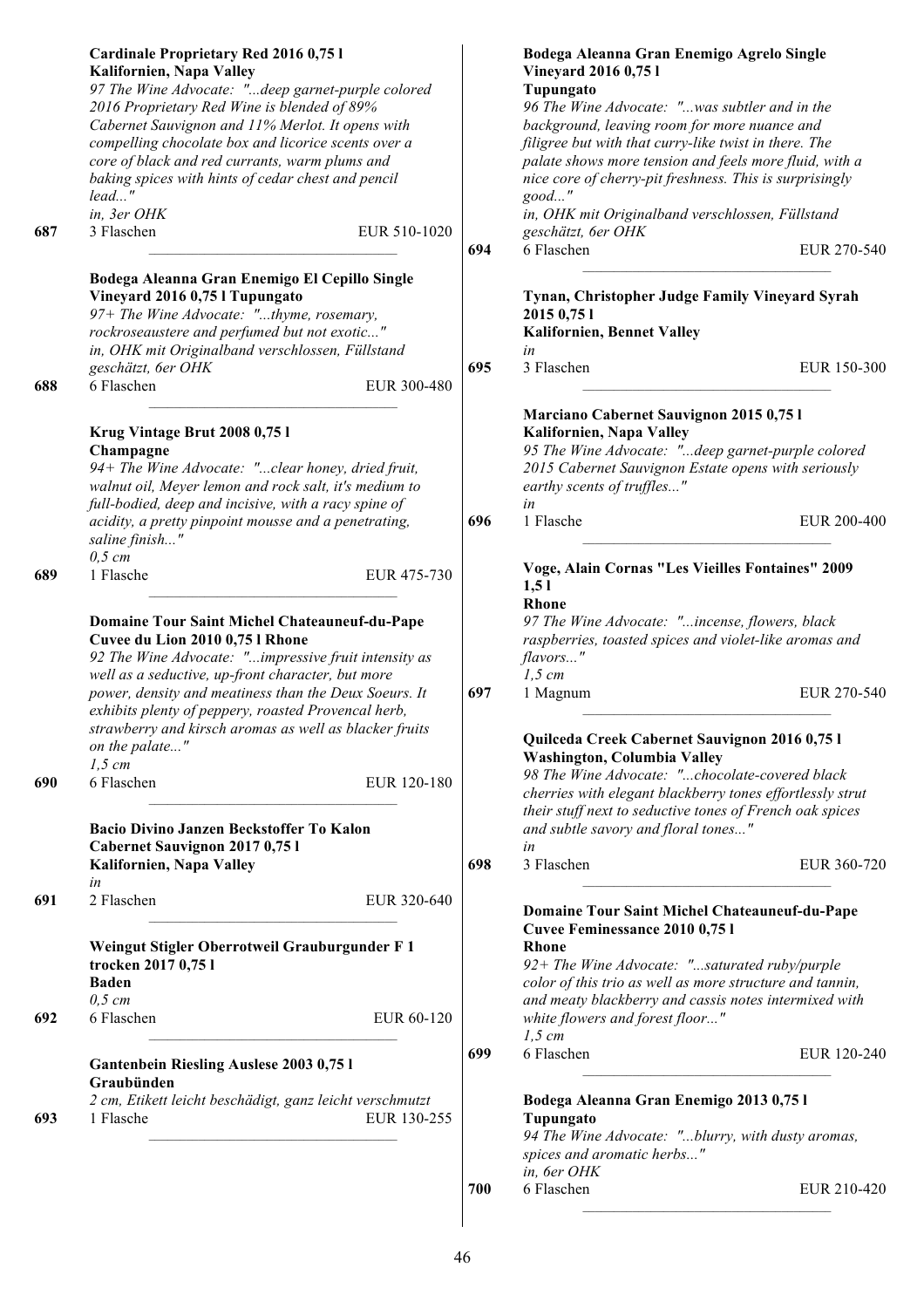|     | Greenock Creek Shiraz Seven Acre 2004 0,75 l                                                                  |             |     | Two Hands Wines Brave Faces Grenache -                                                                       |             |
|-----|---------------------------------------------------------------------------------------------------------------|-------------|-----|--------------------------------------------------------------------------------------------------------------|-------------|
|     | <b>Barossa Valley</b>                                                                                         |             |     | Mourvedre-Shiraz 2014 0,75 l                                                                                 |             |
|     | 95 The Wine Advocate: "inky purple-colored, it                                                                |             |     | <b>McLaren Vale</b>                                                                                          |             |
|     | offers up an enticing perfume of smoke, earth, mineral,<br>licorice, blueberry, and blackberry"               |             |     | 92 Wine Spectator: "round and fleshy, with ripe<br>blueberry, plum and kirsch flavors at the core, while     |             |
|     | in                                                                                                            |             |     | white pepper, clove and licorice notes give this some                                                        |             |
| 701 | 3 Flaschen                                                                                                    | EUR 150-270 |     | momentum on the long finish"<br>$0,5$ cm                                                                     |             |
|     | <b>Standish The Standish Shiraz 2019 0,751</b><br><b>Barossa Valley</b>                                       |             | 708 | 6 Flaschen                                                                                                   | EUR 120-240 |
|     | $2 \, cm$                                                                                                     |             |     | <b>Shafer Vineyards Relentless 2017 0,751</b>                                                                |             |
| 702 | 3 Flaschen                                                                                                    | EUR 180-300 |     | Kalifornien, Napa Valley                                                                                     |             |
|     |                                                                                                               |             |     | 92 The Wine Advocate: "cracked black pepper,                                                                 |             |
|     | Cliff Lede Vineyards Cabernet Sauvignon "Magic<br>Nights" 2018 0,75 l Stags Leap District                     |             |     | licorice and violets over a core of plum preserves,<br>Black Forest cake and mulberries plus an earthy waft  |             |
|     | 94+ The Wine Advocate: "creme de cassis,                                                                      |             |     | of tar"                                                                                                      |             |
|     | blueberry coulis and chocolate-covered cherries plus                                                          |             | 709 | $0,5$ cm<br>3 Flaschen                                                                                       | EUR 180-300 |
|     | hints of garrigue, pencil lead and beef drippings. Full-                                                      |             |     |                                                                                                              |             |
|     | bodied, the palate is jam-packed with muscular,                                                               |             |     |                                                                                                              |             |
|     | energetic black fruits, supported by firm, ripe tannins<br>and seamless freshness, finishing long and savory" |             |     | Cliff Lede Vineyards Beckstoffer To Kalon<br>Vineyard Cabernet Sauvignon 2018 0,75 l                         |             |
| 703 | in<br>3 Flaschen                                                                                              | EUR 240-480 |     | Kalifornien, Napa Valley<br>98+ The Wine Advocate: "deep garnet-purple color,                                |             |
|     |                                                                                                               |             |     | bursting from the glass with bold, flamboyant notions                                                        |             |
|     |                                                                                                               |             |     | of boysenberries, blackcurrant pastilles, stewed plums                                                       |             |
|     | Bacio Divino Janzen Cloudy's Vineyard Cabernet                                                                |             |     | and violets plus suggestions of allspice, cumin seed,                                                        |             |
|     | Sauvignon 2016 0,75 l Kalifornien, Napa Valley<br>94-96 The Wine Advocate: "very deep purple-black            |             |     | forest floor and unsmoked cigars with a waft of                                                              |             |
|     | color and vibrant nose of crushed black currants and                                                          |             |     | potpourri"                                                                                                   |             |
|     | black plums with hints of cedar, black soil, Ceylon tea                                                       |             |     | in                                                                                                           |             |
|     | and bay leaves"                                                                                               |             | 710 | 2 Flaschen                                                                                                   | EUR 430-860 |
|     | in                                                                                                            |             |     |                                                                                                              |             |
| 704 | 3 Flaschen                                                                                                    | EUR 360-600 |     | Krug Vintage Brut 2008 0,75 l                                                                                |             |
|     |                                                                                                               |             |     | Champagne                                                                                                    |             |
|     | Carter Cellars Cabernet Sauvignon Beckstoffer To                                                              |             |     | 94+ The Wine Advocate: "clear honey, dried fruit,                                                            |             |
|     | Kalon Vineyard "The G.T.O." 2014 1,5 l                                                                        |             |     | walnut oil, Meyer lemon and rock salt, it's medium to                                                        |             |
|     | Kalifornien, Napa Valley                                                                                      |             |     | full-bodied, deep and incisive, with a racy spine of<br>acidity, a pretty pinpoint mousse and a penetrating, |             |
|     | 96+ The Wine Advocate: "essence of blackberry and                                                             |             |     | saline finish"                                                                                               |             |
|     | cassis intermixed with charcoal, scorched earth,                                                              |             |     | $0,5$ cm                                                                                                     |             |
|     | fruitcake and tobacco leaf. Great opulence on the                                                             |             | 711 | 1 Flasche                                                                                                    | EUR 475-730 |
|     | attack, terrific velvety tannins and a long, layered                                                          |             |     |                                                                                                              |             |
|     | finish make for a spectacular wine and another great                                                          |             |     | <b>Shafer Vineyards TD-9 Merlot - Cabernet</b>                                                               |             |
|     | example of this phenomenal Napa Valley vineyard"<br>in, ler OHK                                               |             |     | Sauvignon - Malbec 2018 0,751                                                                                |             |
| 705 | 1 Magnum                                                                                                      | EUR 600-900 |     | Kalifornien, Napa Valley                                                                                     |             |
|     |                                                                                                               |             |     | 91 The Wine Advocate: "deep garnet-purple color                                                              |             |
|     |                                                                                                               |             |     | and expressive notes of blueberry compote, mulberries                                                        |             |
|     | Cliff Lede Vineyards High Fidelity 2018 0,75 l<br>Kalifornien, Napa Valley                                    |             |     | and plum preserves plus nuances of potpourri, dried                                                          |             |
|     | 94 The Wine Advocate: "redcurrant jelly, blackberry                                                           |             |     | Provence herbs and tar"                                                                                      |             |
|     | coulis, black raspberries and spice cake followed by                                                          |             |     | in                                                                                                           |             |
|     | nuances of red roses, cedar chest and pencil lead with                                                        |             | 712 | 6 Flaschen                                                                                                   | EUR 210-360 |
|     | a waft of underbrush"                                                                                         |             |     |                                                                                                              |             |
|     | in                                                                                                            |             |     | Gantenbein Pinot Blanc Auslese 2001 0,75 l                                                                   |             |
| 706 | 3 Flaschen                                                                                                    | EUR 210-420 |     | Graubünden                                                                                                   |             |
|     |                                                                                                               |             |     | 1 cm, Etikett stark beschädigt, ganz leicht verschmutzt                                                      |             |
|     | <b>Standish The Standish Shiraz 2018 0,751</b>                                                                |             | 713 | 1 Flasche                                                                                                    | EUR 185-370 |
|     | <b>Barossa Valley</b>                                                                                         |             |     |                                                                                                              |             |
|     | 98-100 The Wine Advocate: "with hints of herbal                                                               |             |     |                                                                                                              |             |
|     | tea, raspberries, blackberries and licorice. It just                                                          |             |     |                                                                                                              |             |
|     | exudes complexity, while also being full-bodied, plush                                                        |             |     |                                                                                                              |             |
|     | and creamy, with a long, elegant finish"                                                                      |             |     |                                                                                                              |             |
| 707 | $2 \, cm$<br>3 Flaschen                                                                                       | EUR 270-540 |     |                                                                                                              |             |
|     |                                                                                                               |             |     |                                                                                                              |             |
|     |                                                                                                               |             |     |                                                                                                              |             |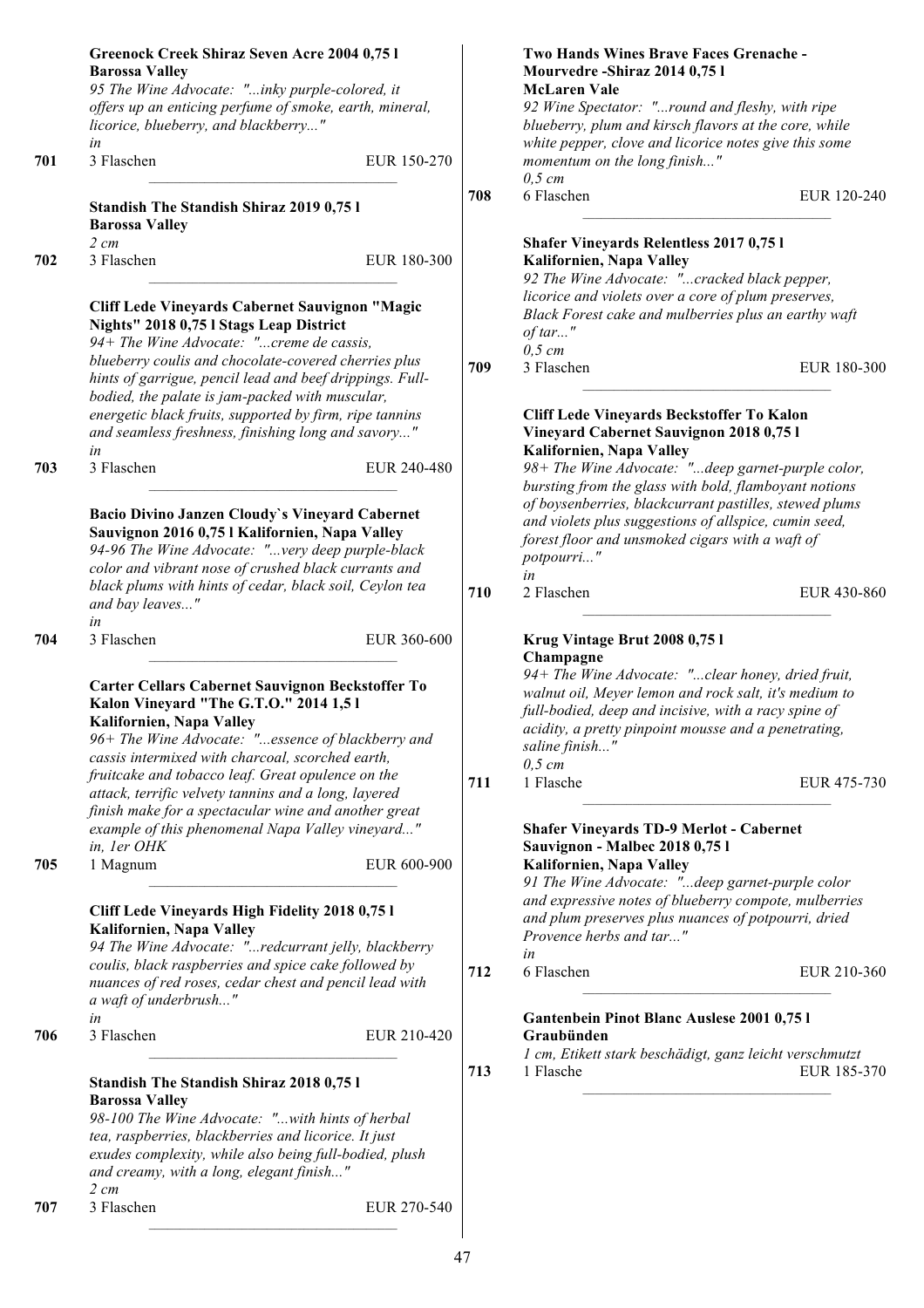|     | <b>Blankiet Paradise Hills Vineyard "Prince of</b><br>Hearts" 2012 0,75 l<br>Kalifornien, Napa Valley                                                                                                                                                                            |              |     | Greenock Creek Roennfeldt Road Shiraz 2009 0,75<br>l Barossa Valley<br>96+ The Wine Advocate: "gorgeous scents of baked                                                                                                                                                                    |
|-----|----------------------------------------------------------------------------------------------------------------------------------------------------------------------------------------------------------------------------------------------------------------------------------|--------------|-----|--------------------------------------------------------------------------------------------------------------------------------------------------------------------------------------------------------------------------------------------------------------------------------------------|
|     | The Wine Advocate: "it is a tasty, elegant, well-made<br>wine, ready to drink but certainly capable of lasting a<br>decade or more. Some mulberries, baking spices, cedar<br>$wood$ "                                                                                            |              | 723 | berries, kirsch, dried rose petals, cinnamon, cloves,<br>eucalypt and sandalwood"<br>in, ler OC<br>1 Flasche<br>EUR 200-400                                                                                                                                                                |
|     | in                                                                                                                                                                                                                                                                               |              |     |                                                                                                                                                                                                                                                                                            |
| 714 | 2 Flaschen<br>Ovid Winery Hexameter 2017 0,75 l                                                                                                                                                                                                                                  | EUR 90-180   |     | <b>Shafer Vineyards TD-9 Merlot - Cabernet</b><br>Sauvignon - Malbec 2018 0,75 l<br>Kalifornien, Napa Valley                                                                                                                                                                               |
|     | Kalifornien, Napa Valley<br>99 Dunnick<br>in, 3er OHK                                                                                                                                                                                                                            |              |     | 91 The Wine Advocate: "deep garnet-purple color<br>and expressive notes of blueberry compote, mulberries<br>and plum preserves plus nuances of potpourri, dried                                                                                                                            |
| 715 | 3 Flaschen                                                                                                                                                                                                                                                                       | EUR 690-1380 |     | Provence herbs and tar"<br>in                                                                                                                                                                                                                                                              |
|     | Vaghi Bas Armagnac 1959 0,71<br>Armagnac                                                                                                                                                                                                                                         |              | 724 | 6 Flaschen<br>EUR 210-360                                                                                                                                                                                                                                                                  |
| 716 | ts, mit Zertifikat, 1er OHK<br>1 Flasche                                                                                                                                                                                                                                         | EUR 200-400  |     | Voge, Alain Cornas " Les Chailles " 2012 0,75 l<br><b>Rhone</b>                                                                                                                                                                                                                            |
|     | Gantenbein Riesling Auslese 2003 0,75 l                                                                                                                                                                                                                                          |              |     | 93 The Wine Advocate: "terrific cassis, black<br>raspberry, crushed rock and licorice aromas"<br>$0,5$ cm                                                                                                                                                                                  |
|     | Graubünden<br>2,5 cm, Etikett stark beschädigt, ganz leicht                                                                                                                                                                                                                      |              | 725 | 6 Flaschen<br>EUR 180-360                                                                                                                                                                                                                                                                  |
| 717 | verschmutzt<br>1 Flasche                                                                                                                                                                                                                                                         | EUR 130-255  |     | <b>Greenock Creek Roennfeldt Road Shiraz 2009 0,75</b><br>l Barossa Valley                                                                                                                                                                                                                 |
|     | <b>Burge Family Draycott Shiraz 2004 0,75 l</b><br><b>Barossa Valley</b><br>in                                                                                                                                                                                                   |              |     | 96+ The Wine Advocate: "gorgeous scents of baked<br>berries, kirsch, dried rose petals, cinnamon, cloves,<br>eucalypt and sandalwood"                                                                                                                                                      |
| 718 | 6 Flaschen                                                                                                                                                                                                                                                                       | EUR 120-240  | 726 | in, ler OC<br>1 Flasche<br>EUR 200-400                                                                                                                                                                                                                                                     |
| 719 | <b>Shafer Vineyards Relentless 2017 0,751</b><br>Kalifornien, Napa Valley<br>92 The Wine Advocate: "cracked black pepper,<br>licorice and violets over a core of plum preserves,<br>Black Forest cake and mulberries plus an earthy waft<br>$of tar$ "<br>$0,5$ cm<br>3 Flaschen | EUR 180-300  |     | Krug Vintage Brut 2008 0,75 l<br>Champagne<br>94+ The Wine Advocate: "clear honey, dried fruit,<br>walnut oil, Meyer lemon and rock salt, it's medium to<br>full-bodied, deep and incisive, with a racy spine of<br>acidity, a pretty pinpoint mousse and a penetrating,<br>saline finish" |
|     |                                                                                                                                                                                                                                                                                  |              | 727 | $0,5$ cm<br>1 Flasche<br>EUR 475-730                                                                                                                                                                                                                                                       |
|     | Greenock Creek Shiraz Seven Acre 2004 0,75 l<br><b>Barossa Valley</b><br>95 The Wine Advocate: "inky purple-colored, it<br>offers up an enticing perfume of smoke, earth, mineral,<br>licorice, blueberry, and blackberry"                                                       |              |     | Tynan, Christopher Judge Family Vineyard Syrah<br>2015 0,75 1<br><b>Kalifornien, Bennet Valley</b><br>in                                                                                                                                                                                   |
| 720 | in<br>3 Flaschen                                                                                                                                                                                                                                                                 | EUR 150-270  | 728 | 3 Flaschen<br>EUR 150-300                                                                                                                                                                                                                                                                  |
|     | Standish The Relic 2019 0,75 l<br><b>Barossa Valley</b><br>$2 \, cm$                                                                                                                                                                                                             |              |     | Spottswoode Cabernet Sauvignon Family Estate<br>Grown 2016 0,75 l<br>Kalifornien, Napa Valley                                                                                                                                                                                              |
| 721 | 3 Flaschen                                                                                                                                                                                                                                                                       | EUR 180-300  |     | 100 The Wine Advocate: "the 2016 Cabernet<br>Sauvignon is still very tight and youthful, slowly<br>unfurling to reveal a multifaceted wine with tons of                                                                                                                                    |
|     | Soda Canyon Ranch Timeless 2018 0,75 l<br>Kalifornien, Napa Valley<br>in                                                                                                                                                                                                         |              |     | black, blue and red fruit sparksplums, cherries, black<br>currants and red currantswith dark chocolate, cedar<br>chest, black tea and red roses in the background plus                                                                                                                     |
| 722 | 1 Flasche                                                                                                                                                                                                                                                                        | EUR 200-400  |     | wafts of pencil lead and prosciutto"<br>in                                                                                                                                                                                                                                                 |
|     |                                                                                                                                                                                                                                                                                  |              | 729 | 2 Flaschen<br>EUR 340-680                                                                                                                                                                                                                                                                  |
|     |                                                                                                                                                                                                                                                                                  |              |     |                                                                                                                                                                                                                                                                                            |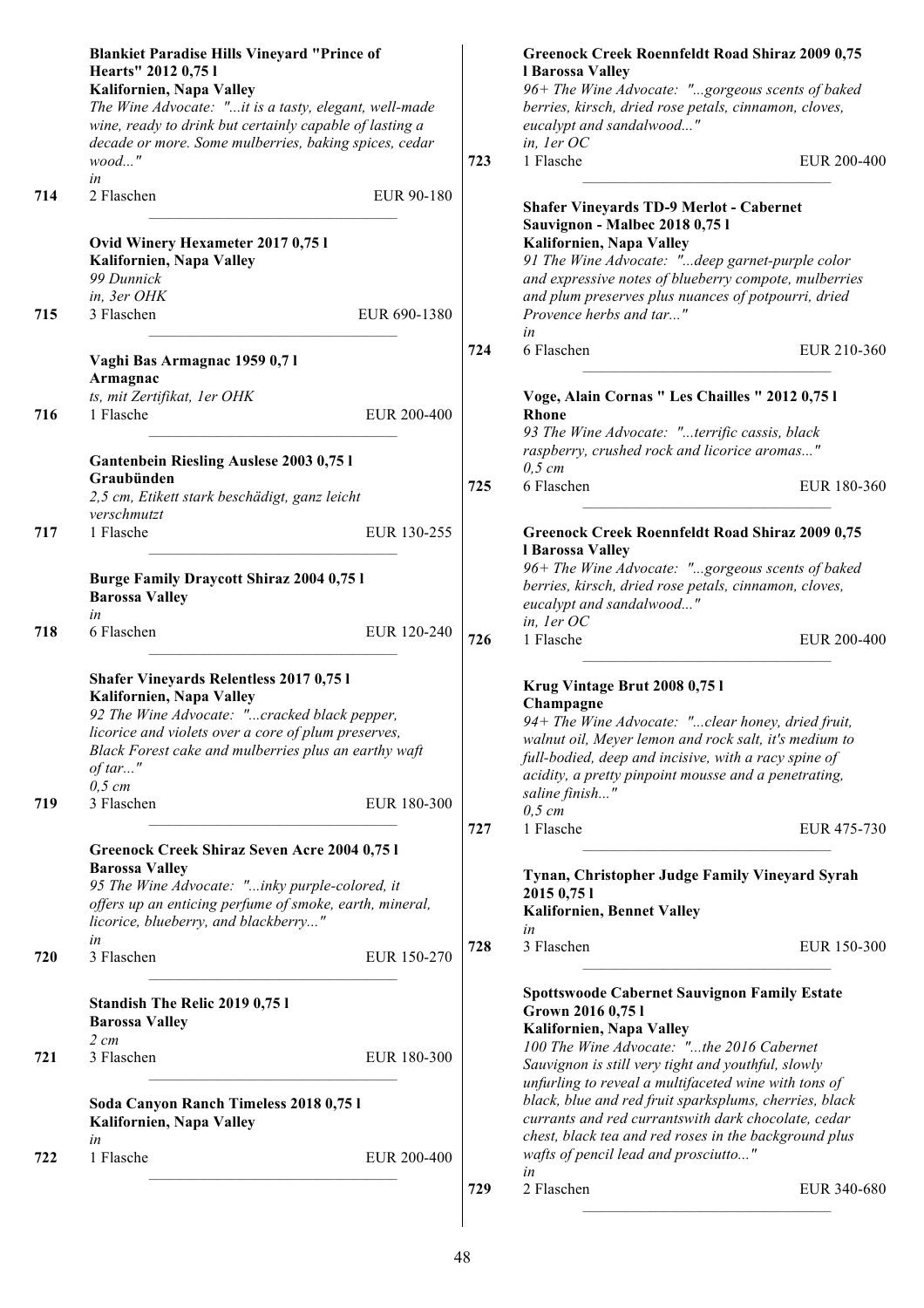|     | <b>Blankiet Cabernet Sauvignon Paradise Hills 2005</b><br>0,751<br>Kalifornien, Napa Valley<br>in                                                                                                                                                                                                                     |             |     | Dalla Valle Maya 2015 0,75 l<br>Kalifornien, Napa Valley<br>96-98 The Wine Advocate: "sweet plums, spice box<br>and kirsch notes with nuances of vanillin, cocoa                                                                                                                                     |              |
|-----|-----------------------------------------------------------------------------------------------------------------------------------------------------------------------------------------------------------------------------------------------------------------------------------------------------------------------|-------------|-----|------------------------------------------------------------------------------------------------------------------------------------------------------------------------------------------------------------------------------------------------------------------------------------------------------|--------------|
| 730 | 3 Flaschen                                                                                                                                                                                                                                                                                                            | EUR 300-600 |     | powder, dried herbs and loam"<br>in, 3er OHK                                                                                                                                                                                                                                                         |              |
|     | <b>Standish The Standish Shiraz 2018 0,751</b><br><b>Barossa Valley</b><br>98-100 The Wine Advocate: "with hints of herbal<br>tea, raspberries, blackberries and licorice. It just<br>exudes complexity, while also being full-bodied, plush<br>and creamy, with a long, elegant finish"<br>$2 \, cm$                 |             | 736 | 3 Flaschen<br>Krug Vintage Brut 2008 0,75 l<br>Champagne<br>94+ The Wine Advocate: "clear honey, dried fruit,<br>walnut oil, Meyer lemon and rock salt, it's medium to<br>full-bodied, deep and incisive, with a racy spine of                                                                       | EUR 900-1620 |
| 731 | 3 Flaschen                                                                                                                                                                                                                                                                                                            | EUR 270-540 |     | acidity, a pretty pinpoint mousse and a penetrating,<br>saline finish"<br>$0,5$ cm                                                                                                                                                                                                                   |              |
|     | Kaesler Cabernet Sauvignon 2005 0,75 l<br><b>Barossa Valley</b><br>in                                                                                                                                                                                                                                                 |             | 737 | 1 Flasche                                                                                                                                                                                                                                                                                            | EUR 475-730  |
| 732 | 6 Flaschen                                                                                                                                                                                                                                                                                                            | EUR 120-180 |     | Amastuola Lamarossa Primitivo Puglia 2017 0,75 l<br><b>Apulien</b><br>in                                                                                                                                                                                                                             |              |
| 733 | Hudson Phoenix 2018 0,75 l<br>Kalifornien, Napa Valley<br>93+ The Wine Advocate: "redolent of warm plums,<br>black cherries and black raspberries with suggestions<br>of garrigue, menthol, pencil lead and roses"<br>in<br>3 Flaschen                                                                                | EUR 150-300 | 738 | 6 Flaschen<br>Cliff Lede Vineyards Beckstoffer To Kalon<br>Vineyard Cabernet Sauvignon 2018 0,75 l<br>Kalifornien, Napa Valley                                                                                                                                                                       | EUR 60-120   |
|     | Domaine Rapet Pere & Fils Pernand Verglesses Les<br><b>Belles Filles 2017 0,75 l</b><br>Cote de Beaune<br>$1 \, cm$                                                                                                                                                                                                   |             |     | 98+ The Wine Advocate: "deep garnet-purple color,<br>bursting from the glass with bold, flamboyant notions<br>of boysenberries, blackcurrant pastilles, stewed plums<br>and violets plus suggestions of allspice, cumin seed,<br>forest floor and unsmoked cigars with a waft of<br>potpourri"<br>in |              |
| 734 | 6 Flaschen                                                                                                                                                                                                                                                                                                            | EUR 150-240 | 739 | 2 Flaschen                                                                                                                                                                                                                                                                                           | EUR 430-860  |
|     | Cliff Lede Vineyards Cabernet Sauvignon "Moon<br>Fantasy" 2015 1,51<br>Kalifornien, Stags Leap District<br>94 The Wine Advocate: "deep garnet-purple color<br>with a nose of fragrant black berries and black<br>cherries with floral notes and dried leaves, menthol,<br>bay leaves, cedar and cassis nuances"<br>in |             |     |                                                                                                                                                                                                                                                                                                      |              |
| 735 | 2 Magnums                                                                                                                                                                                                                                                                                                             | EUR 350-600 |     |                                                                                                                                                                                                                                                                                                      |              |

## DIE NÄCHSTEN TERMINE

## 03.07.2022 Internet-Auktion

## 24.07.2022 Internet-Auktion

## 14.08.2022 Internet-Auktion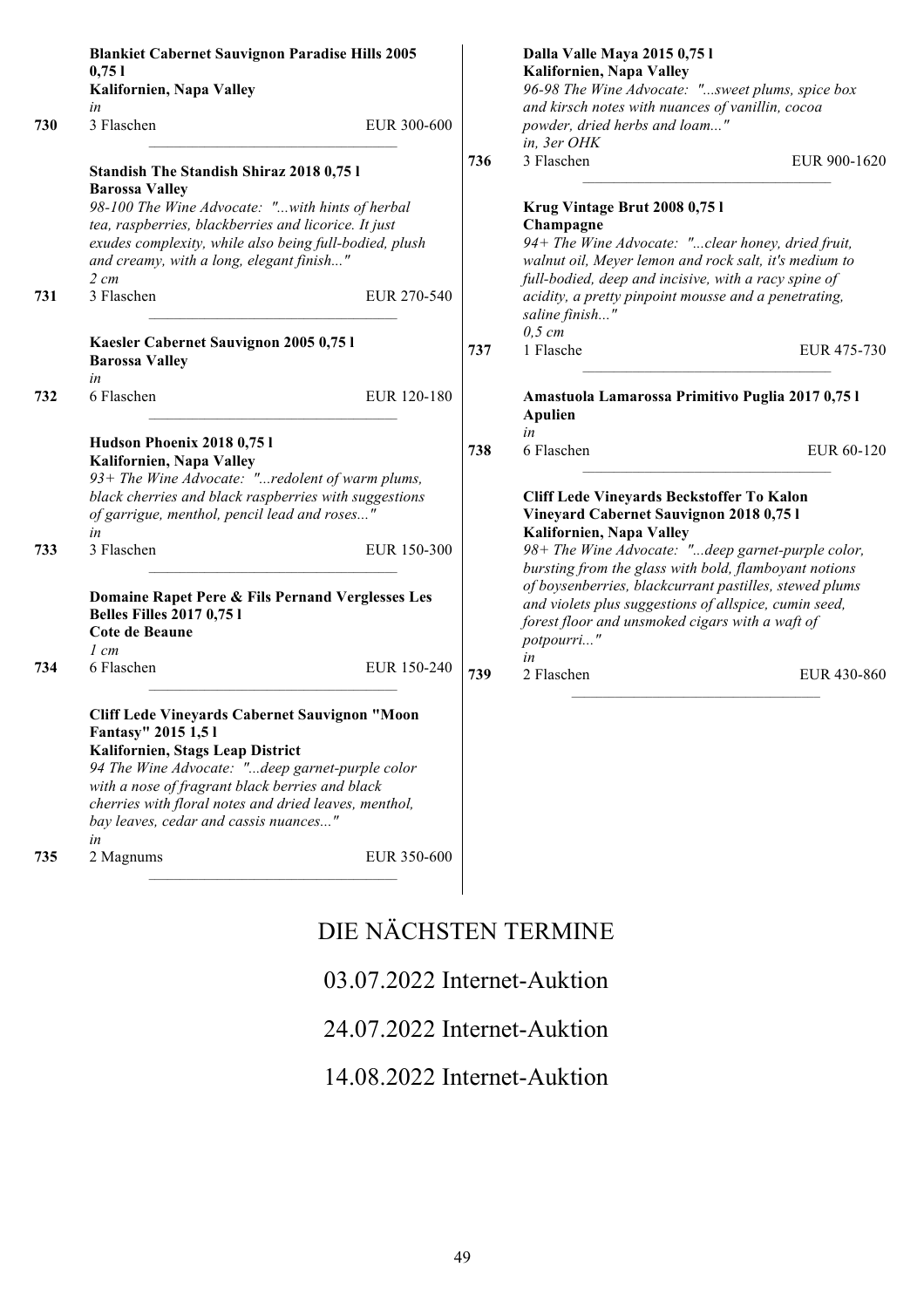**Lotnr.**

 $(m = mixedlot)$ 

#### **Argentinien**

| Bodega Aleanna, Gran Enemigo Agrelo<br><b>Single Vineyard</b>              | 2016        | 694                                |
|----------------------------------------------------------------------------|-------------|------------------------------------|
| Bodega Aleanna, Gran Enemigo El<br><b>Cepillo Single Vineyard</b>          | 2016        | 688                                |
| Bodega Aleanna, Gran Enemigo<br><b>Gualtallary Single Vineyard</b>         | 2016        | 287                                |
| Bodega Aleanna, Gran Enemigo                                               | 2013        | 700                                |
| Australien                                                                 |             |                                    |
| <b>Branson Coach House, Rare Shiraz</b>                                    | 2004        | 518, 683                           |
| <b>Burge Family, Draycott Shiraz</b>                                       | 2004        | 572, 718                           |
| Geoff Merrill Owen's Estate, Jacko's<br><b>Blend Shiraz</b>                | 2012        | 103                                |
| <b>Greenock Creek, Roennfeldt Road</b><br>Shiraz                           | 2009        | 620, 655,<br>657, 685,<br>723, 726 |
| <b>Greenock Creek, Shiraz Seven Acre</b>                                   | 2004        | 545, 625,<br>701, 720              |
| Hardy, Eileen, Shiraz                                                      | 1992        | 537                                |
| Henschke, Museum Release Cabernet<br>Sauvignon                             | 1976        | 182                                |
| Kaesler, Cabernet Sauvignon                                                | <b>2005</b> | 664, 732                           |
| Kalleske, Grenache Old Vine                                                | 2006        | 611m                               |
| Kilikanoon, Greens Vineyard Shiraz                                         | <b>2002</b> | 611 <sub>m</sub>                   |
| Kilikanoon, Shiraz Covenant                                                | 2005        | 544, 666                           |
| <b>Standish, The Relic</b>                                                 | 2019        | 671, 721                           |
| <b>Standish, The Standish Shiraz</b>                                       | 2018        | 707, 731                           |
|                                                                            | 2019        | 528, 702                           |
| <b>Two Hands Wines, Brave Faces</b><br>Grenache - Mourvedre -Shiraz        | 2014        | 543, 708                           |
| Wynn's Estate, Coonawarra Cabernet<br>Sauvignon "John Riddoch"             | 1994        | 536                                |
| Chile                                                                      |             |                                    |
| Concha Y Toro, Vina Almaviva                                               | 2002        | 354                                |
| Vigna El Principal, El Principal                                           | 1999        | 352, 353                           |
| Deutschland                                                                |             |                                    |
| Dönnhoff, Niederhäuser<br><b>Hermannshöhle Riesling Grosses</b><br>Gewächs | 2004        | 345m                               |
|                                                                            | 2005        | 345m                               |
|                                                                            | 2008        | 345m, 346m                         |
|                                                                            | 2009        | 345m, 346m,<br>347m, 348m          |
|                                                                            | 2010        | 345m                               |
|                                                                            | 2011        | 345m                               |
|                                                                            | 2012        | 345m                               |
|                                                                            |             |                                    |

| JE 2                                                                                                         |      |                            |
|--------------------------------------------------------------------------------------------------------------|------|----------------------------|
|                                                                                                              |      | Lotnr.<br>$(m = mixedlot)$ |
| Dönnhoff, Niederhäuser<br><b>Hermannshöhle Riesling Grosses</b><br>Gewächs                                   | 2013 | 345m, 346m,<br>347m        |
|                                                                                                              | 2014 | 345m, 346m,<br>347m        |
|                                                                                                              | 2015 | 345m, 347m                 |
|                                                                                                              | 2016 | 345m, 346m,<br>347m, 348m  |
|                                                                                                              | 2017 | 345m, 346m,<br>347m        |
| Dönnhoff, Schlossböckelheimer<br><b>Felsenberg Riesling Grosses Gewächs</b>                                  | 2010 | 348m                       |
| Huber, Bernhard, Wildenstein<br>Spätburgunder "R" Großes Gewächs                                             | 2005 | 355                        |
| Ress, Balthasar, Rüdesheimer Berg<br><b>Rottland Riesling Erstes Gewächs</b>                                 | 2016 | 288                        |
| Schäfer, Willi, Graacher Himmelreich<br><b>Riesling Grosses Gewächs</b>                                      | 2018 | 614                        |
| Südpfalz Connexion, Gräfenhäuser<br>Spätburgunder Trocken                                                    | 2005 | 91m                        |
|                                                                                                              | 2011 | 91m                        |
| van Volxem, Wiltinger Scharzhofberger<br><b>Pergentsknopp Riesling Grosse Lage</b>                           | 2009 | 7                          |
| Weil, Robert, Kiedricher Gräfenberg<br><b>Riesling Erstes Gewächs</b>                                        | 2007 | 349m                       |
|                                                                                                              | 2008 | 349m                       |
|                                                                                                              | 2009 | 349m                       |
| Weingut A. Christmann, Königsbacher<br><b>Idig Riesling Grosses Gewächs</b>                                  | 2005 | 348m                       |
| Weingut Clemens Busch, Pündericher<br><b>Marienburg Fahrlay Riesling Auslese</b>                             | 2017 | 41, 42                     |
| Weingut Clemens Busch, Pündericher<br><b>Marienburg Fahrlay Riesling Grosses</b><br>Gewächs                  | 2017 | 43                         |
| Weingut Clemens Busch, Pündericher<br><b>Marienburg Fahrlay-Terrassen Riesling</b><br><b>Grosses Gewächs</b> | 2017 | 44                         |
|                                                                                                              | 2018 | 45                         |
| Weingut Clemens Busch, Pündericher<br><b>Marienburg Felsterrasse Riesling</b><br><b>Grosses Gewächs</b>      | 2017 | 48, 49                     |
|                                                                                                              | 2020 | 50, 51, 52,<br>53          |
| Weingut Clemens Busch, Pündericher<br><b>Marienburg Felsterrasse Riesling</b>                                | 2017 | 46, 47                     |

**2020** 54, 55, 56,

57

**Grosses Gewächs**

**Gewächs**

**Goldkapsel**

**Weingut Clemens Busch, Pündericher Marienburg Raffes Riesling Grosses**

**Marienburg Riesling Auslese Lange**

**Weingut Clemens Busch, Pündericher 2017** 58, 59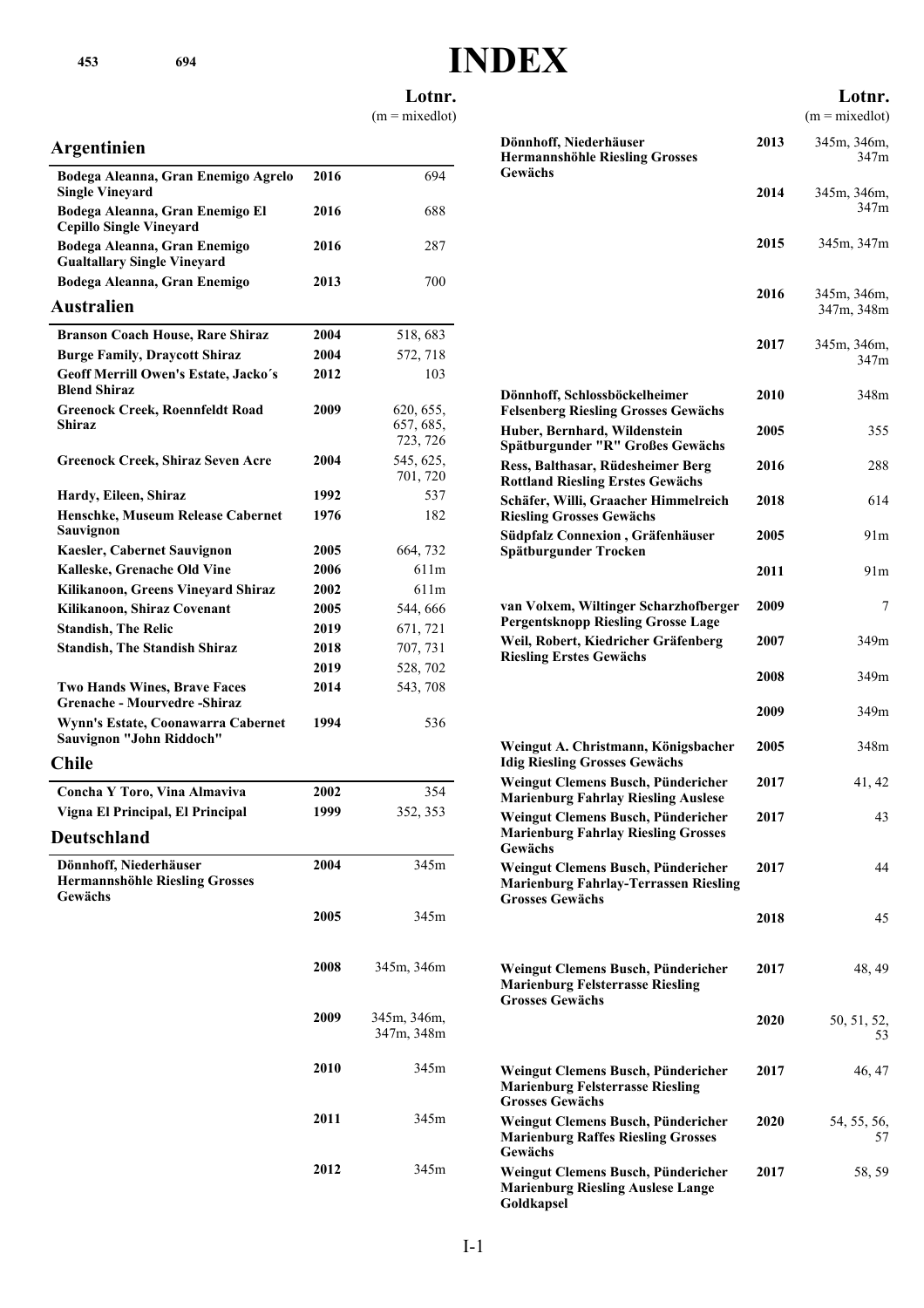|                                                                                                          |      | $(m = mixedlot)$ |                                                     |
|----------------------------------------------------------------------------------------------------------|------|------------------|-----------------------------------------------------|
| Weingut Clemens Busch, Pündericher<br><b>Marienburg Riesling Auslese Lange</b><br>Goldkapsel             | 2018 | 60, 61           | <b>Andre, Pierr</b><br>Cru<br><b>Baron Gasto</b>    |
| Weingut Clemens Busch, Pündericher<br><b>Marienburg Riesling Grosses Gewächs</b>                         | 2020 | 62, 63           |                                                     |
| Weingut Dr. Bürklin-Wolf, Forster<br><b>Ungeheuer Riesling Grand Cru</b>                                 | 2004 | 348m             |                                                     |
| Weingut Dr. Bürklin-Wolf,<br><b>Ruppertsberger Gaisböhl Riesling</b><br><b>Grand Cru</b>                 | 2019 | 3                | <b>Baron Philip</b><br>Cadet<br><b>Bonneau</b> , He |
| Weingut Egon Müller, Scharzhofberger<br><b>Riesling Auslese Versteigerungswein</b>                       | 2001 | 634              | <b>Cuvee Marie</b><br><b>Bonneau</b> , He           |
| Weingut Franz Keller, Grauburgunder<br><b>Selection -A- trocken</b>                                      | 2001 | 519m             | Reserve des                                         |
| Weingut Franz Keller, Weissburgunder<br><b>Selection -S- trocken</b>                                     | 2002 | 519m             |                                                     |
| Weingut Friedrich Becker, Schweigener<br><b>Sonnenberg "Sankt Paul"</b><br>Spätburgunder Grosses Gewächs | 2008 | 520m             | <b>Bonnet, Alex</b><br><b>Brut</b>                  |
|                                                                                                          | 2010 | 520m             | Carillon, Fra<br><b>Les Enseigne</b>                |
| Weingut Joh.Jos. Prüm, Wehlener<br><b>Sonnenuhr Riesling Auslese</b>                                     | 2004 | 344              | Carillon, Fra                                       |
| Weingut Joh.Jos. Prüm, Wehlener<br><b>Sonnenuhr Riesling Auslese Goldkapsel</b>                          | 1999 | 350              | <b>Les Folatiere</b><br>Carillon, Fra               |
|                                                                                                          | 2002 | 351              | <b>Les Combett</b><br>Carillon, Fra                 |
| Weingut Joh.Jos. Prüm, Wehlener<br><b>Sonnenuhr Riesling Auslese</b>                                     | 2005 | 343              | <b>Les Perriere</b>                                 |
| Weingut Keller, Chardonnay Reserve                                                                       | 2019 | 548              |                                                     |
| Weingut Keller, Dalsheimer Hubacker<br><b>Riesling Grosses Gewächs</b>                                   | 2020 | 549, 550,<br>551 |                                                     |
| Weingut Keller, Morstein "Felix"<br>Spätburgunder Grosses Gewächs                                        | 2018 | 552              | <b>Chapelle Sai</b><br>du-Pape La                   |
| Weingut Keller, Riesling "RR"                                                                            | 2020 | 553              | <b>Chateau Bea</b>                                  |
| <b>Weingut Keller, Schubertslay Riesling</b><br>Kabinett                                                 | 2020 | 547              | <b>Chateau Bels</b>                                 |
| Weingut Keller, Westhofen Abtserde<br><b>Riesling Grosses Gewächs</b>                                    | 2014 | 357              | Chateau Bra<br>Chateau Bra                          |
|                                                                                                          | 2020 | 554, 555         | <b>Chateau Cal</b>                                  |
| Weingut Keller, Westhofener Kirchspiel<br><b>Riesling Grosses Gewächs</b>                                | 2020 | 556, 557,<br>558 | Chateau Car                                         |
| Weingut Maximin Grünhaus (von<br>Schubert), Maximin Grünhäuser<br><b>Abtsberg Riesling Eiswein</b>       | 1990 | 505              | Chateau Car<br><b>Chateau Cho</b>                   |
| Weingut Maximin Grünhaus (von<br>Schubert), Maximin Grünhaus Riesling                                    | 2015 | 356              | <b>Chateau Cle</b>                                  |
| <b>Fusiion trocken</b><br>Weingut Stigler, Oberrotweil<br><b>Grauburgunder F 1 trocken</b>               | 2017 | 692              | <b>Chateau Clin</b><br><b>Chateau Cor</b>           |
| Weingut Wittmann, Westhofener<br><b>Aulerde Riesling Grosses Gewächs</b>                                 | 2004 | 349m             | <b>Chateau Cos</b>                                  |
| Weingut Wittmann, Westhofener<br><b>Kirchspiel Riesling Grosses Gewächs</b>                              | 2005 | 349m             | Chateau d'A                                         |
| Ziereisen, Rhini Spätburgunder                                                                           | 2010 | 519m             | Chateau de 0                                        |
| Frankreich                                                                                               |      |                  | Chateau de l                                        |
| Andre Bordine, Champagne Blanc de<br><b>Blanc Brut 1er Cru</b>                                           | 2002 | 246              |                                                     |

|                                                                         |      | Lotnr.                |
|-------------------------------------------------------------------------|------|-----------------------|
|                                                                         |      | $(m = mixedlot)$      |
| Andre, Pierre, Clos de Vougeot grand<br>Cru                             | 2001 | 494m                  |
| <b>Baron Gaston Legrand, Bas Armagnac</b>                               | 1962 | 104                   |
|                                                                         | 1968 | 105                   |
|                                                                         | 1972 | 106                   |
|                                                                         | 1982 | 107, 108              |
| Baron Philippe de Rothschild, Mouton<br>Cadet                           | 1999 | 334m                  |
| Bonneau, Henri, Chateauneuf-du-Pape<br><b>Cuvee Marie Beurrier</b>      | 1990 | 213                   |
| Bonneau, Henri, Chateauneuf-du-Pape<br><b>Reserve des Celestins</b>     | 2012 | 214, 215              |
|                                                                         | 2015 | 216, 217              |
|                                                                         | 2016 | 218, 219              |
| <b>Bonnet, Alexandre, Blanc de Blancs</b><br>Brut                       | 1993 | 247                   |
| <b>Carillon, Francois, Puligny Montrachet</b><br>Les Enseigneur         | 2013 | 260                   |
|                                                                         | 2014 | 261                   |
| <b>Carillon, Francois, Puligny Montrachet</b><br>Les Folatieres 1er Cru | 2010 | 262, 263              |
| Carillon, Francois, Puligny-Montrachet<br>Les Combettes 1er Cru         | 2014 | 264                   |
| Carillon, Francois, Puligny-Montrachet<br>Les Perrieres 1er Cru         | 2010 | 265                   |
|                                                                         | 2011 | 266                   |
|                                                                         | 2013 | 267                   |
| <b>Chapelle Saint Theodoric, Chateauneuf-</b><br>du-Pape La Guigasse    | 2012 | 652, 674              |
| Chateau Beauséjour-Duffau-Lagarosse                                     | 2019 | 159                   |
| Chateau Belair-Monange                                                  | 2018 | 160                   |
|                                                                         | 2019 | 161, 162              |
| Chateau Branaire-Ducru                                                  | 2007 | 491                   |
| <b>Chateau Brane-Cantenac</b>                                           | 2015 | 12                    |
| <b>Chateau Calon-Segur</b>                                              | 2018 | 174, 175              |
|                                                                         | 2019 | 176, 177              |
| Chateau Cambon la Pelouse                                               | 1986 | 494m                  |
| Chateau Canon                                                           | 2018 | 163                   |
|                                                                         | 2019 | 164, 165              |
| <b>Chateau Cheval Blanc</b>                                             | 1962 | 39, 40                |
|                                                                         | 1993 | 632                   |
| <b>Chateau Clerc-Milon Rothschild</b>                                   | 2006 | 478m                  |
| <b>Chateau Clinet</b>                                                   | 2019 | 143                   |
| Chateau Cormeil Figeac                                                  | 1978 | 524m                  |
| <b>Chateau Cos d'Estournel</b>                                          | 1984 | 539                   |
|                                                                         | 2000 | 486, 487,<br>488, 489 |
| Chateau d'Armailhac                                                     | 2002 | 481                   |
| <b>Chateau de Camensac</b>                                              | 1989 | 497m                  |
| Chateau de Laubade, Armagnac                                            | 1945 | 289                   |
|                                                                         | 1946 | 290                   |
|                                                                         | 1947 | 291                   |
| Chateau de Laubade, Bas Armagnac                                        | 1949 | 292                   |
|                                                                         | 1950 | 293                   |

**Lotnr.**

**453 60**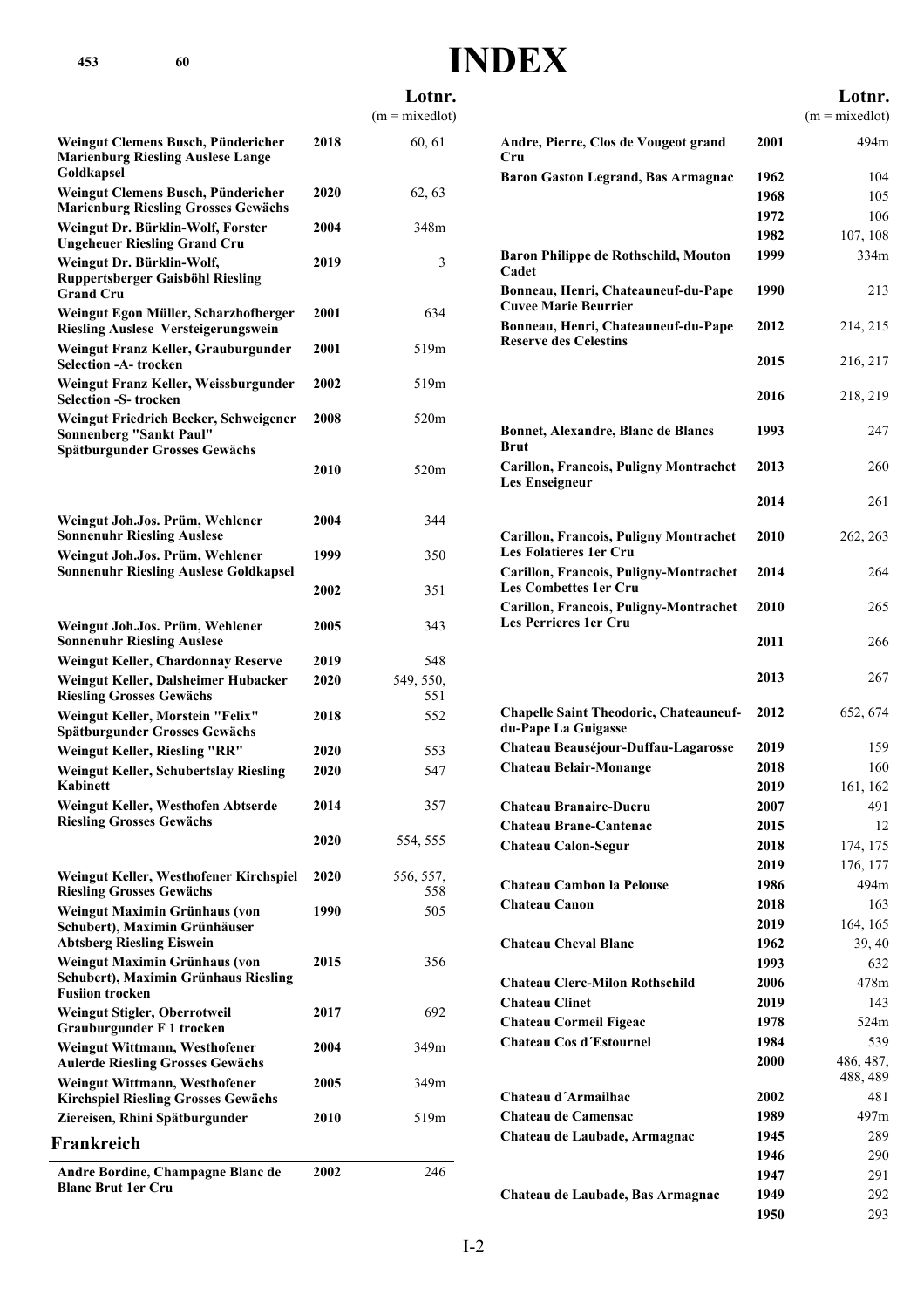**453 294**

# **INDEX**

|                                                                  |      | Lotnr.           |                                                           |      | Lotnr.           |
|------------------------------------------------------------------|------|------------------|-----------------------------------------------------------|------|------------------|
|                                                                  |      | $(m = mixedlot)$ |                                                           |      | $(m = mixedlot)$ |
| Chateau de Laubade, Bas Armagnac                                 | 1951 | 294              | <b>Chateau Lanessan</b>                                   | 1999 | 497m             |
| Chateau des Tours (Chateau Rayas),                               | 1998 | 220              | <b>Chateau Langoa-Barton</b>                              | 2010 | 492              |
| <b>Cotes du Rhone Grande Reserve rouge</b>                       |      |                  | <b>Chateau Larcis-Ducasse</b>                             | 2010 | 616              |
| Chateau des Tours (Chateau Rayas),                               | 2010 | 221              | <b>Chateau Le Boscq</b>                                   | 2016 | 490              |
| <b>Cotes du Rhone Reserve rouge</b>                              |      |                  | <b>Chateau Le Pin</b>                                     | 2019 | 209              |
|                                                                  | 2011 | 222              | Chateau Le Pin, Trilogie de Le Pin 2016<br>$-2017 - 2018$ |      | 210, 211,<br>212 |
| Chateau du Cedre, Le Cedre                                       | 2000 | 92               | <b>Chateau Leoville Las Cases</b>                         | 2019 | 179, 180         |
| <b>Chateau Duhart-Milon-Rothschild</b>                           | 1998 | 359              | <b>Chateau Leoville-Barton</b>                            | 1988 | 622              |
| <b>Chateau Durfort Vivens</b>                                    | 2008 | 478m             |                                                           | 2011 | 25               |
| <b>Chateau Figeac</b>                                            | 1999 | 21, 22           |                                                           | 2014 | 623              |
|                                                                  | 2019 | 166, 167,<br>168 | <b>Chateau Leoville-Poyferre</b>                          | 1979 | 494m             |
| <b>Chateau Fleur Cardinale</b>                                   | 2012 | 480m             |                                                           | 2019 | 181              |
| <b>Chateau Grand-Puy-Ducasse</b>                                 | 1978 | 494m             | <b>Chateau Les Carmes Haut-Brion</b>                      | 2018 | 140              |
| <b>Chateau Grand-Puy-Lacoste</b>                                 | 1996 | 501              |                                                           | 2019 | 141, 142         |
|                                                                  | 2010 | 615              | <b>Chateau Lynch-Bages</b>                                | 2001 | 360, 361         |
| <b>Chateau Gruaud-Larose</b>                                     | 1984 | 540              |                                                           | 2003 | 482              |
|                                                                  | 2009 | 24               |                                                           | 2018 | 132              |
| <b>Chateau Haut-Bailly</b>                                       | 2019 | 138              |                                                           | 2019 | 133              |
| <b>Chateau Haut-Brion</b>                                        | 1986 | 502              | Chateau Margaux                                           | 1985 | 512              |
|                                                                  | 2019 | 139              |                                                           | 1993 | 498              |
| Chateau Kirwan                                                   | 1988 | 2                |                                                           | 2019 | 128              |
| <b>Chateau l'Eglise-Clinet</b>                                   | 2019 | 144, 145         | Chateau Margaux, Pavillon Rouge, 2e                       | 2008 | 316              |
| Chateau l'Evangile                                               | 1962 | 33, 34           | vin de Margaux                                            |      |                  |
| Chateau L'If                                                     | 2011 | 235              | <b>Chateau Montrose</b>                                   | 2019 | 178              |
|                                                                  | 2012 | 236              | Chateau Mouton-Rothschild, Chateau                        | 1970 | 470, 471         |
|                                                                  | 2013 | 237              | Mouton-Rothschild - Reserve du<br>Chateau                 |      |                  |
|                                                                  | 2014 | 238              | <b>Chateau Mouton-Rothschild</b>                          | 1982 | 483              |
|                                                                  | 2015 | 239              |                                                           | 1983 | 441, 442         |
|                                                                  | 2016 | 240              |                                                           | 1986 | 443, 444         |
|                                                                  | 2017 | 169, 241         |                                                           | 1988 | 445, 446         |
|                                                                  | 2018 | 170, 242         |                                                           | 1989 | 447, 448         |
|                                                                  | 2019 | 171, 243         |                                                           | 1995 | 449, 450         |
| <b>Chateau La Conseillante</b>                                   | 2002 | 485              |                                                           | 1996 | 451, 452         |
|                                                                  | 2019 | 146              |                                                           | 1998 | 9, 453, 454      |
| <b>Chateau La Fleur Petrus</b>                                   | 2019 | 147              |                                                           | 2001 | 455, 456         |
| <b>Chateau La Gaffeliere</b>                                     | 2001 | 23               |                                                           | 2002 | 457, 601         |
| Chateau Lafite-Rothschild, Carruades                             | 1996 | 13               |                                                           | 2003 | 458, 459         |
| de Lafite, 2e Vin de Lafite-Rothschild                           |      |                  |                                                           | 2004 | 460, 461         |
|                                                                  | 1999 | 14, 15           |                                                           | 2005 | 462, 463         |
|                                                                  |      |                  |                                                           | 2006 | 464, 465         |
|                                                                  | 2001 | 16               |                                                           | 2007 | 466              |
|                                                                  |      |                  |                                                           | 2008 | 467, 468         |
|                                                                  | 2003 | 17               |                                                           | 2009 | 469              |
|                                                                  | 2005 | 11               |                                                           | 2019 | 134              |
|                                                                  |      |                  | Chateau Palmer, Alter Ego, 2e vin de                      | 2004 | 479              |
| <b>Chateau Lafite-Rothschild</b>                                 | 1986 | 26               | Palmer                                                    |      |                  |
|                                                                  | 2019 | 131              | <b>Chateau Palmer</b>                                     | 1993 | 627              |
| <b>Chateau Lafleur</b>                                           | 2018 | 208              |                                                           | 1995 | 499              |
| Chateau Lafleur, Pensees de Lafleur, 2e                          | 2016 | 148              |                                                           | 1997 | 500              |
| Vin de Lafleur                                                   |      |                  |                                                           | 1999 | 628, 629,        |
| <b>Chateau Lamothe de Bertineau</b>                              | 1990 | 497m             |                                                           |      | 630              |
| Chateau Landereau, Chateau                                       | 2018 | 661              | <b>Chateau Petrus</b>                                     | 1952 | 35, 36           |
| <b>Landereau Cuvee Prestige Merlot</b><br><b>Vieilles Vignes</b> |      |                  |                                                           | 1959 | 472              |
| Chateau Landereau                                                | 2018 | 115, 116         |                                                           | 1988 | 602              |
|                                                                  |      |                  | <b>Chateau Pichon Longueville Baron</b>                   | 2013 | 18               |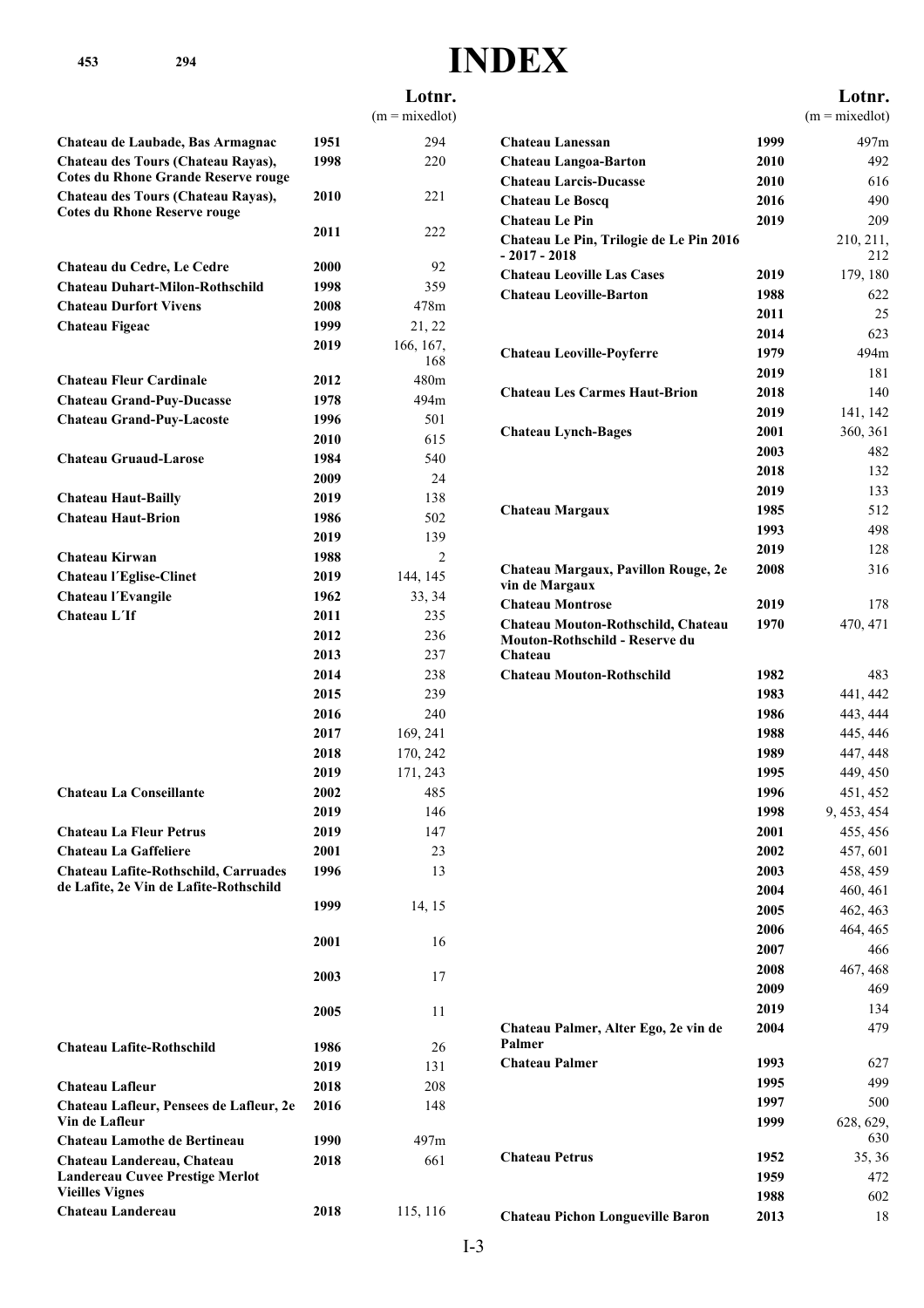| 453<br>135                                                                                       |      |                            | <b>INDEX</b>                                                                                                 |              |                            |
|--------------------------------------------------------------------------------------------------|------|----------------------------|--------------------------------------------------------------------------------------------------------------|--------------|----------------------------|
|                                                                                                  |      | Lotnr.<br>$(m = mixedlot)$ |                                                                                                              |              | Lotnr.<br>$(m = mixedlot)$ |
| <b>Chateau Pichon Longueville Baron</b>                                                          | 2019 | 135                        |                                                                                                              | 2014         |                            |
| <b>Chateau Pichon Longueville Comtesse</b><br>de Lalande                                         | 1999 | 631                        | Domaine du Comte Liger-Belair, Nuits<br><b>Saint Georges Clos des Grandes Vignes</b><br>- Monopole - 1er Cru |              | 30, 31, 32                 |
|                                                                                                  | 2003 | 484                        | Domaine du Pegau, Chateauneuf-du-<br><b>Pape Cuvee Reservee</b>                                              | 1998         | 317                        |
|                                                                                                  | 2012 | 19                         | Domaine Faiveley, Chambertin Clos de<br><b>Beze Grand Cru</b>                                                | 1996         | 276                        |
|                                                                                                  | 2014 | 20                         | <b>Domaine Faiveley, Corton Clos des</b><br><b>Corton Grand Cru</b>                                          | 1993         | 268                        |
|                                                                                                  | 2019 | 136                        |                                                                                                              | 1999         | 269                        |
| <b>Chateau Pomys</b>                                                                             | 1985 | 497m                       | <b>Domaine Faiveley, Mazis-Chambertin</b>                                                                    | 1999         | 277                        |
| <b>Chateau Pontet-Canet</b>                                                                      | 2019 | 137                        | <b>Grand Cru</b>                                                                                             |              |                            |
| <b>Chateau Potensac</b>                                                                          | 1985 | 97 <sub>m</sub>            | Domaine Francois Lamarche, Clos de                                                                           | 1995         | 495                        |
|                                                                                                  | 2002 | 97 <sub>m</sub>            | <b>Vougeot Grand Cru</b><br><b>Domaine Francois Lamarche,</b>                                                | 1995         | 496                        |
| <b>Chateau Prieure-Lichine</b>                                                                   | 2002 | 480m                       | <b>Echezeaux Grand Cru</b>                                                                                   |              |                            |
| <b>Chateau Rausan Segla</b>                                                                      | 1952 | 358                        | Domaine Gauby, Cotes du Roussillon                                                                           | 1998         | 315                        |
| Chateau Rauzan-Segla                                                                             | 2018 | 129, 130                   | <b>Villages Cuvee Muntada</b>                                                                                |              |                            |
| Chateau Rayas, Chateauneuf-du-Pape<br><b>Reserve blanc</b>                                       | 2005 | 225                        | <b>Domaine Jean Grivot, Vosne Romanee</b><br><b>Village</b>                                                  | 1995         | 332, 333                   |
| Chateau Rayas, Chateauneuf-du-Pape                                                               | 1996 | 503, 504                   | Domaine Jean-Louis Chave, Hermitage                                                                          | 2007         | 227                        |
| <b>Reserve</b>                                                                                   |      |                            |                                                                                                              | 2009         | 228                        |
|                                                                                                  | 2010 | 223                        |                                                                                                              | 2011         | 229, 230                   |
|                                                                                                  | 2011 | 224                        | <b>Domaine Joseph Matrot, Meursault Les</b>                                                                  | 2012<br>2010 | 231<br>270                 |
| Chateau Rayas, La Pialade                                                                        | 1998 | 226                        | <b>Perrieres 1er Cru</b>                                                                                     | 2011         | 271                        |
| Chateau Ripeau                                                                                   | 1992 | 497m                       |                                                                                                              |              |                            |
| <b>Chateau Troplong-Mondot</b>                                                                   | 2019 | 172, 173                   |                                                                                                              | 2013         | 272, 273                   |
| <b>Chateau Trotanoy</b>                                                                          | 2018 | 149, 150,<br>151           |                                                                                                              | 2014         | 274, 275                   |
|                                                                                                  | 2019 | 152, 153,                  |                                                                                                              |              |                            |
|                                                                                                  |      | 154, 155,<br>156, 157      | <b>Domaine Louis Trapet, Chambertin</b><br>Grand Cru                                                         | 2001         | 278                        |
| Clos Saint Jean, Chateauneuf-du-Pape                                                             | 2008 | 636, 654,<br>662, 669      |                                                                                                              | 2004         | 279                        |
| <b>Courvoisier, Cognac Trois Etoiles ***</b><br>Luxe 1970's bottling                             |      | 493                        | <b>Domaine Ramonet, Chassagne-</b><br><b>Montrachet Boudriotte 1er Cru</b>                                   | 2017         | 183                        |
| de Luze, Cognac Fine Champagne<br>VSOP                                                           |      | 307m                       | <b>Domaine Ramonet, Chassagne-</b><br><b>Montrachet Clos du Cailleret Monopole</b>                           | 2014         | 184                        |
| <b>Dielen Selection, Cognac Borderie</b>                                                         | 1914 | 308                        | 1er Cru                                                                                                      |              |                            |
| <b>Domaine Armand Rousseau,</b><br><b>Chambertin Grand Cru</b>                                   | 2012 | 6, 28, 29                  |                                                                                                              | 2018         | 185                        |
| <b>Domaine Bosquet des Papes,</b><br>Chateauneuf du Pape A la Gloire de<br><b>Mon Grand-Pere</b> | 2016 | 523, 573                   | <b>Domaine Ramonet, Chassagne-</b><br><b>Montrachet Les Caillerets 1er Cru</b>                               | 2018         | 186                        |
| Domaine Clos du Caillou, Chateauneuf-<br>du-Pape les Quartz                                      | 2001 | 99 <sub>m</sub>            | <b>Domaine Ramonet, Chassagne-</b><br><b>Montrachet Les Ruchottes 1er Cru</b>                                | 2015         | 187                        |
| Domaine Clos du Caillou, Chateauneuf-<br>du-Pape                                                 | 2001 | 98 <sub>m</sub>            | <b>Domaine Ramonet, Chassagne-</b><br>Montrachet Les Vergers 1er Cru                                         | 2014         | 188                        |
| Domaine Clos du Caillou, Cotes du<br><b>Rhone Village</b>                                        | 2001 | 98m                        | <b>Domaine Ramonet, Chassagne-</b><br><b>Montrachet Morgeot 1er Cru</b>                                      | 2016         | 189                        |
| <b>Domaine Comte Senard, Corton Clos</b><br>des Meix Grand Cru                                   | 2003 | 331                        |                                                                                                              | 2018         | 190                        |
| Domaine de Tours (Rayas), Reserve<br>rouge                                                       | 2017 | 234                        | <b>Domaine Ramonet, Puligny Montrachet</b><br><b>Champs-Canet 1er Cru</b>                                    | 2014         | 191                        |
| Domaine de Tours (Rayas), Reserve<br>rouge                                                       | 2017 | 233                        |                                                                                                              | 2016         | 192                        |
| Domaine Didier Daguenau, Pouilly-<br>Fumé "Pur Sang"                                             | 2015 | 96                         |                                                                                                              | 2017         | 193                        |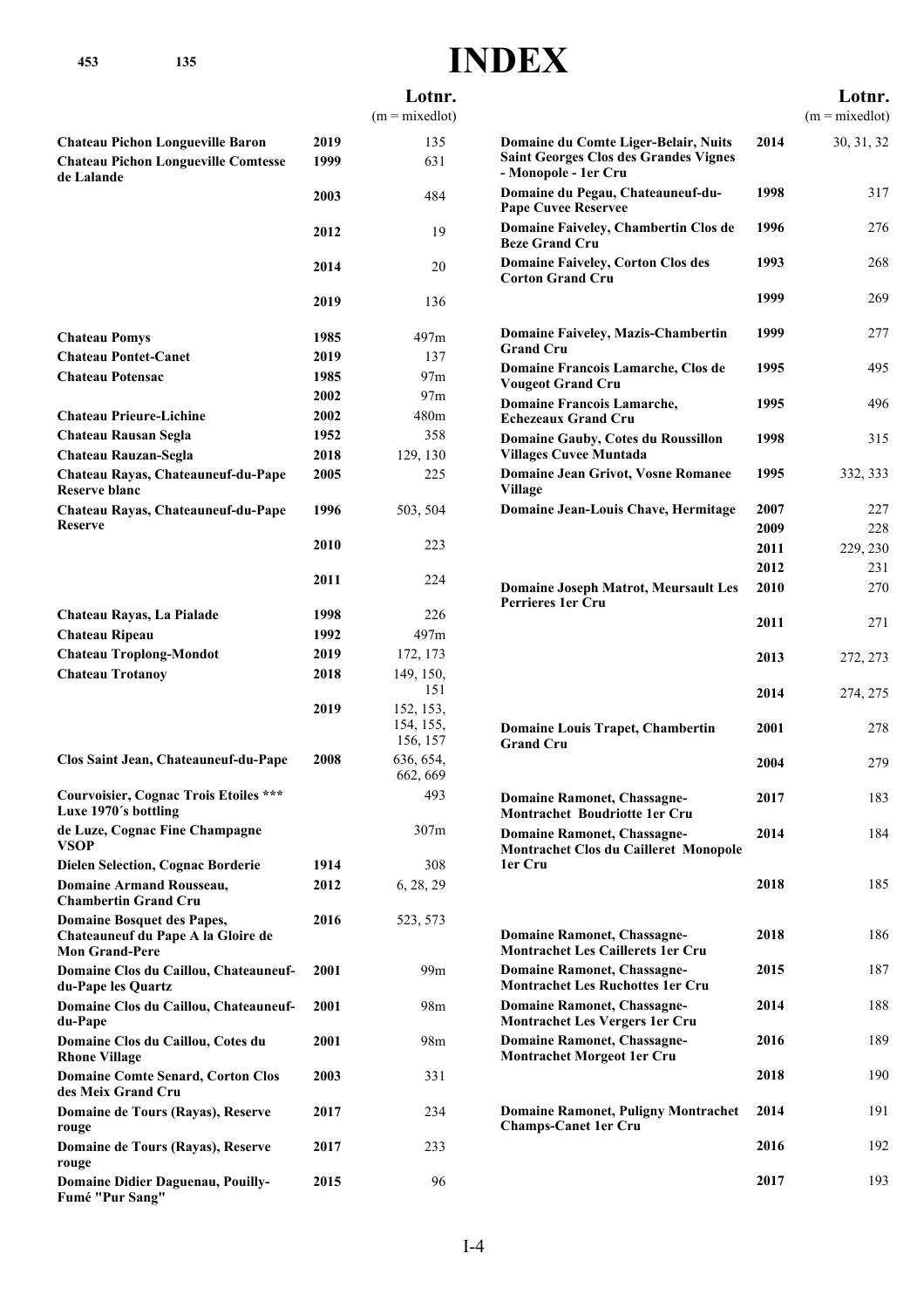**453 194**

## **INDEX**

|                                                                                                                       |              | Lotnr.<br>$(m = mixedlot)$         |
|-----------------------------------------------------------------------------------------------------------------------|--------------|------------------------------------|
| <b>Domaine Ramonet, Puligny Montrachet</b>                                                                            | 2016         | 194                                |
| <b>Les Enseigneres</b>                                                                                                | 2017         | 195                                |
| Domaine Rapet Pere & Fils, Pernand                                                                                    | 2016         | 606                                |
| <b>Verglesses Les Belles Filles</b>                                                                                   | 2017         | 529, 734                           |
| Domaine Rapet Pere & Fils, Pernand                                                                                    | 2015         | 682                                |
| <b>Verglesses Les Combottes blanc</b><br>Domaine Sylvain Pataille, Marsannay L'                                       | 2009         | 94m                                |
| Ancestrale                                                                                                            | 2010         | 94m                                |
| <b>Domaine Tour Saint Michel,</b>                                                                                     | 2010         | 690                                |
| Chateauneuf-du-Pape Cuvee du Lion                                                                                     |              |                                    |
| <b>Domaine Tour Saint Michel,</b><br><b>Chateauneuf-du-Pape Cuvee</b><br>Feminessance                                 | 2010         | 699                                |
| Drouhin, Joseph, Montrachet Grand<br>Cru Marquis de Laguiche                                                          | 2010         | 646, 647                           |
| Durand, Eric et Joel, Cornas                                                                                          | 1999         | 99m                                |
| <b>Duval Leroy, Blanc de Blancs</b><br><b>Emmanuel Houillon - Pierre Overnoy,</b><br><b>Arbois Pupillin Ploussard</b> | 2018         | 248<br>559, 560                    |
| <b>Emmanuel Houillon - Pierre Overnoy,</b><br><b>Arbois Pupillin Savagnin</b>                                         | 2016         | 561, 562                           |
| Ferrand, Pierre, Cognac "Abel" Grande<br>Champagne 1er Cru                                                            |              | 309                                |
| Ferrand, Pierre, Cognac Ambre -<br><b>Grand Champagne Premier Cru</b>                                                 |              | 312                                |
| Ferrand, Pierre, Cognac "Esprit des<br>Dieux" Grande Champagne 1er Cru                                                | NV           | 310                                |
| Ferrand, Pierre, Cognac "Selection des<br>Anges" Grande Champagne 1er Cru                                             |              | 311                                |
| Fillioux, Jean, Cognac Grande<br><b>Champagne 1er Cru</b>                                                             |              | 313                                |
| Guigal, Etienne, Condrieu "La<br>Doriane"                                                                             | 2017         | 4                                  |
| Guigal, Etienne, Cote Rotie La<br>Landonne                                                                            | 2012         | 232m                               |
| Guigal, Etienne, Cote Rotie La Mouline                                                                                | 2012         | 232m                               |
| Guigal, Etienne, Cote Rotie La Turque<br>Hudelot-Noellat, Alain, Vosne Romanee<br>"Les Suchots" 1er Cru               | 2012<br>2007 | 232m<br>280                        |
|                                                                                                                       | 2008         | 281                                |
|                                                                                                                       | 2009         | 282, 283                           |
|                                                                                                                       | 2010         | 284                                |
| <b>Krug, Vintage Brut</b>                                                                                             | 2008         | 588, 617,<br>689, 711,<br>727, 737 |
| Lafitte, Charles, Champagner Brut                                                                                     | <b>2000</b>  | 249                                |
| Landy, Cognac Exellence XO                                                                                            |              | 314m                               |
| <b>Landy, Cognac VSOP</b><br>Larsen, Cognac VSOP                                                                      |              | 314m<br>307m                       |
| <b>Laurent Perrier, Grand Siecle Brut</b>                                                                             |              | 250                                |

|                                                                                               |             | Lotnr.                        |
|-----------------------------------------------------------------------------------------------|-------------|-------------------------------|
|                                                                                               |             | $(m = mixedlot)$              |
| <b>Laurent Perrier, Grand Siecle Cuvee</b><br>Alexandra Rosé Brut                             | 1997        | 295, 296                      |
| Lheraud, Guy, Cognac Extra - 30 Ans d<br>'Age - Petite Champagne                              |             | 109, 110                      |
| Maniere, Richard, Echezeaux Grand<br>Cru                                                      | 2001        | 285                           |
|                                                                                               | 2009        | 286                           |
| Moet & Chandon, Brut Imperial                                                                 | 1986        | 538                           |
| Moet & Chandon, Champagner Brut                                                               |             | 10                            |
| Moet & Chandon, Dom Perignon Brut                                                             | 1995        | 251                           |
|                                                                                               | 1998        | 252                           |
|                                                                                               | <b>2000</b> | 253                           |
| Moet & Chandon, Dom Perignon Rosé<br><b>Bjork and Chris Cunningham Edition</b><br><b>Brut</b> | 2004        | 439, 440                      |
| Morey, Thomas, Batard-Montrachet<br><b>Grand Cru</b>                                          | 2016        | 648                           |
| Perrier, Joseph, Champagne Cuvee<br>Speciale an 2000 Brut                                     | 2000        | 254                           |
| Perrin, Roger, Chateauneuf-du-Pape                                                            | 1990        | 391                           |
| <b>Piper Heidsieck, Brut</b>                                                                  | 2000        | 255                           |
| Pol Roger, Brut                                                                               | 2002        | 297, 298,<br>299              |
| <b>Remy Martin, Cognac Louis XIII</b><br><b>Grande Champagne</b>                              |             | 8                             |
| Rodez, Eric, Champagne Cuvee Blanc<br>de Noirs                                                |             | 256                           |
| Roederer, Louis, Cristal Brut                                                                 | 2002        | 600                           |
| <b>Rossignol, Nicolas, Pommard Fremiers</b><br>1er Cru                                        | 2008        | 93                            |
| <b>Ruinart, Dom Ruinart Blanc de Blancs</b><br><b>Brut</b>                                    | 2002        | 300, 301                      |
| <b>Taittinger, Comtes de Champagne</b><br><b>Blanc de Blancs Brut</b>                         | 2004        | 302, 303,<br>304, 305         |
| <b>Taittinger, Prelude Grands Crus Cuvee</b><br>Millenium 2000 Brut                           |             | 257                           |
| Vaghi, Bas Armagnac                                                                           | 1959        | 716                           |
| Vaille, Laurent, Domaine de la Grange<br>des Peres rouge                                      | 1998        | 196, 197,<br>198, 584,<br>585 |
|                                                                                               | 1999        | 199, 200,                     |
|                                                                                               |             | 201, 586,<br>587              |
|                                                                                               | <b>2000</b> | 202, 203,<br>204              |
|                                                                                               | 2001        | 205, 206,<br>207              |
|                                                                                               | 2006        | 506                           |
|                                                                                               | 2007        | 507                           |
|                                                                                               | 2008        | 508                           |
|                                                                                               | 2009        | 509                           |
|                                                                                               | 2010        | 510                           |
|                                                                                               | 2011        | 511                           |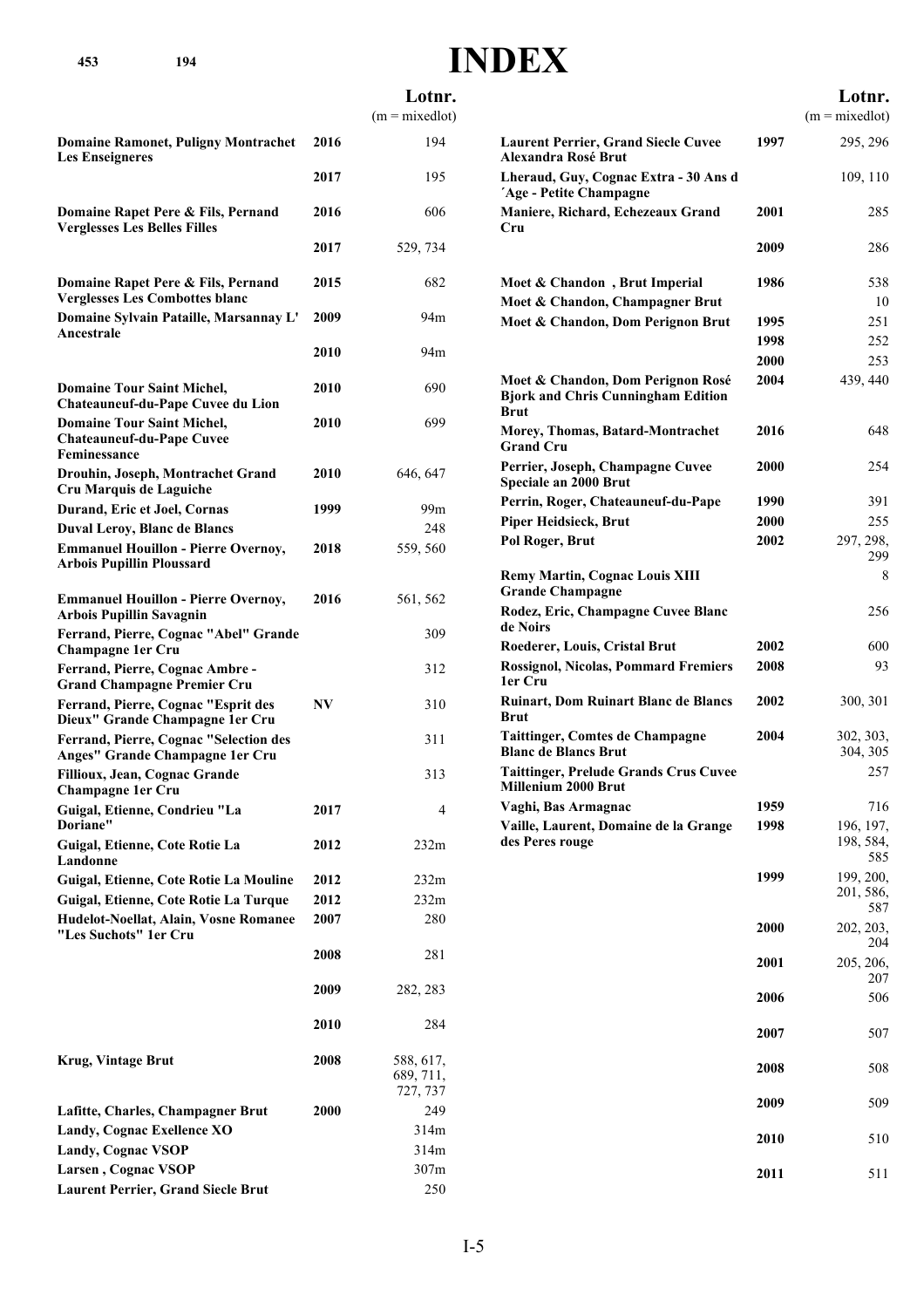### **Lotnr.**

|                                                                      |             | $(m = mixedlot)$  |
|----------------------------------------------------------------------|-------------|-------------------|
| Vassière de la, Guilbert, Mas de                                     | 1985        | 95m               |
| Daumas Gassac rouge                                                  |             |                   |
|                                                                      | 1994        | 95m               |
| <b>Veuve Clicquot Ponsardin, Brut -</b><br><b>Balzhazar</b>          |             | 575               |
| <b>Veuve Clicquot Ponsardin, Brut -</b><br>Nebukadnezar              |             | 1                 |
| <b>Veuve Clicquot Ponsardin, Brut -</b><br>Salamanazar               |             | 576               |
| <b>Veuve Clicquot Ponsardin, Brut</b>                                |             | 306               |
| Veuve Clicquot Ponsardin, La Grande<br><b>Dame Brut</b>              | 1995        | 258               |
| <b>Veuve Clicquot Ponsardin, Vintage</b><br><b>Reserve Rosé Brut</b> | 1995        | 582               |
|                                                                      | 1996        | 583               |
| <b>Veuve Clicquot Ponsardin, Vintage</b><br><b>Rosé Brut Reserve</b> | 1985        | 259               |
| Vieux Chateau Certan                                                 | 1962        | 37, 38            |
|                                                                      | 2019        | 158               |
| Voge, Alain, Cornas " Les Chailles "                                 | 2012        | 660, 725          |
| <b>Voge, Alain, Cornas "Les Vieilles</b><br><b>Fontaines"</b>        | 2009        | 697               |
| <b>Voge, Alain, Cornas Vieilles Vignes</b>                           | 2009        | 580               |
| <b>Italien</b>                                                       |             |                   |
| Amastuola, Lamarossa Primitivo Puglia                                | 2017        | 738               |
| Antinori, Chianti Classico Riserva                                   | <b>2001</b> | 319               |
| Antinori, Secentenario                                               | 1985        | 320               |
| Antinori, Tignanello                                                 | 2001        | 335               |
|                                                                      | 2008        | 321, 322          |
| Azienda Nicola di Sipio, Cerasuolo d<br>´Abruzzo Rosé                | 2016        | 117, 118m         |
| Azienda Nicola di Sipio, Colline Teatine<br>Blanco                   | 2016        | 118m, 119         |
| Azienda Nicola di Sipio, Montepulciano<br>d'Abruzzo                  | 2015        | 118m, 120,<br>121 |
| Barone Ricasoli, Chianti Classico<br>"Brolio" Riserva                | 2010        | 67                |
|                                                                      | 2011        | 68                |
| Burlotto, Barbera d'Alba                                             | 2009        | 100 <sub>m</sub>  |
| <b>Burlotto, Barolo Acclivi</b>                                      | 2006        | 101               |
| <b>Burlotto, Barolo Monvigliero</b>                                  | 2006        | 102               |
|                                                                      | 2012        | 530               |
|                                                                      | 2013        | 531, 532          |
| Ca dei Frati, Amarone della Valpolicella<br>"Pietro dal Cero"        | 2013        | 125, 334m         |
| Ca dei Frati, I Frati Lugana                                         | 2020        | 590               |
| Ca dei Frati, Ronchedone Vino Rosso                                  | 2018        | 122, 123          |
| Ca dei Frati, "Rosa dei Frati" Riviera<br>del Garda Classico         | 2020        | 124               |
| Cantina della Porta Rossa, Barolo                                    | 1982        | 541               |
| Cappelli, Giovanni, Vin Santo                                        | 1968        | 526               |
| Casanova di Neri, Tenuta Nuova<br>Brunello di Montalcino             | 2001        | 323               |
| Castello Verrazzano, Chianti Classico<br><b>Riserva</b>              | 2004        | 336m              |
| Castello Verrazzano, Chianti Classico                                | 2006        | 336m              |

|                                                                                     |              | Lotnr.            |
|-------------------------------------------------------------------------------------|--------------|-------------------|
|                                                                                     |              | $(m = mixedlot)$  |
| Dal Forno Romano, Amarone della<br>Valpolicella Vigneto Monte Lodoletta             | 1994         | 324               |
| Duca de Salaparuta, Duca Enrico                                                     | 1984         | 318               |
| Folonari, Campo al Mare Bolgheri<br><b>Rosso</b>                                    | 2019         | 392               |
| Frescobaldi, Castelgiocondo Brunello di<br>Montalcino                               | 2015         | 393, 394          |
| Gaja, Angelo, Barbaresco                                                            | 1985         | 525               |
| La Trava, Barbaresco Mossiere                                                       | 2018         | 64                |
|                                                                                     | 2019         | 65,66             |
| Mascarello, Bartolo, Barolo Artist Label                                            | 2008         | 533               |
| Mascarello, Bartolo, Barolo                                                         | 2000         | 513               |
|                                                                                     | 2001         | 514, 515          |
| Mascarello, Giuseppe, Barolo<br>Monprivato                                          | 1999         | 516               |
| Mastrojanni, Brunello di Montalcino                                                 | 2004         | 337               |
| Oddero, Barbaresco                                                                  | 1973         | 524m              |
| Ornellaia                                                                           | 2004         | 338               |
| Rendola, Vino Nobile di Montepulciano<br><b>Riserva</b>                             | 1997<br>2006 | 339<br>534        |
| Rinaldi, Giuseppe, Barolo Cannubi San<br>Lorenzo Ravera                             |              |                   |
| Sandrone, Luciano, Barolo Cannubi<br><b>Boschis</b><br>Tenimenti Luigi d'Alessandro | 1995<br>1999 | 535<br>397        |
| Manzano, Cortona Syrah "Il Bosco"                                                   |              |                   |
| Tenimenti Luigi d'Alessandro<br>Manzano, Cortona Syrah                              | 2006         | 395, 396          |
| Tenuta Argentiera, Bolgheri Rosso<br>Poggio ai Cinepri                              | 2018         | 398, 399          |
| Tenuta San Guido, Sassicaia                                                         | 1978         | 527               |
| Terre di Ger, Limine Bianco                                                         | 2016         | 126, 127          |
| Österreich                                                                          |              |                   |
| Alzinger, Leo, Ried Hollerin Riesling<br>Smaragd                                    | 2020         | 420, 421          |
| Alzinger, Leo, Ried Liebenberg Grüner<br><b>Veltliner Smaragd</b>                   | 2020         | 422               |
| Alzinger, Leo, Ried Loibenberg Grüner<br><b>Veltliner Smaragd</b>                   | 2020         | 423               |
| Alzinger, Leo, Ried Loibenberg Riesling<br>Smaragd                                  | 2020         | 424, 425,<br>426  |
| Alzinger, Leo, Ried Steinertal Grüner<br><b>Veltliner Smaragd</b>                   | 2020         | 427, 428          |
| Knoll, Emmerich, Loibner Kreutles<br><b>Grüner Veltliner Smaragd</b>                | 2019         | 325, 326,<br>327  |
| Nikolaihof, Grüner Veltliner "Im<br><b>Weingebirge Baumpresse"</b>                  | 2013         | 69,70             |
| Nikolaihof, Grüner Veltliner "Im<br>Weingebirge" Smaragd                            | 2015         | 71, 72            |
|                                                                                     | 2017         | 73, 74, 75        |
| <b>Nikolaihof, Riesling Steiner Hund</b>                                            | 2009         | 76                |
|                                                                                     | 2016         | 77, 78, 79        |
| <b>Nikolaihof, Riesling Steiner Hund</b><br><b>Reserve</b>                          | 2004         | 80, 81            |
|                                                                                     | 2006         | 82, 83, 84,<br>85 |
| <b>Nikolaihof, Riesling Steinriesler</b>                                            | 1999         | 86, 87, 88        |
| <b>Nikolaihof, Riesling Vinothek</b>                                                | 1997         | 89, 90            |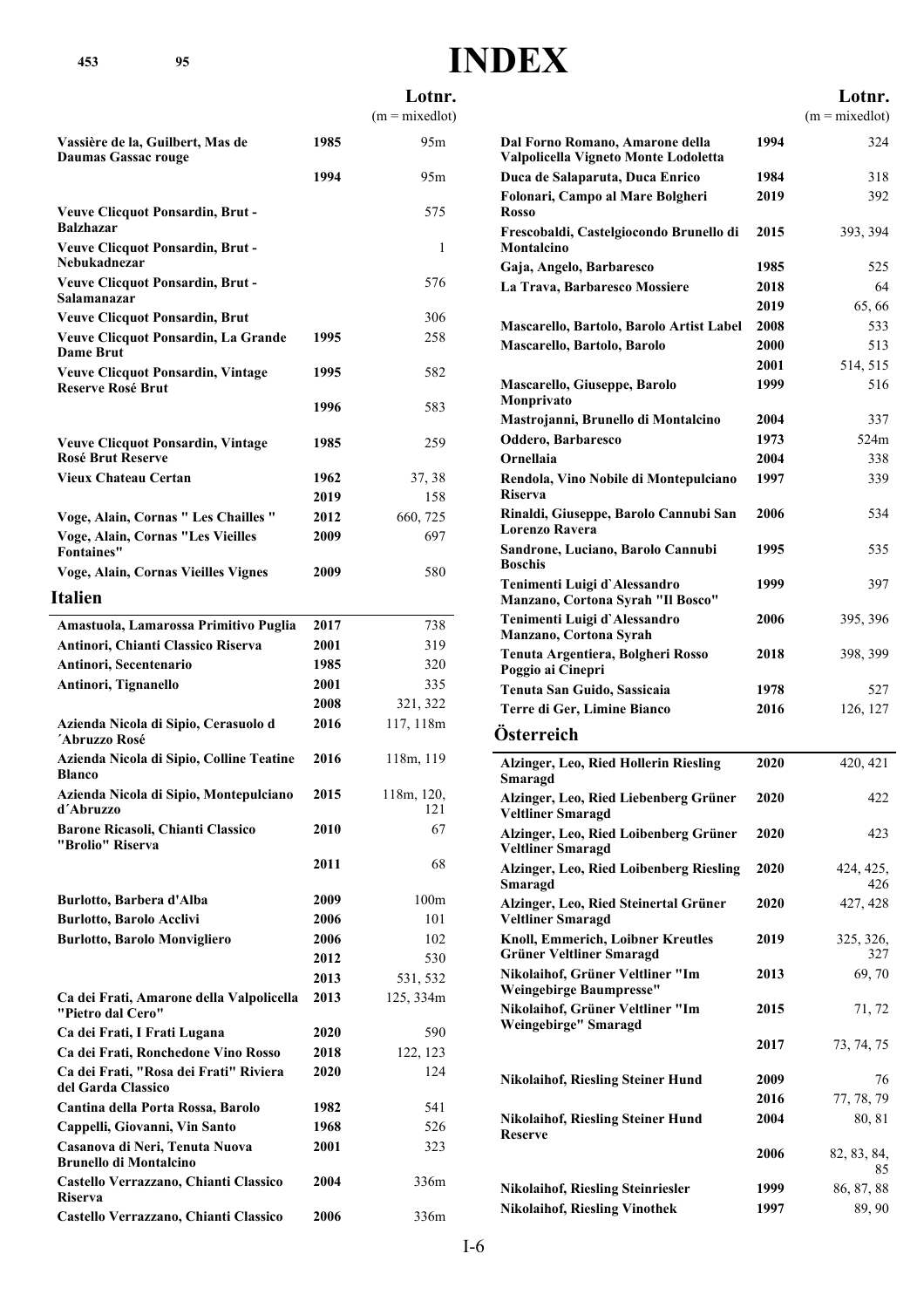**Lotnr.**

|                                                                                                                                            |      | $(m = mixedlot)$                                        |
|--------------------------------------------------------------------------------------------------------------------------------------------|------|---------------------------------------------------------|
| Pichler, F.X., Grüner Veltliner M<br>Smaragd                                                                                               | 2019 | 429, 430                                                |
| Pichler, F.X., Loibner Loibenberg<br><b>Riesling Smaragd</b>                                                                               | 2018 | 431                                                     |
| Pichler, F.X., Loibner Steinertal<br><b>Riesling Smaragd</b>                                                                               | 2015 | 432, 433                                                |
| Pichler, F.X., Ried Liebenberg Grüner<br><b>Veltliner Smaragd</b>                                                                          | 2018 | 434, 435                                                |
| Pichler, F.X., Ried Loibenberg Grüner<br><b>Veltliner Smaragd</b>                                                                          | 2019 | 436, 437                                                |
| <b>Schloss Gobelsburg, Kammern Ried</b><br>Grub Grüner Veltliner ÖTW 1.Lage                                                                | 2019 | 400, 401,<br>402, 403                                   |
| Schloss Gobelsburg, Kammern Ried<br>Lamm Grüner Veltliner ÖTW 1.Lage                                                                       | 2019 | 404, 405,<br>406, 407,<br>408, 409,<br>410              |
| <b>Schloss Gobelsburg, Tradition Heritage</b><br>Cuvee 3 Jahre - Edition 850                                                               |      | 411, 412,<br>413, 414,<br>415, 416,<br>417, 418,<br>419 |
| Portugal                                                                                                                                   |      |                                                         |
| Dow's, Port Reserve                                                                                                                        | 1965 | 473                                                     |
| Wine & Soul, Pintas                                                                                                                        | 2015 | 574                                                     |
| <b>Schottland</b>                                                                                                                          |      |                                                         |
| <b>Balblair, Single Malt Scotch Whisky 33</b><br>years 45,4 % vol.                                                                         |      | 474                                                     |
| <b>Bunnahabhain, Single Malt Scotch</b><br><b>Whisky Cask Strtengh Limited Release</b><br>Moine PX Sherry finish 22 years old 50<br>% vol. | 1997 | 328                                                     |
| Dalwhinnie, Single Malt Scotch Whisky<br>15 years 43 % vol.                                                                                |      | 659                                                     |
| <b>Glenfarclas, Single Highland Malt</b><br>Scotch Whisky 46 % vol.                                                                        | 1966 | 329                                                     |
| <b>Imperial Distillery, Single Malt Scotch</b><br>Whisky Cask Barrel 30 years old 44,5<br>$%$ vol.                                         | 1990 | 330                                                     |
| The Macallan, Single Malt Scotch                                                                                                           | 1981 | 475                                                     |

**Schweiz**

**Whisky Sherry Cask 18 years 43%**

| <b>Gantenbein, Pinot Blanc Auslese</b>         | 2001 | 341, 567,<br>579, 599,<br>610, 641,<br>713 |
|------------------------------------------------|------|--------------------------------------------|
| <b>Gantenbein, Riesling Auslese</b>            | 2003 | 650, 651,<br>670, 693,<br>717              |
|                                                | 2004 | 569, 603,<br>626, 644,<br>645, 667         |
| <b>Spanien</b>                                 |      |                                            |
| Bodegas Lan, Gran Reserva                      | 1991 | 362, 363,<br>364, 365,<br>366              |
| Bodegas Muga, Muga Reserva                     | 2015 | 591, 592                                   |
| Bodegas Penalba Lopez, Torremilanos<br>Crianza | 1985 | 367                                        |

|                                                                                                  |      | Lotnr.                        |
|--------------------------------------------------------------------------------------------------|------|-------------------------------|
|                                                                                                  |      | $(m = mixedlot)$              |
| <b>Bodegas Penalba Lopez, Torremilanos</b><br>Crianza                                            | 1986 | 368, 369                      |
| Bodegas Roda, Roda I Reserva                                                                     | 2001 | 111, 112,<br>113              |
|                                                                                                  | 2009 | 340m                          |
| Bodegas Roda, Roda Reserva                                                                       | 2012 | 340m                          |
| Bodegas Vega Sicilia, Unico Gran<br>Reserva                                                      | 1967 | 370                           |
| <b>CVNE, Vina Real Gran Reserva</b>                                                              | 1996 | 374, 375                      |
| <b>CVNE, Vina Real</b>                                                                           | 1985 | 371                           |
|                                                                                                  | 1990 | 372, 373m                     |
|                                                                                                  | 1992 | 373m                          |
| Eguren Ugarte, Cedula Real Gran<br>Reserva                                                       | 1996 | 340m                          |
| Heredia, Lopez, Vina Tondonia Reserva                                                            | 1986 | 387                           |
|                                                                                                  | 1988 | 388, 389,<br>390              |
|                                                                                                  | 1993 | 376, 377,<br>378, 379         |
| La Rioja Alta, Vina Alberdi Crianza                                                              | 1988 | 380m                          |
|                                                                                                  | 1989 | 380m                          |
| La Rioja Alta, Vina Arana Reserva                                                                | 1986 | 381                           |
| La Rioja Alta, Vina Ardanza Reserva                                                              | 1985 | 382m                          |
|                                                                                                  | 1987 | 382m                          |
|                                                                                                  | 1989 | 382m                          |
| Lacuesta, Martinez, Reserva                                                                      | 1988 | 383, 384,<br>385m             |
|                                                                                                  | 1989 | 385m                          |
| Marques de Murrieta, Ygay Coleccion<br>2100                                                      | 2000 | 114                           |
| Marques de Riscal, Reserva                                                                       | 1984 | 386m                          |
|                                                                                                  | 1995 | 386m                          |
| Pasanau, Finca La Planeta Crianca<br>Südafrika                                                   | 2001 | 100m                          |
|                                                                                                  |      |                               |
| <b>Excelsior Estate, Merlot Excelsior</b>                                                        | 2017 | 593, 594                      |
| <b>Excelsior Estate, Shiraz Excelsior</b>                                                        | 2017 | 595                           |
| Ungarn                                                                                           |      |                               |
| Különleges Minösegi Feherbor, Tokaji<br><b>Aszu 5 Puttonyos</b>                                  | 1988 | 476m                          |
| Monimpex, Tokaji 6 Puttonyos                                                                     | 1963 | 476m                          |
| <b>USA</b>                                                                                       |      |                               |
| Anakota, Helena Dakota Vineyard<br><b>Cabernet Sauvignon</b>                                     | 2017 | 656, 665                      |
| Bacio Divino Janzen, Beckstoffer To<br><b>Kalon Cabernet Sauvignon</b>                           | 2017 | 604, 618,<br>691              |
| Bacio Divino Janzen, Cloudy's Vineyard<br><b>Cabernet Sauvignon</b>                              | 2016 | 568, 704                      |
| <b>Blankiet, Cabernet Sauvignon Paradise</b><br>Hills                                            | 2005 | 342, 522,<br>596, 684,<br>730 |
| <b>Blankiet, Paradise Hills Vineyard</b><br>"Prince of Hearts"                                   | 2012 | 521, 605,<br>714              |
| <b>Cardinale, Proprietary Red</b>                                                                | 2016 | 687                           |
| <b>Carter Cellars, Cabernet Sauvignon</b><br><b>Beckstoffer Las Piedras Vineyard "La</b><br>BAM" | 2019 | 546m                          |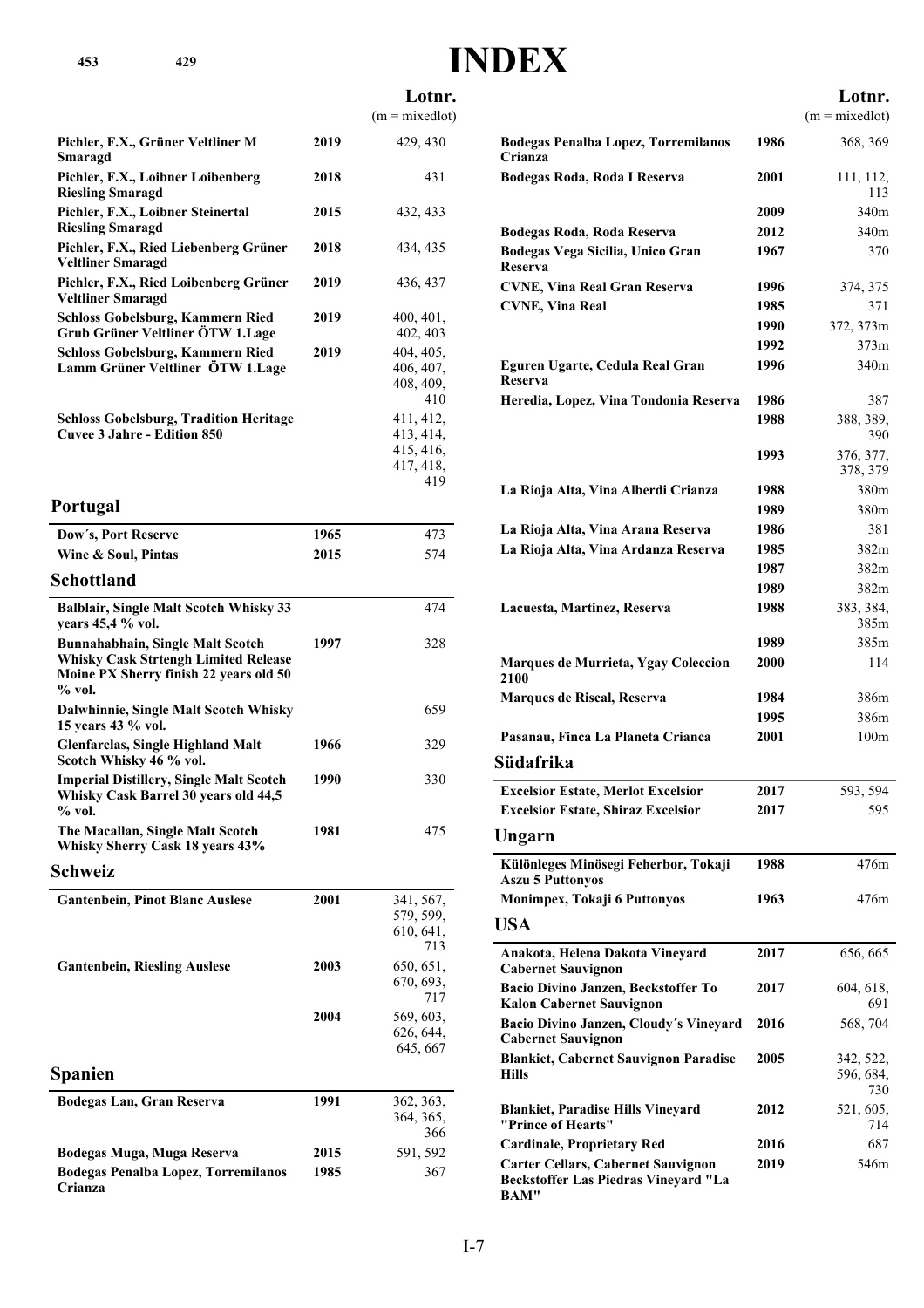### **Lotnr.**

 $(m = mixedlot)$ 

|                                                                                                               |      | $(m = mixedlot)$                               |
|---------------------------------------------------------------------------------------------------------------|------|------------------------------------------------|
| <b>Carter Cellars, Cabernet Sauvignon</b><br><b>Beckstoffer Las Piedras Vineyard "La</b><br>Verdad"           | 2019 | 546m                                           |
| <b>Carter Cellars, Cabernet Sauvignon</b><br>Beckstoffer To Kalon Vineyard "The G.<br><b>T.O."</b>            | 2014 | 705                                            |
| <b>Carter Cellars, Cabernet Sauvignon</b><br><b>Beckstoffer To Kalon Vineyard "The</b><br><b>Grand Daddy"</b> | 2019 | 546m                                           |
| <b>Carter Cellars, Cabernet Sauvignon</b><br>Beckstoffer To Kalon Vineyard "The O.<br>$G.$ "                  | 2019 | 546m                                           |
| <b>Carter Cellars, Cabernet Sauvignon</b><br><b>Beckstoffer To Kalon Vineyard "The</b><br><b>Three Kings"</b> | 2019 | 546m                                           |
| <b>Carter Cellars, Cabernet Sauvignon</b><br><b>Weitz Vineyard</b>                                            | 2019 | 546m                                           |
| <b>Cliff Lede Vineyards, Beckstoffer To</b><br><b>Kalon Vineyard Cabernet Sauvignon</b>                       | 2018 | 27, 438, 565,<br>598, 633,<br>676, 710,<br>739 |
| <b>Cliff Lede Vineyards, Cabernet</b><br><b>Sauvignon "Magic Nights"</b>                                      | 2018 | 639, 672,<br>673, 703                          |
| <b>Cliff Lede Vineyards, Cabernet</b><br><b>Sauvignon "Moon Fantasy"</b>                                      | 2015 | 658, 675,<br>735                               |
| <b>Cliff Lede Vineyards, Cabernet</b><br><b>Sauvignon "Poetry"</b>                                            | 2014 | 607                                            |
| <b>Cliff Lede Vineyards, Cabernet</b><br><b>Sauvignon Songbook</b>                                            | 2014 | 624                                            |
|                                                                                                               | 2018 | 643                                            |
| <b>Cliff Lede Vineyards, Cabernet</b><br><b>Sauvignon Stags Leap District</b>                                 | 2018 | 578, 619,<br>637, 638                          |
| <b>Cliff Lede Vineyards, High Fidelity</b>                                                                    | 2018 | 477, 566,<br>635, 706                          |
| Colgin, Syrah IX Estate                                                                                       | 2013 | 621                                            |
| Dalla Valle, Maya                                                                                             | 2015 | 736                                            |
| Dana Estates, Cabernet Sauvignon<br>"Onda"                                                                    | 2013 | 681                                            |
| Dana Estates, Helms Vineyard Cabernet<br>Sauvignon                                                            | 2006 | 244                                            |
| Dana Estates, Lotus Vineyard Cabernet<br>Sauvignon                                                            | 2006 | 564                                            |
| Forman, Cabernet Sauvignon                                                                                    | 2015 | 612, 649,<br>678, 679                          |
| <b>Hudson, Phoenix</b>                                                                                        | 2018 | 542, 571,<br>577, 733                          |
| Kongsgaard, Cabernet Sauvignon                                                                                | 2006 | 663                                            |
| Kongsgaard, Syrah                                                                                             | 2004 | 563                                            |
| La Jota, W. S. Keyes Vineyard Merlot                                                                          | 2016 | 517                                            |
| <b>Marciano, Cabernet Sauvignon</b>                                                                           | 2015 | 608, 680,<br>696                               |
| <b>Ovid Winery, Hexameter</b>                                                                                 | 2017 | 715                                            |
| <b>Ovid Winery, Proprietary Red</b>                                                                           | 2018 | 609                                            |
| Phelps, J. Vineyards, Insignia                                                                                | 2016 | 686                                            |
| <b>Promontory, Proprietary Red</b>                                                                            | 2015 | 5                                              |
| Quilceda Creek, Cabernet Sauvignon                                                                            | 2009 | 245                                            |
|                                                                                                               | 2016 | 570, 698                                       |
| Quintessa, Proprietary Red                                                                                    | 2018 | 677                                            |
| <b>Shafer Vineyards, Relentless</b>                                                                           | 2017 | 640, 642,                                      |
|                                                                                                               |      | 709, 719                                       |

|      | $\mu = \mu \Delta \lambda$ |
|------|----------------------------|
| 2018 | 712, 724                   |
| 2018 | 581, 653,<br>722           |
| 2016 | 589, 668.<br>729           |
| 2015 | 597, 613,<br>695, 728      |
|      |                            |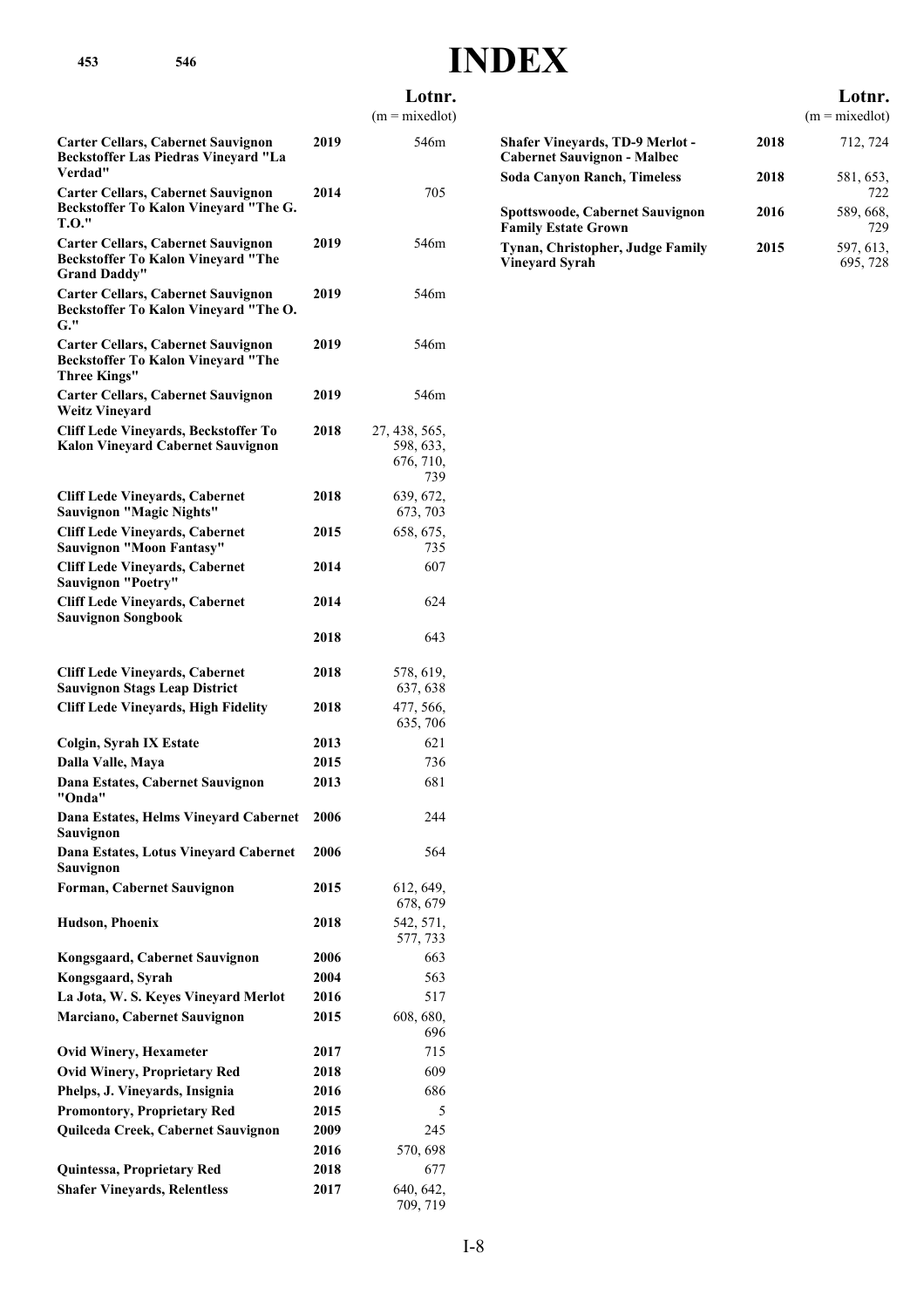## **SONDERFORMATE**

#### **Lotnr.**

 $(m = mixedlot)$ 

### **FLASCHENGRÖSSE: 0,375 l**

| Weingut Clemens Busch, Pündericher<br><b>Marienburg Riesling Auslese Lange</b><br>Goldkapsel       | 2017 | 58, 59 |
|----------------------------------------------------------------------------------------------------|------|--------|
|                                                                                                    | 2018 | 60, 61 |
| Weingut Maximin Grünhaus (von<br>Schubert), Maximin Grünhäuser<br><b>Abtsberg Riesling Eiswein</b> | 1990 | 505    |

#### **FLASCHENGRÖSSE: 0,5 l**

| Különleges Minösegi Feherbor, Tokaji<br><b>Aszu 5 Puttonyos</b> | 1988 | 476m |
|-----------------------------------------------------------------|------|------|
| <b>Monimpex, Tokaji 6 Puttonyos</b>                             | 1963 | 476m |
| EL LOCHENCDÖGGE, 1 1                                            |      |      |

## **FLASCHENGRÖSSE: 1 l**

| de Luze, Cognac Fine Champagne | 307m |
|--------------------------------|------|
| <b>VSOP</b>                    |      |
| Larsen, Cognac VSOP            | 307m |

### **FLASCHENGRÖSSE: 1,5 l**

| Antinori, Secentenario                                                                             | 1985 | 320               |
|----------------------------------------------------------------------------------------------------|------|-------------------|
| Antinori, Tignanello                                                                               | 2001 | 335               |
| Azienda Nicola di Sipio, Cerasuolo d<br>'Abruzzo Rosé                                              | 2016 | 117, 118m         |
| Azienda Nicola di Sipio, Colline Teatine<br><b>Blanco</b>                                          | 2016 | 118m, 119         |
| Azienda Nicola di Sipio, Montepulciano<br>d'Abruzzo                                                | 2015 | 118m, 120,<br>121 |
| Bodega Aleanna, Gran Enemigo<br><b>Gualtallary Single Vineyard</b>                                 | 2016 | 287               |
| Ca dei Frati, I Frati Lugana                                                                       | 2020 | 590               |
| Ca dei Frati, "Rosa dei Frati" Riviera<br>del Garda Classico                                       | 2020 | 124               |
| <b>Carillon, Francois, Puligny Montrachet</b><br>Les Enseigneur                                    | 2013 | 260               |
|                                                                                                    | 2014 | 261               |
| <b>Carillon, Francois, Puligny Montrachet</b><br><b>Les Folatieres 1er Cru</b>                     | 2010 | 262, 263          |
| Carillon, Francois, Puligny-Montrachet<br><b>Les Combettes 1er Cru</b>                             | 2014 | 264               |
| Carillon, Francois, Puligny-Montrachet<br><b>Les Perrieres 1er Cru</b>                             | 2010 | 265               |
|                                                                                                    | 2011 | 266               |
|                                                                                                    | 2013 | 267               |
| <b>Carter Cellars, Cabernet Sauvignon</b><br>Beckstoffer To Kalon Vineyard "The G.<br><b>T.O."</b> | 2014 | 705               |
| Casanova di Neri, Tenuta Nuova<br><b>Brunello di Montalcino</b>                                    | 2001 | 323               |
| <b>Chateau Petrus</b>                                                                              | 1952 | 35, 36            |

|                                                                                |      | Lotnr.<br>$(m = mixedlot)$ |
|--------------------------------------------------------------------------------|------|----------------------------|
| <b>Cliff Lede Vineyards, Cabernet</b><br><b>Sauvignon "Moon Fantasy"</b>       | 2015 | 658, 675,<br>735           |
| <b>Cliff Lede Vineyards, Cabernet</b><br><b>Sauvignon Songbook</b>             | 2018 | 643                        |
| Domaine Jean-Louis Chave, Hermitage                                            | 2011 | 230                        |
|                                                                                | 2012 | 231                        |
| <b>Domaine Joseph Matrot, Meursault Les</b><br><b>Perrieres 1er Cru</b>        | 2013 | 272, 273                   |
|                                                                                | 2014 | 274, 275                   |
| <b>Domaine Ramonet, Chassagne-</b><br><b>Montrachet Les Caillerets 1er Cru</b> | 2018 | 186                        |
| <b>Duval Leroy, Blanc de Blancs</b>                                            |      | 248                        |
| <b>Excelsior Estate, Merlot Excelsior</b>                                      | 2017 | 593                        |
| Folonari, Campo al Mare Bolgheri<br><b>Rosso</b>                               | 2019 | 392                        |
| <b>Knoll, Emmerich, Loibner Kreutles</b><br><b>Grüner Veltliner Smaragd</b>    | 2019 | 325, 326,<br>327           |
| Moet & Chandon, Champagner Brut                                                |      | 10                         |
| Nikolaihof, Grüner Veltliner "Im                                               | 2017 | 75                         |

**Nikolaihof, Riesling Steiner Hund 2009** 76 **Nikolaihof, Riesling Steiner Hund 2016** 79 **Nikolaihof, Riesling Steiner Hund 2004** 80, 81

**Nikolaihof, Riesling Steiner Hund 2006** 84, 85

**Nikolaihof, Riesling Steinriesler 1999** 88 **Nikolaihof, Riesling Vinothek 1997** 89, 90

**Quintessa, Proprietary Red 2018** 677 **Roederer, Louis, Cristal Brut 2002** 600 **Schloss Gobelsburg, Kammern Ried 2019** 402, 403

**Schloss Gobelsburg, Kammern Ried 2019** 406

**Taittinger, Prelude Grands Crus Cuvee** 257

**Veuve Clicquot Ponsardin, Brut** 2006 **Voge, Alain, Cornas "Les Vieilles 2009** 697

**Weingut Clemens Busch, Pündericher 2017** 43

**Weingut Clemens Busch, Pündericher 2017** 44

**Weingut Clemens Busch, Pündericher 2018** 45

**Weingut Clemens Busch, Pündericher 2017** 48, 49

**Weingebirge" Smaragd**

**Reserve**

**Pol Roger, Brut**

**Grub Grüner Veltliner ÖTW 1.Lage**

**Lamm Grüner Veltliner ÖTW 1.Lage**

**Marienburg Fahrlay Riesling Grosses**

**Marienburg Fahrlay-Terrassen Riesling**

**Marienburg Felsterrasse Riesling**

**Cuvee 3 Jahre - Edition 850**

**Millenium 2000 Brut**

**Fontaines"**

**Gewächs**

**Grosses Gewächs**

**Grosses Gewächs**

**Schloss Gobelsburg, Tradition Heritage**

299

**NV** 413, 414, 415

**2002** 297, 298,

S-1